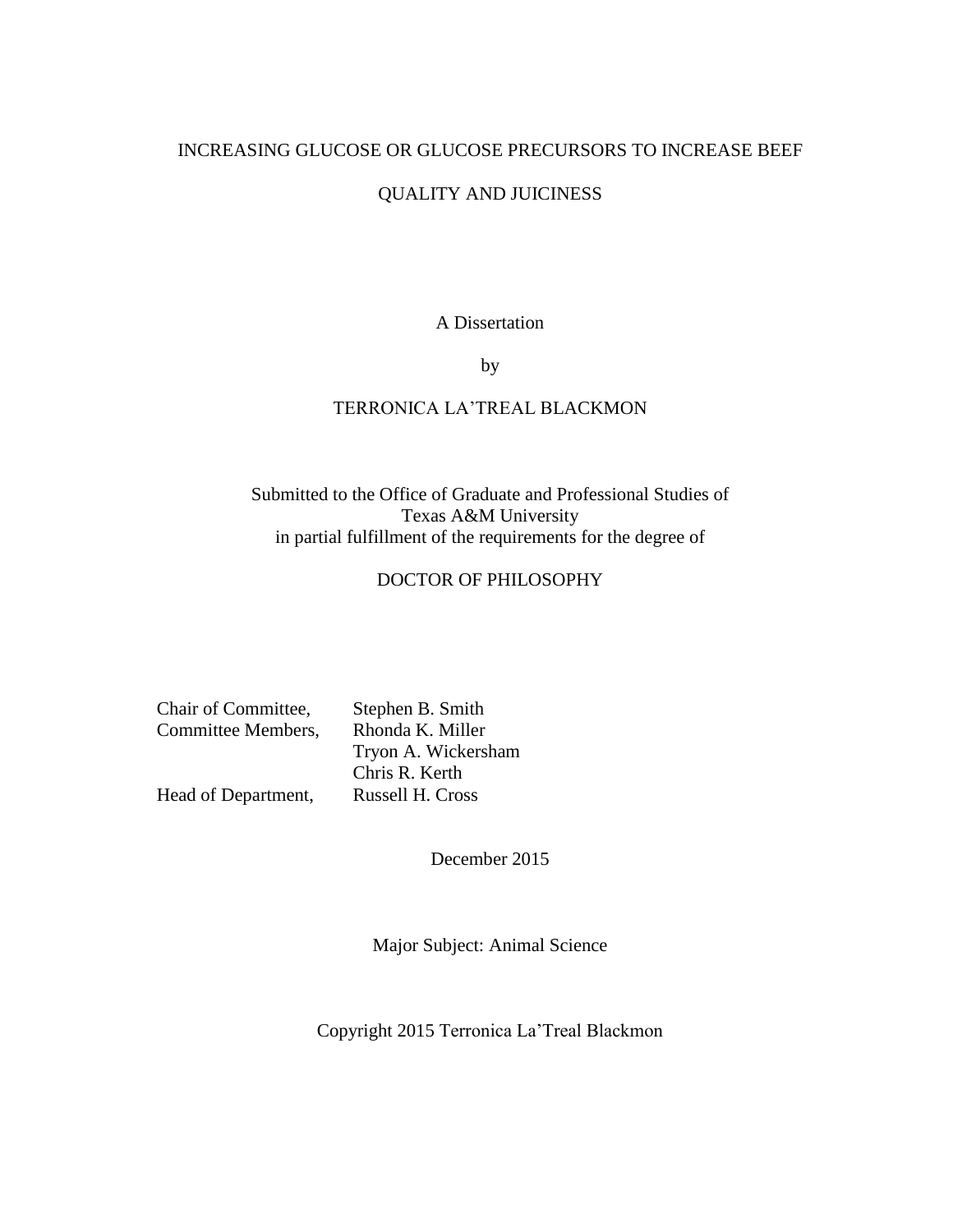# ABSTRACT

<span id="page-1-0"></span>We hypothesized that abomasal infusion of glucose, which would provide more glucose for absorption from the small intestine, would promote intramuscular (IM) adipose tissue development to a greater extent than ruminal infusion of acetate, propionate, or glucose. At 22 months of age, Angus crossbred steers  $(n = 24)$  were fitted with ruminal cannulas and adapted to a standard, corn/sorghum finishing diet over a 2 week period. Subsequently, the steers were infused with isocaloric amounts (3.76 Mcal/d) of glucose, propionate, or acetate. Glucose was infused either into the rumen or into the abomasum, whereas propionate and acetate were infused into the rumen.

Abomasal and ruminal infusion of glucose resulted in greater dry matter, organic matter, digestible energy, and gross energy intake than ruminal acetate infusion  $(P =$ 0.02). Infusate had no effect on quality grade or marbling score  $(P= 0.18)$ , though acetate-infused steers had numerically greater marbling scores. The rate of glucose incorporation into fatty acids was greater in IM adipose tissue of acetate and propionateinfused steers than in abomasal or ruminal glucose-infused steers ( $P \leq 0.02$ ).

Steaks from the acetate, abomasal glucose-infused, and ruminal glucose-infused steers were higher in the flavor attributes brown/roasted, fat-like, and overall sweet, and lower in bitter basic taste, than steaks from the propionate-infused steers.

In a separate experiment, primals were taken from 4 USDA Select carcasses. Lean and fat trims were separated, and ground beef was formulated from each primal to contain 10, 20, or 30% total fat. Brisket patties contained higher proportions of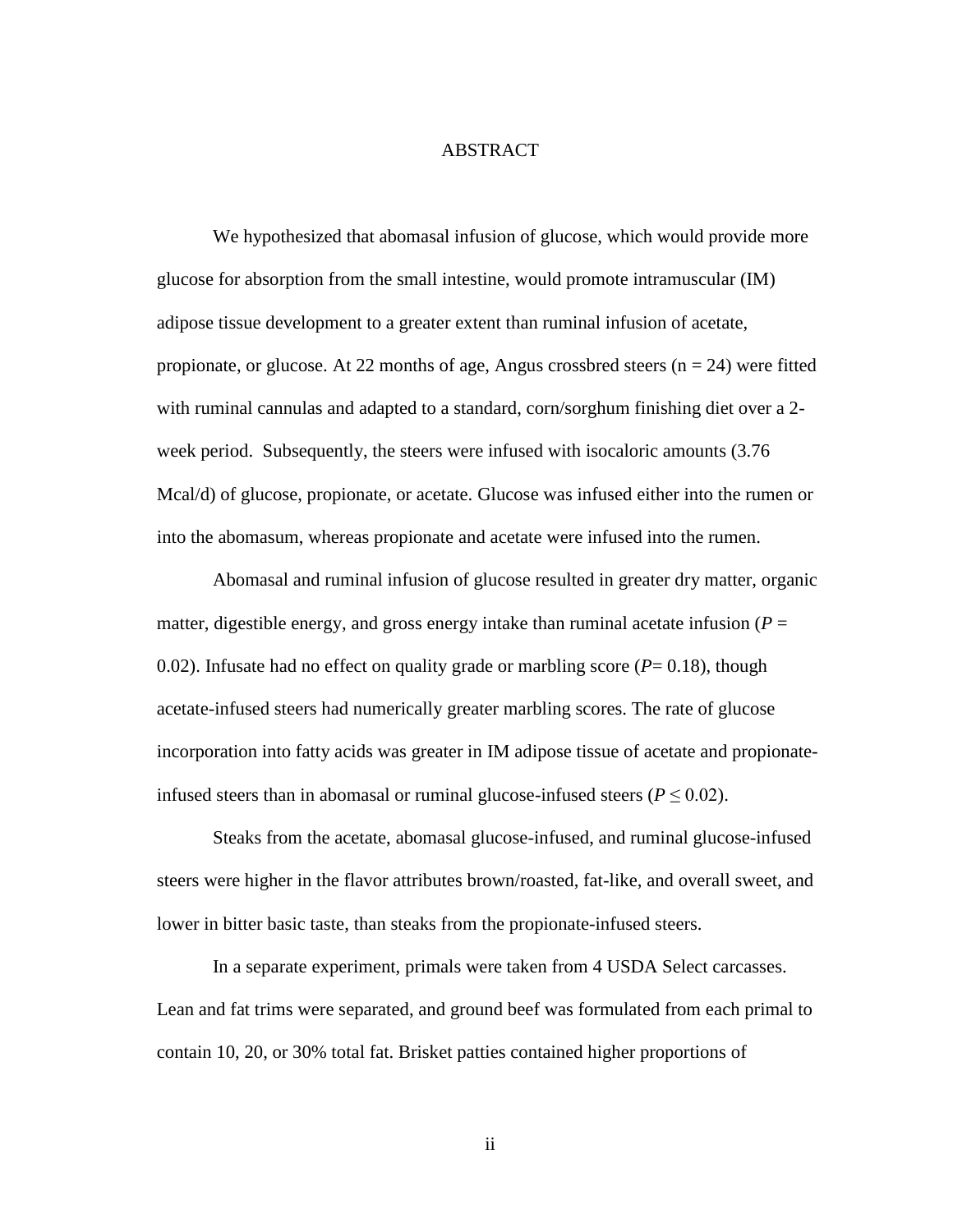monounsaturated fatty acids and less saturated fatty acids than flank patties. There were no differences in n−6 or n−3 fatty acids across primal type or fat level. After cooking, brisket patties had higher bloody/serumy and fat-like flavor aromatics than flank patties. Plate patties generated higher amounts of lipid-derived volatiles than patties from the brisket or flank.

In summary, abomasal infusion of glucose did not promote higher marbling scores, whereas propionate infusion promoted the greatest rates of fatty acid synthesis from glucose in IM adipose tissue. Additionally, individual primals can be used to formulate ground beef with unique compositional and flavor characteristics.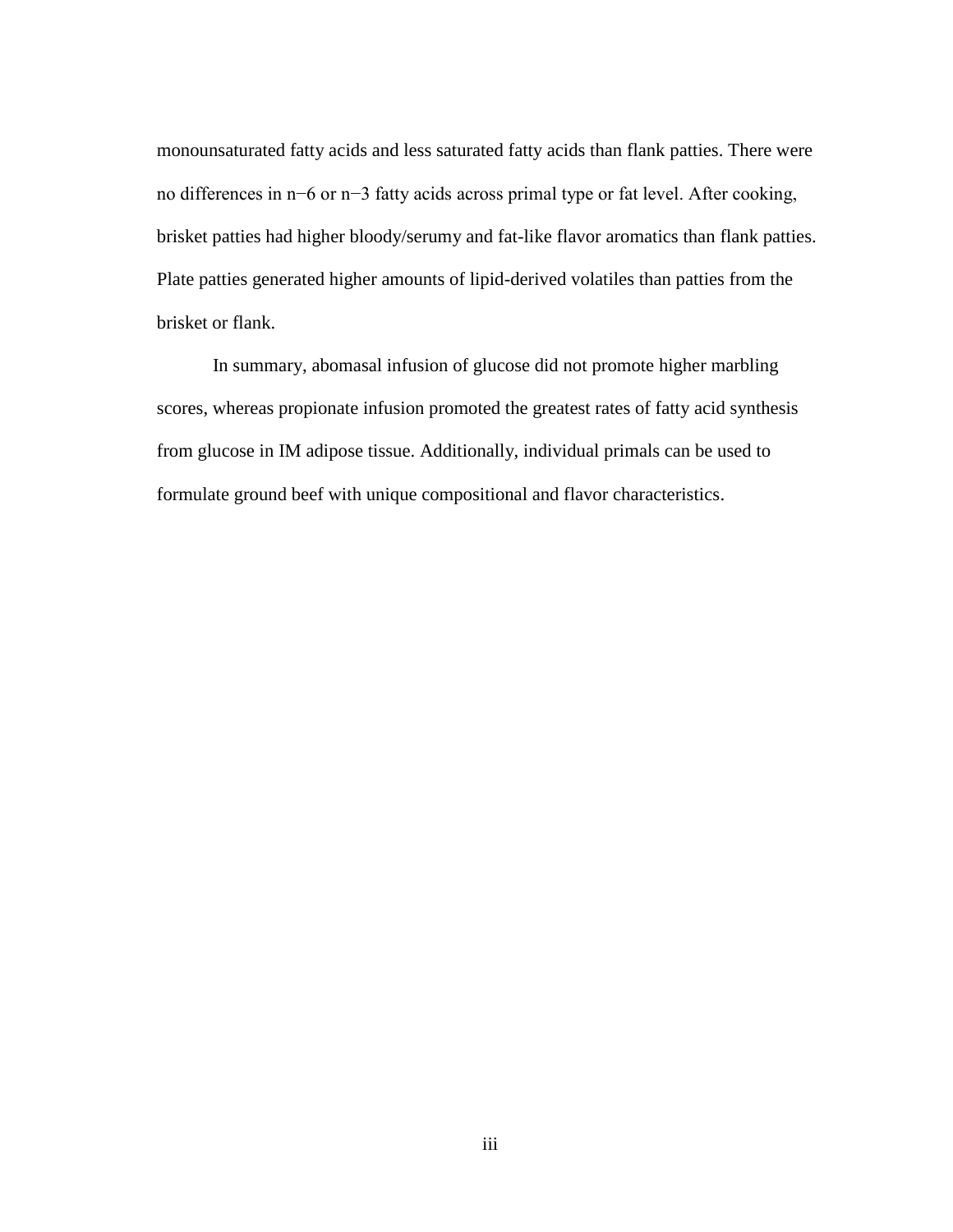# DEDICATION

<span id="page-3-0"></span>This work is dedicated to my family, friends, and colleagues who have helped to develop personal and professional skills to mold me into the woman I am today. Without their unwavering support and guidance, none of this work would have been possible.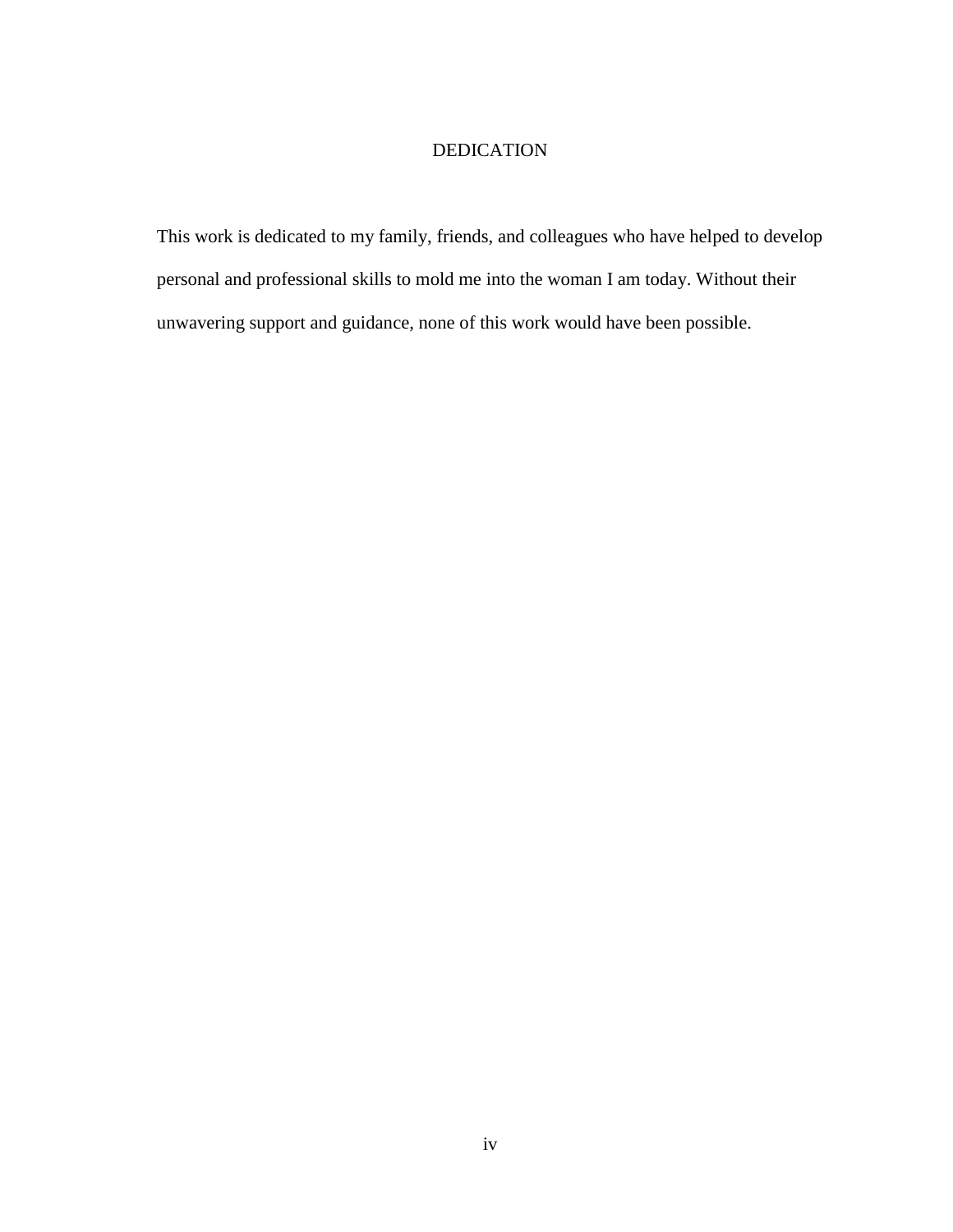# ACKNOWLEDGEMENTS

<span id="page-4-0"></span>While pursing my doctorate, there are many individuals who contributed their advice, guidance, time, expertise, friendship and love. I would like to thank my committee chair, Dr. Smith, and my committee members, Dr. Miller, Dr. Wickersham, Dr. Kerth and Dr. McWhinney, for their guidance, support, encouragement, and confidence throughout the course of this research. The opportunity to have such great mentors was a true blessing and I will utilize the knowledge imparted for years to come. Finally, I want to give a special thanks to Dr. Smith for granting me this wonderful opportunity and believing in me. He has helped to mold me into the individual I am today. Thank you for being there to lend a helping hand when needed and listening to me vent at times. Studying under such an accomplished and recognized professor in the area of lipid biochemistry means so much to me and I will forever be grateful.

Thanks also go to my friends, colleagues and the department faculty and staff for making my time at Texas A&M University a special and unique experience. While involved with the meat science section, I have made friendships that I will cherish for a lifetime. Jinhee and Navina I will miss your love and support tremendously. Furthermore, without the help of my fellow graduate students; Camila Sandoval and Anderson Cabral and student workers; Erica Victor and Cassie Pena, this work would have not been possible. I also want to extend my gratitude to Beef Checkoff, which provided funds for my research projects.

v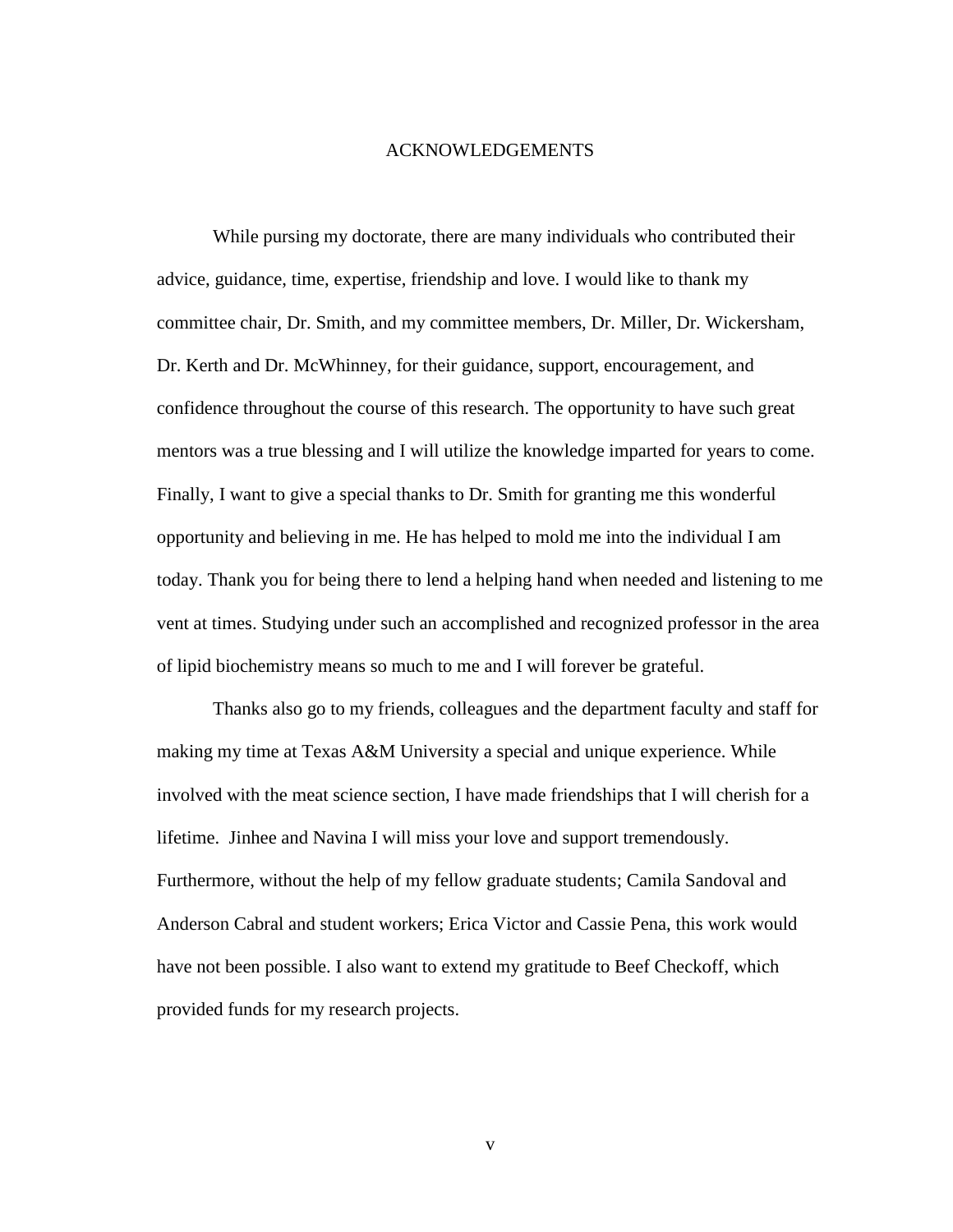Finally, thanks to our God for granting me his grace and mercy in order to complete this program. Without the strength from God none of this would have been possible. I also want to thank my family their encouragement, motivation and support. To my one and only daughter, thank you for the sacrifices you unknowingly have made, your patience with mommy while I chased my passion and your love throughout this journey. 1 Corinthians 10:13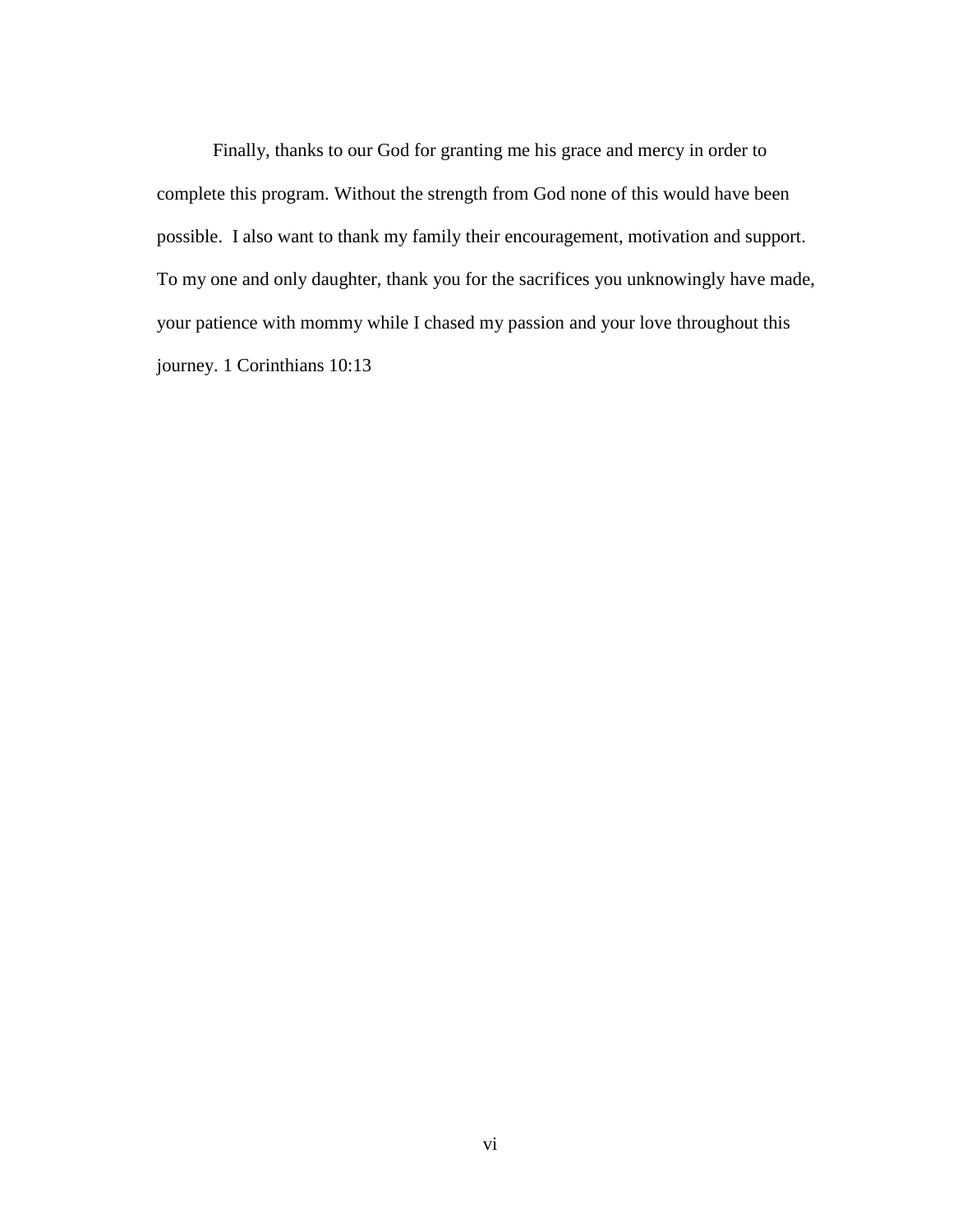# TABLE OF CONTENTS

<span id="page-6-0"></span>

| Page                                                                                                                                                                       |
|----------------------------------------------------------------------------------------------------------------------------------------------------------------------------|
|                                                                                                                                                                            |
|                                                                                                                                                                            |
|                                                                                                                                                                            |
|                                                                                                                                                                            |
|                                                                                                                                                                            |
|                                                                                                                                                                            |
|                                                                                                                                                                            |
|                                                                                                                                                                            |
| CHAPTER III ABOMASAL INFUSION OF GLUCOSE INCREASES<br>INTRAMUSCULAR LIPID CONTENT AND ACETATE INCORPORATION<br>INTO FATTY ACIDS IN SUBCUTANEOUS ADIPOSE TISSUE RELATIVE TO |
|                                                                                                                                                                            |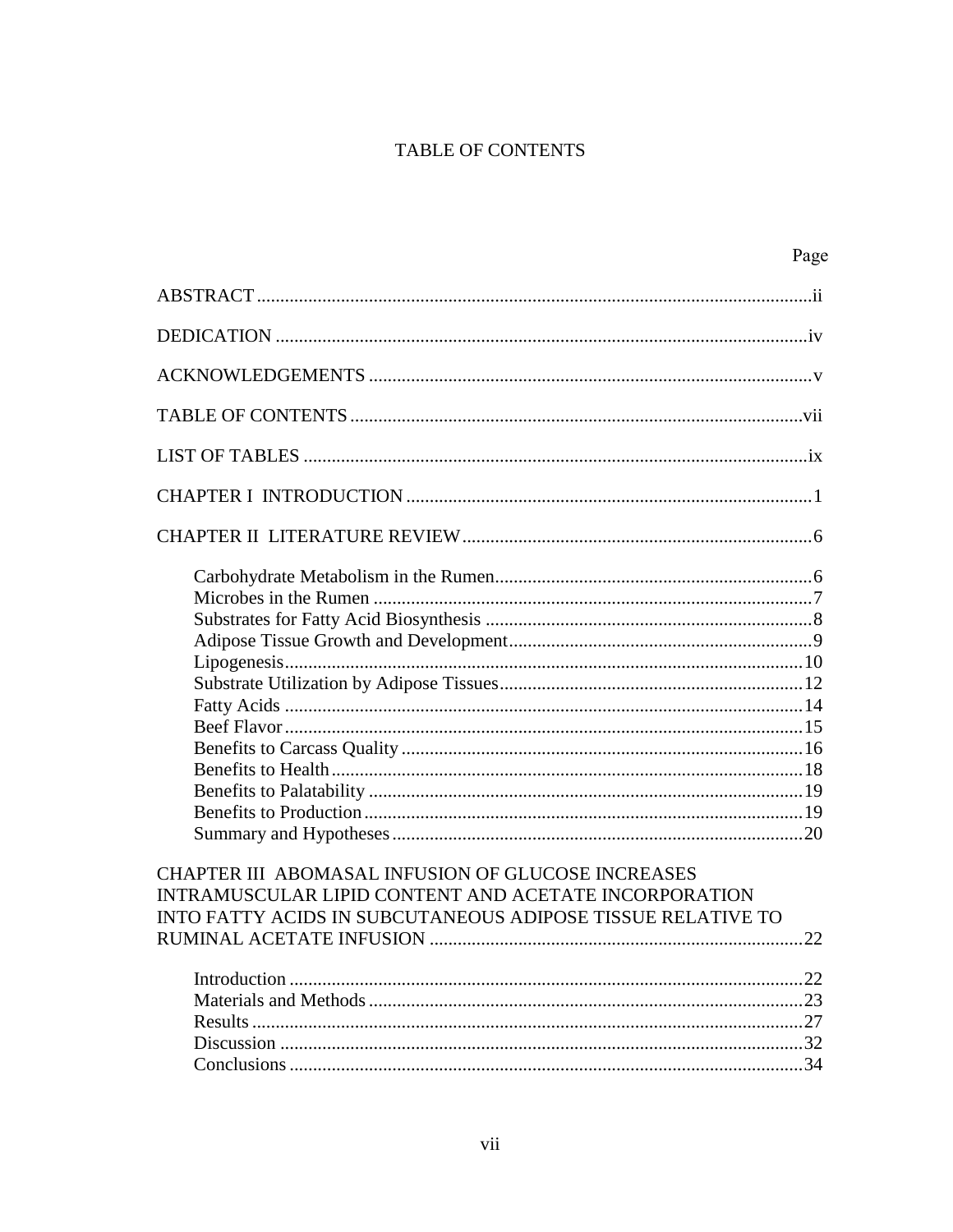| CHAPTER IV INCREASING GLUCOSE OR GLUCOSE PRECURSORS TO                                                      |     |
|-------------------------------------------------------------------------------------------------------------|-----|
|                                                                                                             |     |
|                                                                                                             |     |
|                                                                                                             |     |
|                                                                                                             |     |
|                                                                                                             |     |
|                                                                                                             |     |
| CHAPTER V GROUND BEEF PATTIES PREPARED FROM BRISKET, FLANK,<br>AND PLATE HAVE UNIQUE FATTY ACID AND SENSORY |     |
|                                                                                                             |     |
|                                                                                                             |     |
|                                                                                                             |     |
|                                                                                                             |     |
|                                                                                                             |     |
|                                                                                                             |     |
|                                                                                                             | .76 |
|                                                                                                             | .78 |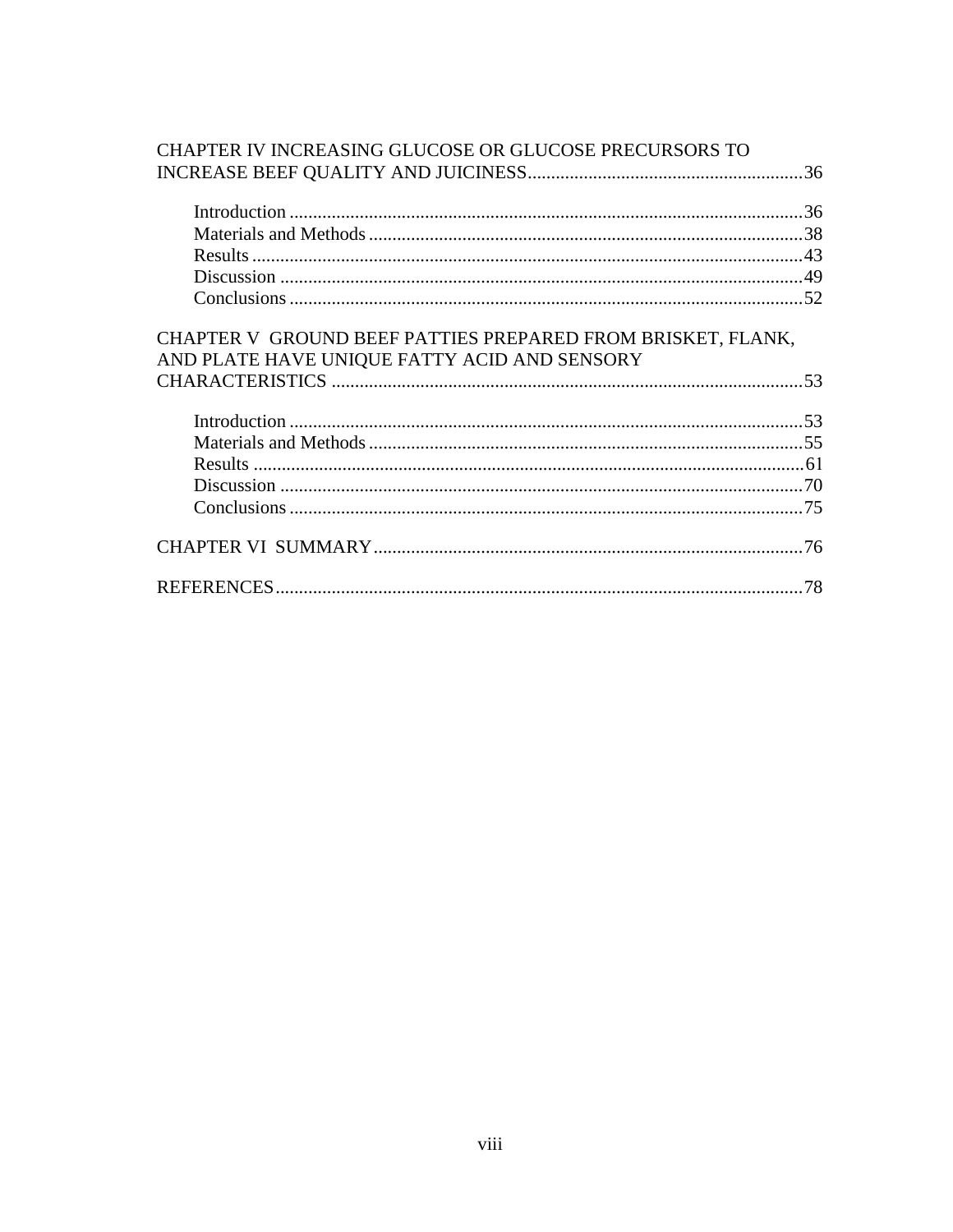# LIST OF TABLES

<span id="page-8-0"></span>

| Table 1. Effect of ruminal acetate infusion, abomasal glucose infusion, ruminal<br>glucose infusion, or ruminal propionate infusion on nutrient intake and                                                                                          |
|-----------------------------------------------------------------------------------------------------------------------------------------------------------------------------------------------------------------------------------------------------|
| Table 2. Effect of ruminal infusion of acetate, propionate, glucose, or abomasum<br>.29                                                                                                                                                             |
| Table 3. Effect of ruminal infusion of acetate, propionate, or glucose, or abomasum<br>infusion of glucose on glyceride-fatty acid and glyceride-glycerol synthesis<br>from acetate and glucose in intramuscular and subcutaneous adipose tissues31 |
| Table 4. Effect of ruminal infusion of acetate, propionate, or glucose, or abomasum<br>infusion of glucose on lipogenic enzyme activity in intramuscular and                                                                                        |
| Table 5. Effect of ruminal infusion of acetate, propionate, or glucose, or abomasum<br>infusion of glucose on the fatty acid composition and subcutaneous adipose                                                                                   |
| Table 6. Definition and reference standards for meat descriptive flavor aromatics and<br>basic taste sensory attributes and their intensities where $1 =$ none and $15 =$                                                                           |
| Table 7. Effect of ruminal infusion of acetate, propionate, or glucose, or abomasum<br>infusion of glucose on sensory panel attributes, texture analysis, and<br>Warner-Bratzler shear force of cooked ribeye steaks 48                             |
| Table 8. Fatty acid composition of lean and fat trim from the brisket, flank, and plate62                                                                                                                                                           |
| Table 9. Fatty acid composition of raw ground beef patties formulated at three fat                                                                                                                                                                  |
| Table 10. Flavor descriptors and off-flavors in cooked ground beef patties formulated                                                                                                                                                               |
| Table 11. Simple correlations coefficients between fatty acid composition, trained                                                                                                                                                                  |
| Table 12. Lipid-derived volatiles of cooked ground beef patties formulated from the                                                                                                                                                                 |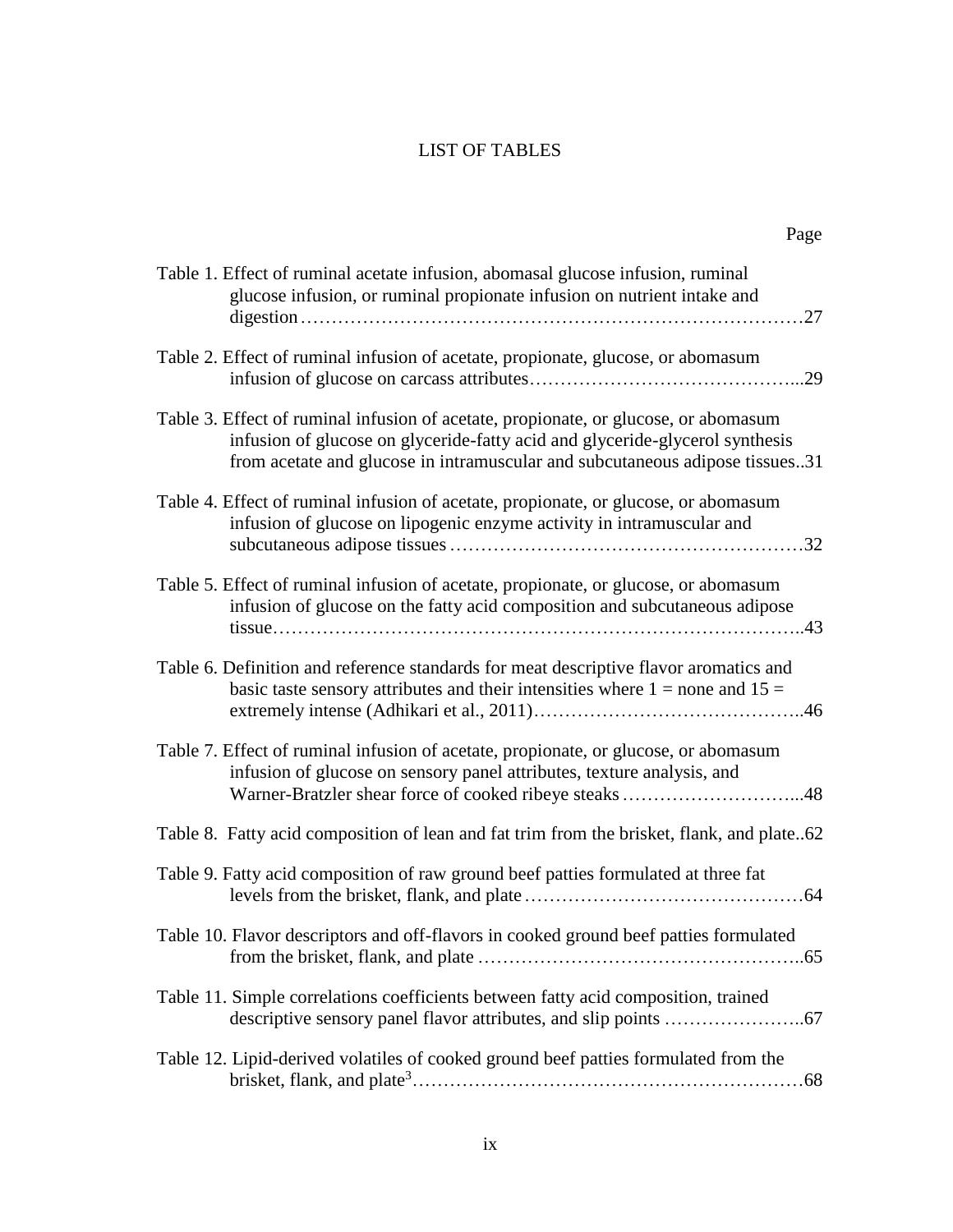| Table 13. Maillard-derived volatiles of cooked ground beef patties formulated from |  |
|------------------------------------------------------------------------------------|--|
|                                                                                    |  |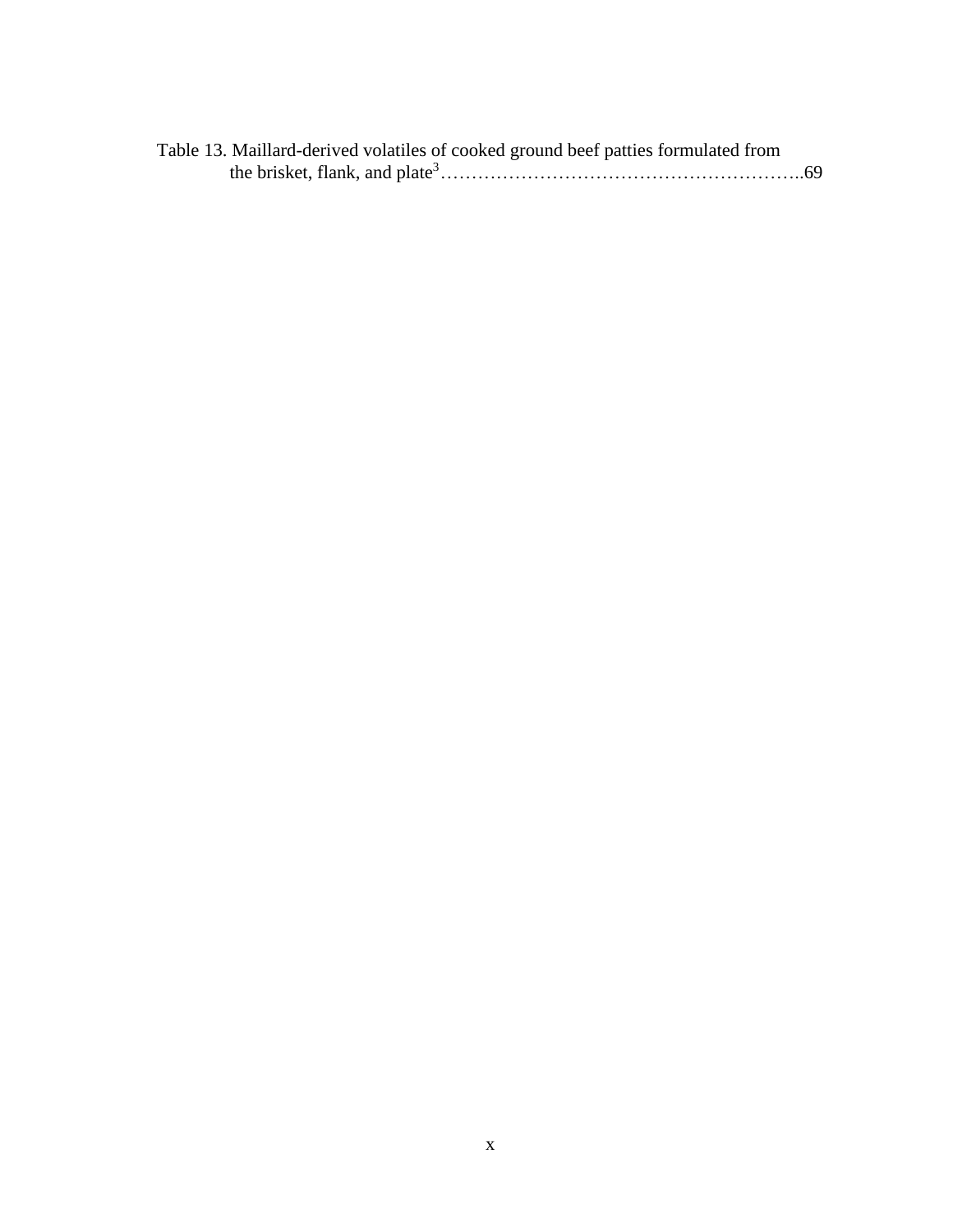# <span id="page-10-0"></span>CHAPTER I

#### INTRODUCTION

Information pertaining to nutritional concepts and differences in biochemistry and metabolism among ruminants has successfully been used to address various health problems in humans such as obesity, atherosclerosis and diabetes (Palmquist et al., 2005; Khor et al., 2008). Ground beef available in retail outlets is relatively high in saturated fatty acids (SFA) and low in monounsaturated fatty acids (MUFA). Commercial ground beef in the U.S. contains fat with a MUFA:SFA ratio of 0.85–0.90, whereas ground beef from cattle fed high-grain diets has a MUFA:SFA greater than 1.10, and ground beef from grass-fed cattle has a MUFA:SFA ratio less than 0.75 (Gilmore et al., 2011; Turk and Smith, 2009).

We have demonstrated that fatty acid composition of ground beef can affect the concentration of high-density lipoprotein (HDL) cholesterol in men (Adams et al., 2010; Gilmore al., 2011) and women (Gilmore et al., 2013). Ground beef from grass-fed steers that was high in SFA and *trans*-fatty acids decreased HDL cholesterol in mildly hypercholesterolemic men, whereas ground beef from grain-fed cattle, naturally enriched with oleic acid (18:1n-9), returned HDL cholesterol concentrations to pre-intervention levels. Ground beef from grass-fed steers had no effect on HDL cholesterol concentrations in normocholesterolemic men, whereas high-oleic acid ground beef from grain-fed cattle increased HDL cholesterol (Gilmore et al., 2011), although ground beef from the grass-fed cattle contained three times as much  $\alpha$ -linolenic acid (18:3n-3; ALA)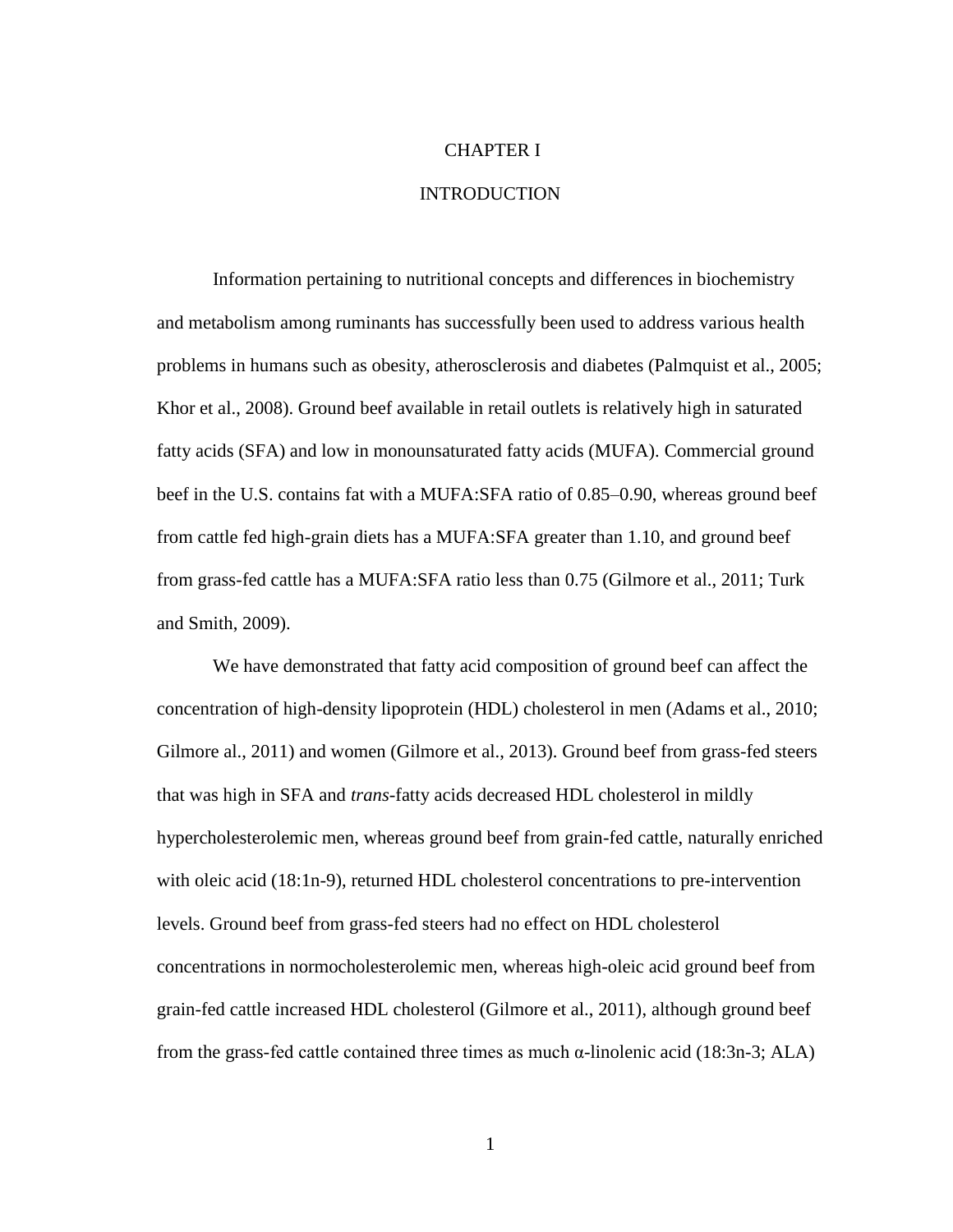as ground beef from grain-fed cattle (90 vs 30 mg per patty). Our most recent study (Gilmore et al., 2013) provided further support for increasing MUFA in ground beef; ground beef from Akaushi cattle (MUFA:SFA ratio = 1.43) increased HDL cholesterol concentrations in postmenopausal women, while there was no effect of chub pack ground beef (MUFA:SFA ratio = 0.86) on HDL cholesterol. These studies demonstrated that practical increases in MUFA in ground beef have positive effects on risk factors for cardiovascular disease, and are consistent with previous research that demonstrated the health benefits of replacing SFA with MUFA in the diet (e.g., Allman-Farinelli et al., 2005).

In many species, the concentration of oleic acid in adipose tissue reflects the relative proportion of oleic acid in the diet (Go et al., 2012) but in ruminants, dietary oleic acid is hydrogenated to stearic acid by (18:0) ruminal microorganisms before reaching the small intestine (Ekeren et al., 1992). Any accumulation of oleic acid in tissues of ruminants is dependent on stearoyl-CoA desaturase (SCD) catalytic activity. Smith et al (1990) demonstrated that in cattle 12 mo of age, the concentration of stearic acid was lower, and oleic acid was concomitantly higher, in marbling adipose tissue of steers fed a corn-based diet for 4 mo than in steers that had grazed native pasture for 4 mo. Stearoyl-CoA desaturase gene expression was virtually undetectable in adipose tissue of both weaned calves and in pasture-fed steers, but was highly expressed in adipose tissue of corn-fed steers, so differences in SCD activity between corn-fed and pasture-fed steers certainly contributed to differences in beef fatty acid composition.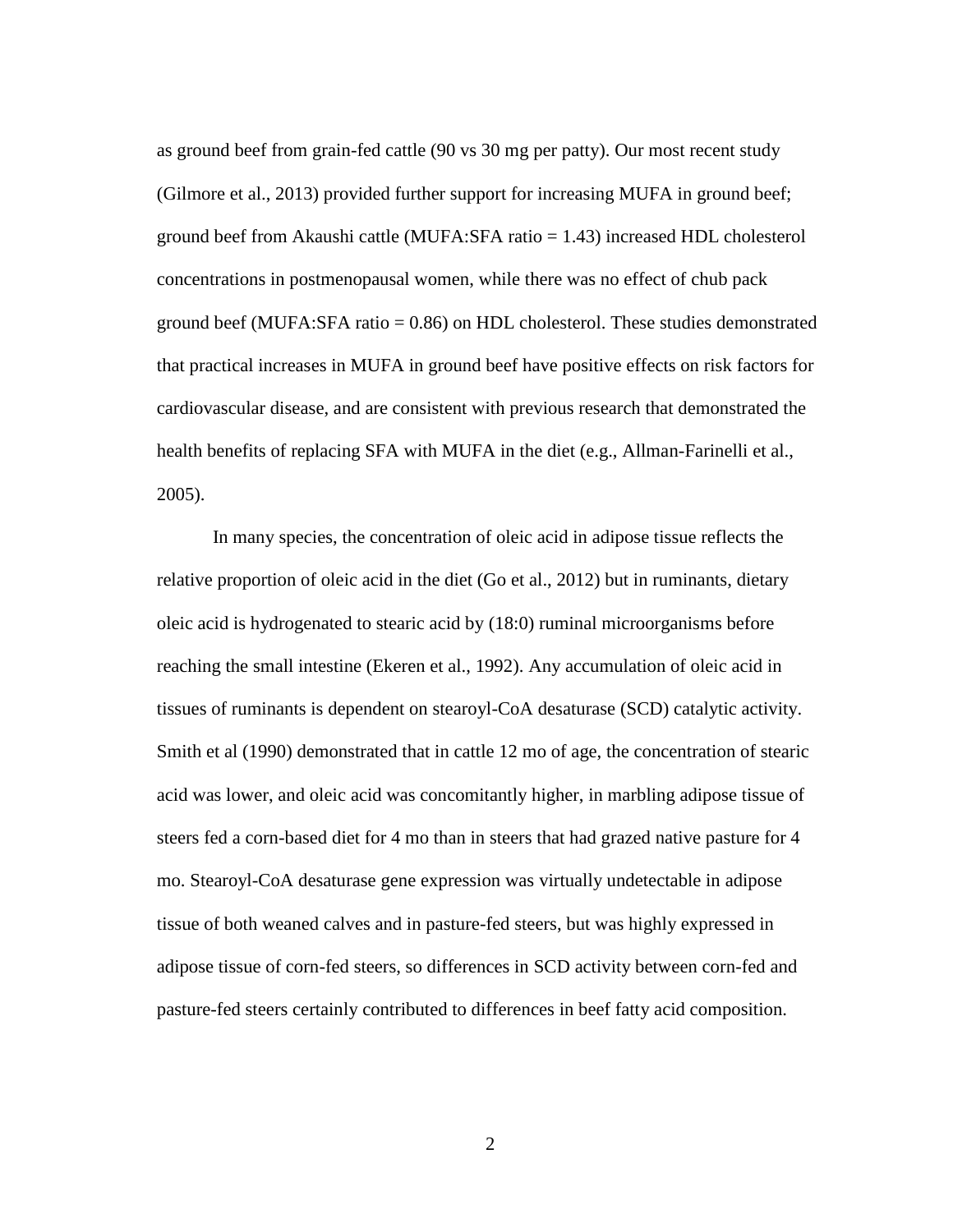Though health concerns are important to consumers, they also want a product that is highly palatable. The concentration of oleic acid in beef is positively correlated with overall palatability (Waldman et al., 1968; Westerling and Hedrick, 1979). Baublits et al. (2009) reported that the concentration of MUFA (and specifically oleic acid) in beef was positively correlated with beef/brothy and beef fat flavors, indicating that as the concentration of oleic acid increases, so do beefy flavors. Therefore, increasing the MUFA:SFA ratio would increase the palatability as well as the healthfulness of beef and beef products. In cattle, it has not been practical to increase oleic acid in beef by feeding high-oleic oil or oil seeds (Chang, Lunt, and Smith, 1992; St. John et al., 1987), although fatty acid composition varies considerably across carcass fat depots and changes with animal age (Smith et al., 2012; Turk and Smith, 2009).

In the U.S., Australia, and many Asian countries, beef with higher degrees of intramuscular (IM) adipose tissue, the apparent portion also referred to as marbling, is associated with overall consumer acceptance. This is related to juiciness, flavor, tenderness and overall palatability of beef. Adipose tissue in beef cattle has historically been of scientific interest for the reason that beef carcass value is influenced by quantity and distribution of adipose tissue. Segments of the beef cattle industry are seeking effective and efficient methods to grow cattle to market weights that can increase economic returns by maximizing marbling scores and limit discounts due to increased carcass yield grade caused by excessive subcutaneous (SC) adipose tissue. Different management strategies have been proposed aiming to increase deposition of IM adipose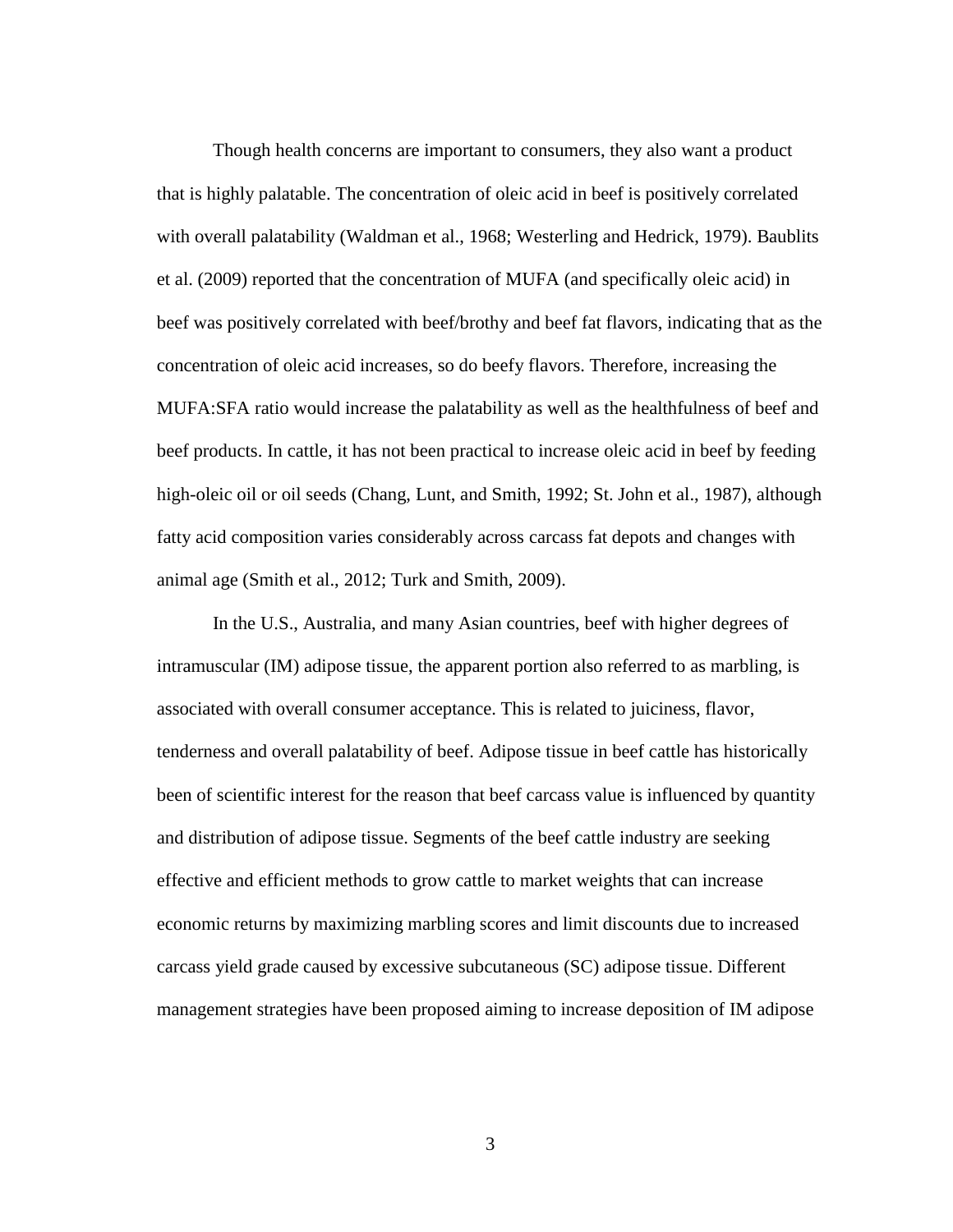tissue without increasing SC adipose tissue and negatively affecting meat quality (Smith et al., 1984; Fluhartry et al., 2000).

An essential part of ruminant diets are carbohydrates, which provide energy for both rumen microorganisms and the animal. The primary carbohydrate sources in ruminants are fibrous feeds and grains rich in starch. Digested carbohydrates are fermented in the rumen to volatile fatty acids (VFA). These VFA serve as the main precursors for fatty acid and/or glucose biosynthesis in ruminants. Early research from our laboratory demonstrated that high concentrate diets nearly doubled glucose incorporation into fatty acids in SC adipose tissue as measured *in vitro*, but had no effect on acetate incorporation into fatty acids in IM adipose tissue (Smith and Crouse, 1984). Intramuscular adipose tissue uses glucose for a greater proportion of the carbon source for de novo fatty acid biosynthesis than SC adipose tissue (Smith and Crouse, 1984; Rhoades et al., 2007, 2009). However, it has been difficult to assess the actual effects of glucose on fat accumulation in growing beef cattle.

We hypothesized that glucose infusion into the abomasum would increase carcass adiposity and beef juiciness, relative to ruminal infusions of acetate, propionate, or glucose. Total IM lipid and fatty acid composition of IM and SC adipose tissues were measured to confirm results for carcass marbling scores, as increased marbling is associated with a higher concentration of MUFA in SC and IM adipose tissues (Brooks et al., 2011b). Moreover, we also hypothesized that unique ground beef products could be formulated from brisket, flank, and plate primals.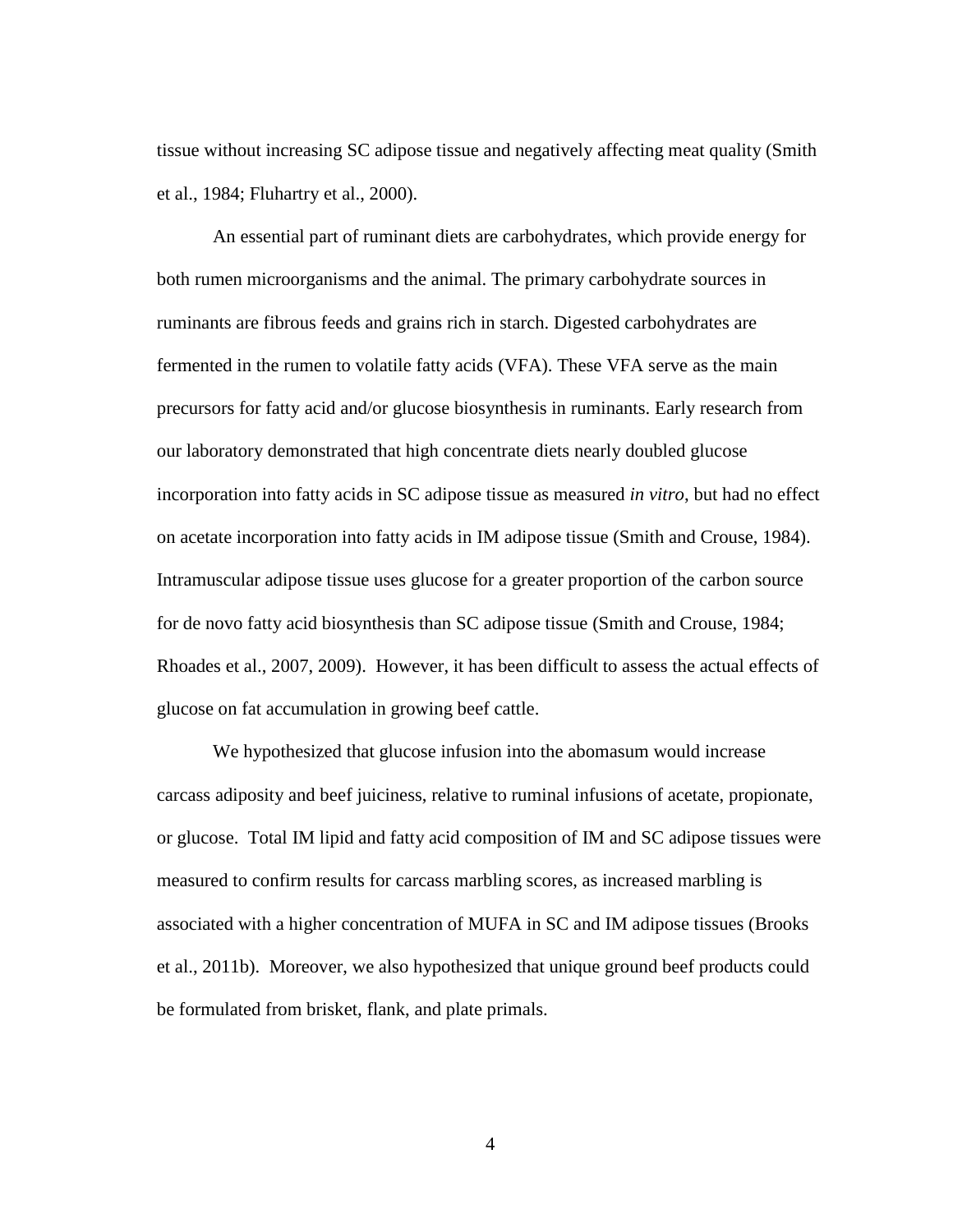Therefore, the objectives of these research projects were to demonstrate that supplemental glucose in the abomasum increases beef quality and juiciness by:

-Increasing the delivery of glucose to the circulation to establish the relationship between supplemental glucose, marbling scores, fatty acid composition, and juiciness of beef;

-Infusing a gluconeogenic precursor (propionate) into the rumen to establish the relationship between supplemental propionate, marbling scores, fatty acid composition, and juiciness of beef;

-Infusing ruminal acetate to establish the relationship between supplemental acetate, marbling scores, fatty acid composition, and juiciness of beef; -Using 50/50 lean/fat trimmings taken from beef brisket, flank and plate primals to alter the fatty acid composition, flavor profile, and sensory characteristics of ground beef with three levels of fat (10, 20, or 30%).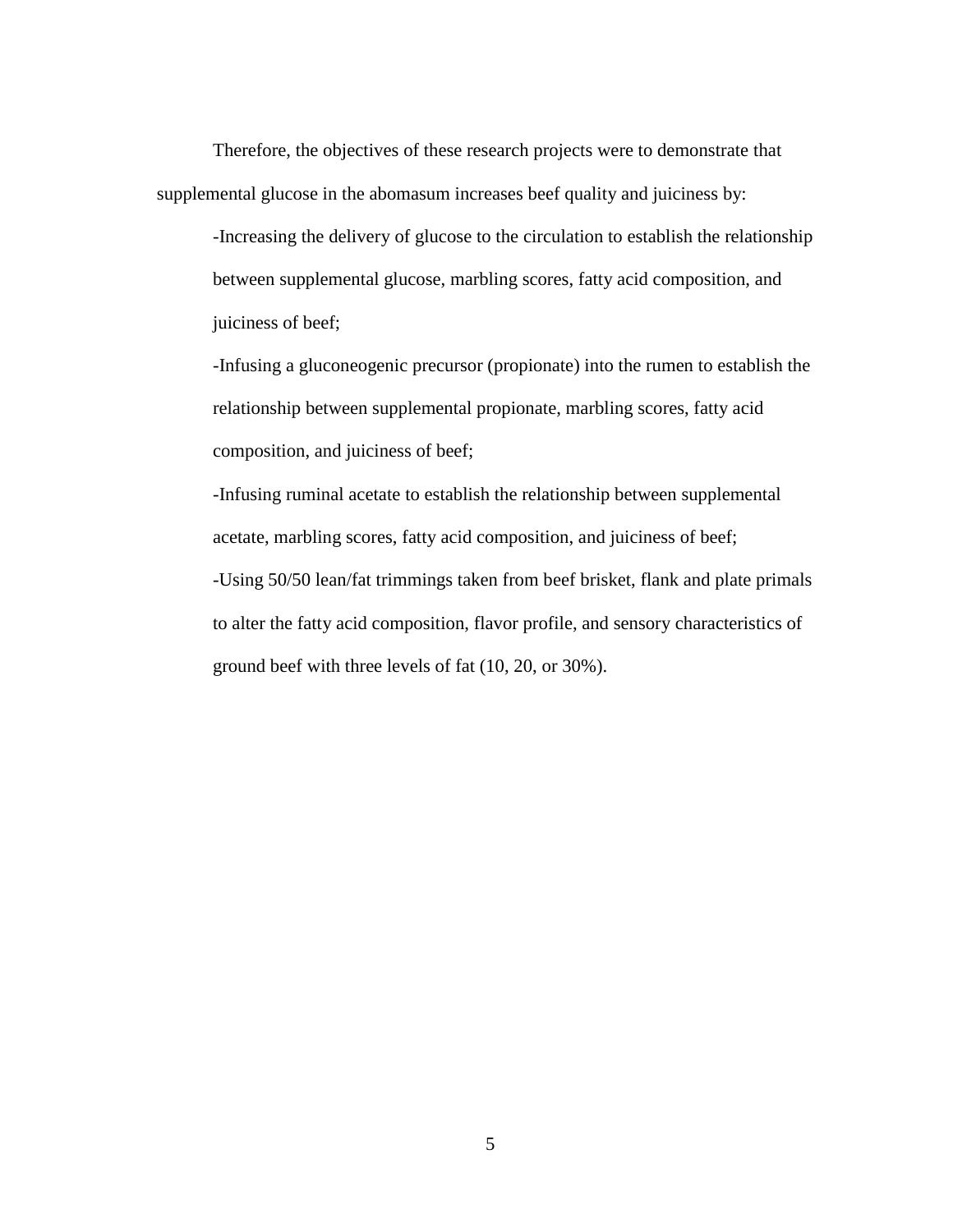## CHAPTER II

# LITERATURE REVIEW

#### **Carbohydrate Metabolism in the Rumen**

<span id="page-15-1"></span><span id="page-15-0"></span>The rumen is highly adapted to digest roughages and feeding highly digestible carbohydrate sources allow better energy consumption for cattle. The primary carbohydrate sources in ruminants are fibrous feeds containing cellulose and hemicellulose and grains rich in starch comprised of amylose and amylopectin. However, in ruminants limitations are placed on their capacity to digest and absorb carbohydrates. Grains contain about 57 to 77% of digestible dry matter; of these wheat has the highest starch content (77%), subsequent is corn and sorghum (72%), followed by barley and oats (57-58%) (Huntington, 1997). Ruminants digest 77% of starch and cellulose intake, fermented in the reticulorumen, which contains a range of microbial species and each species digests and metabolizes specific carbohydrates and produces specific end products (Huntington, 1997). The chemical structure of the starch and protein moieties within the kernel affect the extent of ruminal fermentation patterns and rate since the outer layers of grains are impermeable to bacterial degradation (Rooney and Pflugfelder, 1986; McAllister et al., 1994).

The major VFA produced by rumen microorganisms are acetate, propionate, and butyrate, and ruminal microorganisms also produce NH3, CO, and CH4. These VFA are the products of ruminal fermentation, and serve as the main precursors of fatty acid and/or glucose biosynthesis in ruminants. Only 5 to 20% of consumed dietary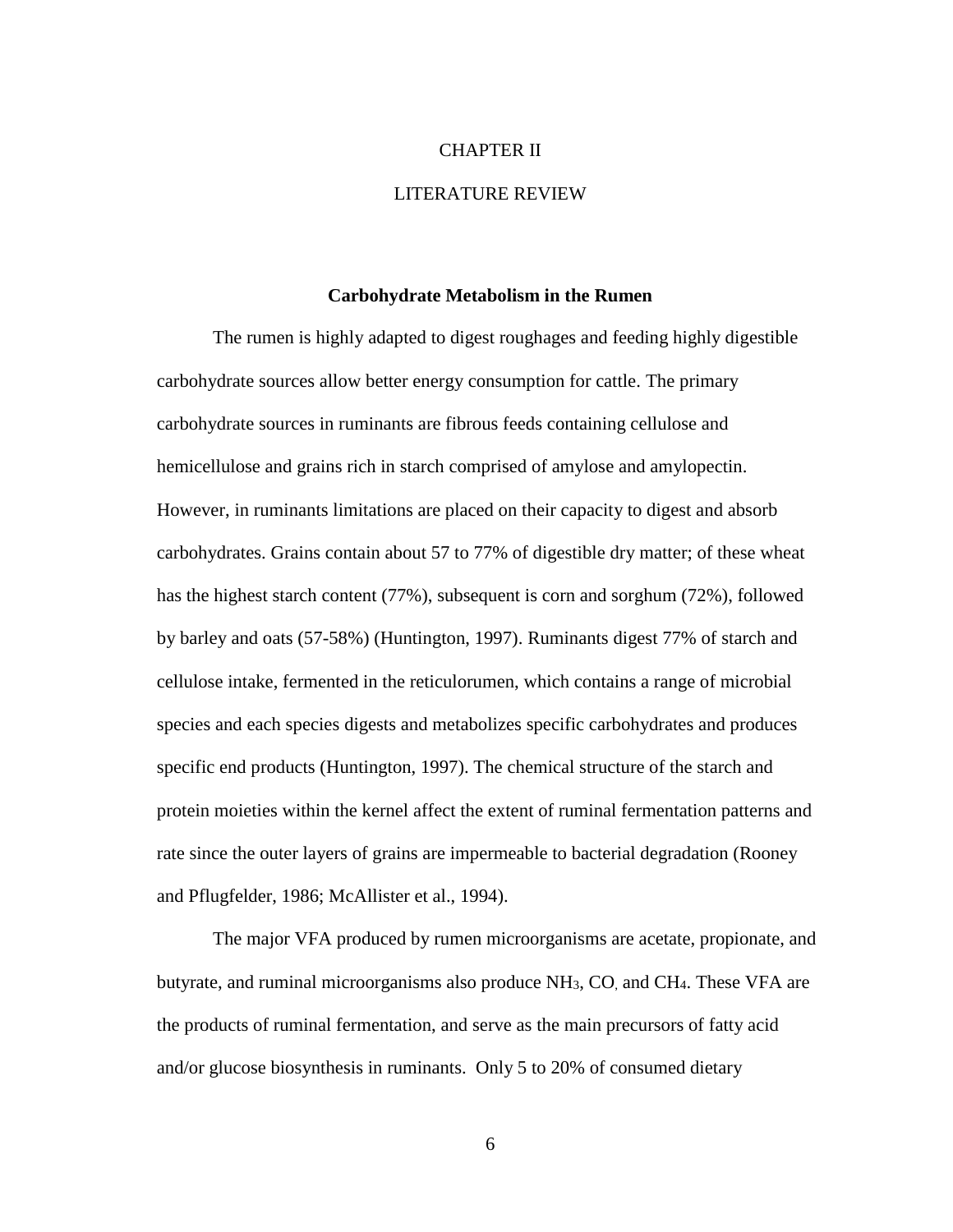carbohydrates are digested in the small intestines and feeding large amounts, especially highly processed grains, leads to increased amounts of starch escaping ruminal fermentation (Hurtaud et al., 1998; Knowlton et al., 1998; Meyer et al., 1965; Owens, 1998; Slyter, 1976). The site, extent, and kinetics of digestion of carbohydrates highly impact the amount and profile of nutrients delivered to peripheral tissues.

# **Microbes in the Rumen**

<span id="page-16-0"></span>Functionally, the rumen provides an excellence anaerobic environment, constant temperature, and pH for sustainability of microorganisms. Ruminal microbes include bacteria (most significant for starch digestion), protozoa, and fungi (which aids in bacterial attachment) (Huntington, 1997; McAllister et al., 1994). The fermentation processes involve transfer of molecular H and generate metabolic energy in the form of adenosine triphosphate (ATP) that subsequently is utilized by microorganisms for their maintenance and growth. The VFA composition, and the subsequent loss of C in gasses, are mainly determined by the composition of the microbial population. The development of fibrolytic microorganisms causes high levels of acetate, whereas the development of amylolytic microorganisms results in an increase in the proportion of propionate, allowing increased utilization of excess reducing power. Ruminal microorganisms ferment all carbohydrates and soluble carbohydrates are digested 100 times faster the storage carbohydrates (cereal grains), which are digested five times faster than structural carbohydrates (cellulose and hemicellulose) (Moren, 2005). However, only a few species of bacteria and fungi can produce amylases, cellulases, and hemicellulases, which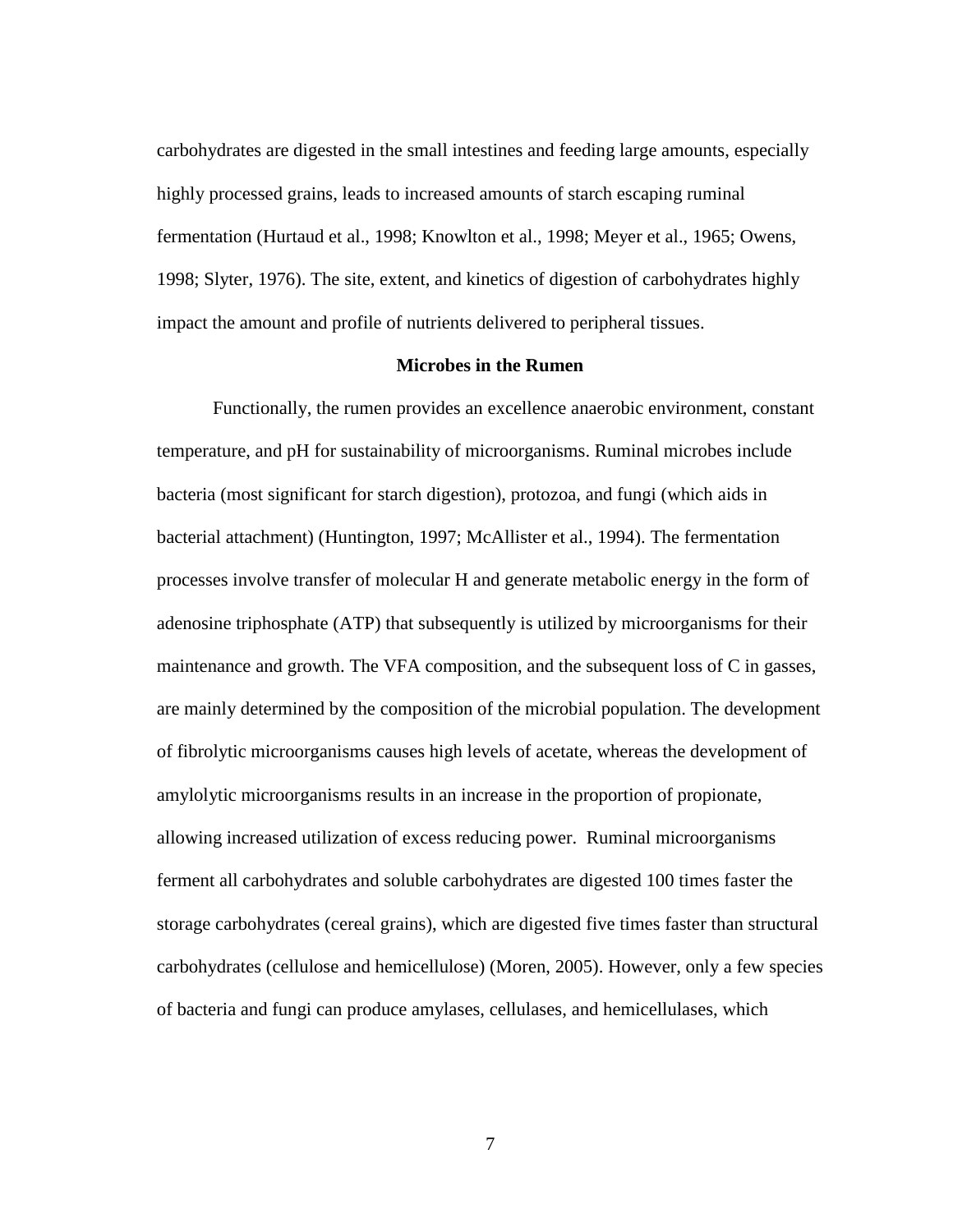hydrolyze carbohydrates to monosaccharides. The diet of ruminants dictates the total and relative amount of each microorganism within the rumen.

Starch enters the rumen and microbial organisms attach to the outer surface of the starch molecule. After attachment, bacteria secrete amylases and additional digestive enzymes to hydrolyze the starch. Simultaneous with hydrolysis of the starch molecule, glucose molecules freed are absorbed by the bacterial cells and fermented to VFA. High starch diets are characterized by relatively higher propionate production and higher fiber diets are characterized by relatively higher acetate production (Bergman, 1990).

VFA are absorbed across the rumen wall or in the small intestine and are metabolized by the host as a major source of energy, and the proportions in which they are produced determine fat and protein synthesis in tissues. Ruminants depend on VFA for up to 80% of their maintenance energy requirements (Bergman, 1990). Cecum VFA provide, on average, 8.6% of metabolizable energy intake in ruminants (Siciliano-Jones and Murphy, 1989). Thus, the total and relative amounts of the VFA indicate dietary carbohydrates and subsequent rumen fermentation patterns.

# **Substrates for Fatty Acid Biosynthesis**

<span id="page-17-0"></span>VFA are absorbed across the ruminal wall rapidly and transferred to the liver via the blood stream. About 90% of butyrate is metabolized by the ruminal epithelium and converted to ketone bodies or CO2. The remaining butyrate and most of the acetate and propionate are transported to the liver (Bergman, 1990). Almost all of the propionate and butyrate are removed by the liver and insignificant amounts appear in peripheral circulation. Therefore, acetate comprises more than 95% of the VFA present in the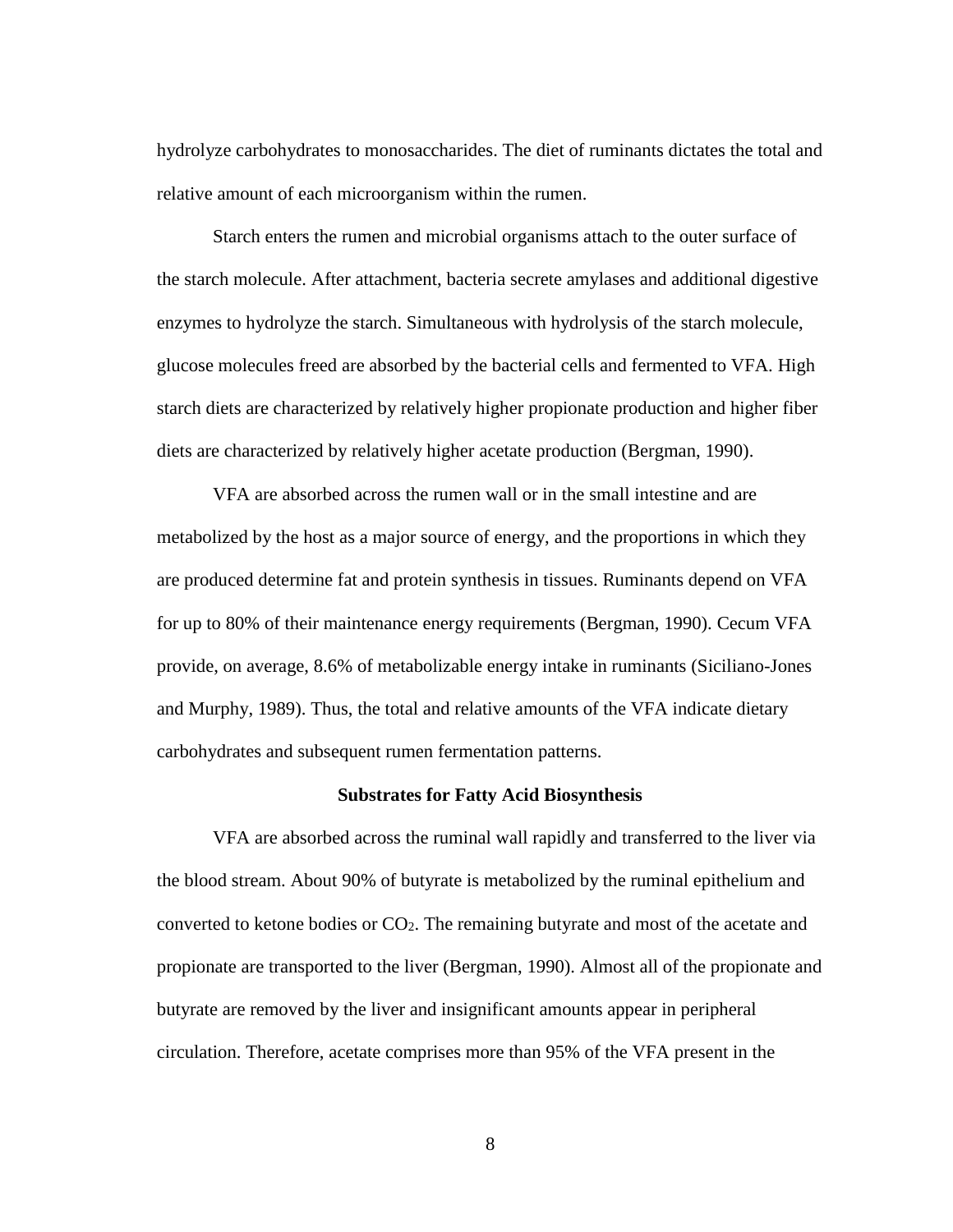peripheral circulation. Most of the propionate taken up from the portal blood by the liver is used to synthesize glucose. In addition to their involvement as the major source of energy, all animals can utilize glucose and acetate to some extent and lactate very effectively as substrates for lipid biosynthesis (Smith and Crouse, 1984). In ruminants, propionate is the major substrate of hepatic gluconeogenesis (Herdt, 1988). However, feeding ruminants high starch diets also increases direct glucose absorption from the gut (Huntington, 1997). Thus, effective absorption of VFA from the abomasum and large intestine is essential for ruminants. Altogether, acetate, propionate, and butyrate play important roles as substrates for glucose and lipid metabolism.

# **Adipose Tissue Growth and Development**

<span id="page-18-0"></span>Adipocytes are derived from multi-potential stem cells, which form adipoblasts. Adipoblasts differentiate further to preadipocytes, which subsequently differentiate into lipid-filled adipocytes. Hence, preadipocyte division increases the number of adipose cells. Adipose tissue mass can expand by formation of new adipocytes from precursor cells and cell enlargement through lipid filling. Adipocytes are found primarily in four major depots: IM adipose tissue, SC adipose tissue, visceral adipose tissue, and intermuscular (seam) adipose tissue.

Intramuscular adipose tissue results from accumulation of triacylglycerols (TAG) primarily located within adipocytes associated with the perimysium which surrounds bundles of muscle fibers in muscle tissue (Pethick et al., 2004). Intramuscular adipose tissue also is referred to as marbling, and is used as an indicator of beef quality. The amount and distribution of marbling in the longissimus dorsi cross section is an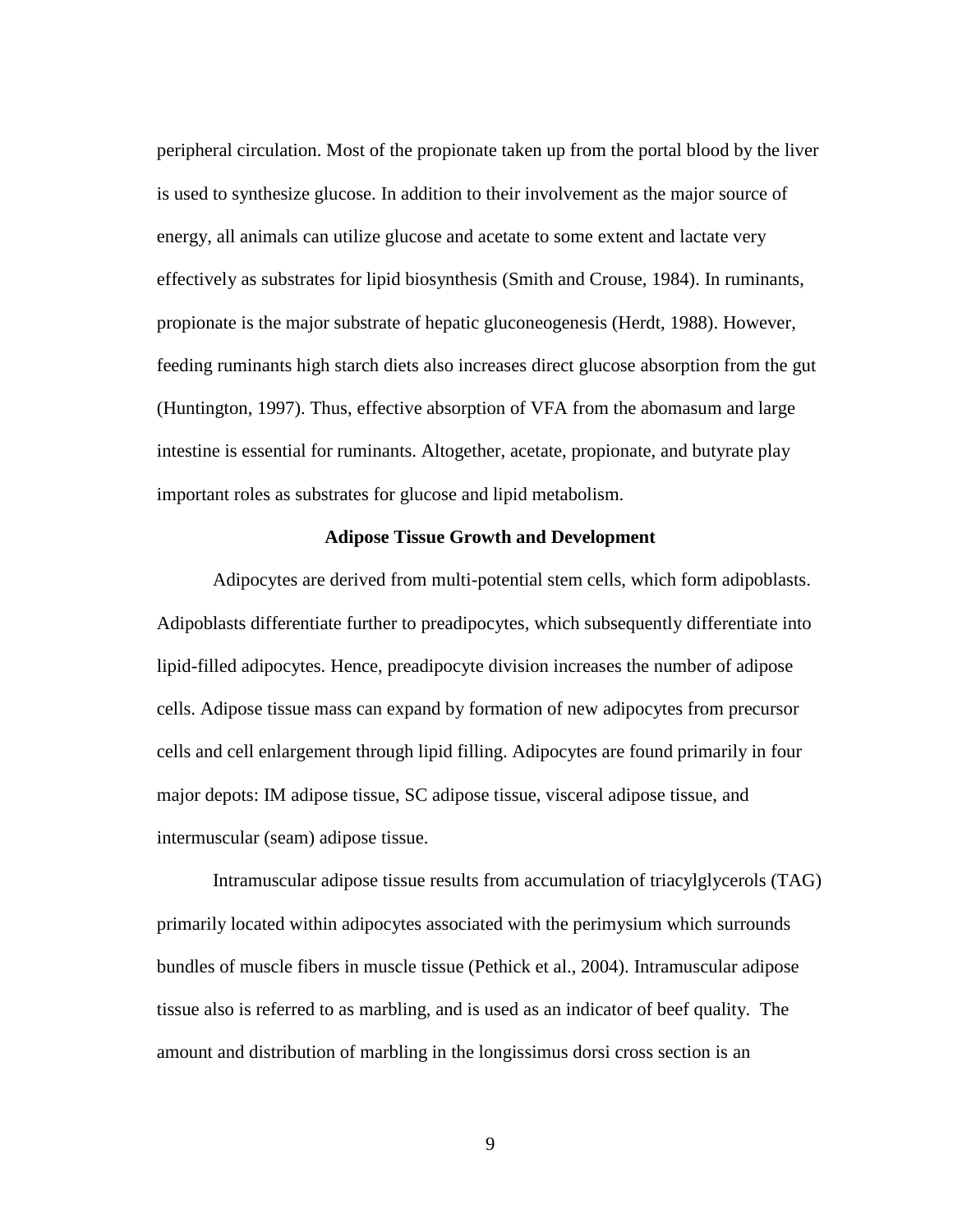important determinant of quality grade (USDA, 1997). Marbling contributes to tenderness, juiciness, flavor, and overall palatability of beef, and consumers are willing to pay a premium for additional marbling (Feuz et al., 2004). Thus, higher IM adipose tissue deposition increases market value of beef.

Subcutaneous adipose tissue is located under the skin. Yield grade is determined by SC adipose tissue measured at the  $12<sup>th</sup>$  rib (Owens and Gardner, 2000), which provides an estimate of total carcass SC adipose tissue. Excess SC adipose tissue is usually trimmed, which consequently reduces profit margin. Production efficiencies ultimately are reduced due to feed consumed to synthesize SC adipose tissue. Further, the increase in health-concious consumers leads to high demand for lean beef (Vernon, 1980).

Subcutaneous adipocyte proliferation is complete around 8 mo of age in cattle, and further increases in adipose tissue mass occur by cell enlargement (Hood and Allen, 1975). In comparison to the IM adipose tissue, SC adipose tissue as a proportion of mature composition was approximately 60% at 11 to 19 mo age steers. Cianzio et al. (1985) reported that SC adipocyte diameter increased after 13 mo of age, whereas IM adipocyte diameter increased after 15 mo of age.

# **Lipogenesis**

<span id="page-19-0"></span>Lipogenesis is the process by which simple sugars such as glucose are converted to fatty acids, which are subsequently esterified with glycerol to form the TAG that are packaged in VLDL and secreted from the liver or stored as lipid droplets in tissues such as adipose tissue. Opposite to fatty acid β- oxidation, which occurs within the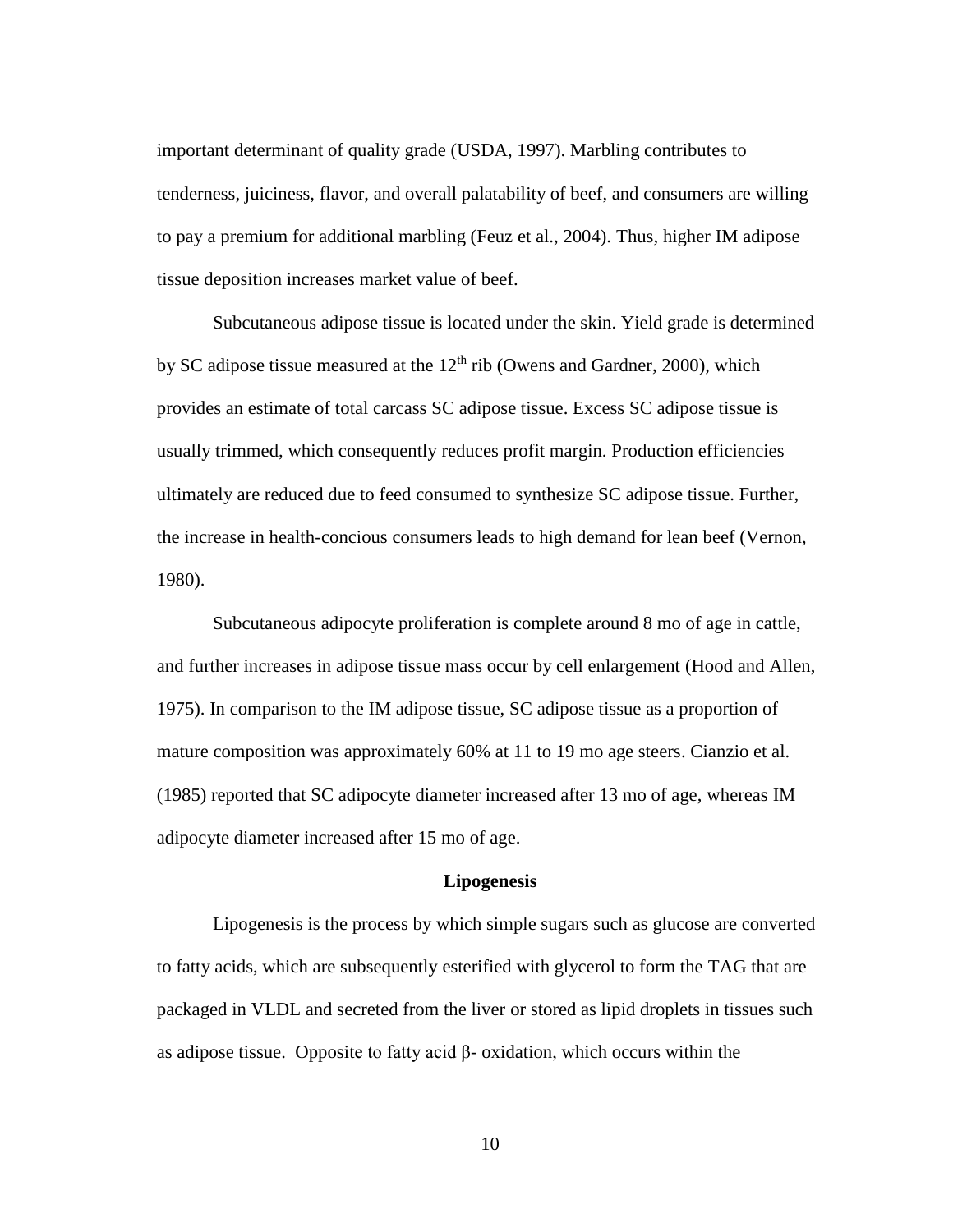mitochondria, *de novo* synthesis of fatty acids takes place within the cytosol. Exogenous fatty acids are also supplied by the diet.

Acetate is converted to acetyl-CoA, which is the precursor of fatty acid synthesis, catalyzed by acetyl-CoA synthetase in the cytoplasm. Acetyl-CoA is converted to malonyl-CoA by acetyl-CoA carboxylase, which is the first committed step to fatty acid biosynthesis. Fatty acid synthase then catalyzes seven different reactions within the fatty acid synthase enzyme complex, whereby two carbon units from malonyl-CoA are condensed, ultimately to form palmitic acid.

Glucose enters fatty acid synthesis via glycolysis, which produces pyruvate that is further transformed into acetyl-CoA within the mitochondria. Since the cell wall is impermeable to acetyl-CoA, two-carbon units have to be transported out of the mitochondria into the cytosol as citrate via a tricarboxylate translocase (citrate shuttle). In the cytosol, citrate is cleaved to oxaloacetate and acetyl-CoA. This reaction is catalyzed by ATP-citrate lyase (ATP-CL) and requires the hydrolysis of one ATP molecule.

Glucose is required for the generation of reducing equivalents (NADPH) in ruminants via the pentose phosphate pathway. The NADPH necessary for fatty acid synthesis produced by NADP-malate dehydrogenase, glucose 6-phosphate dehydrogenase, 6-phosphogluconate dehydrogenase, and NADP-dependent isocitrate dehydrogenase (Smith, 1983). Liver and adipose tissue can convert glucose into glycerol-3-phosphate (G3P) catalyzed by glycerol-3-phosphate dehydrogenase, which reduces dihydroxyacetone-phosphate from the glycolytic pathway. Glycerol-3-phosphate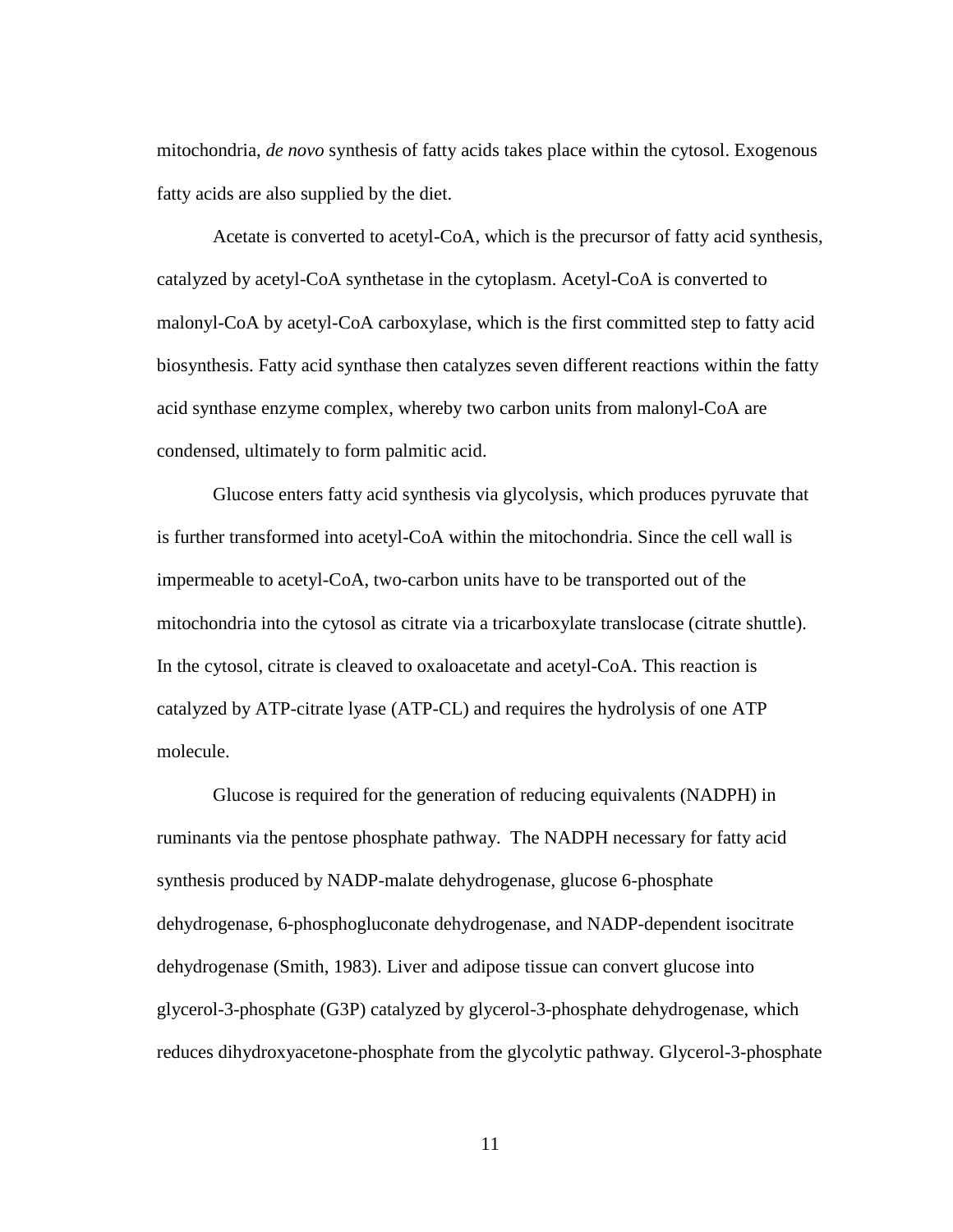combines with fatty acyl-CoA from fatty acid synthesis to yield 1-lysophosphotidic acid; two additional fatty acyl-CoA are used to generate a triacylglycerol.

High carbohydrate diets induce lipogenesis through direct and indirect liver nutrient-sensing mechanisms (Flowers and Ntambi, 2009). Glucose is transported to the bloodstream from the small intestine, pancreatic β-cells sense the glucose which results increase in insulin secretion. Liver sensing of glucose in conjunction with increased hepatic insulin signaling promotes the activation of various receptors and enzymes including stearoyl-CoA desaturase (SCD), acetyl-CoA carboxylase, and fatty acid synthase (Flowers and Ntambi, 2009).

# **Substrate Utilization by Adipose Tissues**

<span id="page-21-0"></span>Acetate is the major substrate utilized as a precursor for fatty acid biosynthesis, with a smaller contribution from glucose for some of the NADPH and all of the G-3-P in ruminant adipose (Smith and Crouse, 1984). Smith (1983) demonstrated that glucose is required as a precursor for G3P and a source of NADPH required for fatty acid synthesis in ruminant SC adipose tissue. Data from Smith (1983) indicated that without other exogenous substrates in the media, 12% of total glucose was metabolized in the pentose cycle, which increased to 22 - 37% when acetate and lactate were included in the media. With glucose in the media, 30% of NADPH was derived from the pentose cycle, and this increased to 72% when acetate and lactate were added to the media. The presence of glucose in the media stimulated acetate incorporation into fatty acids by 90% in SC adipose tissue slices (Smith, 1983).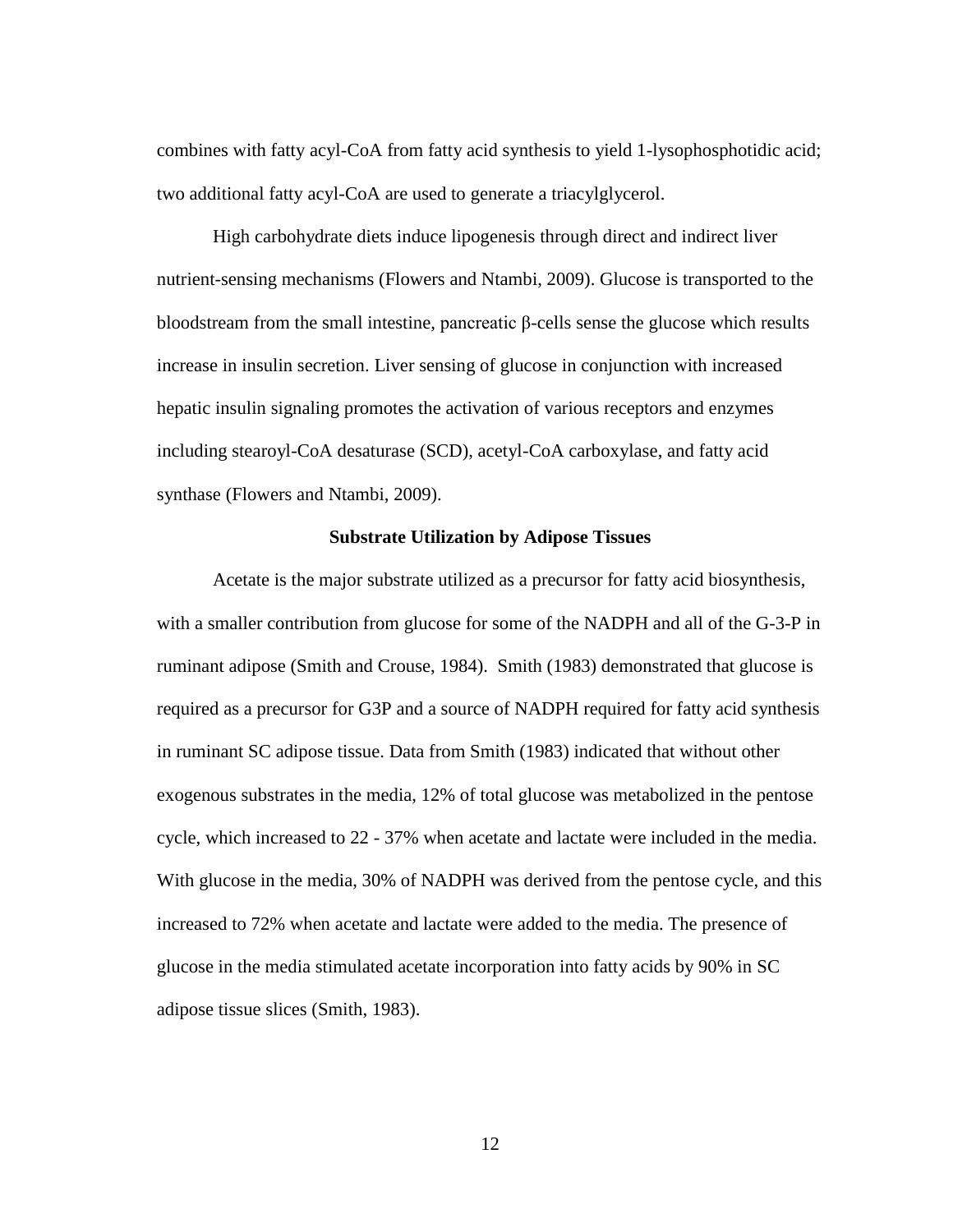Yang and Baldwin (1973) reported that glucose is an important stimulant of the incorporation of acetate into fatty acids in ruminant adipose tissues. When SC adipose tissue was incubated with acetate, the incorporation of acetate into fatty acids was increased by the presence of glucose and lactate in the media (Smith et al., 1984). Also, incubation of SC adipose tissue with glucose increased the glycolytic intermediates glucose-6-phosphate and fructose-6-phosphate, indicating that 6-phosphofructokinase limits the conversion of glucose to fatty acids in bovine adipose tissue (Smith, 1983)

Smith and Crouse (1984) observed that acetate and glucose utilization by IM and SC adipose tissues was different. Intramuscular adipose tissue prefers glucose as a substrate for fatty acid synthesis, whereas SC adipose tissue prefers acetate. Acetate contributed 70 to 80% of acetyl units for *in vitro* lipogenesis in SC adipose tissue, whereas it contributed only 10 to 25% of the acetyl units in IM adipose tissue. On the other hand, glucose provided 50 to 75% of acetyl units for in vitro lipogenesis in the IM adipose tissue, but only 1 to 10% in SC adipose tissue. The observed ratio for fatty acid synthesis from acetate:glucose was 0.28 in IM adipose tissue but 32.95 in SC adipose tissue (Smith and Crouse, 1984). Therefore, this early research suggested that *de novo* fatty acid synthesis in IM and SC adipose tissue is controlled by different regulatory mechanisms. Song et al. (2001) also examined lipogenic substrate utilization in different adipose tissues *in vitro* from Hanwoo steers. The ratio of acetate:glucose use for lipogenesis in for SC adipose tissue vs IM adipose tissue averaged 1.25 and 1.27 respectively. Ratios for incorporation of acetate and glucose into adipose tissue of Hanwoo steers were also studied by Lee et al. (2000), who reported acetate:glucose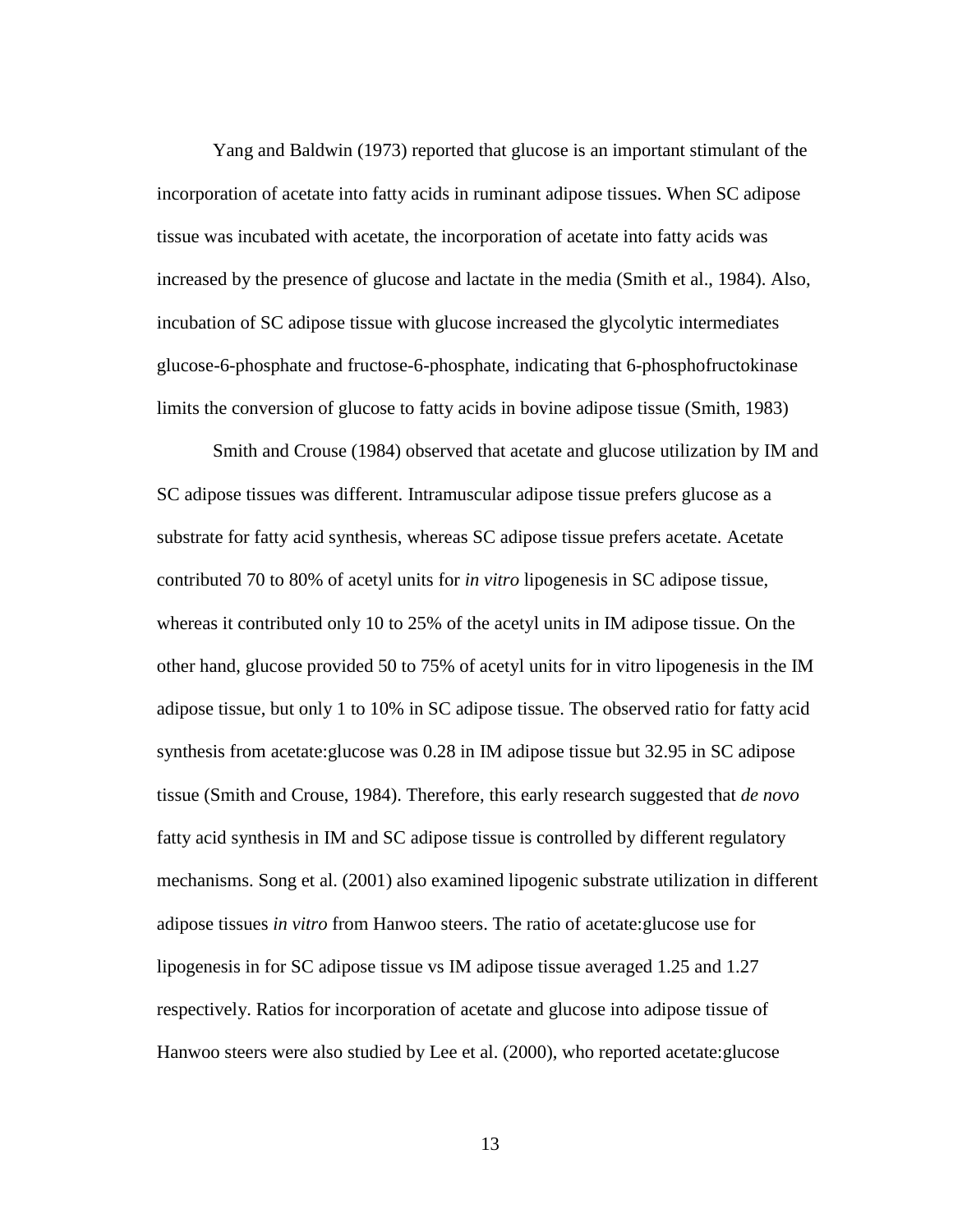incorporation ratios for SC adipose tissue and IM adipose tissue of 1.61 and 1.23, respectively.

# **Fatty Acids**

<span id="page-23-0"></span>Neural lipids (TAG) are the most abundant lipids in the body (Mottram, 1998). Their purpose is to act as sources of energy for the cell, contribute to cell membrane structure and function, or be involved in metabolic activity (Spector and Yorek, 1985). In animal adipose tissue, the SFA palmitic acid (16:0) and stearic acid are present in higher levels; lauric acid (12:0), myristic acid (14:0), or arachidonic acid (20:4n-6), are only present in small quantities (Wood et al., 2004). Palmitoleic (16:1n-7), oleic acid, linoleic acid (18:2n-6) and ALA are the predominant unsaturated fatty acids, with oleic acid being the most abundant fatty acid in the animal body (Wood et al., 2004).

Since lipids are organic compounds comprised of hydrogen, carbon, nitrogen, oxygen, and phosphorus, they are soluble in organic solvents such as dichloromethane, chloroform, hexane, and diethyl ether. Lipids are insoluble in aqueous solutions. When extracting lipids, the type of solution used depicts what portion of the lipid will be extracted. Phospholipids are extracted using chloroform-methanol (polar) and TAG are extracted using hexane. Fatty acid methyl esters (FAME) are generated by the method developed by Morrison and Smith (1964). To prepare FAME, fatty acids are first hydrolyzed from TAG, phospholipids, or any other lipid compound during methylation, to form free fatty acids. Once the free fatty acids are acetylated to a methane group, a FAME is created. The FAME are separated using gas chromatography. Lipids are then categorized by the number of carbons, and by the presence or absence of double bonds.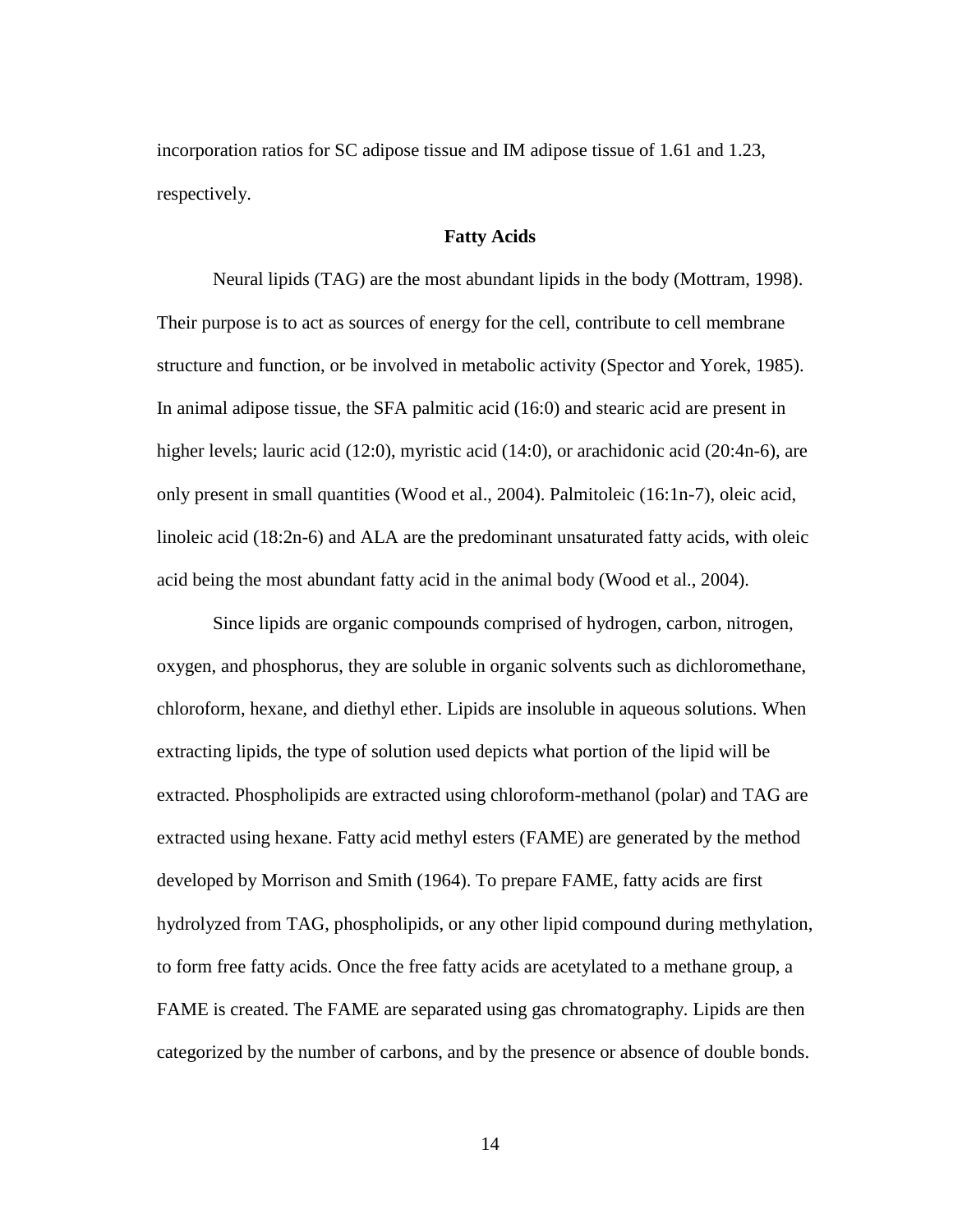#### **Beef Flavor**

<span id="page-24-0"></span>Beef flavor is not a single attribute, but rather multiple attributes and is, as a result, complex topic. Flavor research to understand what chemical compounds comprise positive and negative beef flavors is an ongoing process. Miller and Kerth (2012) identified positive and negative beef flavors from the beef lexicon (Adhikari et al., 2011). The positive beef flavors identified in the beef lexicon are beefy, brown/roasted, bloody/serumy, fat-like, sweet, salty, and umami (Miller and Kerth, 2012). Attributes that are generally considered negative are metallic, liver-like, sour, barnyard, mustyearthy/humus and bitter. Beefy, browned/roasted, bloody/serumy, sweet, salty and umami are associated with the lean portion of beef; fat like, liver-like, metallic and bitter are associated with the lipid portion (Miller and Kerth, 2012). Proteins, lipids, and carbohydrates play primary roles in flavor development, because they include numerous compounds that are capable of developing into important flavor precursors when heated (Mortem, 1998).

Mottram (1998) divided flavor precursors into two major categories: watersoluble components and lipids. Lipids and the volatiles produced during cooking greatly contribute to the odor and flavor of beef (Wood et al., 2004; Calkins and Hodgen, 2007). Adipose tissue acts as a solvent and traps the aromas that can be released during heating, therefore enhancing the intensity of the flavors present (Wasserman and Spinelli, 1972). Lipid-derived flavors have a higher odor threshold in comparison to water-soluble components (Shaidi, 1994). This makes lipid volatiles major precursors to the development of beef flavor (Mottram, 1998).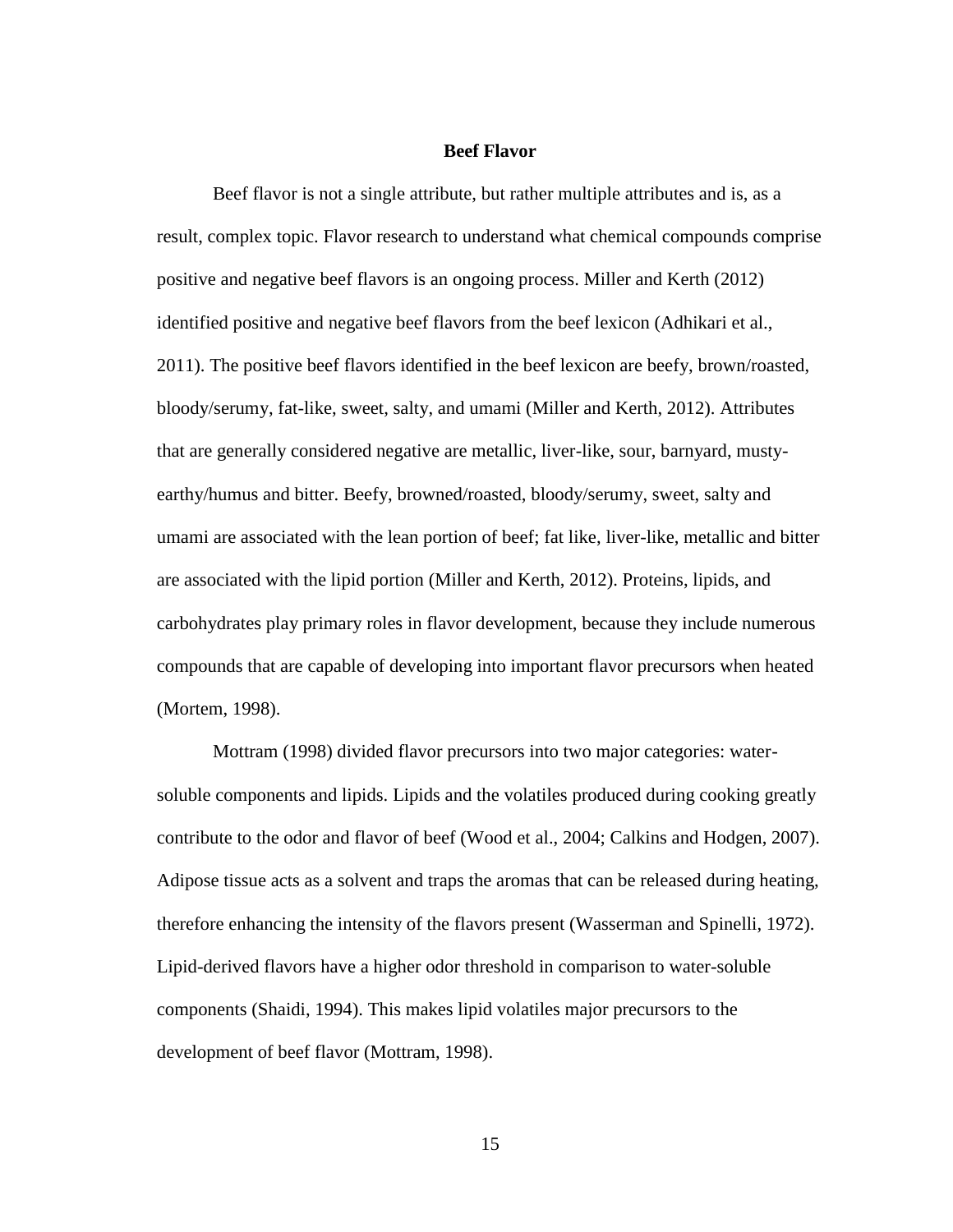The interactions of the water- and lipid-soluble components interact to form lipid-derived aldehydes that play a vital role in the Maillard reaction and ultimately the overall aroma profiles of cooked meat. The Maillard reaction is a form of non-enzymatic browning that results from a chemical reaction between an amino acid and a reducing sugar, usually requiring heat. This reaction produces multiple hetercyclic compounds with long chain alkyl substituents, such as pyrazines, thiophenes, thiazoles, and thialzolines (Shahidi, 1994).

In addition, water-soluble compounds from live animal feed ingredients deposited in lipid influence the fatty acid composition and contribute to beef flavor. Baublits et al. (2009) showed a positive correlation between the positive sensory characteristics, beefy/brothy and beef fat, and fatty acids palmitic, palmitoleic and eladic acid (18:1trans-9), and a negative correlation with pentadecanoic acid (15:0), ALA, arachidonic acid, eicosapentaenoic acid (EPA; 20:5n-3) and docosahexaenoic acid (DHA; 22:6n-3). Baublits et al. (2009) concluded that positive beef flavor attributes were enhanced by increased percentages of SFA and MUFA, while polyunsaturated fatty acids (PUFA) had a greater effect on the perceived negative aspects of beef flavor.

# **Benefits to Carcass Quality**

<span id="page-25-0"></span>Feeding grain-based diets for extended periods effectively increases oleic acid in beef (Huerta-Leidenz et al., 1996; Chung et al., 2006; Brooks et al., 2011b; Smith et al., 2012). Grain feeding increases oleic acid production by promoting increased glucose absorption from the small intestine (Huntington et al., 2006; Corrigan et al., 2009) and thereby stimulating SCD gene expression and catalytic activity. Thus, any production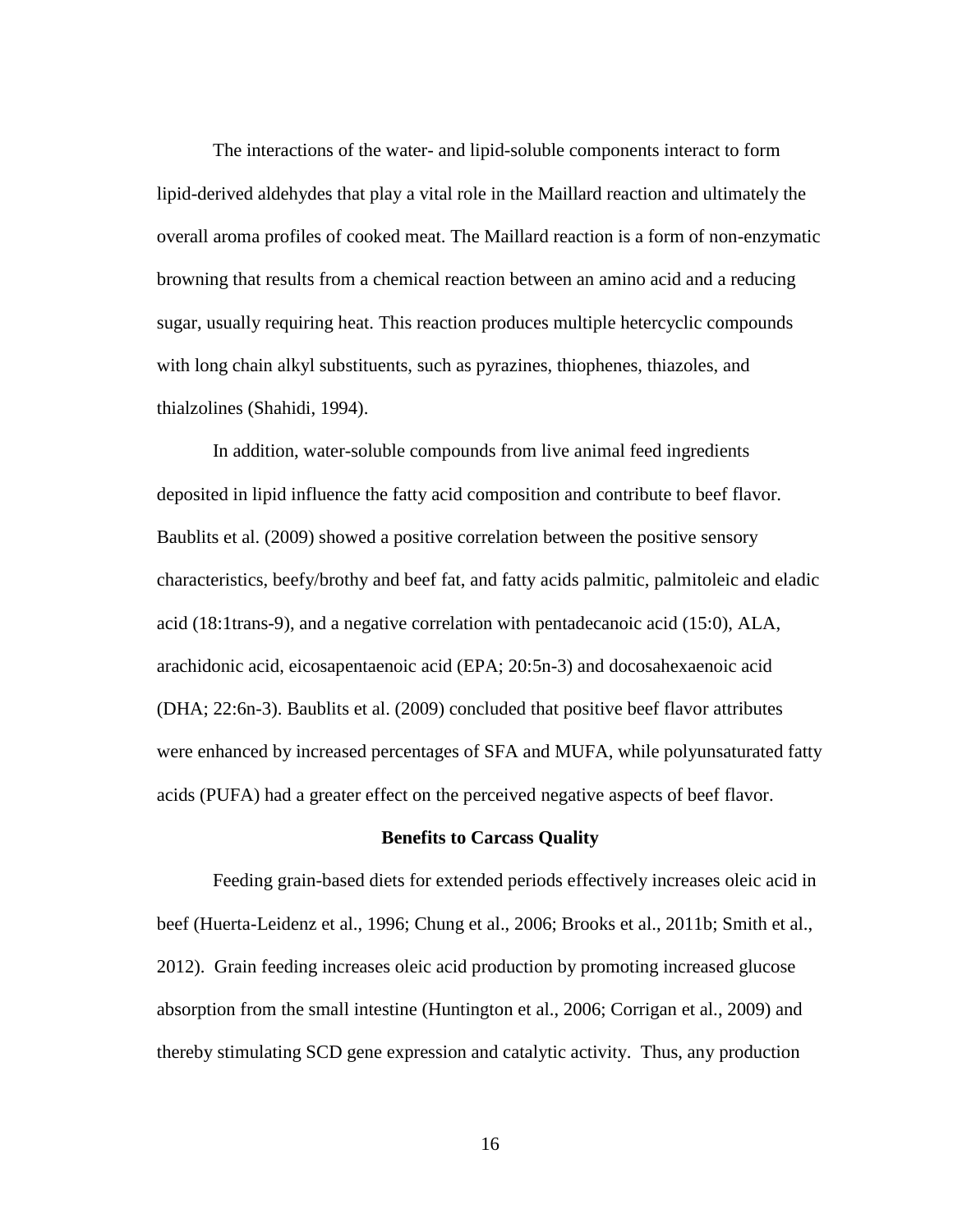method that increases marbling deposition also increases the concentration of oleic acid in beef (Chung et al., 2006; Brooks et al., 2011b).

Prior and Scott (1980) infused glucose, propionate, acetate, and lactate into the veins of beef cattle and demonstrated that only glucose promoted fatty acid synthesis in SC adipose tissue. Lemosquet et al. (2009) infused glucose into the abomasum and propionate into the rumen of dairy cows and documented that the whole body rate of glucose appearance was 24% greater in glucose-infused dairy cows. Thus, even though propionate is the primary gluconeogenic precursor in ruminants (Huntington et al., 2006), it is not as effective as glucose in increasing blood glucose and thereby promoting adipogenic gene expression in SC adipose tissue. Moreover, to date no one has documented the effects of supplemental glucose, infused into the circulatory system or into the abomasum, on marbling scores or juiciness.

Early research documented that a concentrate diet containing 78% ground corn strongly promoted carcass adiposity and ATP-CL and NADP-malate dehydrogenase (NADP-MD) activities in SC adipose tissue, relative to an alfalfa hay-based diet (Smith et al., 1984). The activities of ATP-CL and NADP-MD are essential for the incorporation of glucose carbon into fatty acids (Smith et al., 1981). Smith and Crouse (1984) demonstrated that a high concentrate diet nearly doubled glucose incorporation into fatty acids in IM adipose tissue, but had no effect on acetate incorporation into fatty acids in IM adipose tissue. More importantly, IM adipose tissue uses glucose as the primary carbon source for *de novo* fatty acid biosynthesis, whereas SC adipose tissue uses acetate as its carbon source for fatty acid synthesis (Smith and Crouse, 1984).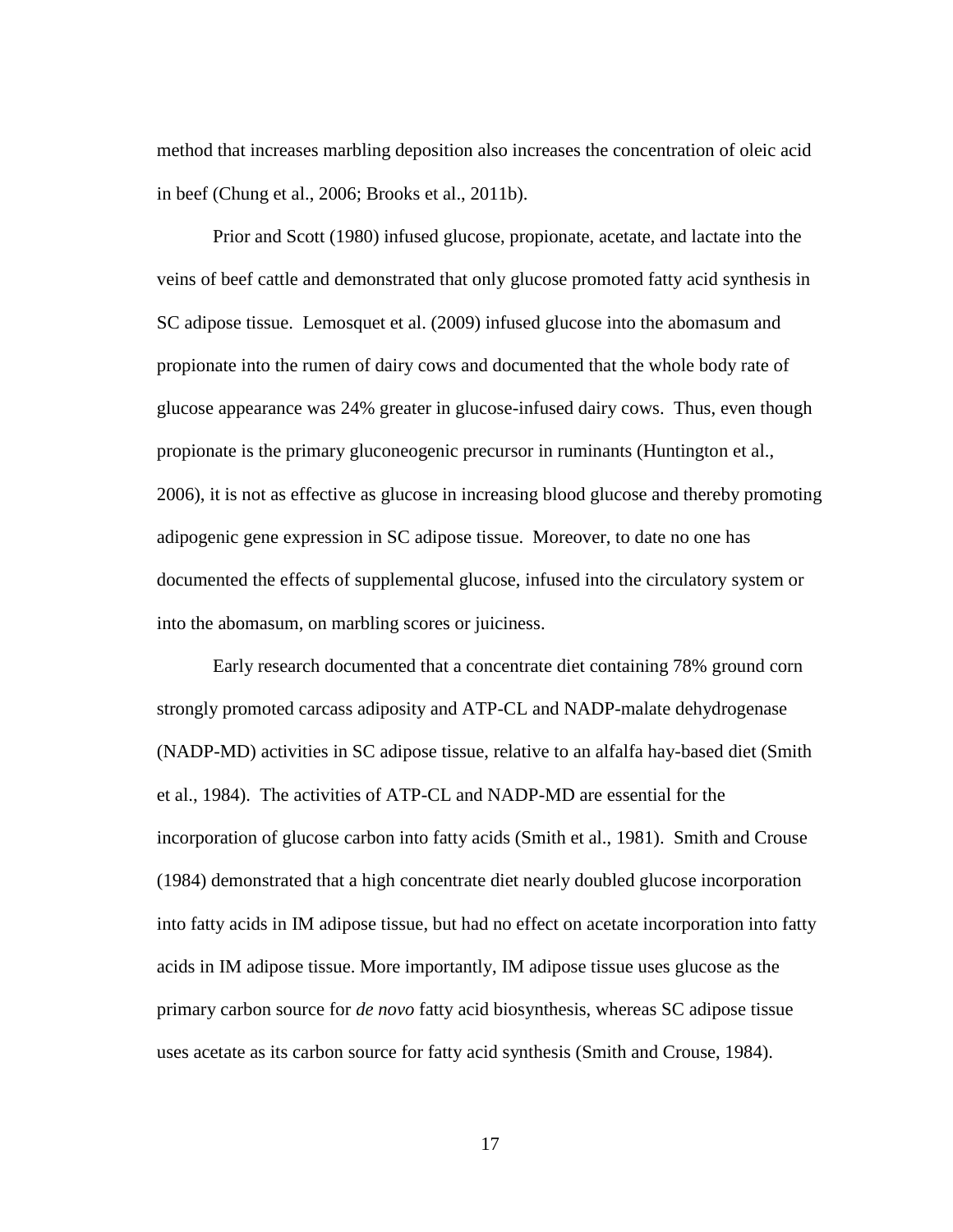Although subsequent *in vitro* studies have confirmed these results (e.g., Rhoades et al., 2007, 2009), it has been difficult to firmly establish the importance of glucose for marbling development in the live animal. Consequently, understanding carbohydrate digestion, absorption, dietary glucose availability, and the involvement of gluconeogenesis in the regulation of glucose homeostasis is essential for the manipulation of marbling adipose tissue production.

# **Benefits to Health**

<span id="page-27-0"></span>At least 40% of per capita beef consumption in the U.S. (30 kg/y) is consumed as ground beef, and low-income households consume more ground beef per capita than do high-income households (USDA, 2011). Statistics from July 2009 to July 2010 indicate that 31.4% of ground beef consumed in the US contained 22-30% fat, while the next 34.8% of ground beef consumed contained 16-22% fat (Beef Retail, 2010). In contrast, ground beef containing 10% or less fat comprised about 18.8% ground beef consumption for that period (Beef Retail, 2010). Research has shown that ground beef naturally enriched with oleic acid may reduce risk factors for cardiovascular disease (Adams et al., 2010; Gilmore et al., 2011, 2013). Risk factors include, but are not limited to, increased blood cholesterol and high intakes of SFA and *trans*-fats. Oleic acid activates acylcoenzyme A: cholesterol acyltransferase (ACAT); this decreases the free cholesterol (FC) pool by converting cholesterol to cholesterol esters. A decrease in FC is responsible for an increase in LDL uptake by the cell.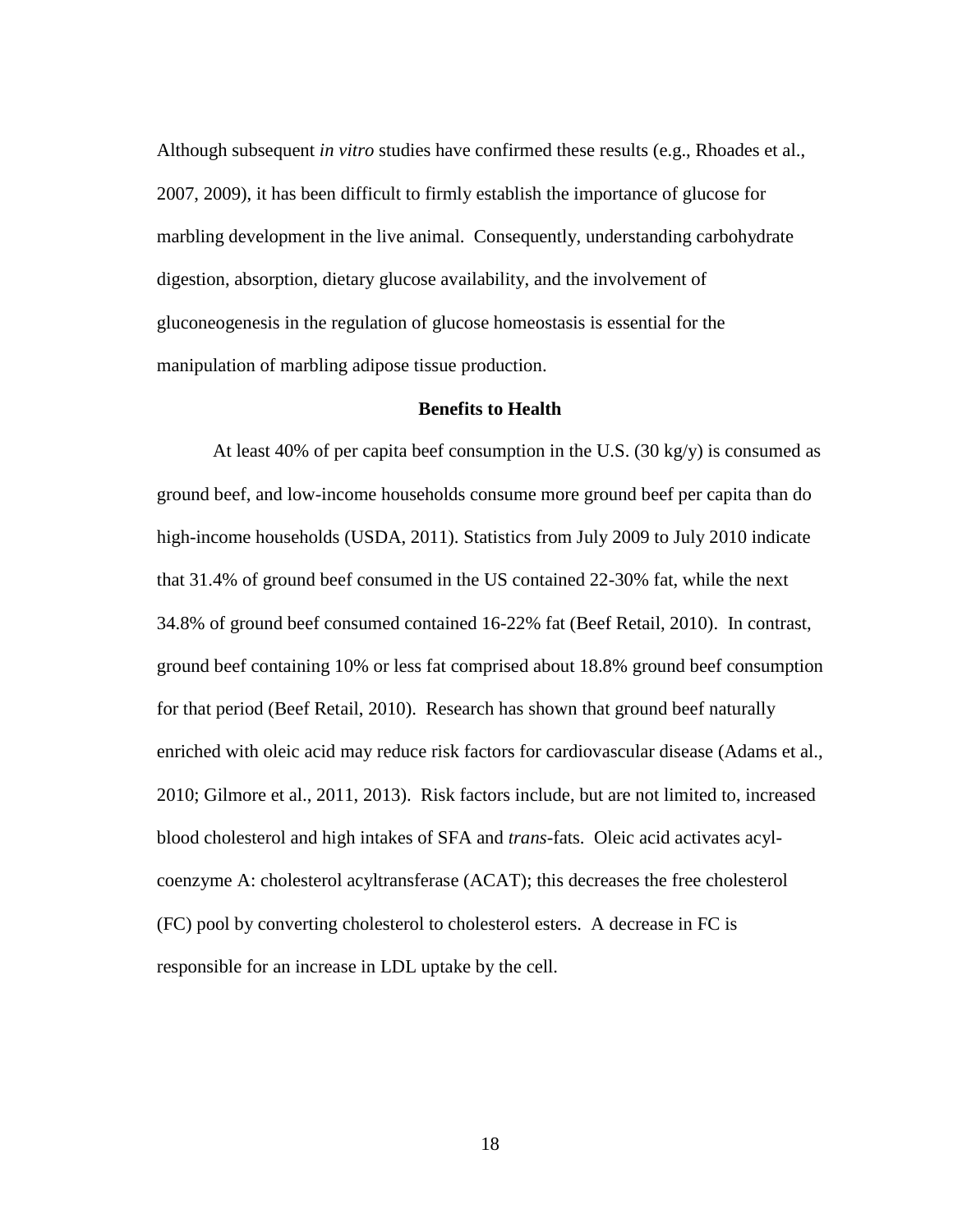#### **Benefits to Palatability**

<span id="page-28-0"></span>More importantly, higher concentrations of oleic acid are positively correlated with overall palatability (Waldman et al., 1968; Westerling and Hedrick, 1979), whereas stearic acid is the primary determinant of fat hardness (i.e., lipid melting point) (Smith et al., 1998; Wood et al., 2004; Chung et al., 2006; Turk and Smith, 2009). Baublits et al. (2009) reported that the concentration MUFA (and specifically oleic acid) in beef was positively correlated with beef/brothy ( $r = 0.37$ ) and beef fat ( $r = 0.44$ ) flavors, indicating that as the concentration of oleic acid increases, so do beefy flavors. Therefore, increasing the MUFA:SFA ratio would increase the fat softness and thereby improve palatability of beef and beef products. One goal of this research was to provide products to the consumers with greater quality (i.e., palatability) and consistency.

#### **Benefits to Production**

<span id="page-28-1"></span>This laboratory demonstrated that pork and pork products from lean and fat trim from pigs fed high-oleic canola oil were highly palatable, as assessed by trained taste panels (St. John et al., 1987). Feeding oils to pigs to change fatty acid composition proved to be impractical due to the cost of the oil and the presence of relatively high concentrations of PUFA, which caused undesirably oily carcasses. In cattle, it has not been practical to increase oleic acid in beef by feeding high-oleic oil or oil seeds (St. John et al., 1987; Chang et al., 1992), although fatty acid composition varies considerably across carcass fat depots (Turk and Smith, 2009; Smith et al., 2012).

We have demonstrated that adipose tissue overlying the brisket is unusually high in MUFA, as indicated by the palmitoleic:stearic acid ratio, whereas the flank is low in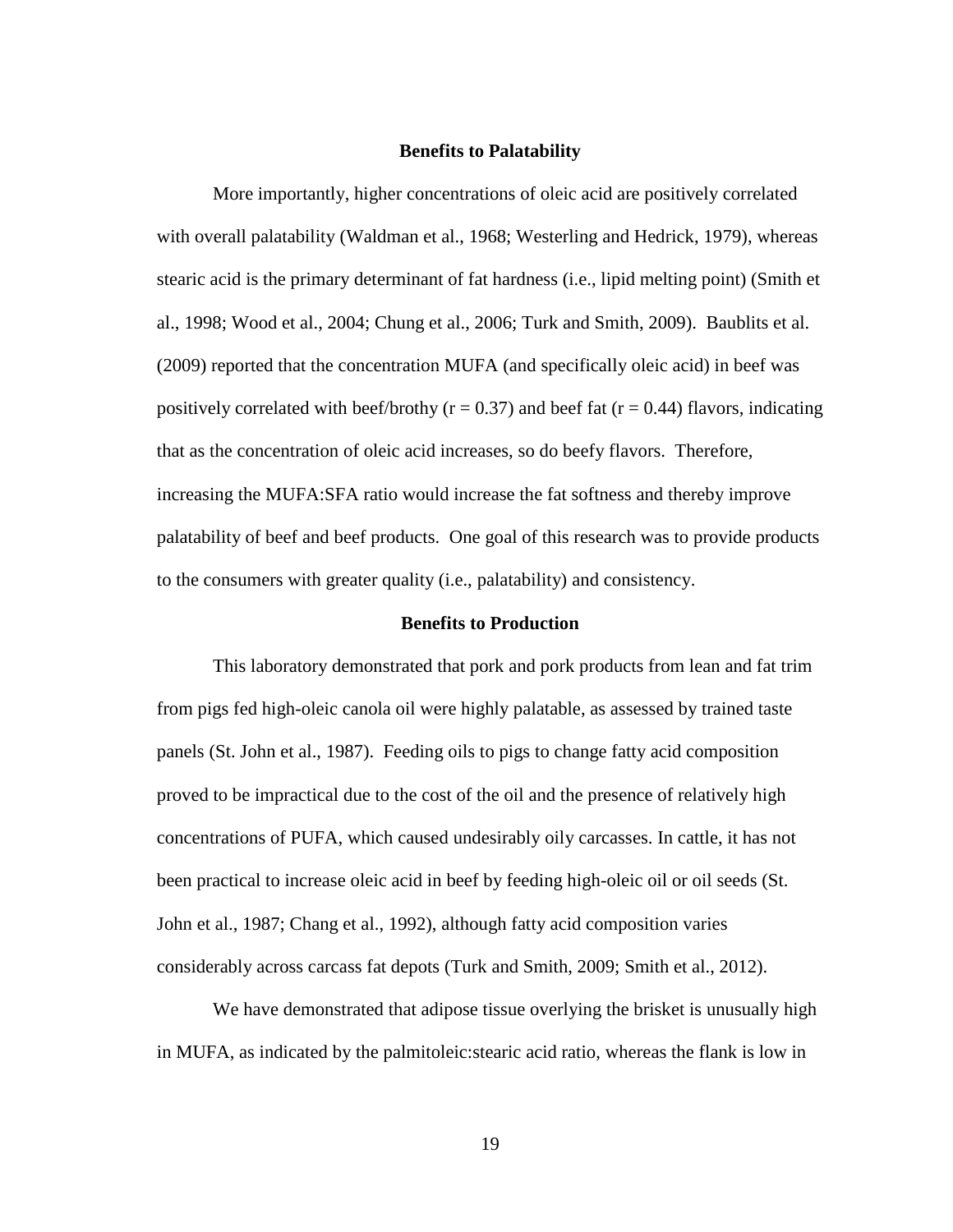palmitoleic and high in stearic acid. The plate, which typically is used as raw materials for ground beef production, is intermediate in SFA content, whereas the flank typically contains more SFA (Turk and Smith, 2009). The fatty acid composition of brisket fat is virtually identical to that of fat depots in American Wagyu cattle, and MUFA concentration in brisket fat exceeds that which can be achieved in U.S. domestic cattle fed corn-based diets for over 16 mo (May et al., 1993; Chung et al., 2006). Feeding grain-based diets for extended periods (Huerta-Leidenz et al., 1996; Chung et al., 2006; Brooks et al., 2011; Smith et al., 2012) or using trim from exotic breed types (May et al., 1993; Chung et al., 2006) are effective strategies to increase oleic acid in beef, but these also may be impractical and/or not cost-effective. Research conducted by this laboratory has shown that the MUFA:SFA ratio of brisket is high and does not change significantly over animal age (Smith et al., 2012). For this reason, brisket lean and fat trim can be taken at virtually any production age to supply producers with a product with a consistent fatty acid composition. Thus, the raw materials for producing high-oleic acid, high-quality ground beef are readily available.

# **Summary and Hypotheses**

<span id="page-29-0"></span>We hypothesized that glucose infusion into the abomasum would increase carcass adiposity and beef juiciness, relative to ruminal infusions of acetate, propionate, or glucose. Total IM lipid and fatty acid composition of IM and SC adipose tissues were measured to confirm results for carcass marbling scores, as increased marbling is associated with a higher concentration of MUFA in SC and IM adipose tissues (Brooks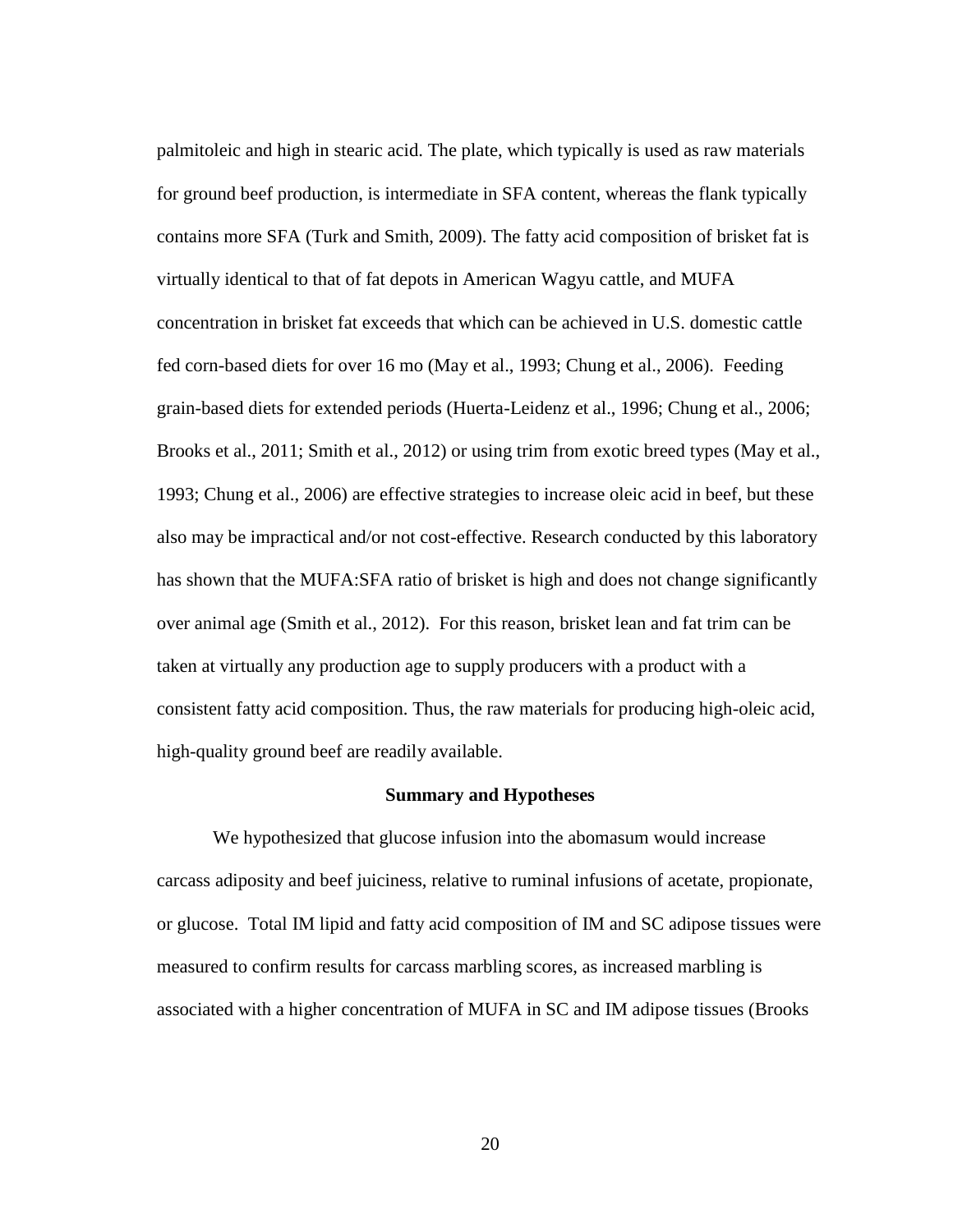et al., 2011b). Moreover, we also hypothesized that unique ground beef products could be formulated from brisket, flank, and plate primals.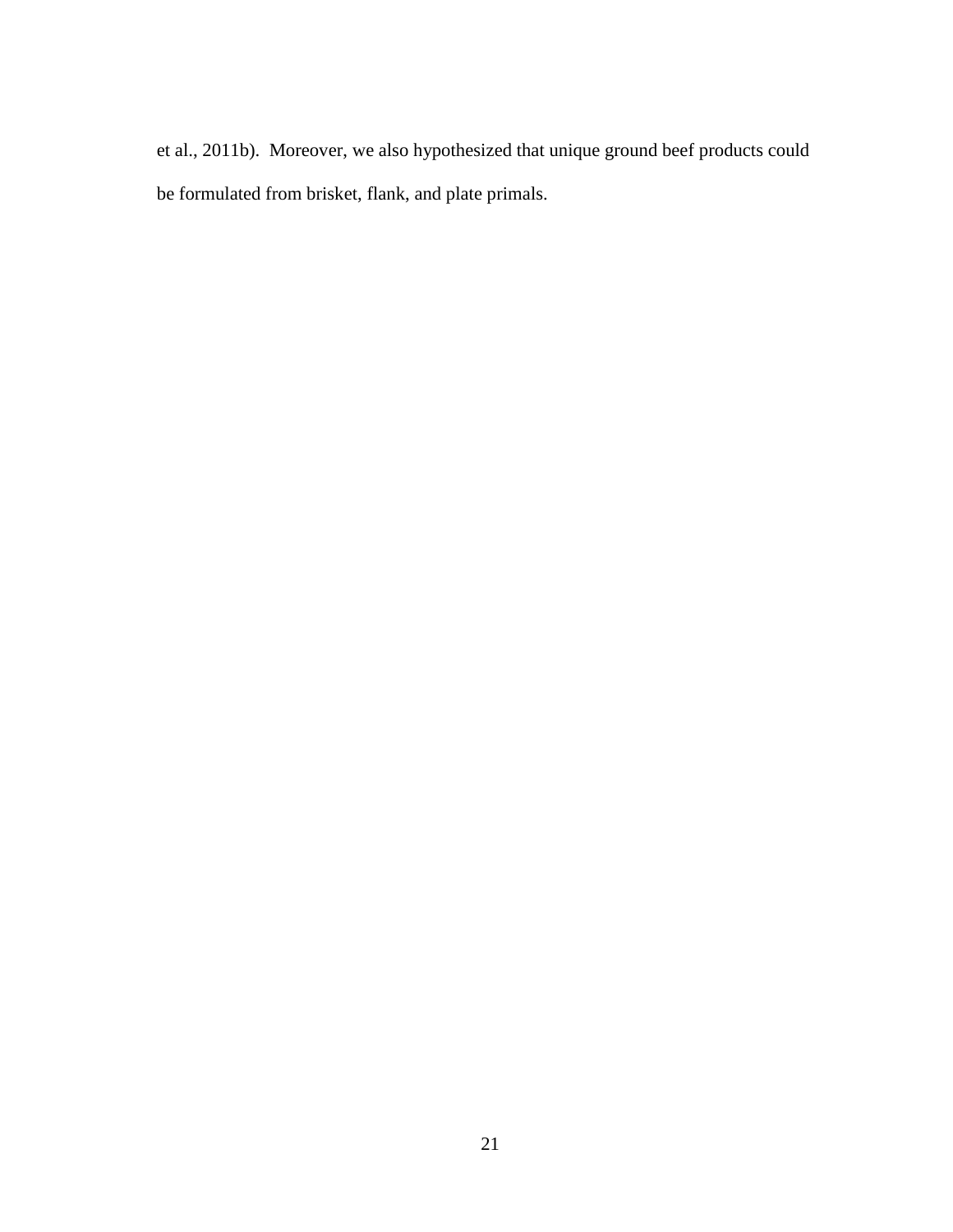# CHAPTER III

# <span id="page-31-0"></span>ABOMASAL INFUSION OF GLUCOSE INCREASES INTRAMUSCULAR LIPID CONTENT AND ACETATE INCORPORATION INTO FATTY ACIDS IN SUBCUTANEOUS ADIPOSE TISSUE RELATIVE TO RUMINAL ACETATE INFUSION

## **Introduction**

<span id="page-31-1"></span>High-concentrate diets are highly digestible and nearly double glucose incorporation into fatty acids in SC adipose tissue as measured *in vitro*, but had no effect on acetate incorporation into fatty acids in IM adipose tissue (Smith and Crouse, 1984). Intramuscular adipose tissue uses glucose for a greater proportion of the carbon source for *de novo* fatty acid biosynthesis than SC adipose tissue (Smith and Crouse, 1984; Rhoades et al., 2007, 2009). However, it has been difficult to assess the actual effects of glucose on fat accumulation in growing beef cattle.

Propiogenic diets (such as high-grain diets) promote greater marbling development than acetogenic diets (e.g., Rhoades et al., 2007, 2009). We predicted that "glucogenic" diets, which provide more glucose for absorption from the small intestine (e.g., dry-rolled corn; Huntington et al., 2006; Corrigan et al., 2009), would promote marbling development, hence juiciness, to a greater extent than propiogenic diets. This hypothesis was tested directly infusing isocaloric amount of glucose and propionate into the digestive tract of young, growing steers. Glucose was infused into the rumen (reflecting a high-starch diet) and into the abomasum, the latter treatment bypassing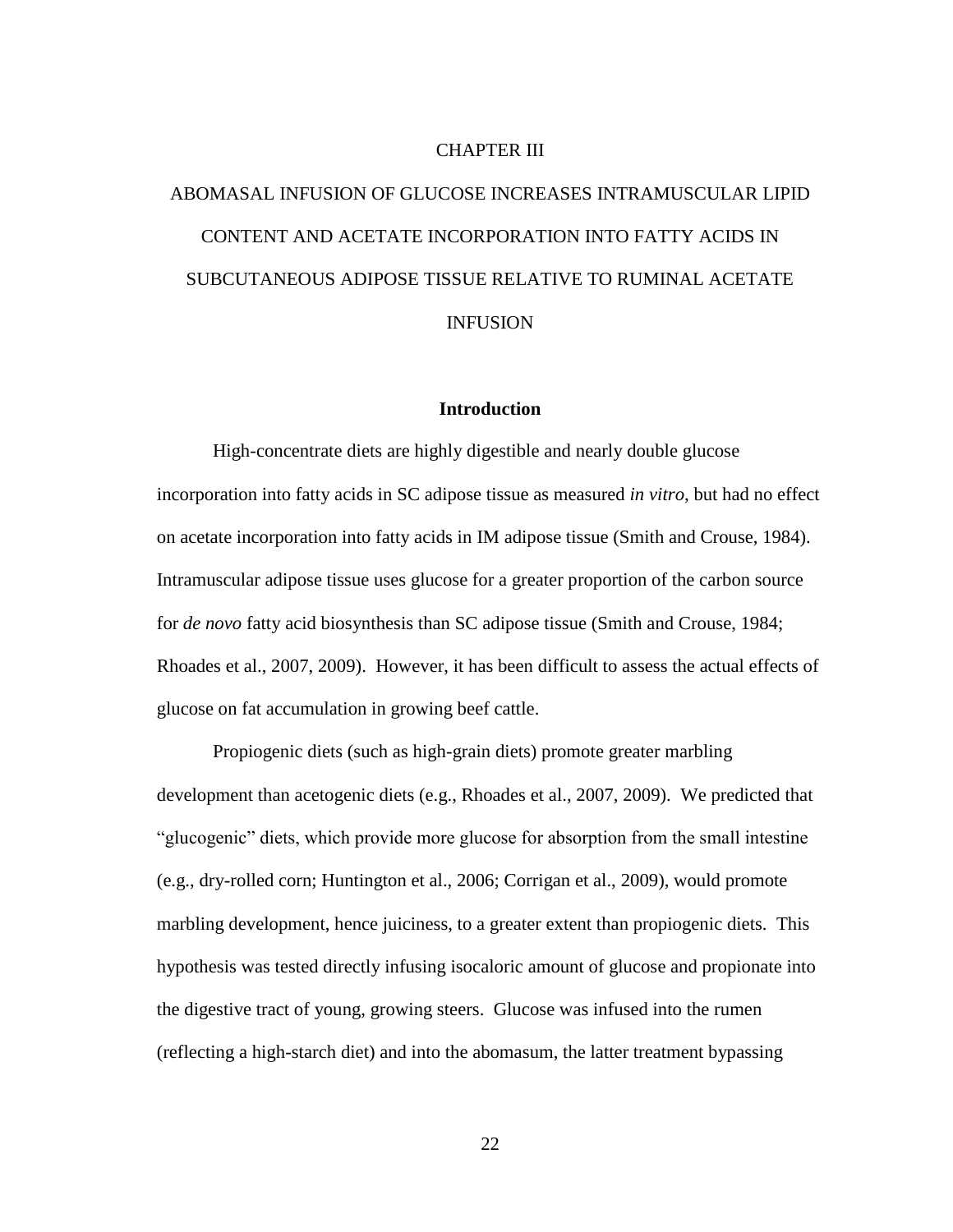ruminal metabolism of the infused glucose. We also infused acetate into the rumen to directly provide substrate for fatty acid biosynthesis in SC and IM adipose tissues. Total IM lipid and fatty acid composition of IM and SC adipose tissues were measured to confirm results for carcass marbling scores, as increased marbling is associated with a higher concentration of monounsaturated fatty acids in SC and IM adipose tissues (Brooks et al., 2011b). We also measured the *in vitro* incorporation of glucose and acetate into fatty acids to confirm the effects of acetate, propionate, and glucose infusions on SC and IM adipose tissue metabolism.

# **Materials and Methods**

# <span id="page-32-0"></span>*Animals and treatments*

This experiment tested the hypothesis that absorption of equivalent energy amounts of acetate, propionate, and glucose would have different effects on marbling development and metabolism in growing steers. Specifically, abomasal infusion of glucose would more strongly promote marbling development, hence juiciness, than ruminal infusion acetate, propionate, or glucose. Also, we predicted that effects of infusing propionate into the rumen would provide results that were intermediate between glucose and acetate.

Twenty-four Angus crossbred steers were grown using conventional diets until approximately 22 mo of age. Steers were weighed at the start of the experiment and were housed in individual pens (2.1 by 1.5 m) in an enclosed barn with free access to water. The steers were fitted with ruminal cannulas as described previously (Bourg et al., 2012) at the Texas A&M University Animal Research and Teaching Center. Cattle were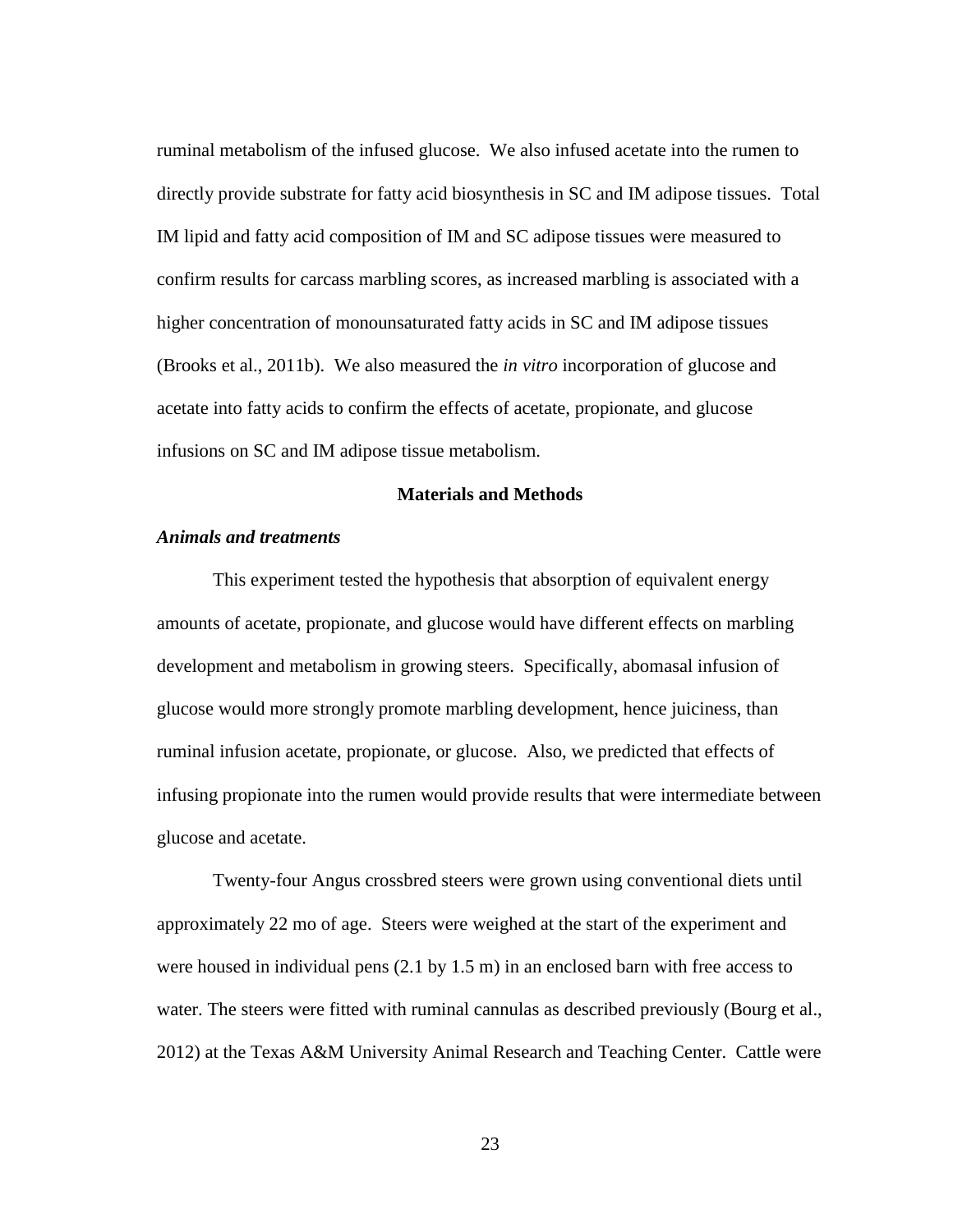adapted to a standard, corn/sorghum finishing diet containing ground milo, corn, cottonseed meal, cottonseed hulls, molasses, premix, ammonium chloride and R-1500 over a 2-wk period while recovering from the placement of the cannulas. After the adaptation period, steers were infused with 5 L of water for 3 d. The following treatments were continuously infused for the last 28 d of the finishing period:

- 1. Acetate,  $1.077 \text{ kg/d}$  (16.7 mol/d; 3.76 Mcal/d) ruminal infusion (n = 6)
- 2. Propionate,  $0.758 \text{ kg/d}$  (10.15 mol/d; 3.76 Mcal/d) ruminal infusion (n = 6)
- 3. Glucose, 1.0 kg/d (5.55 mol/d; 3.76 Mcal/d) ruminal infusion;  $(n = 6)$  (control group)
- 4. Glucose, 1.0 kg/d (5.55 mol/d; 3.76 Mcal/d) abomasal infusion (n = 6) One steer from the acetate group and two steers from the propionate group were

excluded from the study because they demonstrated symptoms of poor health.

Treatments were brought to a volume of 5 L with water and infused using a peristaltic pump. Ruminal infusions were accomplished by continuous infusion of substrate through infusion lines inserted through the cannulas. Abomasal infusion lines were accomplished by continuous infusion of substrate through infusion lines through the cannula bypassing the rumen and secured into the abomasum. Steers were fed the finishing diet free choice. Fecal samples were collected every 8 h, with the sampling time advanced by 2 h each day, so that samples were obtained at 2-h intervals after feeding in a 24-h period during the 4-d collection period. Samples for each steer in each treatment were thawed, composited and dried at 55°C. Fecal output was estimated by feeding 10 g/d of titanium oxide, hand mixed into the diet of each steer immediately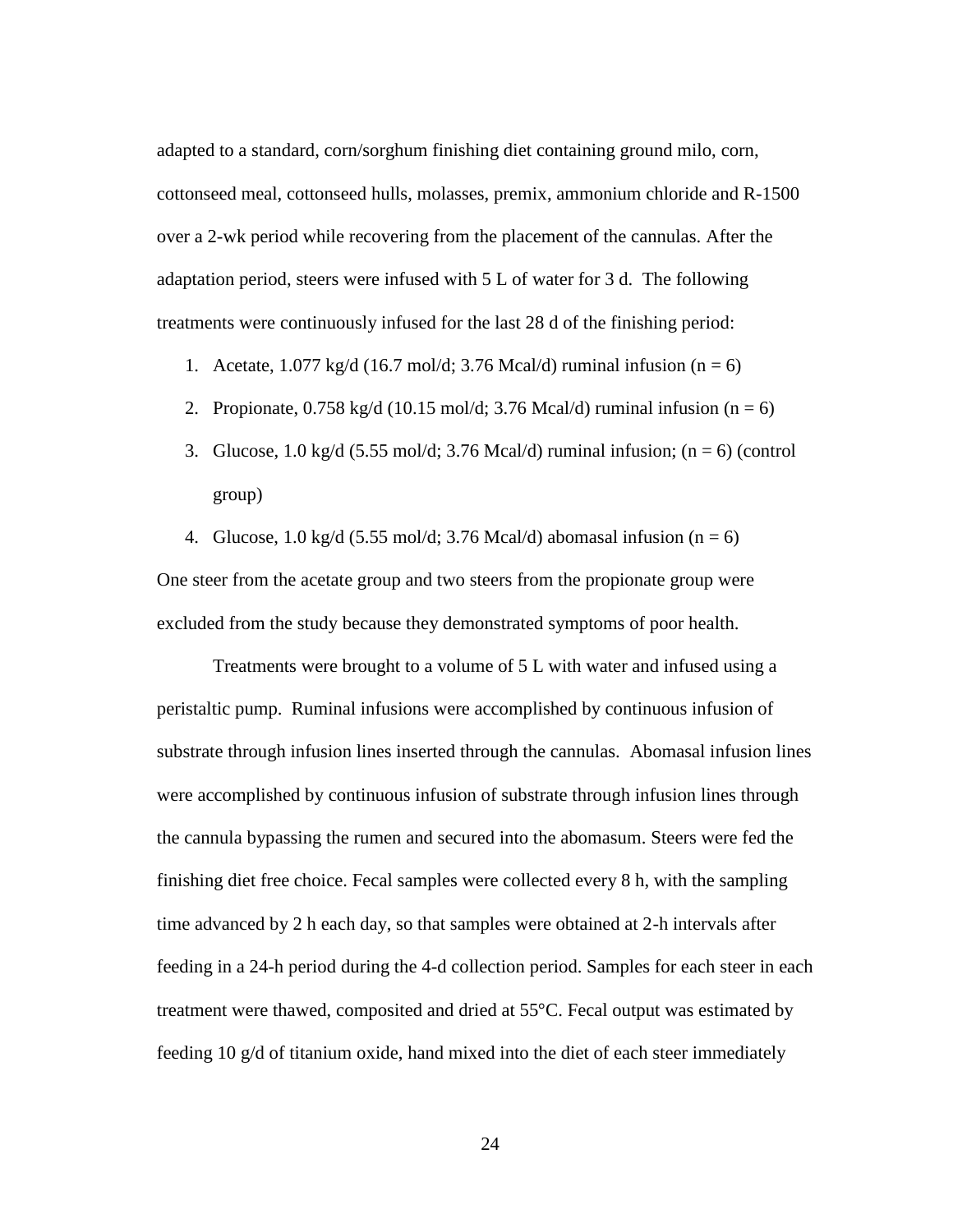before feeding on d 15 through 25. Diet samples were composited by infusate, dried at 55°C, and ground to pass through a 1-mm screen. Dietary and fecal samples were dried at 105°C in a forced-air oven to determine dry matter (DM), and ashed at 450°C for 8 h to determine organic matter (OM). Determination of non-detergent fiber (NDF) was conducted using an ANKOM fiber analyzer (ANKOM Technology Corp., Fairport, NY). Calculations of intake and digestion were based on observations from d 21 through 25.

At the end of the infusion period, the steers were transported approximately 9 km to the Texas A&M University Rosenthal Meat Science & Technology Center, where the cattle were harvested by humane, industry standard procedures. Immediately postexsanguination, a portion of the  $5<sup>th</sup>-8<sup>th</sup>$  rib section of the longissimus thoracis muscle was removed and transported to the laboratory in oxygenated, 37°C Krebs Henseleit buffer (pH 7.35 – 7.40) containing 5 mM glucose and 5 mM acetate. Pieces of IM and SC adipose tissue were removed by dissection while still fresh, and incubated as described below. Other samples of adipose tissue, liver and longissimus dorsi tissue (obtained fresh in the abattoir) were stored at -80°C for subsequent analyses. Carcasses were graded after 48 h at 4°C, after which the strip loin was removed for sensory and fatty acid analyses.

# *Lipogenesis in vitro*

At sample collection, lipogenesis *in vitro* was measured in IM and SC adipose tissue as described previously (May et al., 1995). Adipose tissue pieces (~100 mg) were incubated with 5 mM glucose, 5 mM acetate, 10 mM HEPES, 1  $\mu$ Ci [U<sup>-14</sup>C]glucose or 1 μCi [1- <sup>14</sup>C] sodium acetate (American Radiolabeled Chemicals, Inc.) in oxygenated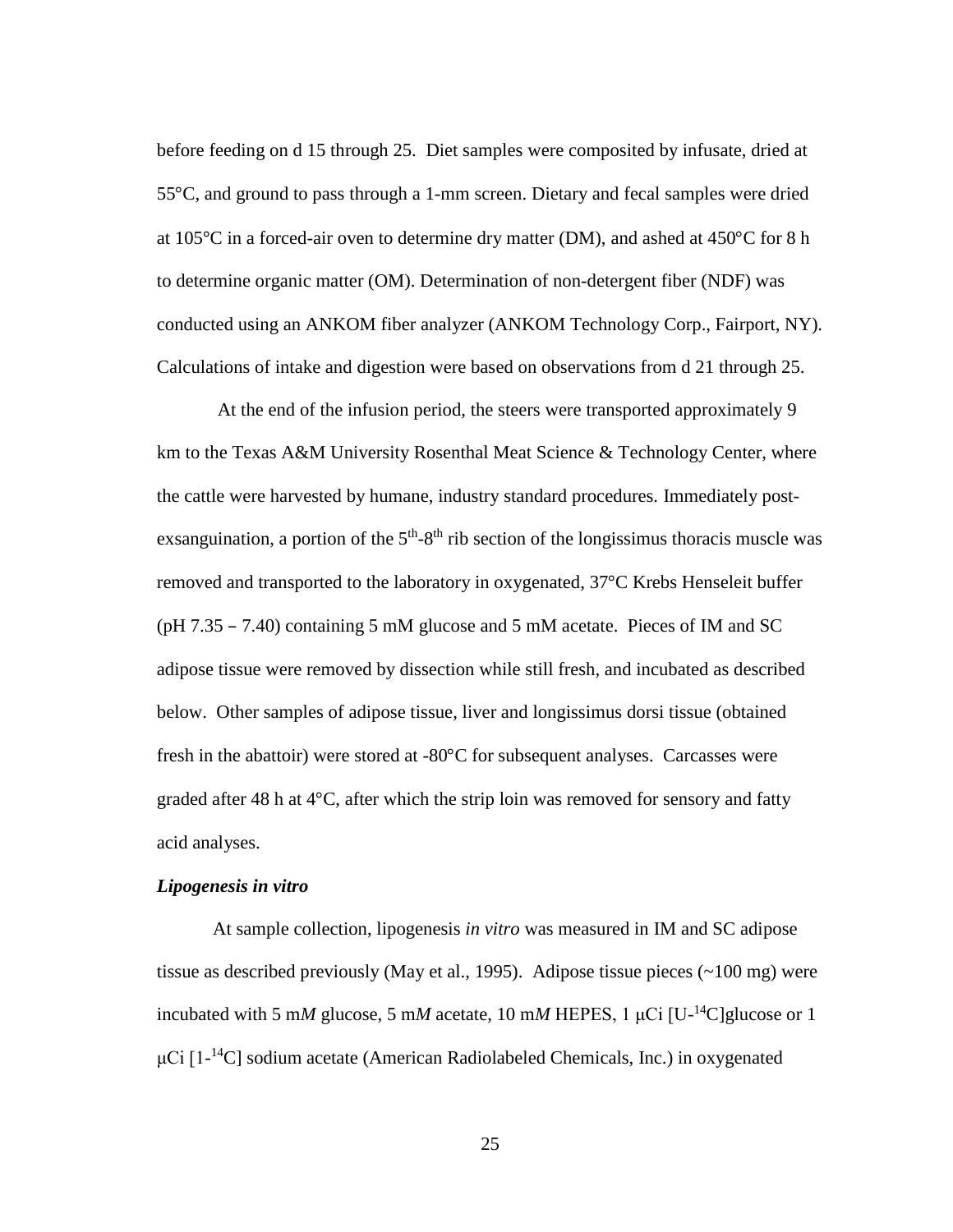Krebs Henseleit buffer (pH 7.35-7.40). Adipose tissues were incubated in 3 mL of media for 2 h at 37.5°C in a shaking water bath. Neutral lipids in adipose tissues were extracted using the procedure of (Folch et al., 1957). The total lipids were saponified as described previously (Smith and Prior, 1982) and glyceride-glycerol and glyceride-fatty acids were isolated and resuspended in 10 mL of scintillation cocktail (Bio-safe2, Research Product international Corp., Mount Prospect, IL). Radioactivity of lipid extracts was counted with a scintillation counter (Packard 1600TR Liquid Scintillation Analyzer, Downers Grove, IL). Results are reported as nmol/(100 mg adipose tissue•2h).

#### *Assay of enzyme activities*

Previously frozen SC and IM adipose tissue samples (~100 mg) were homogenized in 3 volumes (wt/vol) of 0.1 M  $K_2HPO_4$  (pH 7.4) for subsequent enzyme analyses. The homogenate was centrifuged at  $14,000$ g for 5 min (4 $\degree$ C) and the pellet as well as the fat cake were discarded. The infranate was centrifuged at 14,000g for 30 min (4ºC), and the pellet and any remaining lipid layer were discarded. The infranatant fractions were used to undiluted for all enzyme assays.

Glucose-6-phosphate dehydrogenase (G6PDH) and 6-phosphogluconate dehydrogenase (6PGDH) activities were determined by the procedure of Bernt and Bergmeyer (1974). Enzyme activities were measured as the reduction of NADP+ to NADPH + H+ using a Beckman DU-7400 Spectrophotometer (Palo Alto, CA). All enzyme activities are expressed as nmol of substrate converted to product per min per wet weight of tissue at 25ºC. Each reaction was determined to be linear over the period of incubation for the particular substrate concentrations tested.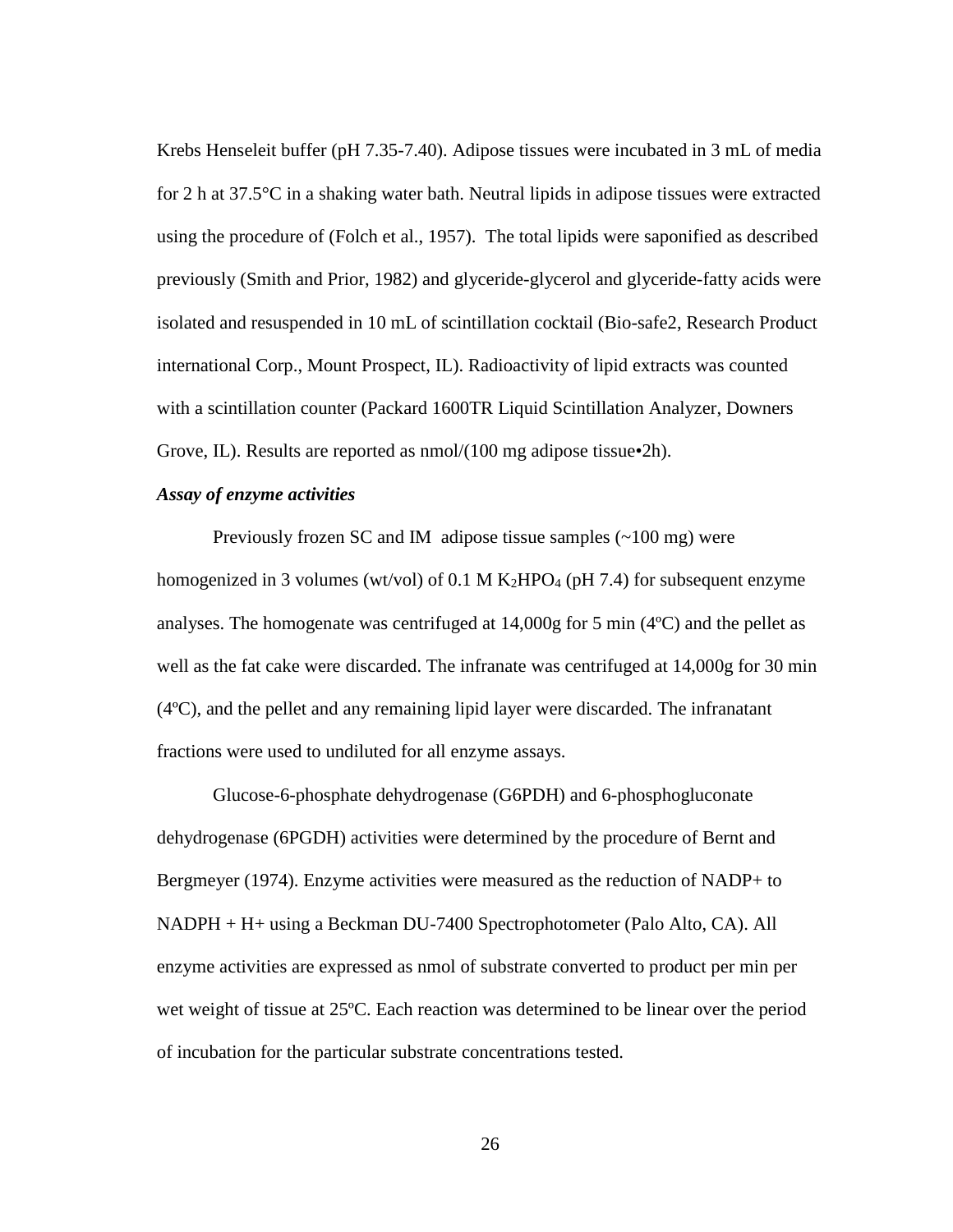## *Statistical analysis*

Carcass data, lipogenesis, and fatty acid composition were analyzed using the General Linear Mixed Models (GLMM) of SPSS statistics 20 (IBM, Armonk, NY) as appropriate for completely randomized designs. The model tested main effects of infusate. Means were separated by the Fisher's protected LSD and considered different at  $P < 0.05$ .

# **Results**

### *Nutrient intake and digestion*

Abomasal and ruminal infusion of glucose resulted in greater DM, OM, GE, and DE intake than ruminal acetate infusion  $(P = 0.02$ ; Table 1). DM, OM, GE, and DE were intermediate between acetate and glucose infusion in propionate-infused steers. Total tract digestion of DM, OM, NDF, ADF, and DE was not significantly affected by treatment**.**

| Treatment <sup>1</sup> |                    |                     |                    |                    |            |         |  |  |  |
|------------------------|--------------------|---------------------|--------------------|--------------------|------------|---------|--|--|--|
| Item                   | A                  | $\mathbf{P}$        | <b>GR</b>          | GA                 | <b>SEM</b> | P-value |  |  |  |
| No. of observations    | 5                  | 4                   | 6                  | 6                  |            |         |  |  |  |
| Intake, g/kg MBW       |                    |                     |                    |                    |            |         |  |  |  |
| <b>DM</b>              | 66.80 <sup>b</sup> | 79.38 <sup>ab</sup> | $92.66^{\text{a}}$ | 92.88 <sup>a</sup> | 8.93       | 0.02    |  |  |  |
| <b>OM</b>              | $63.44^{b}$        | $75.18^{ab}$        | $87.70^{\circ}$    | 87.92 <sup>a</sup> | 8.42       | 0.02    |  |  |  |

# **Table 1. Effect of ruminal acetate infusion, abomasal glucose infusion, ruminal glucose infusion, or ruminal propionate infusion on nutrient intake and digestion**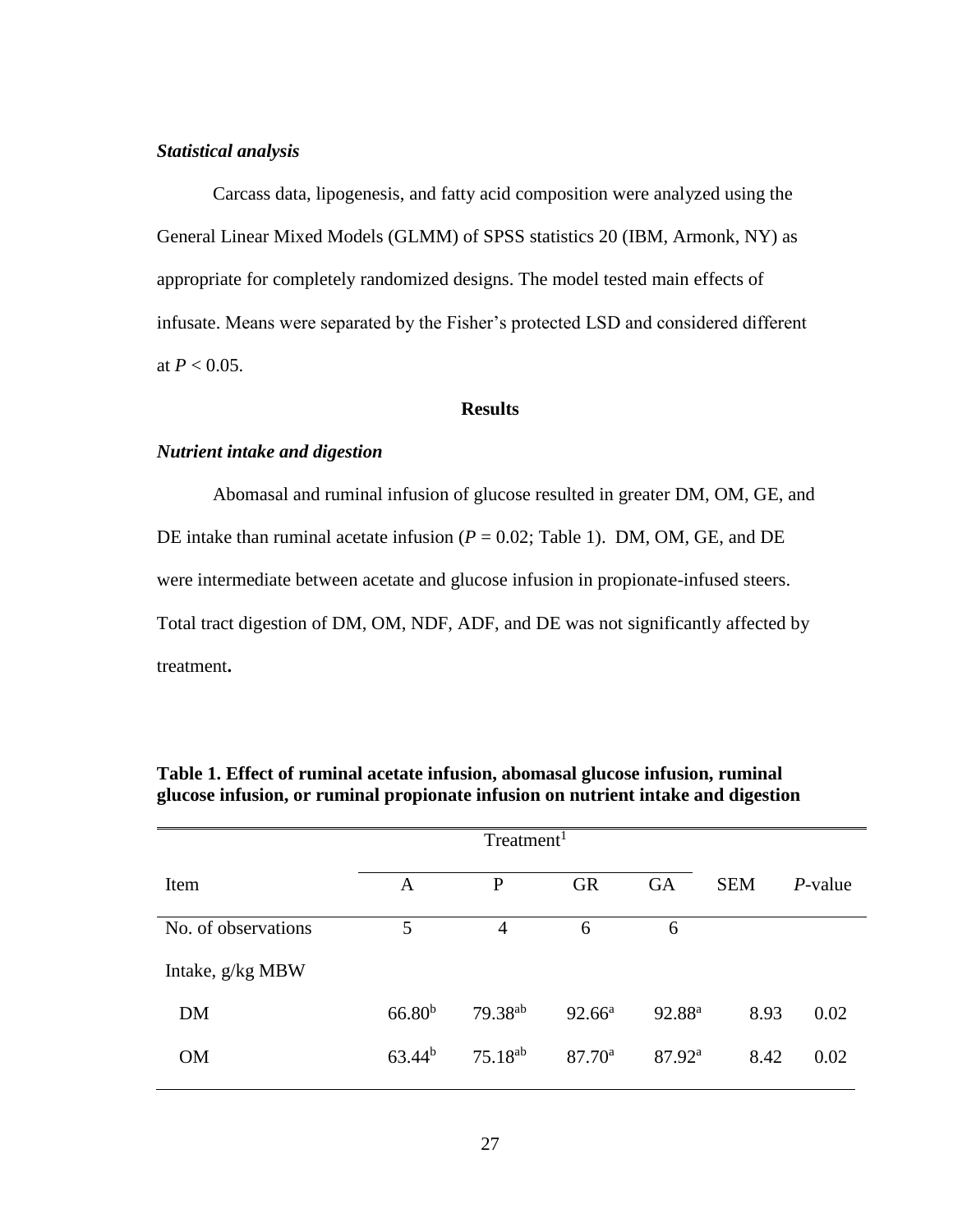# **Table 1. Continued**

|                          | Treatment <sup>1</sup> |               |                     |                     |            |            |  |  |  |  |
|--------------------------|------------------------|---------------|---------------------|---------------------|------------|------------|--|--|--|--|
| Item                     | $\mathbf{A}$           | $\mathbf{P}$  | <b>GR</b>           | <b>GA</b>           | <b>SEM</b> | $P$ -value |  |  |  |  |
| GE, kcal/kg $MBW2$       | $265.96^{b}$           | $320.92^{ab}$ | 369.18 <sup>a</sup> | 370.72 <sup>a</sup> | 35.14      | 0.02       |  |  |  |  |
| DE, kcal/kg MBW          | $226.33^{b}$           | $261.93^{ab}$ | $303.12^a$          | $313.43^a$          | 28.03      | 0.02       |  |  |  |  |
| Total tract digestion, % |                        |               |                     |                     |            |            |  |  |  |  |
| <b>DM</b>                | 86.58                  | 82.38         | 83.00               | 85.16               | 2.19       | 0.20       |  |  |  |  |
| <b>OM</b>                | 87.53                  | 83.38         | 84.16               | 86.17               | 2.12       | 0.21       |  |  |  |  |
| <b>NDF</b>               | 76.34                  | 72.55         | 75.10               | 75.51               | 3.49       | 0.41       |  |  |  |  |
| ADF                      | 68.47                  | 63.72         | 67.78               | 66.61               | 5.01       | 0.47       |  |  |  |  |
| <b>GE</b>                | 85.92                  | 82.01         | 82.31               | 84.49               | 2.30       | 0.21       |  |  |  |  |

 ${}^{1}A$  = acetate ruminal infusion; P = propionate ruminal infusion; GR = glucose ruminal infusion;  $GA =$  glucose abomasum infusion. <sup>abc</sup>Means in the same row with common superscripts are not different  $(P > 0.05)$ .

<sup>2</sup>Gross energy intake is sum of energy from diet and treatment.

# *Carcass traits*

There were no significant differences observed in carcass weight, fat thickness, adjusted fat thickness, ribeye area or KPH among treatment groups ( $P \ge 0.73$ ) (Table 2). Yield grade values for acetate, propionate, abomasal and ruminal glucose-infused steers were 4.93, 4.06, 4.81 and 4.69, respectively (Table 2). Infusate had no effect on quality grade or marbling score  $(P= 0.18)$ , though acetate-infused steers had numerically greater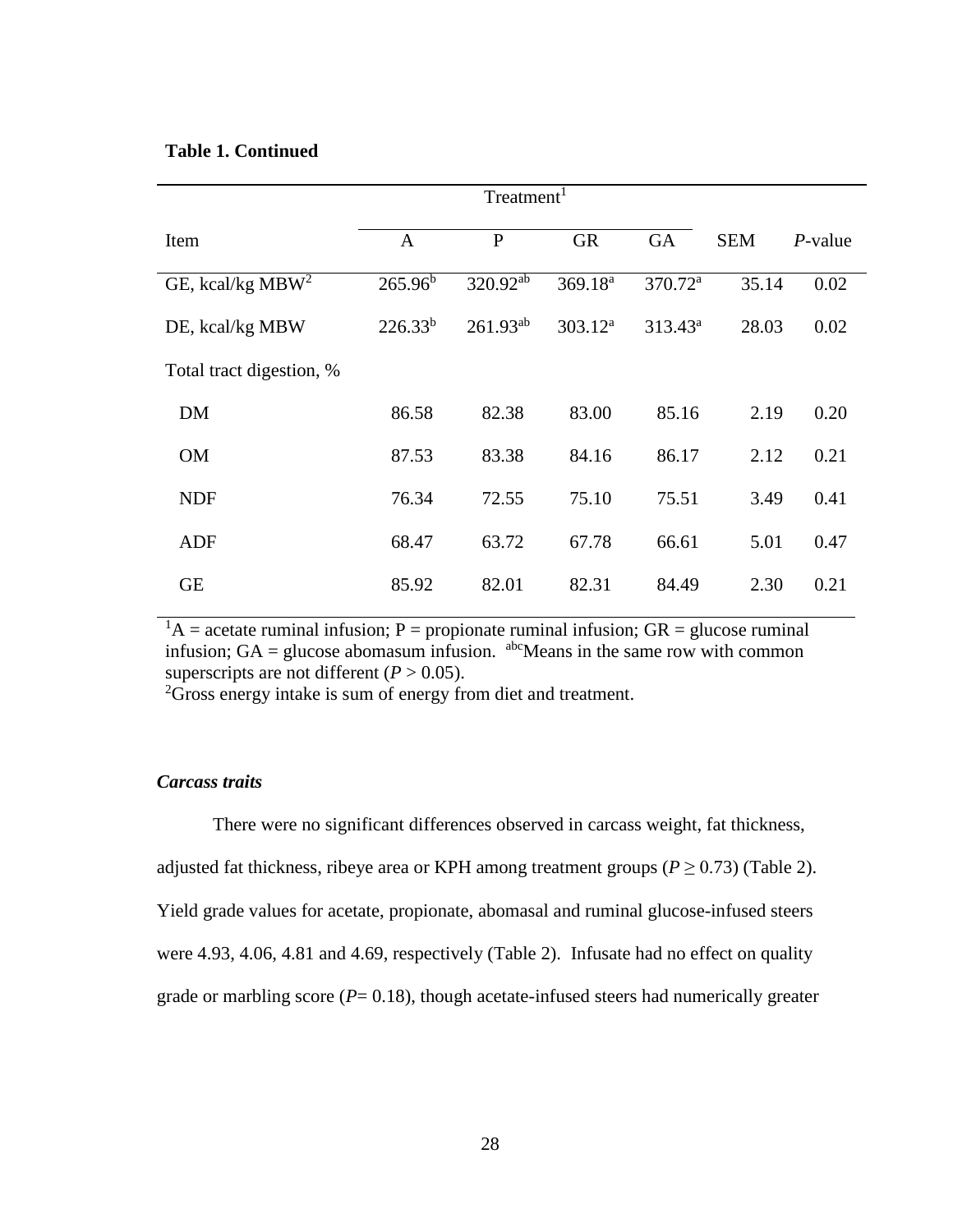marbling scores and consequently higher quality grade. There were no differences in percentage intramuscular lipid across treatment groups (Table 2).

|                              | Treatments <sup>1</sup> |      |           |           |            |            |  |  |  |
|------------------------------|-------------------------|------|-----------|-----------|------------|------------|--|--|--|
| Item                         | A                       | P    | <b>GR</b> | <b>GA</b> | <b>SEM</b> | $P$ -value |  |  |  |
| Carcass weight, kg           | 327                     | 333  | 342       | 353       | 11         | 0.27       |  |  |  |
| Fat thickness, cm            | 2.59                    | 1.91 | 2.26      | 2.18      | 0.24       | 0.22       |  |  |  |
| Adjusted fat thickness, cm   | 2.67                    | 2.03 | 2.56      | 2.43      | 0.24       | 0.25       |  |  |  |
| Ribeye area, $cm2$           | 68.9                    | 73.7 | 70.3      | 71.8      | 2.3        | 0.46       |  |  |  |
| Kidney, pelvic, heart fat, % | 2.40                    | 2.13 | 2.08      | 2.00      | 0.30       | 0.73       |  |  |  |
| Yield grade                  | 4.93                    | 4.06 | 4.81      | 4.69      | 0.28       | 0.14       |  |  |  |
| Quality grade <sup>2</sup>   | 341                     | 324  | 317       | 321       | 9          | 0.18       |  |  |  |
| Marbling score <sup>3</sup>  | 522                     | 470  | 452       | 463       | 26         | 0.18       |  |  |  |
| Intramuscular lipid, %       | 5.66                    | 6.03 | 4.10      | 4.25      | 1.7        | 0.13       |  |  |  |

**Table 2. Effect of ruminal infusion of acetate, propionate, glucose, or abomasum infusion of glucose on carcass attributes**

 $1_A =$  acetate ruminal infusion; P = propionate ruminal infusion; GR = glucose ruminal infusion;  $GA =$  glucose abomasum infusion. <sup>abc</sup>Means in the same row with common superscripts are not different ( $P > 0.05$ ). <sup>2</sup>Quality Grade:  $300 =$  USDA Choice<sup>00</sup>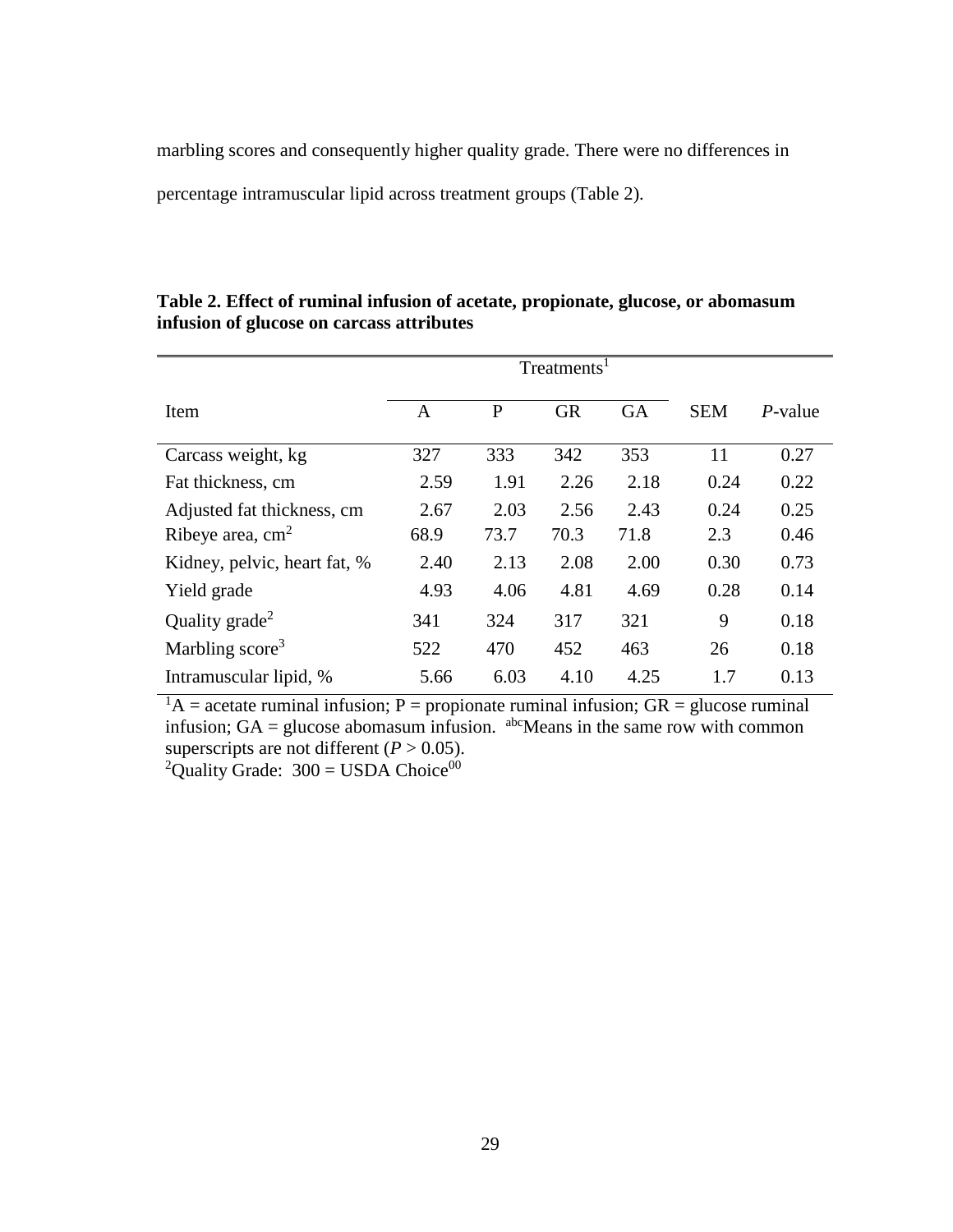## *Glyceride-fatty acid and glyceride-glycerol biosynthesis*

Acetate incorporation into glyceride-fatty acids in IM adipose tissue was greater in glucose ruminal-infused steers  $(22.74 \text{ nmol}/(100 \text{ mg})$  adipose tissue $\cdot$ 2 h)) than in acetate-infused or propionate-infused steers (10.48 and 10.28 nmol/(100 mg adipose tissue•2 h), respectively) (Table 3). Acetate carbon incorporation into glyceride-glycerol was significantly less in  $(P = 0.01)$  in IM adipose tissue of acetate-infused steers than in ruminal glucose-infused and abomasal-infused steers. Glucose incorporation into glyceride-fatty acids was higher in IM adipose tissue of acetate and propionate-infused steers than in abomasal and ruminal glucose-infused steers. Similarly, glucose incorporation into glyceride-glycerol was less in IM adipose tissue of abomasal and ruminal glucose-infused steers than in propionate-infused steers  $(P=0.02)$ .

Acetate incorporation into glyceride fatty acids was less in SC adipose tissue of acetate-infused than in propionate-infused steers, ruminal glucose-infused and abomasal glucose infused steers than in acetate-infused steers in SC adipose tissue ( $P = 0.002$ ) (Table 3). Acetate incorporation into glyceride-glycerol was less in SC adipose tissue of acetate-infused steers than in SC adipose tissue of propionate, abomasal and ruminal glucose-infused steers ( $P = 0.007$ ). Glucose incorporation into glyceride-fatty acids was less in SC adipose tissue of acetate and propionate-infused steers than in abomasal and ruminal glucose-infused steers (*P*=0.03) (Table 3). Glucose incorporation into glycerideglycerol was higher in SC adipose tissue of acetate and propionate-infused steers than in SC adipose tissue of abomasal and ruminal glucose-infused steers (*P*=0.005).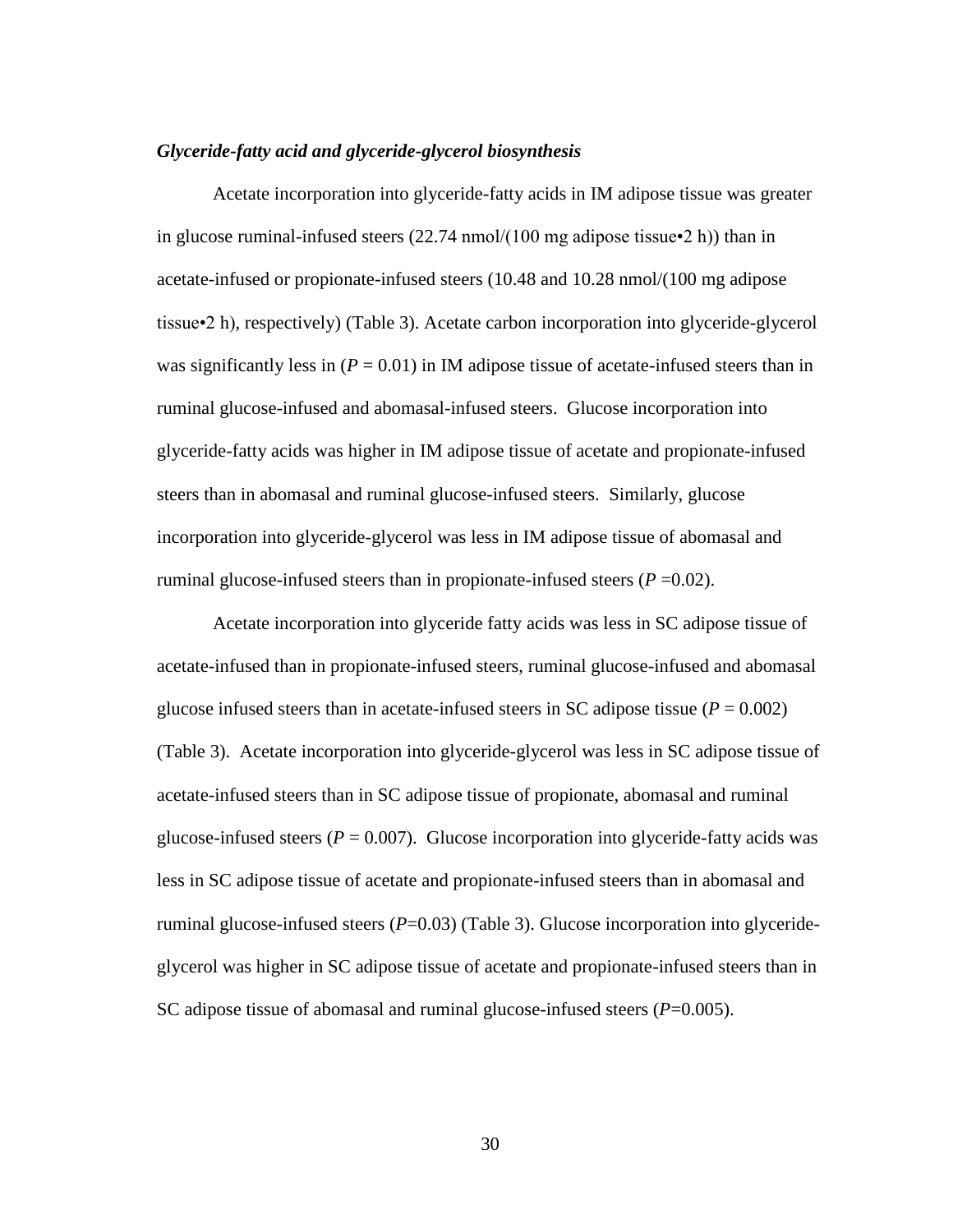6PGDH activity in IM adipose tissue was greater in abomasal glucose- infused steers than in acetate- infused steers ( $P = 0.02$ ) (Table 4). G6PDH activity was greater in i.m adipose tissue of abomasal glucose-infused steers than in acetate, propionate and ruminal glucose-infused steers ( $P = 0.002$ ). There were no differences in 6PGDH and G6PGDH activity among treatments in SC adipose tissue ( $P \ge 0.14$ ).

**Table 3. Effect of ruminal infusion of acetate, propionate, or glucose, or abomasum infusion of glucose on glyceride-fatty acid and glyceride-glycerol synthesis from acetate and glucose in intramuscular and subcutaneous adipose tissues**

| Treatment <sup>1</sup>             |                   |                   |                   |                   |            |            |  |  |
|------------------------------------|-------------------|-------------------|-------------------|-------------------|------------|------------|--|--|
|                                    |                   |                   |                   |                   |            |            |  |  |
| Item                               | A                 | $\mathbf{P}$      | <b>GR</b>         | <b>GA</b>         | <b>SEM</b> | $P$ -value |  |  |
| Intramuscular adipose tissue       |                   |                   |                   |                   |            |            |  |  |
| Acetate incorporation <sup>2</sup> |                   |                   |                   |                   |            |            |  |  |
| Glyceride-fatty acids              | $10.48^{b}$       | $10.28^{b}$       | $22.74^a$         | $19.14^{a}$       | 1.80       | 0.02       |  |  |
| Glyceride-glycerol                 | 0.51 <sup>c</sup> | $0.56$ bc         | $0.71^{\rm b}$    | 0.92 <sup>a</sup> | 0.05       | 0.01       |  |  |
| Glucose incorporation              |                   |                   |                   |                   |            |            |  |  |
| Glyceride-fatty acids              | $1.94^{\rm a}$    | $2.44^{\rm a}$    | $1.46^b$          | 1.17 <sup>b</sup> | 0.17       | 0.01       |  |  |
| Glyceride-glycerol                 | $2.17^{ab}$       | $2.40^{\rm a}$    | 2.01 <sup>b</sup> | $1.75^{b}$        | 0.33       | 0.02       |  |  |
| Subcutaneous adipose tissue        |                   |                   |                   |                   |            |            |  |  |
| Acetate incorporation              |                   |                   |                   |                   |            |            |  |  |
| Glyceride-fatty acids              | $41.15^{b}$       | $150.61^{\circ}$  | $130.47^{\rm a}$  | $158.02^{\rm a}$  | 11.59      | 0.002      |  |  |
| Glyceride-glycerol                 | $0.51^{b}$        | 0.91 <sup>a</sup> | $0.75^{\rm a}$    | 0.80 <sup>a</sup> | 0.05       | 0.007      |  |  |
| Glucose incorporation              |                   |                   |                   |                   |            |            |  |  |
| Glyceride-fatty acids              | $1.51^{\rm b}$    | $1.94^{ab}$       | $2.02^{\rm a}$    | $2.01^a$          | 0.10       | 0.03       |  |  |
| Glyceride-glycerol                 | $5.95^{\rm a}$    | $6.48^{a}$        | $4.46^{b}$        | 4.72 <sup>b</sup> | 0.30       | 0.005      |  |  |

 ${}^{1}A$  = acetate ruminal infusion; P = propionate ruminal infusion; GR = glucose ruminal infusion;  $GA =$  glucose abomasum infusion.  $a^{bc}$ Means in the same row with common superscripts are not different  $(P > 0.05)$ .

<sup>2</sup>Rates are expressed as nmol glucose or acetate incorporated into glyceride-fatty acids or glyceride-glycerol per 100 g adipose tissue per 2 h incubation.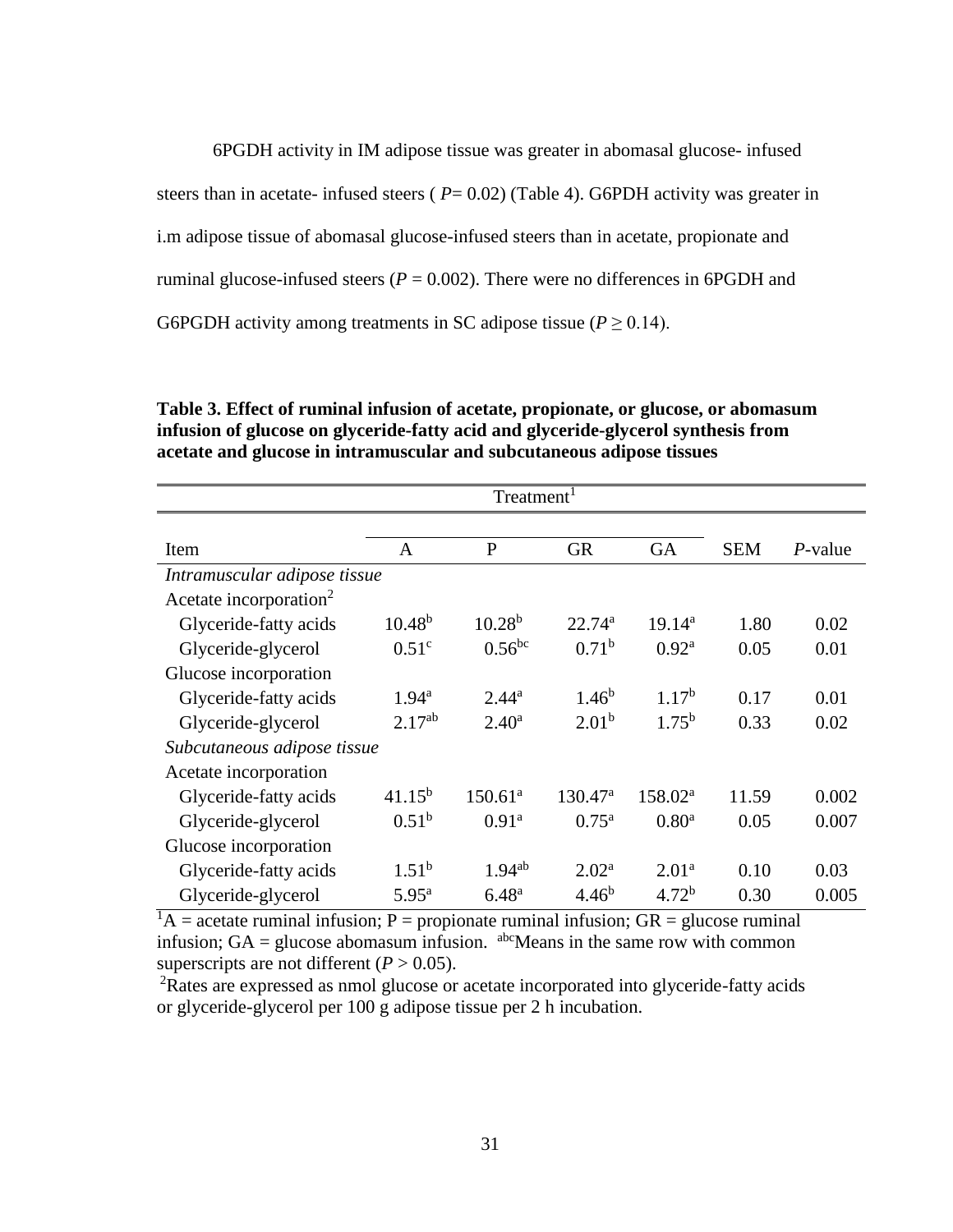| Item  | A                            | P            | <b>GR</b>    | <b>GA</b>         | <b>SEM</b> | $P$ -value |
|-------|------------------------------|--------------|--------------|-------------------|------------|------------|
|       | Intramuscular adipose tissue |              |              |                   |            |            |
| 6PGDH | $265.2^{b}$                  | $273.0^{ab}$ | $359.5^{ab}$ | $532.5^{\rm a}$   | 64.16      | 0.02       |
| G6PDH | $720.0^{b}$                  | $1,251.0^b$  | $1,226.0^b$  | $2,575.5^{\circ}$ | 310.2      | 0.002      |
|       | Subcutaneous adipose tissue  |              |              |                   |            |            |
| 6PGDH | 322.8                        | 477.7        | 402.5        | 457.0             | 75.40      | 0.51       |
| G6PDH | 1,299.0                      | 1,831.0      | 1,728.5      | 2622.5            | 403.34     | 0.14       |

**Table 4. Effect of ruminal infusion of acetate, propionate, or glucose, or abomasum infusion of glucose on lipogenic enzyme activity in intramuscular and subcutaneous adipose tissues**

 ${}^{1}A$  = acetate ruminal infusion; P = propionate ruminal infusion; GR = glucose ruminal infusion;  $GA =$  glucose abomasum infusion.  $a^{bc}$ Means in the same row with common superscripts are not different  $(P > 0.05)$ .

## **Discussion**

In previous studies, we demonstrated that the extent of carcass adiposity is associated with rates *de novo* fatty acid biosynthesis *in vitro* (Smith and Crouse, 1984; Smith et al., 1984; May et al., 1995). The acetate carbon incorporation into glyceridefatty acids was less in then acetate- infused steers, though acetate-infused steers had numerically higher quality grades and marbling scores, which indicates that the increased availability of acetate for fatty acid synthesis was sufficient to promote greater carcass fatness than was seen with the other treatments. It also is possible that the greater fatness of the acetate-infused steers caused the depression in *de novo* fatty acid synthesis. In an early study (Smith et al., 1984), we demonstrated a sharp decline in fatty acid biosynthesis in SC adipose tissue in older, fatter cattle.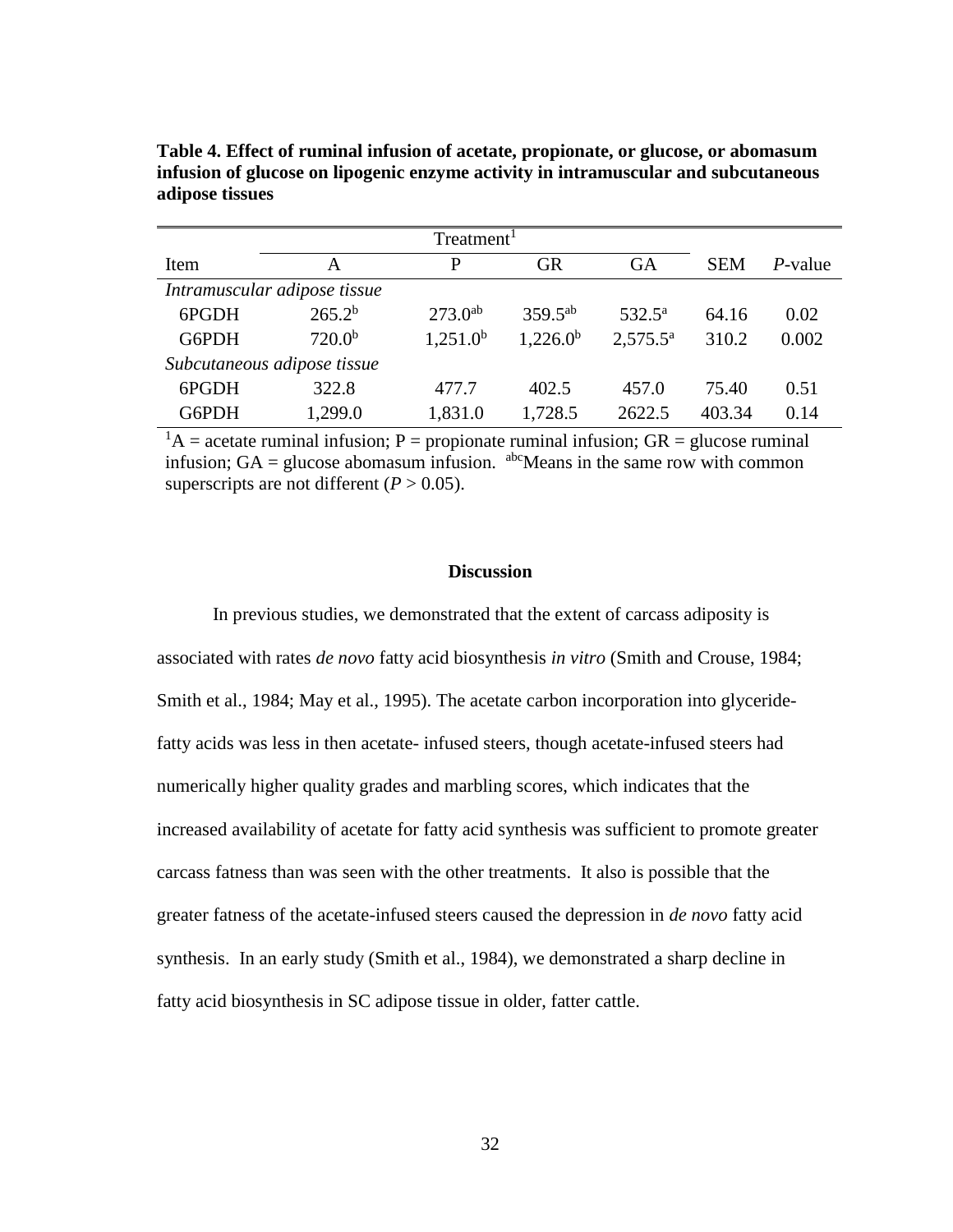Contrary to our hypothesis, marbling scores were higher in the acetate-infused steers compared to glucose-infused groups of steers. However, the rate of acetate incorporation into fatty acids in SC adipose tissue of the acetate-infused steers was less than 25% of the rate in the other treatment groups. Also, propionate infusion, and not glucose infusion, caused the greatest rates of glyceride-fatty acid synthesis from in SC adipose tissue.

Prior and Scott (1980) infused glucose, propionate, acetate, and lactate into the veins of beef cattle and demonstrated that only glucose promoted fatty acid synthesis in SC adipose tissue. Lemosquet et al. (2009) infused glucose into the abomasum and propionate into the rumen of dairy cows and documented that the whole body rate of glucose appearance was 24% greater in glucose-infused dairy cows. This suggests that, even though propionate is the primary gluconeogenic precursor in ruminants (Huntington et al., 2006), propionate would not be as effective as glucose in increasing blood glucose and thereby promoting adipogenic gene expression in SC adipose tissue.

In early research, we demonstrated that the rate of acetate incorporation into fatty acids greatly exceeds the rate of glucose incorporation into fatty acids *in vitro* in SC adipose tissue (Smith and Prior, 1982; Smith, 1983; Smith and Crouse, 1984). We also demonstrated that glucose incorporation into fatty acids was higher in IM adipose tissue than in SC adipose tissue (Smith and Crouse, 1984; Rhoades et al., 2007), although other studies (Miller et al., 1991; the current study) have demonstrated greater rates of fatty acid synthesis from acetate than from glucose. Regardless, in all studies from this laboratory, glucose a greater proportion of the carbon for fatty acid biosynthesis in IM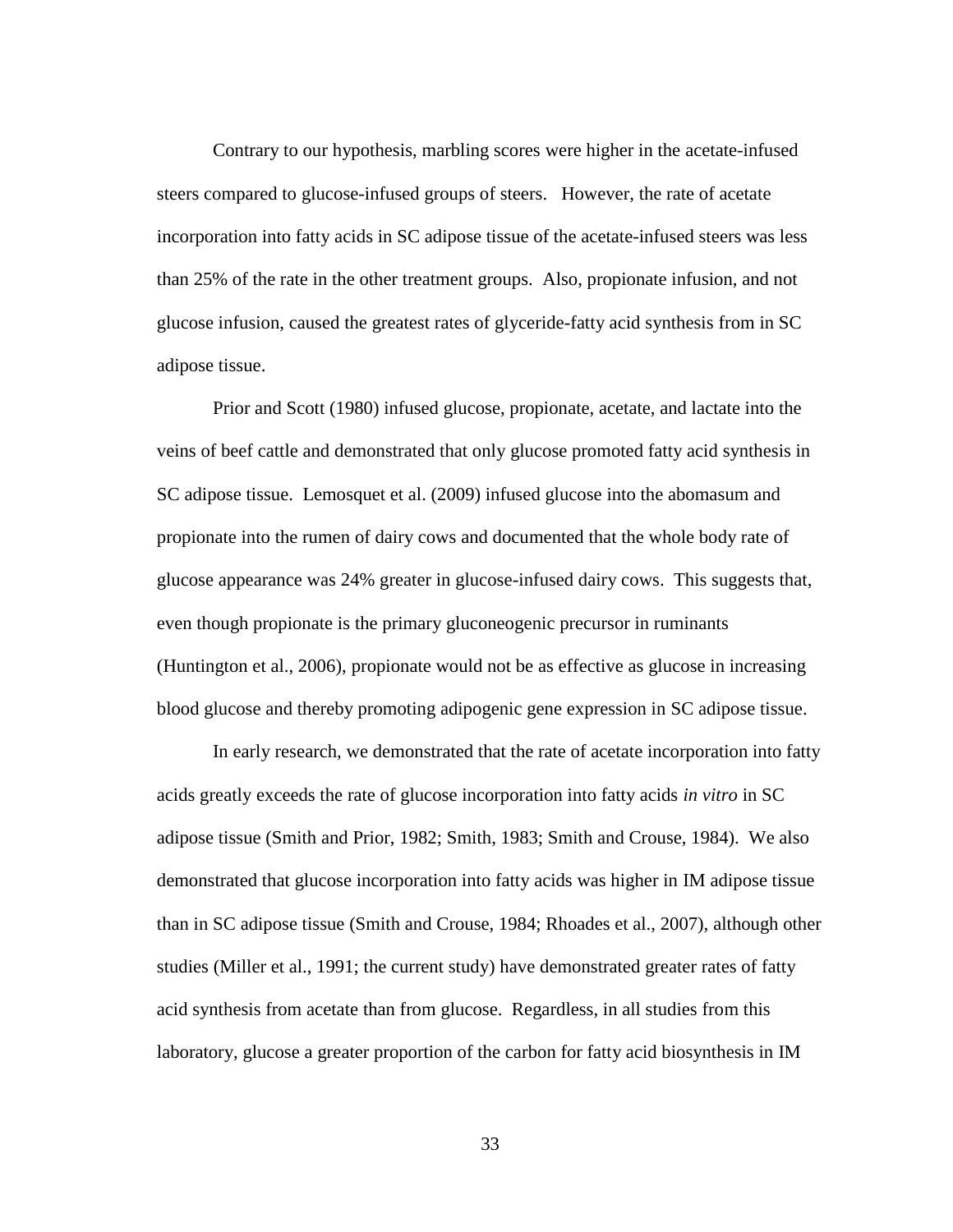adipose tissue than in SC adipose tissue. In the current study, less than 50% of the glucose carbon was recovered in glyceride-fatty acids, indicating that, in these cattle, there was a limitation in the ability of IM and SC adipose tissues to utilize glucose for fatty acid biosynthesis.

G6PDH and 6PGDH are enzymes in the pentose phosphate pathway and their anabolic activity generate nicotinamide adenine dinucleotide phosphate (NAPDH). The synthesis of long chain fatty acids is dependent on adequate amounts of NAPDH, the reducing equivalent for fatty acid synthesis (Flatt and Ball, 1964). Smith (1983) indicated that without other exogenous substrates in the media, 12% of total glucose was metabolized in the pentose cycle, which increased to 22 - 37% when acetate and lactate were included in the media. With glucose in the media, 30% of NADPH was derived from the pentose cycle, and this increased to 72% when acetate and lactate were added to the media. The lesser G6PDH activity in IM adipose tissue relative to SC adipose tissue was consistent to our early report (Smith and Crouse, 1984). Additionally, the IM adipose tissue pentose cycle activities were highest in steers receiving abomasal infusion of glucose, indicating that glucose availability was especially effective in promoting lipogenic enzyme activities in IM adipose tissue.

# **Conclusions**

Contrary to our hypothesis, marbling scores were not different in acetate-infused steers and the glucose-infused steers. However, the rate of acetate incorporation into fatty acids in IM and SC adipose tissues of the acetate-infused steers was less than the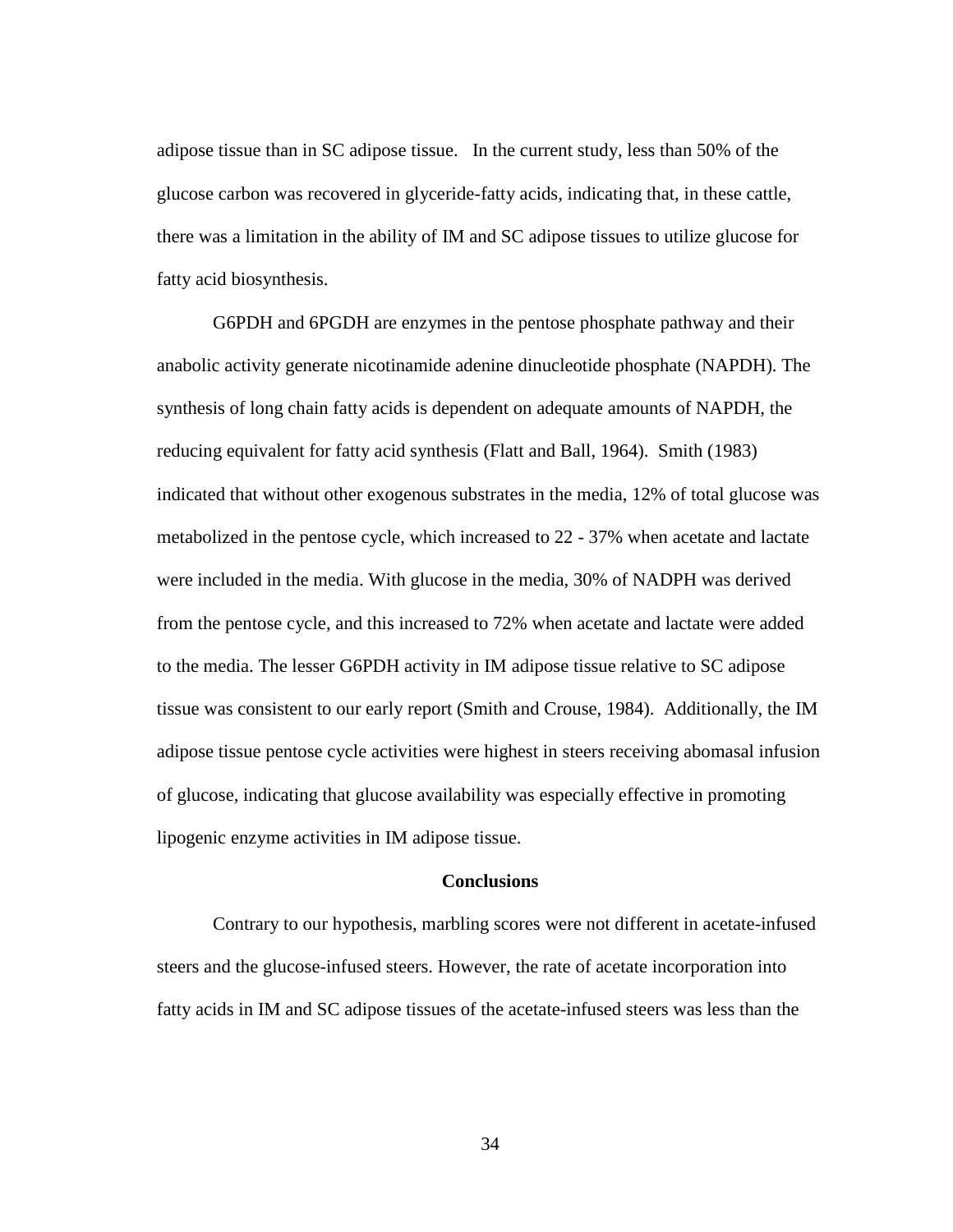rate in the adipose tissues of the abomasal-infused steers. These data confirm that provide additional glucose for absorption promotes adipogenesis in beef cattle.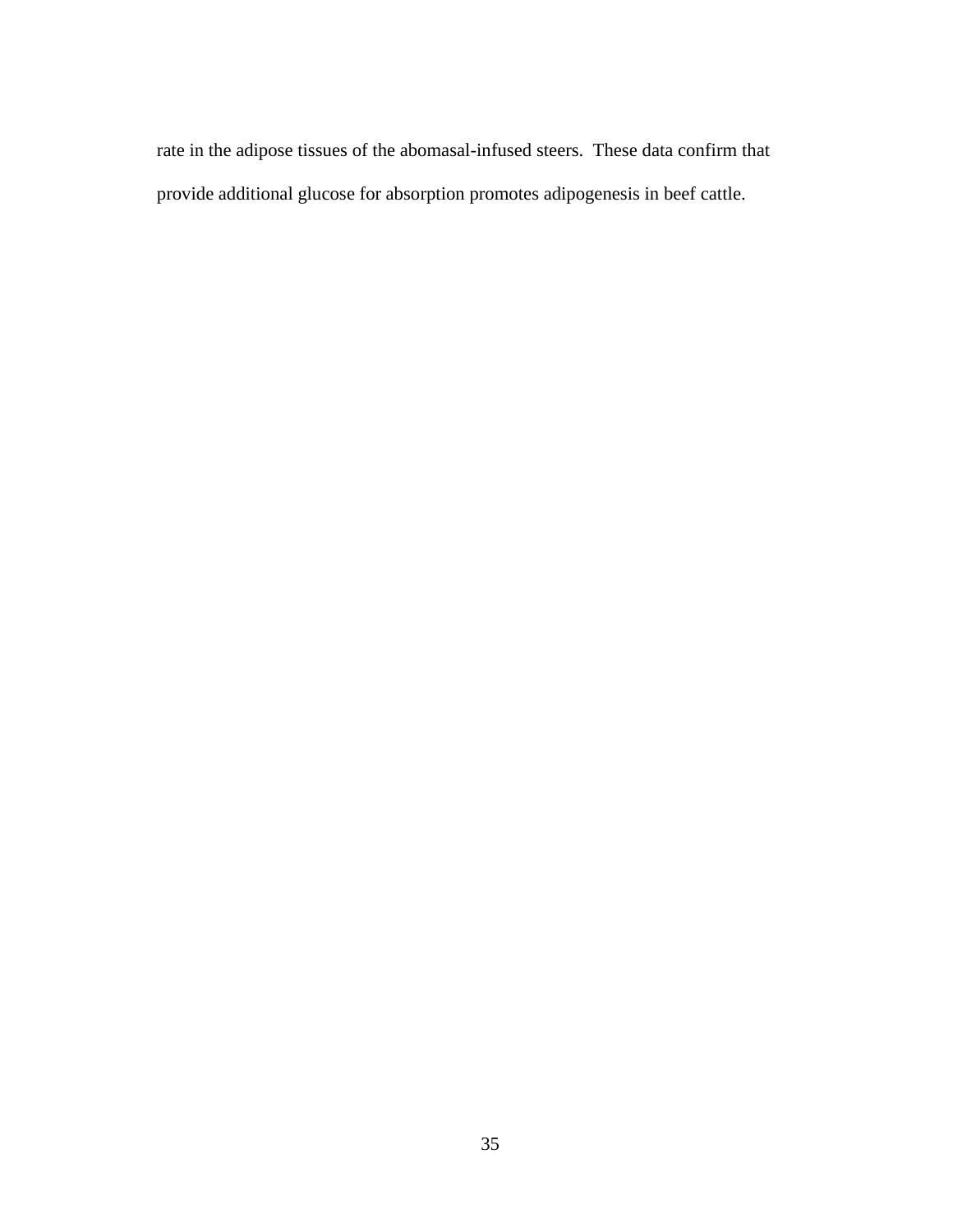## CHAPTER IV

# INCREASING GLUCOSE OR GLUCOSE PRECURSORS TO INCREASE BEEF QUALITY AND JUICINESS

## **Introduction**

In the U.S., Australia, and many Asian countries, beef with higher degrees of IM adipose tissue, the visible portion also referred to as marbling, is associated with overall consumer acceptance. Segments of the beef cattle industry are seeking effective and efficient methods to grow cattle to market weights that can increase economic returns by maximizing marbling scores and limit discounts due to increased carcass yield grade caused by excessive SC adipose tissue. Different management strategies have been proposed aiming to increase deposition of IM adipose tissue without increasing SC adipose tissue and negatively affecting meat quality (Smith et al., 1983; Fluharty et al., 2000). Due to the efforts of researchers to meet the beef quality demands of the American consumers, the 2012 National Beef Quality Audit reported that the percentage of USDA Prime plus Choice carcasses was at a 20‐year high (61.1% for NBQA 2011 vs 54.5% for NBQA 2005; Gray et al., 2012).

Smith et al. (1983) reported that higher marbling scores lead to dramatic decreases in undesirable beef flavors. As marbling scores increased from Practically Devoid to Moderately Abundant, the undesirable ratings decreased from 55% to zero. The amount of marbling also has an impact on juiciness scores of meat. Miller (1994) proposed a mechanism whereby increased marbling causes salivary stimulation within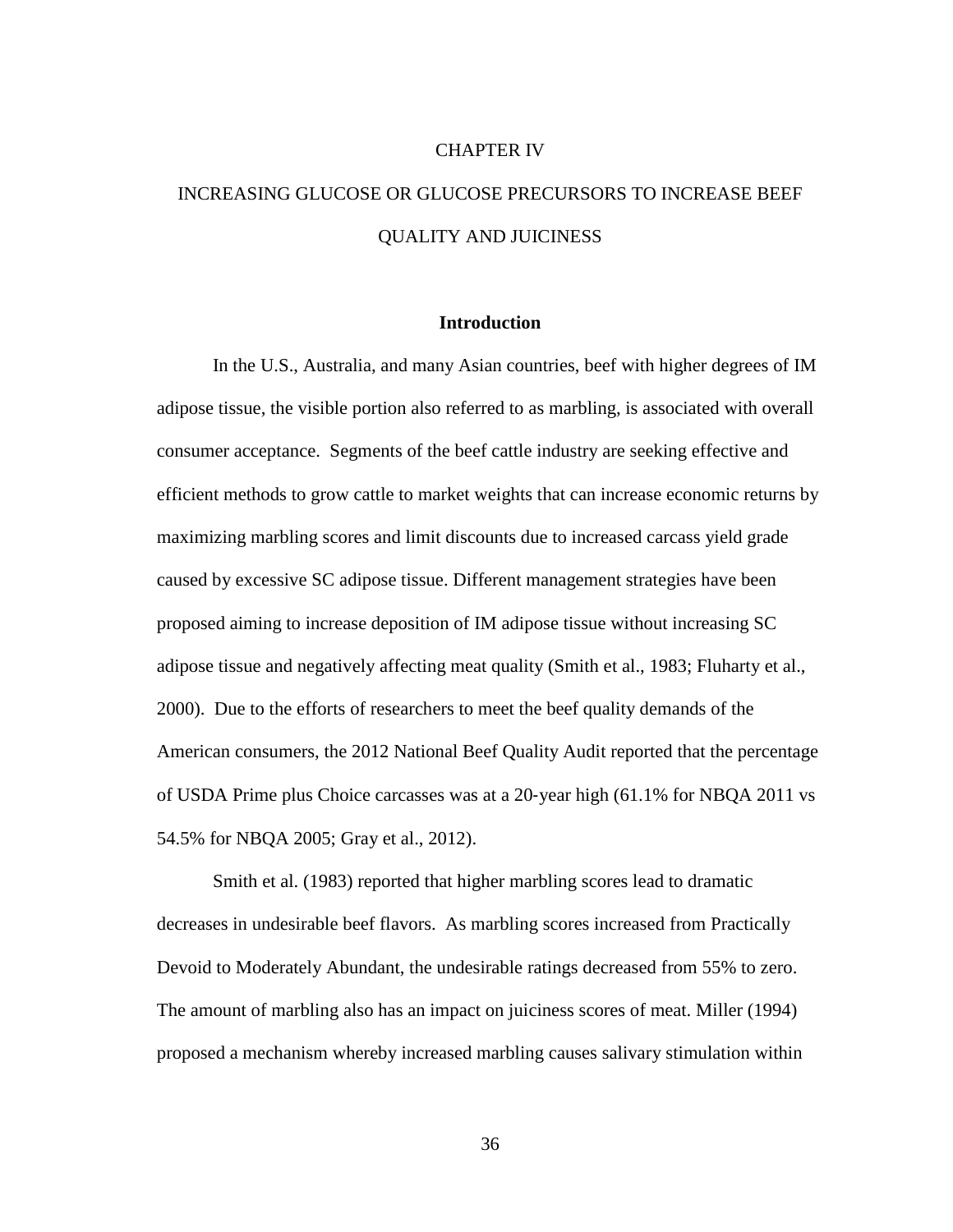the mouth and gives the perception of increased juiciness of meat while chewing. This mechanism was described as the lubrication effect of marbling. Beef with higher quality grades will sustain salivary stimulation and perceived juiciness. Therefore, because species-specific flavors are located in the lipid portion of beef, i.m adipose tissue impacts beef flavor.

Propiogenic diets (such as high-grain diets) promote greater marbling development than acetogenic diets (Rhoades et al., 2007, 2009). In ruminants, the major VFA produced by rumen microorganisms are acetate, propionate, and butyrate. These VFA are the products of ruminal fermentation, and serve as the main precursors of glucose and fatty acid biosynthesis in ruminants. In animals on grain-based diets, some starch escapes fermentation and is digested to and absorbed as glucose from the small intestine. Little glucose is absorbed from the small intestine in ruminants, so gluconeogenesis provides the glucose needed to support essential functions. Intramuscular adipose tissue uses glucose for a greater proportion of the carbon source for *de novo* fatty acid biosynthesis than SC adipose tissue (Smith and Crouse, 1984; Rhoades et al., 2007, 2009b). However, the impact of directly providing glucose for absorption from the small intestine on carcass quality and lipogenesis in vitro has not been documented.

We hypothesized that "glucogenic" diets, which provide more glucose for absorption from the small intestine (e.g., dry-rolled corn; Huntington et al., 2006; Corrigan et al., 2009), would promote marbling development, hence juiciness, to a greater extent than propiogenic diets. This hypothesis was tested directly infusing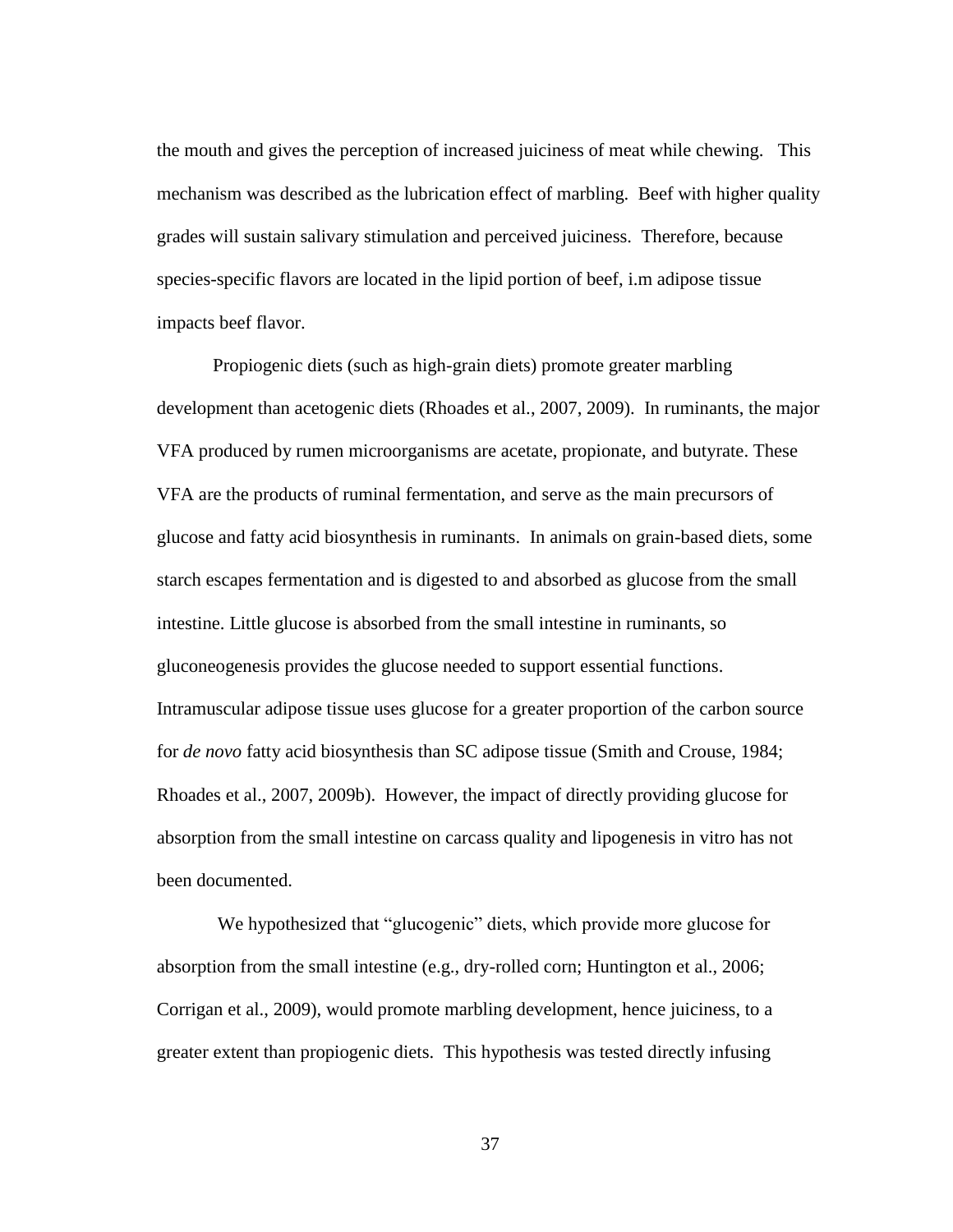isocaloric amount of glucose and propionate into the digestive tract of young, growing steers. Glucose was infused into the rumen (reflecting a high-starch diet) and into the abomasum, the latter treatment bypassing ruminal metabolism of the infused glucose. We also infused acetate into the rumen to directly provide substrate for fatty acid biosynthesis in SC and IM adipose tissues.

We predicted that glucose infusion into the abomasum would increase carcass adiposity and beef juiciness, relative to ruminal infusions of acetate, propionate, or glucose. Total IM lipid and fatty acid composition of IM and SC adipose tissues were measured to confirm results for carcass marbling scores, as increased marbling is associated with a higher concentration of MUFA in SC and IM adipose tissues (Brooks et al., 2011b).

# **Materials and Methods**

## *Animals and treatments*

This experiment tested the hypothesis that absorption of equivalent energy amounts of acetate, propionate, and glucose would have different effects on marbling development and metabolism in growing steers. Specifically, abomasal infusion of glucose would more strongly promote marbling development, hence juiciness, than ruminal infusion acetate, propionate, or glucose. Also, we predicted that effects of infusing propionate into the rumen would provide results that were intermediate between glucose and acetate.

Twenty-four Angus crossbred steers were grown using conventional diets until approximately 22 mo of age. Steers were weighed at the start of the experiment and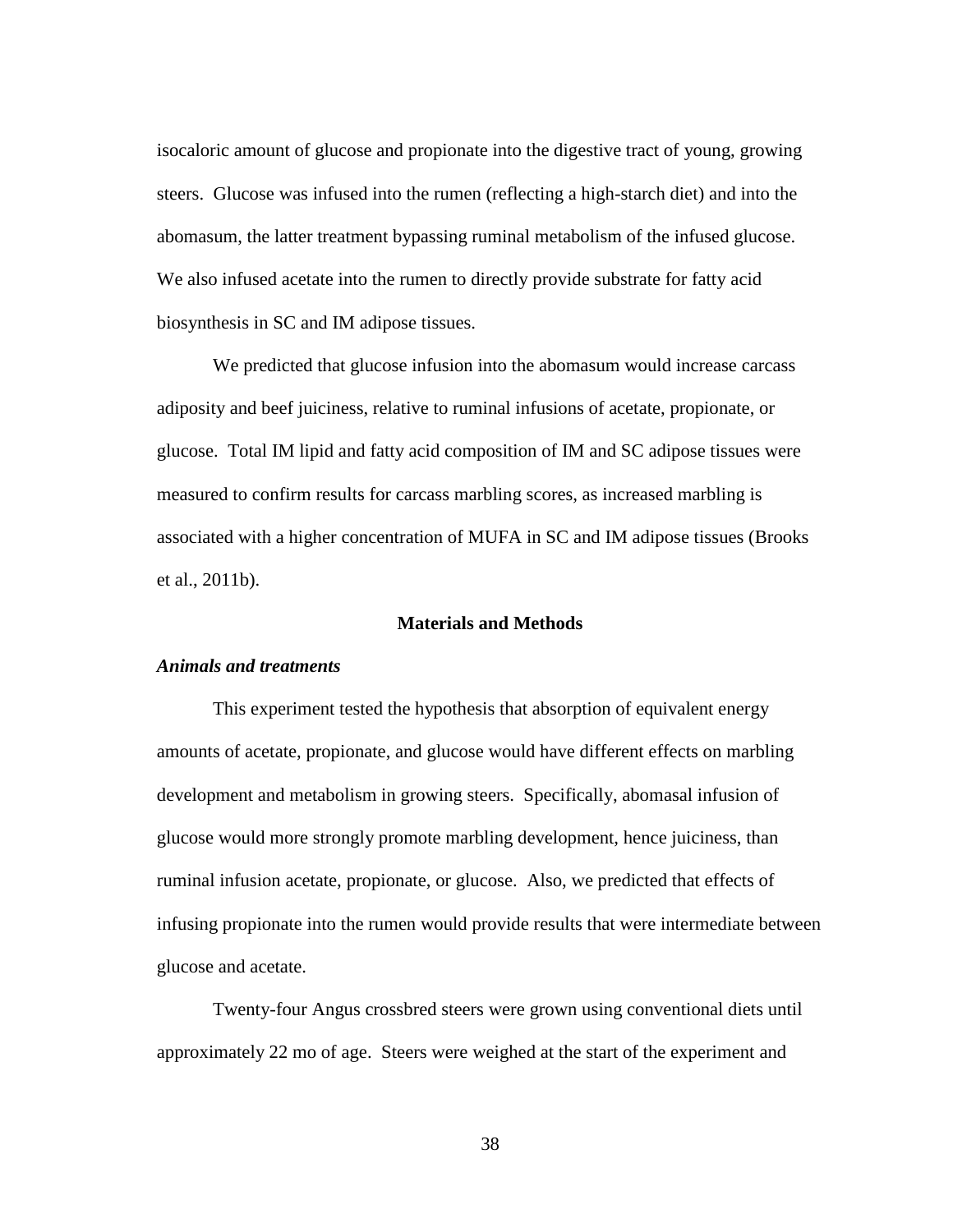were housed in individual pens (2.1 by 1.5 m) in an enclosed barn with free access to water. The steers were fitted with ruminal cannulas as described previously (Bourg et al., 2012) at the Texas A&M University Animal Research and Teaching Center. Cattle were adapted to a standard, corn/sorghum finishing diet containing ground milo, corn, cottonseed meal, cottonseed hulls, molasses, premix, ammonium chloride and R-1500 over a 2-wk period while recovering from the placement of the cannulas. After the adaptation period, steers were infused with 5 L of water for 3 d. The following treatments were continuously infused for the last 28 d of the finishing period:

- 1. Acetate,  $1.077 \text{ kg/d}$  (16.7 mol/d; 3.76 Mcal/d) ruminal infusion (n = 6)
- 2. Propionate,  $0.758 \text{ kg/d}$  (10.15 mol/d; 3.76 Mcal/d) ruminal infusion (n = 6)
- 3. Glucose, 1.0 kg/d (5.55 mol/d; 3.76 Mcal/d) ruminal infusion;  $(n = 6)$  (control group)
- 4. Glucose, 1.0 kg/d (5.55 mol/d; 3.76 Mcal/d) abomasal infusion (n = 6)

One steer from the acetate group and two steers from the propionate group were excluded from the study because they demonstrated symptoms of poor health.

Treatments were brought to a volume of 5 L with water and infused using a peristaltic pump. Ruminal infusions were accomplished by continuous infusion of substrate through infusion lines inserted through the cannulas. Abomasal infusion lines were accomplished by continuous infusion of substrate through infusion lines through the cannula bypassing the rumen and secured into the abomasum. Steers were fed the finishing diet free choice.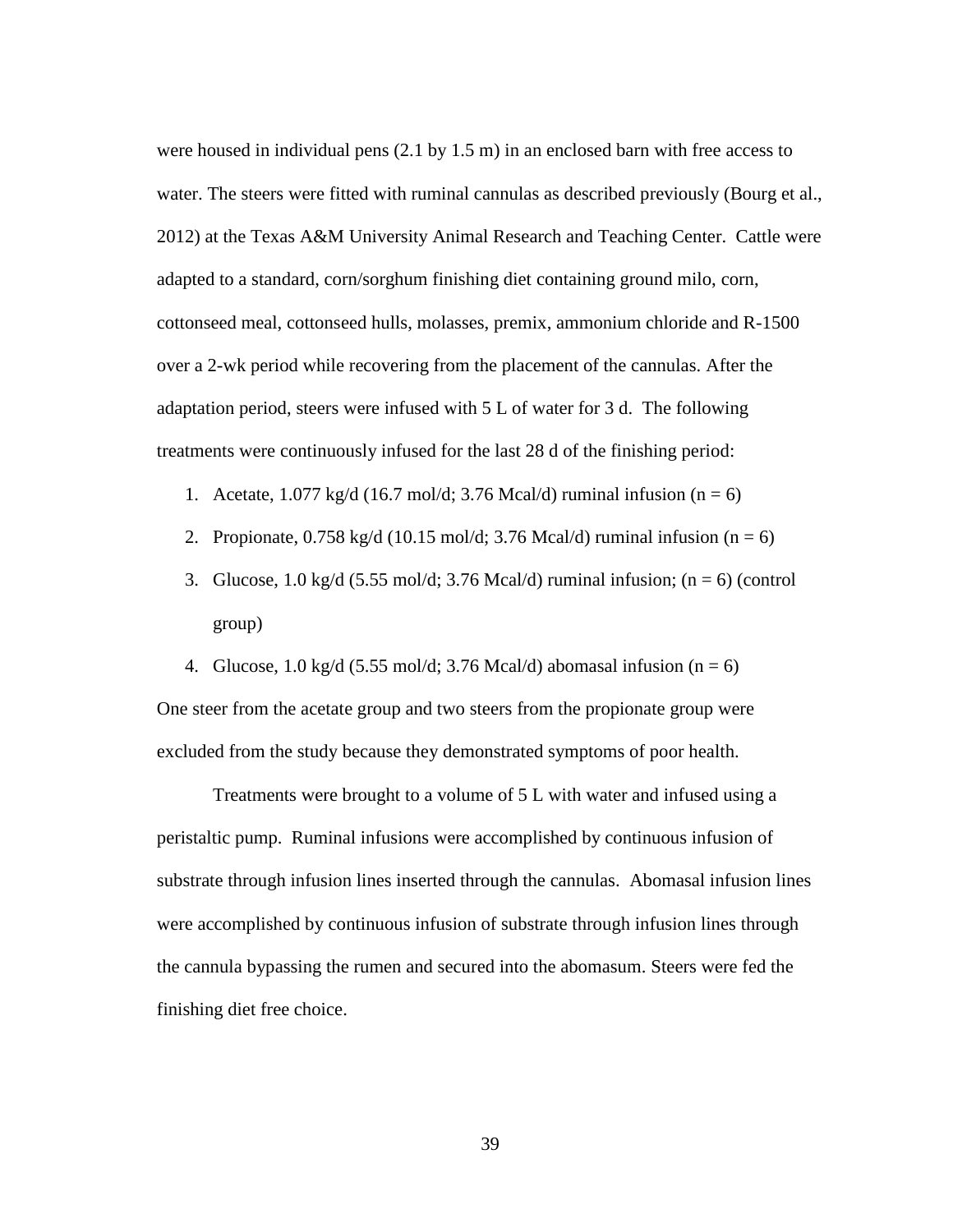At the end of the infusion period, the steers were transported approximately 9 km to the Texas A&M University Rosenthal Meat Science & Technology Center, where the cattle were harvested by humane, industry standard procedures.

#### *Fatty acid composition*

Total lipids of IM and SC adipose tissues were extracted by a modification of the method of Folch et al. (1957). One hundred milligrams of tissue were homogenized and extracted in chloroform:methanol (2:1, vol/vol) and lipid content was measured gravimetrically. Fatty acid methyl esters (FAME) were prepared as described by Morrison and Smith (1964), modified to include an additional saponification step (Archibeque et al., 2005). The FAME were analyzed using a Varian gas chromatograph (model CP-3800 fixed with a CP-8200 auto sampler, Varian Inc., Walnut Creek, CA). Separation of FAME was accomplished on a fused silica capillary column CP-Sil88 [100  $m \times 0.25$  mm (i.d.)] (Chrompack Inc., Middleburg, The Netherlands), with hydrogen as the carrier gas (flow rate = 1.2 mL/min). Initial oven temperature was set at  $150^{\circ}$ C and increased at 1°C/min to 160°C. After temperature reached 160°C, oven temperature was increased at 5°C/min to 220°C and held for 30 min. Total run time was 52 min. Injector and detector temperatures were at 270°C. Individual fatty acids were identified using genuine external standards (Nu-Chek Prep, Inc., Elysian, MN).

# *Slip points*

Melting points of the adipose tissue lipids were approximated by determining slip points (Smith et al., 1998). After heating to approximately 45°C, extracted lipids were drawn 1 cm into glass capillary tubes and frozen at -20°C. After freezing, the capillary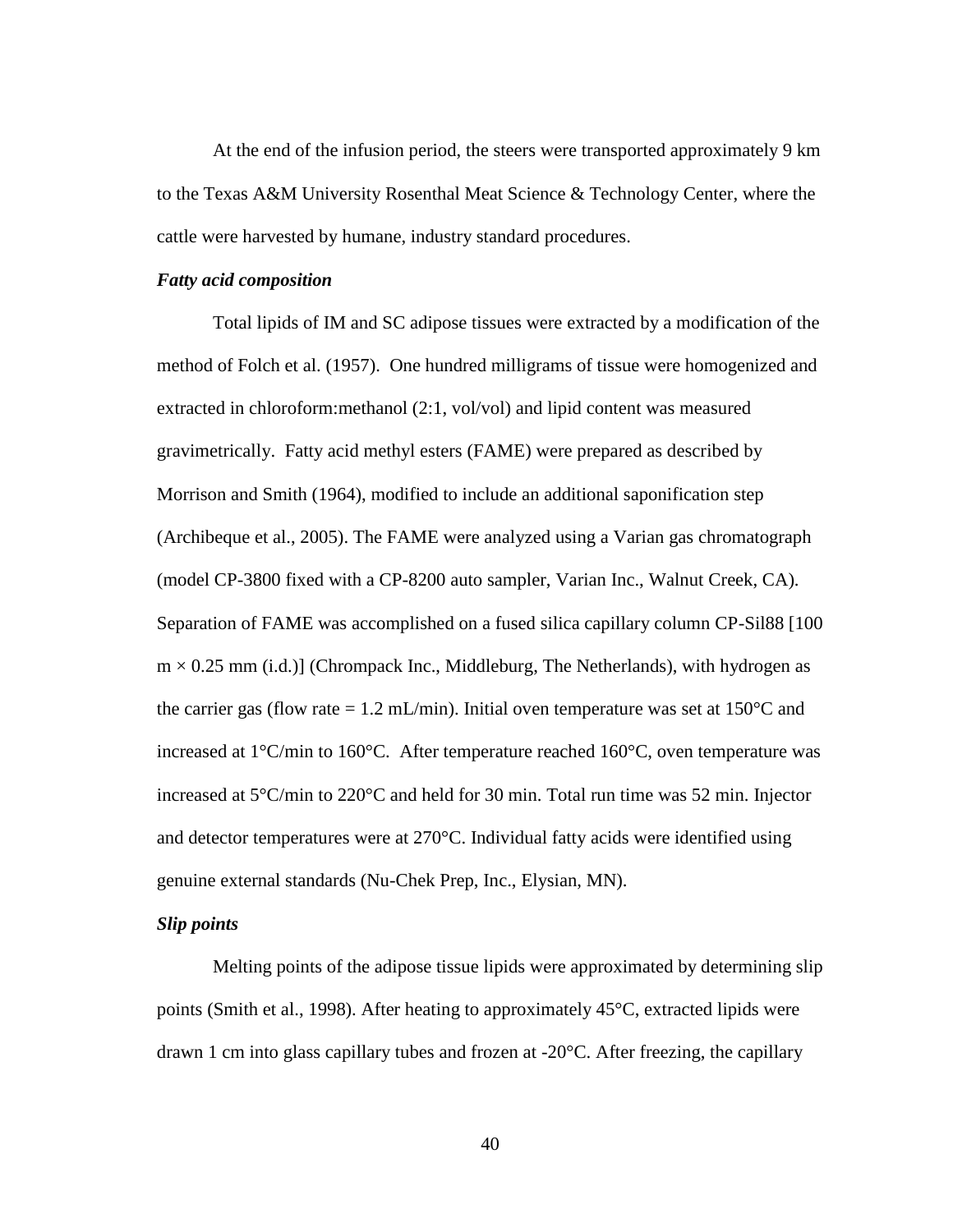tubes were suspended vertically in a chilled water bath with the portion of the tube containing the lipid submerged. The water bath was heated gradually and the temperature of the water was monitored with a glass thermometer (model 9095-564, VWR International, Radnor, PA). Slip point is defined as the temperature at which the lipid began to move up the capillary tube.

## *Tenderness and sensory analyses*

*Warner-Bratzler shear force determination.* Steaks designated for shear force evaluation were cooked in electric skillets (Rival, Inc., Boca Raton, FL., Model CKRVSK11 Skillet). Steaks were turned once at 40ºC and brought to an internal temperature of 71ºC. Internal temperatures were monitored by iron-constantan thermocouples (Omega Engineering, Stanford, CT) inserted into the geometric center of each patty and monitored using a digital thermometer (Omega Engineering, model HH501BT type T, Stamford, CT) with a type T thermocouple (Omega Engineering, model TMQSS). Once internal temperature was reached, steaks were allowed to cool to room temperature. Six, 1.27-cm-diameter cores were taken from each steak. Cores were removed parallel to the muscle fibers. Each core was sheared once perpendicular to the grain of the muscle fiber using a Warner-Bratzler shearing machine.

*Sensory evaluation.* Sensory evaluation was conducted at the Texas A&M University Meat Products Evaluation Laboratory. Descriptive flavor analysis was conducted by a trained, 5-member descriptive panel for 2 consecutive days after 5 d of training. Panelist evaluated samples using a descriptive flavor analysis, using the Spectrum Universal intensity scale where  $0 =$  none and  $15 =$  extremely intense for each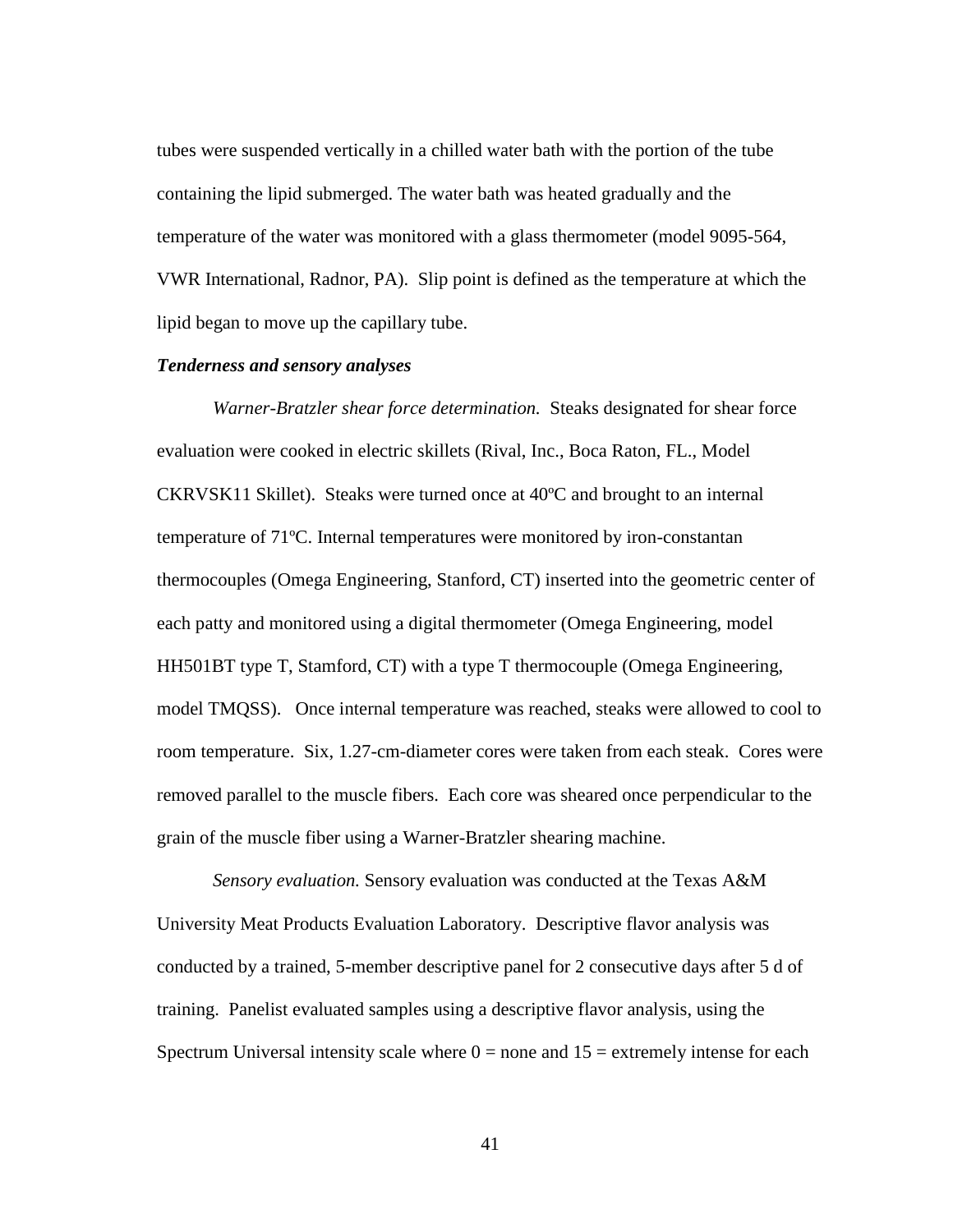attribute (Adhikari et al., 2011; AMSA, 1995). Each panelist evaluated 24 different samples, each coming from a different source of infusate. Samples were assigned randomly to a different order for each day of sensory evaluation. Each sample was presented with a three-digit random code and placed in a small clear plastic serving cup. Panelists were seated in individual booths separated from the sample preparation area. Panelists were also given salt-free saltine crackers and double-distilled, deionized water as palate cleansers to be used prior to evaluation of each sample. The steaks were thawed for 4 h in a cooler at  $4^{\circ}$ C on each day of the evaluation. Steaks were cooked in electric skillets (Rival, Inc., Boca Raton, FL., Model CKRVSK11 Skillet) set at 204°C to an average internal temperature of 71ºC. Internal temperatures were monitored by ironconstantan thermocouples (Omega Engineering, Stanford, CT) inserted into the geometric center of each steak and monitored using a digital thermometer (Omega Engineering, model HH501BT type T, Stamford, CT) with a type T thermocouple (Omega Engineering, model TMQSS). Once steaks reached 71°C, they were cut into eight individual pieces, providing two samples for each panelist. Samples were served a minimum of 4 min apart. A 5-member, trained sensory panel was used to evaluate a second steak for juiciness, muscle fiber tenderness, overall tenderness, and connective tissue amount, and overall flavor using a 15-point scale, as described above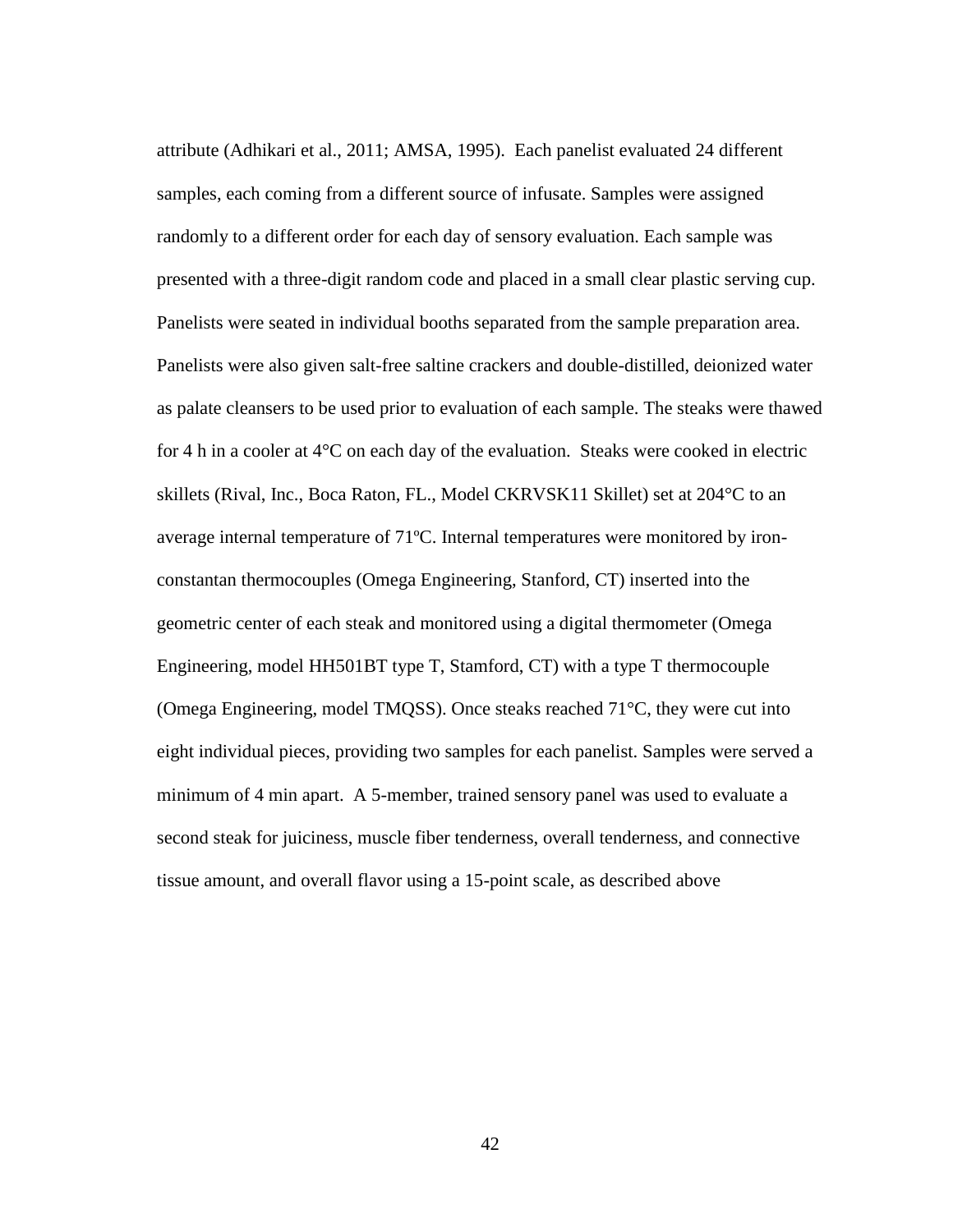## *Statistical analysis*

Data were analyzed using the Proc GLM procedure of SAS (v9.3, SAS Institute Inc., Cary, NC) with an alpha  $< 0.05$ . An initial analyses was conducted to examine the effects of panelist and panelist by infused metabolite to validate the sensory panel data. Panelist x infusate interactions were not significant ( $P > 0.05$ ). Therefore, sensory data were averaged across panelists within a sample. In the final analysis, the main effect was infusate; this was analyzed as a fixed effect. Sensory day and order served were defined as random effects. Least squares means were calculated and when significance was defined in the Analysis of Variance table, least squares means were separated using the pdiff function of SAS.

## **Results**

# *Fatty acid composition and slip points*

There no differences in fatty acid composition among treatment groups ( $P \geq$ 0.12) (Table 5). Correspondingly, there were no differences in lipid melting points (slip points) among treatment groups  $(P = 0.26)$ .

| Item                         | A    | GA   | GR   |      | <b>SEM</b> | <i>P</i> -value |
|------------------------------|------|------|------|------|------------|-----------------|
| Intramuscular adipose tissue |      |      |      |      |            |                 |
| Myristic $(14:0)$            | 5.82 | 4.79 | 5.33 | 5.29 | 0.84       | 0.86            |
| Palmitic (16:0)              | 33.9 | 33.6 | 33.5 | 34.1 | 1.82       | 0.99            |
| Palmitoleic (16:1n-7)        | 2.96 | 2.67 | 2.62 | 2.66 | 0.29       | 0.86            |
| Stearic $(18:0)$             | 16.9 | 17.0 | 17.0 | 15.4 | 2.00       | 0.94            |
| $trans-18:1$                 | 2.52 | 2.33 | 2.50 | 2.53 | 0.20       | 0.86            |

**Table 5. Effect of ruminal infusion of acetate, propionate, or glucose, or abomasum infusion of glucose on the fatty acid composition and subcutaneous adipose tissue**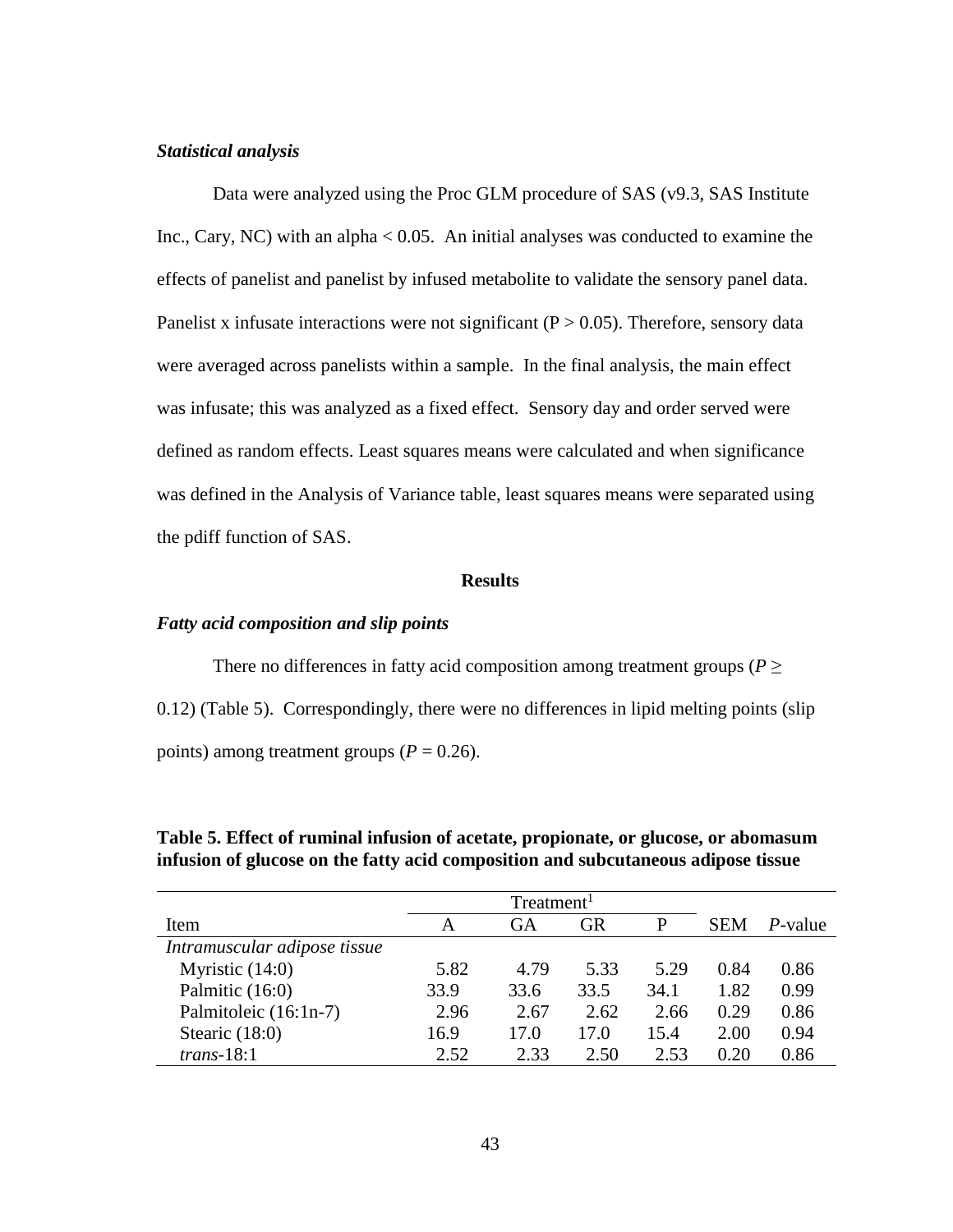# **Table 5. Continued**

|                               |      | Treatment <sup>1</sup> |           |      |            |            |
|-------------------------------|------|------------------------|-----------|------|------------|------------|
| Item                          | A    | GA                     | <b>GR</b> | P    | <b>SEM</b> | $P$ -value |
| Oleic $(18:1n-9)$             | 30.1 | 31.2                   | 29.2      | 31.2 | 2.08       | 0.86       |
| $cis$ -Vaccenic (18:1n-7)     | 0.53 | 0.99                   | 0.89      | 0.80 | 0.15       | 0.89       |
| Linoleic $(18:2n-6)$          | 2.12 | 1.93                   | 2.09      | 2.32 | 0.18       | 0.54       |
| $\alpha$ -Linolenic (18:3n-3) | 0.32 | 0.32                   | 0.31      | 0.30 | 0.02       | 0.87       |
| Slip point, $^{\circ}C$       | 42.0 | 41.8                   | 43.6      | 43.5 | 0.82       | 0.26       |
| Subcutaneous adipose tissue   |      |                        |           |      |            |            |
| Myristic $(14:0)$             | 6.35 | 5.49                   | 4.14      | 5.51 | 0.83       | 0.31       |
| Palmitic (16:0)               | 33.1 | 32.0                   | 28.6      | 32.4 | 1.53       | 0.16       |
| Palmitoleic (16:1n-7)         | 2.94 | 2.04                   | 1.8       | 2.22 | 0.32       | 0.12       |
| Stearic $(18:0)$              | 16.3 | 18.7                   | 21.4      | 19.1 | 1.66       | 0.20       |
| $trans-18:1$                  | 2.70 | 2.47                   | 3.1       | 2.79 | 0.19       | 0.13       |
| Oleic $(18:1n-9)$             | 30.1 | 29.5                   | 32.3      | 28.7 | 2.11       | 0.65       |
| $cis$ -Vaccenic (18:1n-7)     | 0.69 | 0.81                   | 0.71      | 0.98 | 0.15       | 0.59       |
| Linoleic $(18:2n-6)$          | 2.06 | 1.77                   | 2.33      | 2.17 | 0.25       | 0.44       |
| $\alpha$ -Linolenic (18:3n-3) | 0.22 | 0.76                   | 0.28      | 0.25 | 0.30       | 0.53       |
| Slip point, $^{\circ}C$       | 42.5 | 41.8                   | 43.7      | 43.3 | 0.82       | 0.26       |

 ${}^{1}A$  = acetate ruminal infusion; GA = glucose abomasum infusion; GR = glucose ruminal infusion;  $P =$  propionate ruminal infusion There were no treatment effects for any fatty acids ( $\vec{P} > 0.05$ )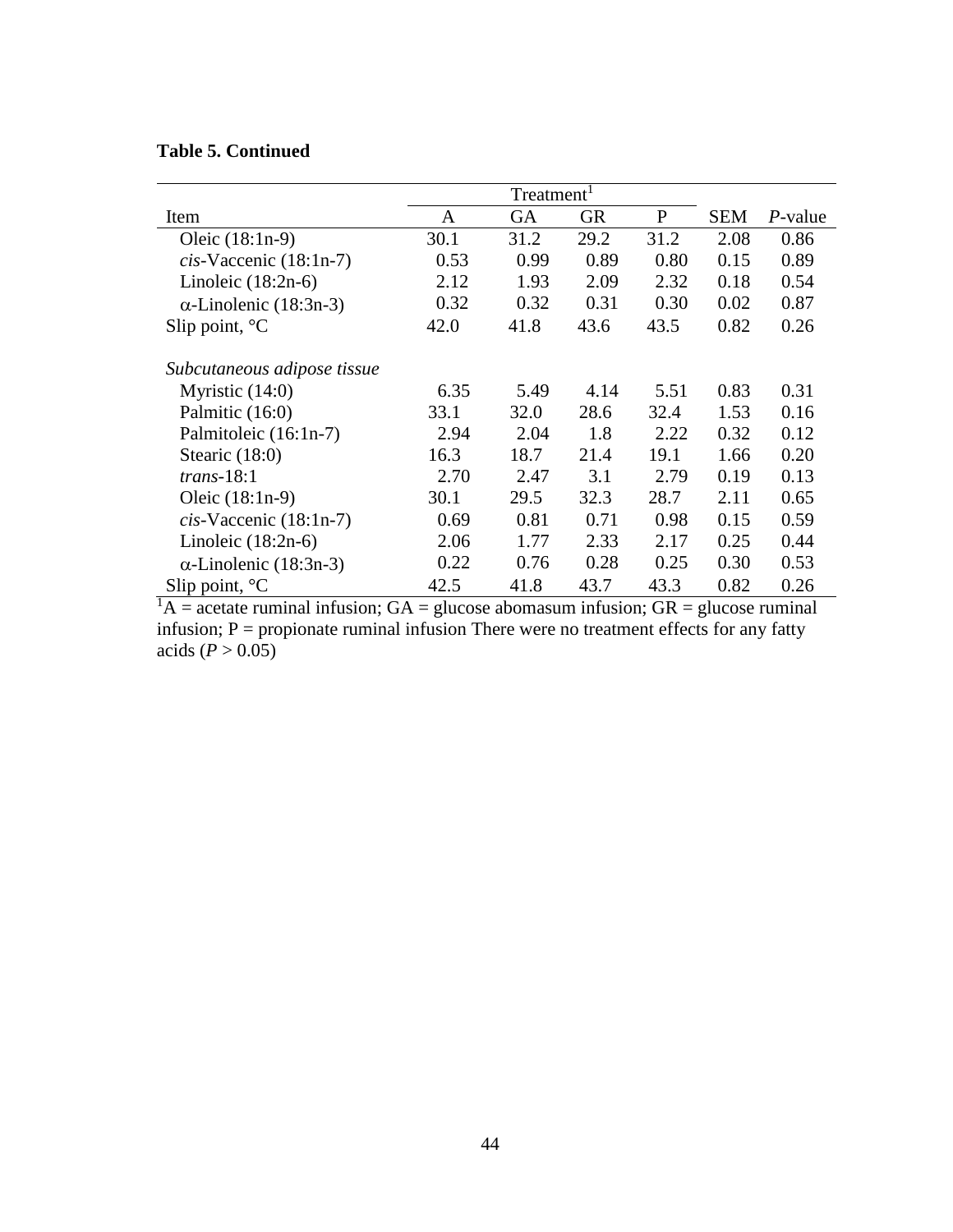### *Tenderness and sensory analyses*

Table 6 contains the definitions and reference standards for meat descriptive flavor aromatics and basic taste sensory attributes and their intensities. Ribeye steaks from abomasal glucose-infused steers had higher shear force values (2.62 kg) than steaks from ruminal glucose-infused or propionate-infused steers (2.15 and 2.33 kg, respectively;  $P \leq 0.05$ ) (Table 7). Ribeye steaks from the acetate, abomasal glucoseinfused, and ruminal glucose-infused steers were higher in the flavor attributes brown/roasted, fat-like, and overall sweet, and lower in bitter off-flavor, than steaks from propionate infused steers ( $P \leq 0.05$ ). Steaks from acetate-infused steers were higher in the flavor attribute bloody/serumy than steaks from abomasal and ruminal glucose-infused steers ( $P \le 0.07$ ). Steaks from propionate-infused steers were higher in metallic off-flavor than steaks from ruminal glucose-infused steers  $(P = 0.03)$ , and were higher in sour off-flavor than abomasal and ruminal glucose-infused steers ( $P \le 0.02$ ). For taste panel texture analysis, ribeye steaks from acetate infused steers had higher juiciness scores than steaks from all other infusion groups ( $P \le 0.04$ ), and had higher myofibrillar and overall tenderness scores than steaks from abomasal glucose-infused steers ( $P \le 0.08$ ). Steaks from propionate-infused steers had higher myofibrillar and overall tenderness scores than steaks from abomasal glucose infused steers ( $P \le 0.006$ ), whereas steaks from acetate and propionate-infused steers had higher connective tissue scores than steaks from ruminal glucose-infused steers ( $P \le 0.06$ ) (Table 7).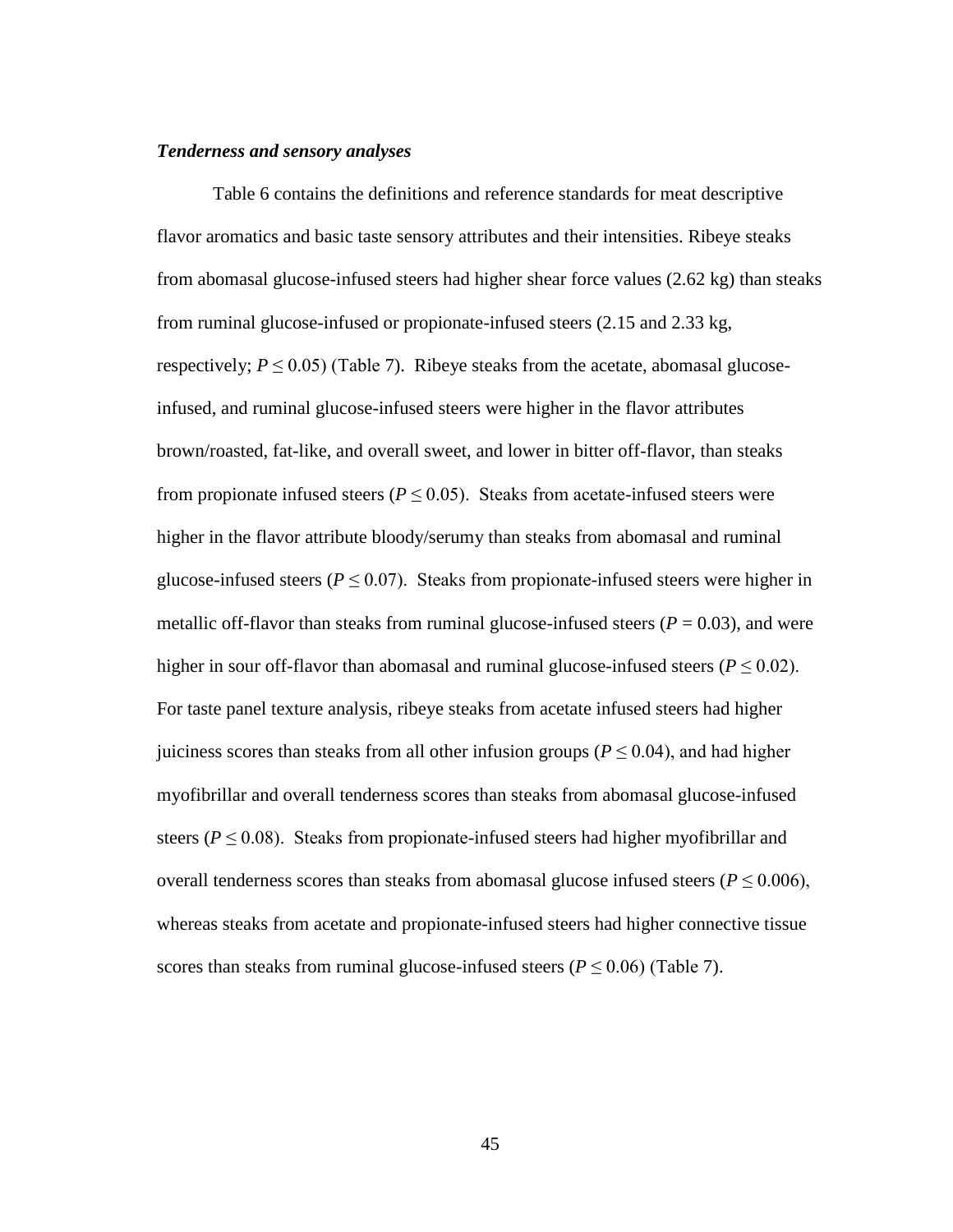| Table 6. Definition and reference standards for meat descriptive flavor aromatics and basic taste sensory attributes |
|----------------------------------------------------------------------------------------------------------------------|
| and their intensities where $1 =$ none and $15 =$ extremely intense (Adhikari et al., 2011)                          |

| Sensory<br><b>Attributes</b> | Definition                                                                                                                               | Reference, standard flavor scale<br>value unless otherwise defined                                                                    |
|------------------------------|------------------------------------------------------------------------------------------------------------------------------------------|---------------------------------------------------------------------------------------------------------------------------------------|
| Beef identity                | Amount of beef flavor identity in the sample.                                                                                            | Swanson's beef broth $= 5.0$<br>80% lean ground beef $= 7.0$<br>Beef brisket $= 11.0$                                                 |
| Brown/roasted                | A round, full aromatic generally associated with beef suet that<br>has been boiled.                                                      | Beef suet $= 8.0$<br>80% lean ground beef $= 10.0$                                                                                    |
| Bloody/serumy                | The aromatics associated with blood on cooked meat products.<br>USDA choice strip steak $= 5.5$<br>Closely related to metallic aromatic. | USDA choice strip steak $= 5.5$<br>Beef brisket $= 6.0$                                                                               |
| Fat-like                     | The aromatics associated with cooked animal fat.                                                                                         | Hillshire farms Lit'l beef smokies $=$<br>7.0 Beef suet = $12.0$                                                                      |
| Metallic                     | The impression of slightly oxidized metal, such as iron, copper<br>and silver spoons.                                                    | 0.10% potassium chloride solution<br>$= 1.5$<br>USDA choice strip steak $= 4.0$                                                       |
| Umami                        | Flat, salty, somewhat brothy. The taste of glutamate, salts of<br>amino acids and other molecules called nucleotides.                    | 0.035% accent flavor enhancer<br>solution $= 7.5$                                                                                     |
| Overall sweet                | A combination of sweet taste and sweet aromatics. The<br>aromatics associated with the impression of sweet.                              | Hillshire farms Lit'l beef smokies =<br>3.0<br>SAFC ethyl maltol $99\% = 4.5$<br>(aroma)<br>Post-shredded wheat spoon size $=$<br>1.5 |
| Sweet                        | The fundamental taste factor associated with sucrose.                                                                                    | 2.0% sucrose solution = $2.0$                                                                                                         |
| <b>Bitter</b>                | The fundamental taste factor associated with a caffeine<br>solution.                                                                     | 0.01% caffeine solution = $2.0$<br>0.02% caffeine solution = $3.5$                                                                    |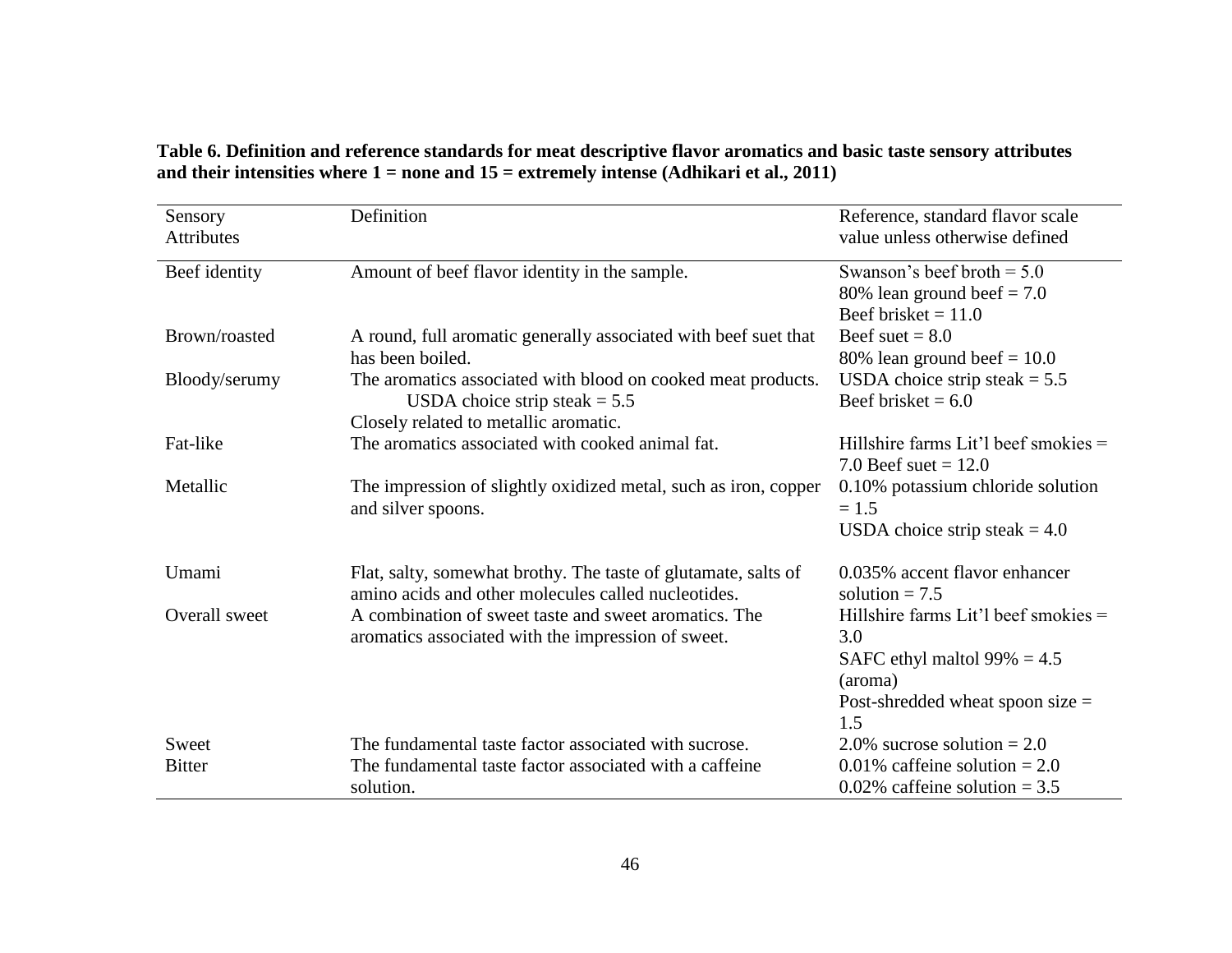# **Table 6. Continued**

| Sensory<br><b>Attributes</b> | Definition                                                                       | Reference, standard flavor scale<br>value unless otherwise defined                       |
|------------------------------|----------------------------------------------------------------------------------|------------------------------------------------------------------------------------------|
| Sour                         | The fundamental taste factor associated with citric acid.                        | $0.015\%$ citric acid solution = 1.5<br>$0.050\%$ citric acid solution = 3.5             |
| Salty                        | The fundamental taste factor of which sodium chloride is<br>typical.             | $0.15\%$ sodium chloride solution =<br>1.5<br>$0.25\%$ sodium chloride solution =<br>3.5 |
| Tenderness                   | The opposite of the force required to bite through the sample<br>with the molars |                                                                                          |
| <b>Juiciness</b>             | The amount of moisture released by the sample after the first<br>two chews       | Carrot = $8.5$ ; Mushroom = 10.0;<br>Cucumber = 12.0; Apple=13.5;<br>Watermelon= $15.0$  |
| Connective tissue<br>amount  | The amount of connective tissue perceived before swallowing                      |                                                                                          |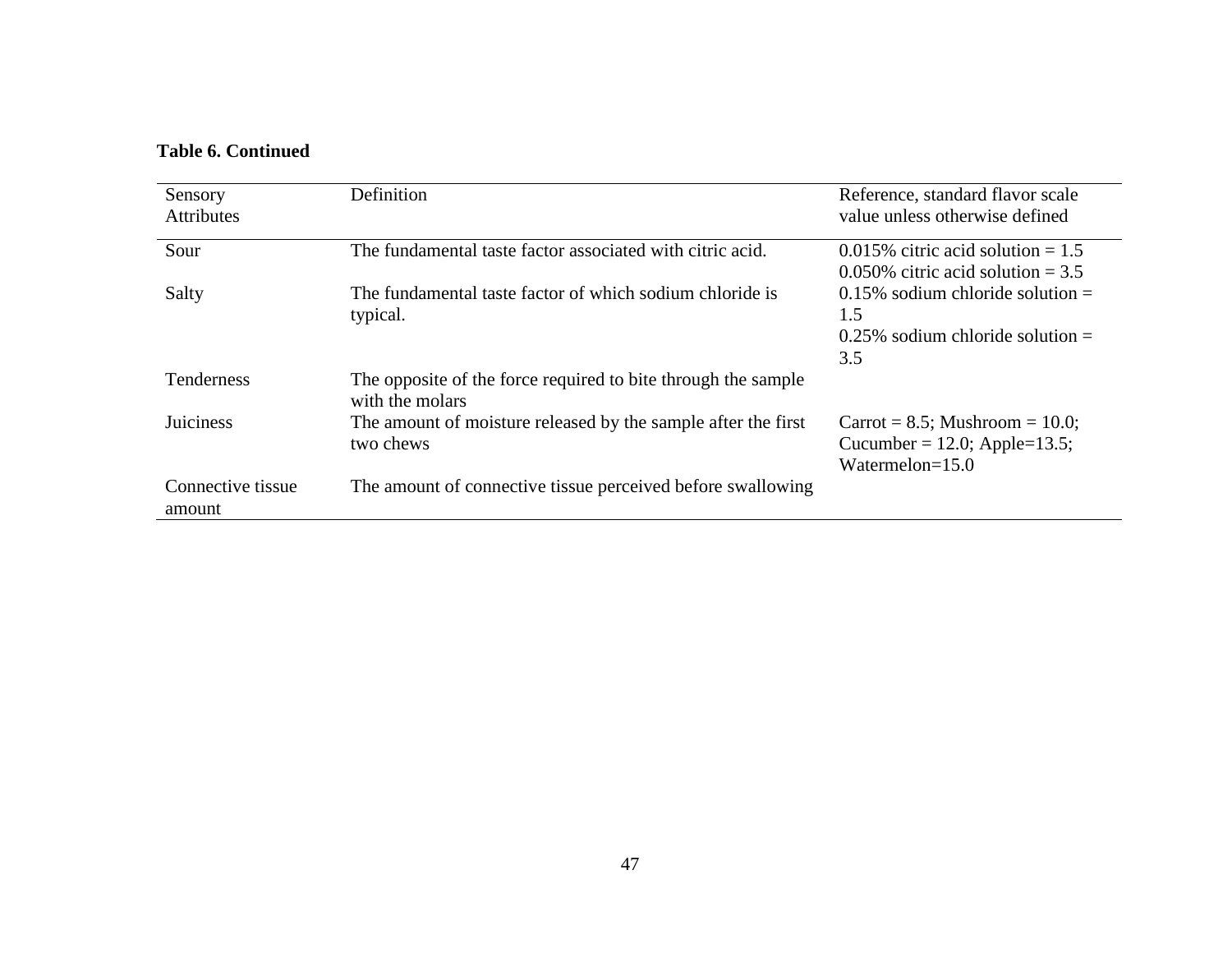| Item                                            | A     | <b>GA</b> | <b>GR</b> | $\mathbf{P}$ | <b>SEM</b> |
|-------------------------------------------------|-------|-----------|-----------|--------------|------------|
| Warner-Bratzler shear force, kg                 | 2.37  | 2.62      | 2.15      | 2.33         | 0.07       |
| Flavor descriptors and off-flavors <sup>2</sup> |       |           |           |              |            |
| Beef identity                                   | 5.10  | 5.10      | 5.13      | 5.00         | 0.06       |
| Brown/roasted                                   | 1.07  | 1.10      | 1.23      | 0.47         | 0.08       |
| Bloody/serumy                                   | 1.57  | 1.23      | 1.23      | 1.50         | 0.08       |
| Fat-like                                        | 1.10  | 0.87      | 1.30      | 0.80         | 0.07       |
| Metallic                                        | 1.87  | 1.83      | 1.70      | 2.03         | 0.06       |
| Umami                                           | 0.53  | 0.57      | 0.37      | 0.40         | 0.07       |
| Overall sweet                                   | 0.60  | 0.30      | 0.50      | 0.17         | 0.05       |
| Sweet                                           | 0.23  | 0.13      | 0.23      | 0.13         | 0.04       |
| Sour                                            | 2.17  | 2.00      | 1.87      | 2.40         | 0.07       |
| Salty                                           | 1.43  | 1.23      | 1.47      | 1.40         | 0.05       |
| <b>Bitter</b>                                   | 1.73  | 1.87      | 1.80      | 2.13         | 0.06       |
| Texture analysis <sup>3</sup>                   |       |           |           |              |            |
| Juiciness                                       | 10.97 | 10.12     | 10.05     | 10.83        | 0.15       |
| Myofibrillar tenderness                         | 11.93 | 11.20     | 11.70     | 12.10        | 0.14       |
| <b>Overall tenderness</b>                       | 11.83 | 11.32     | 11.65     | 12.10        | 0.14       |
| Connective tissue                               | 11.93 | 11.72     | 11.05     | 11.90        | 0.16       |

**Table 7. Effect of ruminal infusion of acetate, propionate, or glucose, or abomasum infusion of glucose on sensory panel attributes, texture analysis, and Warner-Bratzler shear force of cooked ribeye steaks** 

 $1_A$  = acetate ruminal infusion; GA = glucose abomasum infusion; GR = glucose ruminal infusion;  $P =$  propionate ruminal infusion  $\alpha^{abc}$ Means in the same row with common superscripts are not different  $(P > 0.05)$ .

 $20$  = absent and 15 = extremely intense.

 $31$  = extremely dry, tough, tough, abundant; and  $15$  = extremely juicy, tender, tender, none.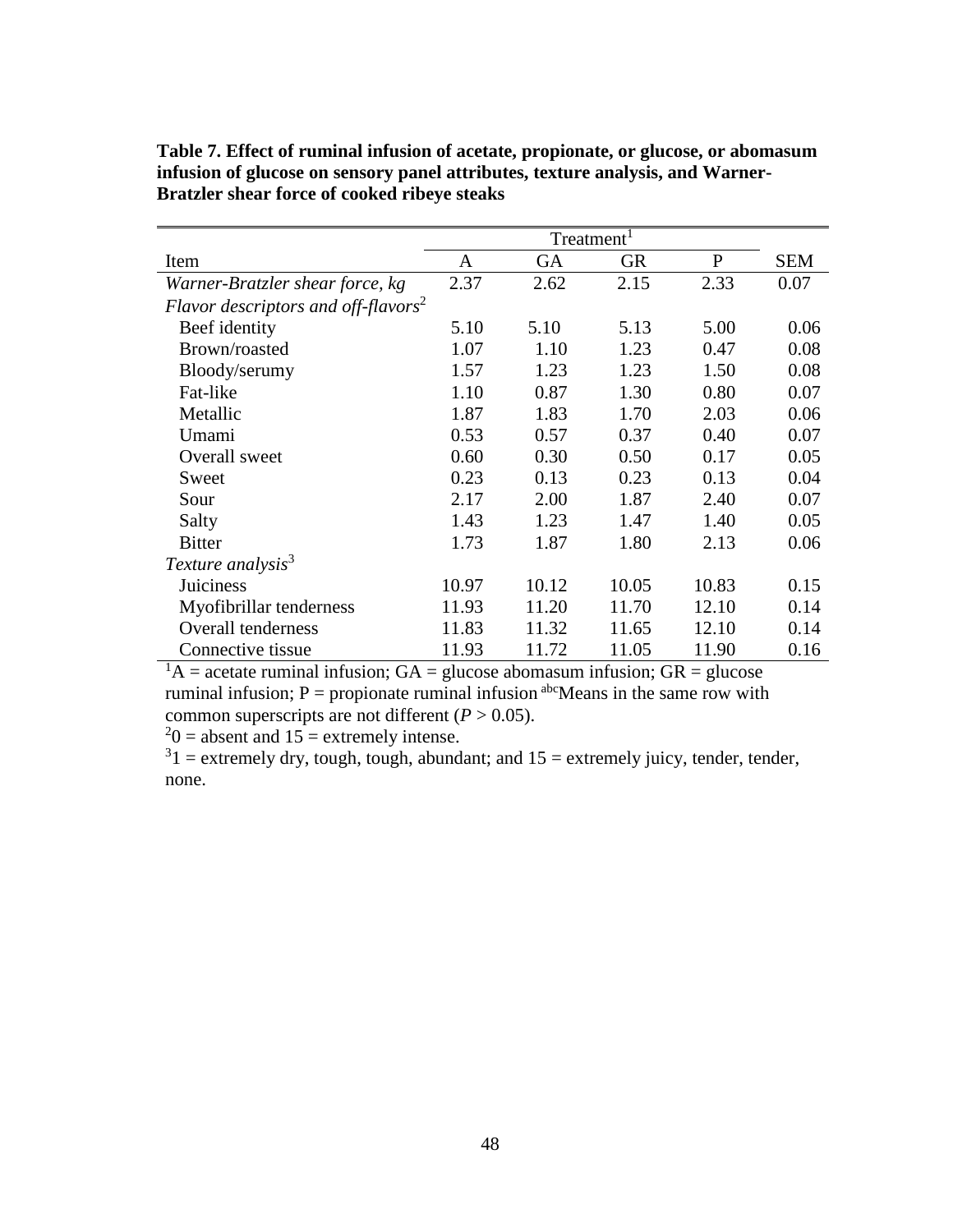### **Discussion**

The effect of IML, i.e. quality grade, on fatty acid concentrations has been reported previously (Wood et al., 2008; Scollan et al., 2006), which revealed that as IML increases, concentrations of all fatty acids increase accordingly. However, MUFA and SFA increase to a much greater extent than PUFA because of a direct result of TAG accumulation during animal fattening. Feeding grain-based diets for extended periods effectively increases oleic acid in beef (Huerta-Leidenz et al., 1996; Chung et al., 2006; Brooks et al., 2011b; Smith et al., 2012)by promoting increase glucose absorption from the small intestine (Huntington et al., 2006; Corrigan et al., 2009) and thereby stimulating SCD gene expression and catalytic activity (Brooks et al., 2011b). Stearoyl-CoA desaturase encodes the  $\Delta^9$ - desaturase responsible for the synthesis of oleic acid and other MUFA. In general, production methods that increase marbling deposition also increase the concentration of oleic acid in beef. However, the relationship between fatty acid composition and marbling scores can be demonstrated only across large variations in marbling scores (Chung et al., 2006; Brooks et al., 2011b). In the current study, there were no significant differences in marbling scores across treatment groups; similarly, there were no differences across treatments for MUFA, either in IM or SC adipose tissue.

Higher concentrations of oleic acid are positively correlated with overall palatability (Waldman et al., 1968; Westerling and Hedrick, 1979), whereas stearic acid is the primary determinant of fat hardness (i.e., lipid melting point) (Smith et al., 1998; Wood et al., 2004; Chung et al., 2006). Therefore, increasing the concentration of oleic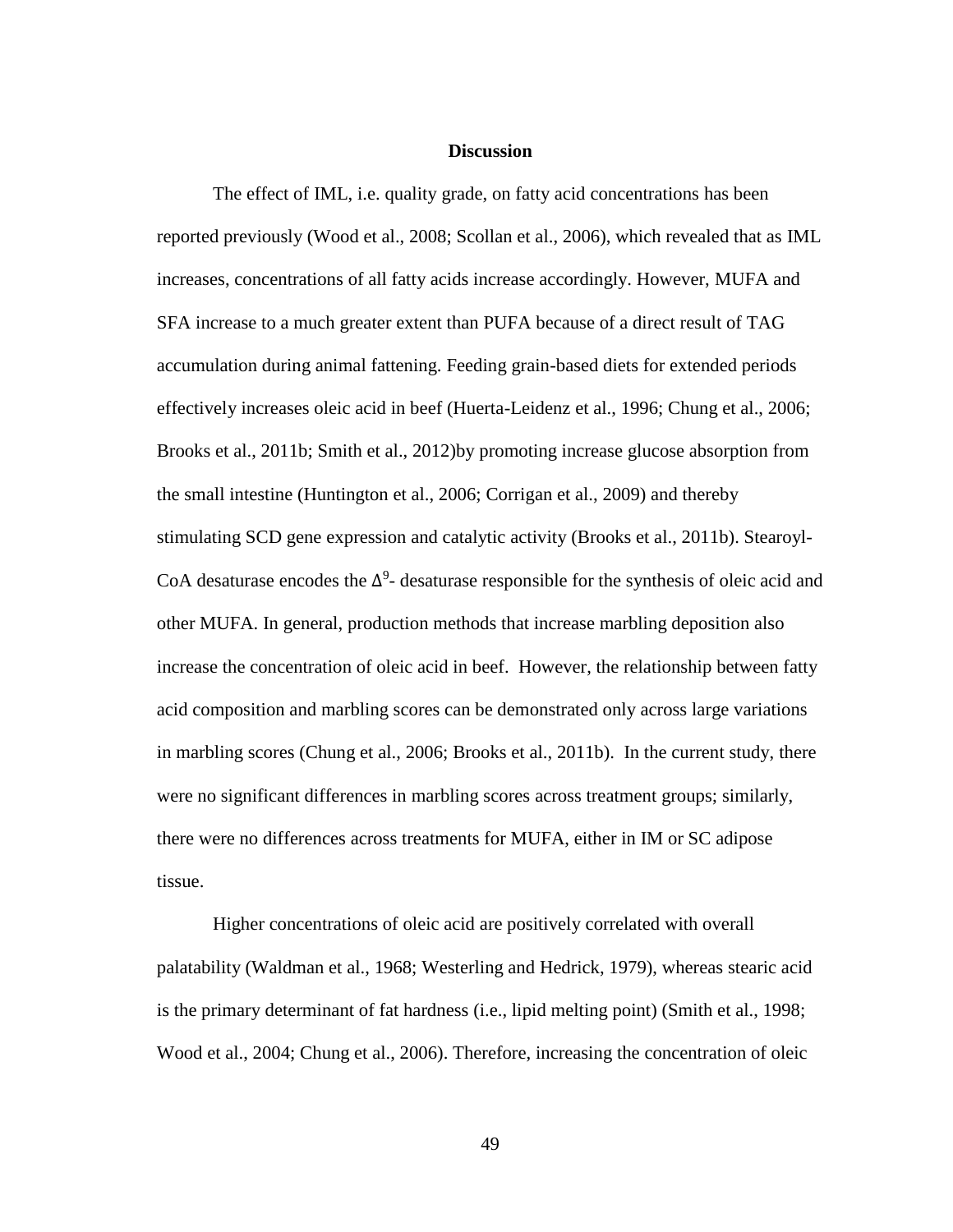acid and/or decreasing stearic acid in beef would increase the fat softness and thereby increase juiciness of beef and beef products. However, in this study the concentrations of stearic and oleic acid in IM adipose tissue were unaffected by treatment.

Correspondingly, treatments had no effect on lipid melting points. The greater rate of fatty acid synthesis observed in cattle infused with glucose (ruminally or abomasally) should have affected both IM and SC fatty acid composition (see Table 3). However, at the initiation of treatments, these steers were older than most steers studied in this laboratory (22 mo vs 12 mo). It is apparent that these steers had been fed pasture-based diets for an extended period before being fed the grain-based, finishing diet, based on the fatty acid composition of their adipose tissues. Subcutaneous adipose tissue of grain-fed cattle typically contains approximately 40% oleic (Chung et al., 2006; Brooks et al., 2011b), whereas the SC adipose tissue of the steers in the current study contained only 30% oleic acid). In steers this age, the adipose tissues would have been relatively mature and lipid-filled, so any contributions to total fatty acid composition during the 28-d duration of this experiment.

Brooks et al. (2011a) demonstrated that juiciness was the only sensory attribute that differed between rib steaks from calf-fed (corn-fed for 8 mo) and yearling-fed steers (corn-fed for 5.5 mo, beginning at 12 mo of age). Rib steaks from calf-fed steers contained more total lipid than yearling-fed steers (9.98 vs 7.75%; Brooks et al., 2011a) and the lipids in muscle from calf-fed steers contained more oleic acid than in yearlingfed steers (40.6 vs 38.2%; Brooks et al., 2011a). However, even though beef from the calf-fed steers contained more IM lipid than beef from the yearling-fed steers (as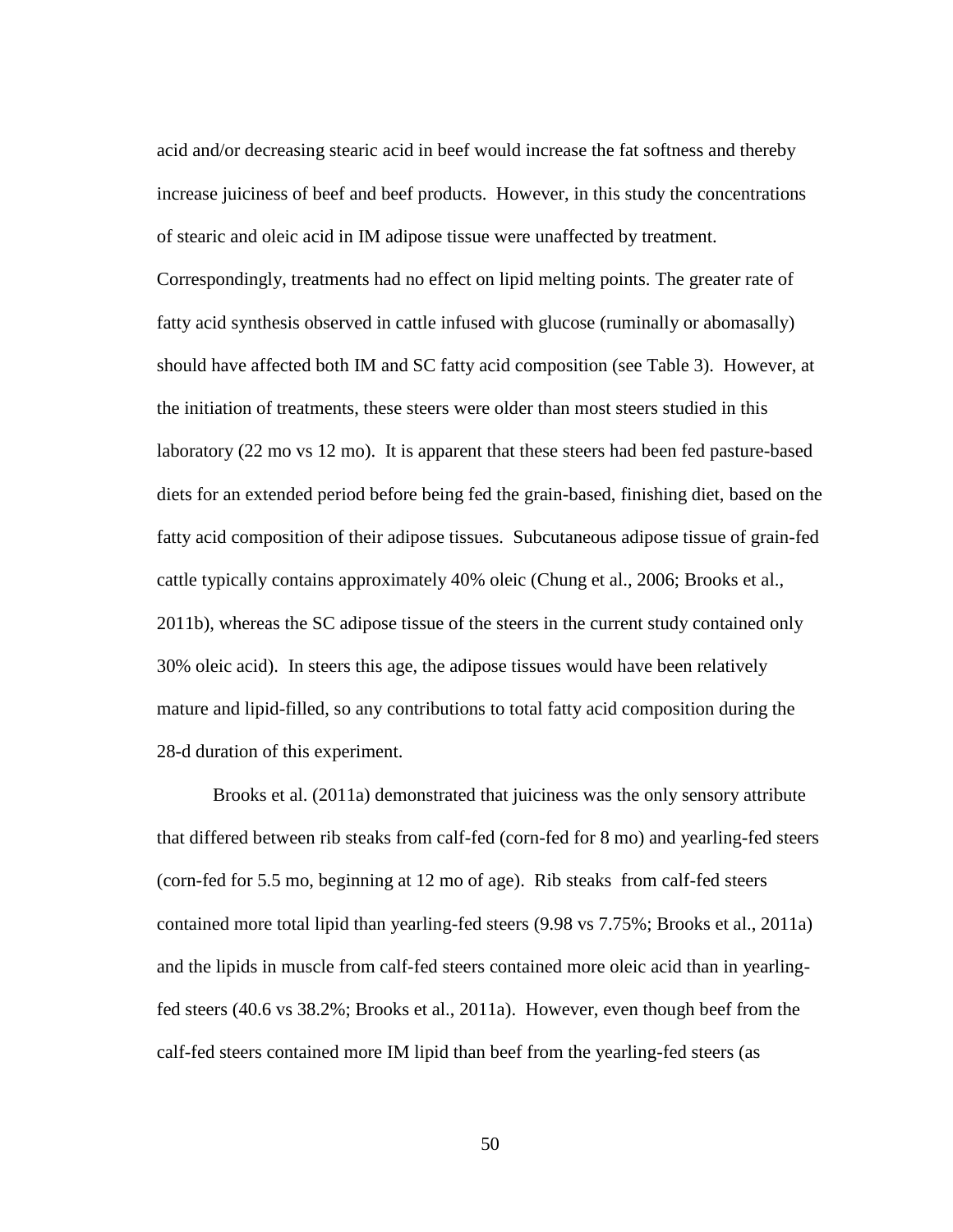predicted), the beef from the yearling-fed steers had a higher USDA marbling score than beef from the calf-fed steers (Small25 vs Small00; Brooks et al., 2011a).

Beef flavor is not a single attribute, but it is composed of multiple attributes that can be dynamic. Little research has been conducted to determine the effects of glucose and gluconeogenic precursors on flavor attributes. It is important that none of the treatments caused increases in linoleic acid. Research has demonstrated that increasing linoleic acid leads to negative beef flavor attributes (Melton et al., 1982; Baublits et al., 2009). We previously demonstrated that linoleic acid and arachidonic acid were negatively correlated with cooked beef fat flavor and demonstrated an increase in beef identity flavor attribute if these fatty acids were replaced with monounsaturated fatty acids (Blackmon et al., 2015). Baublits et al. (2009) also reported that positive beef flavor attributes were enhanced by increased percentages of SFA and MUFA, whereas PUFA had a greater effect on the perceived negative aspects of beef flavor. Polyunsaturated fatty acids oxidize readily and can increase alkanals four-fold in the aroma extracts from steaks (Elmore and Mottram, 2000). Cooked beef from animals fed lipid supplements high in n-6 PUFA contain higher levels of 2-alkyl-(2H)- thiapyrans and 2-alkylthiophenes in the volatiles (Elmore & Mottram, 2000). While thiapyrans have low odor potency, the reactions that form from them may remove potent aroma compounds, which modify meat aroma profile. The net effect is that positive attributes, such as beef flavor, decrease whereas negative attributes, such as rancid flavors, increase.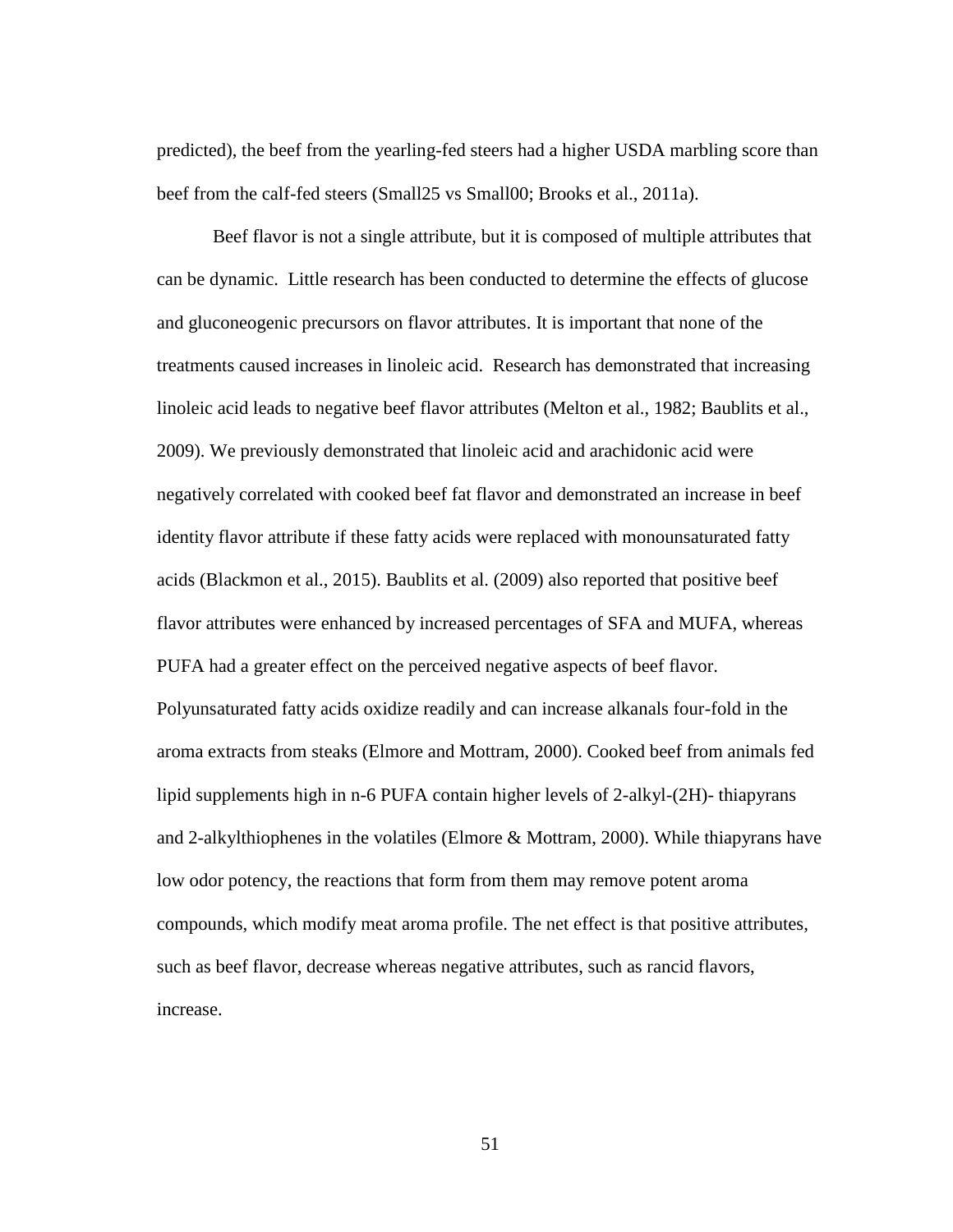# **Conclusions**

Although there were no treatment effects on adipose tissue fatty acid composition, propionate infusion generally decreased positive flavor attributes and increased negative flavor attributes. Thus, although propionate is a gluconeogenic precursor, oversupply of propionate in the rumen may negatively affect beef flavor.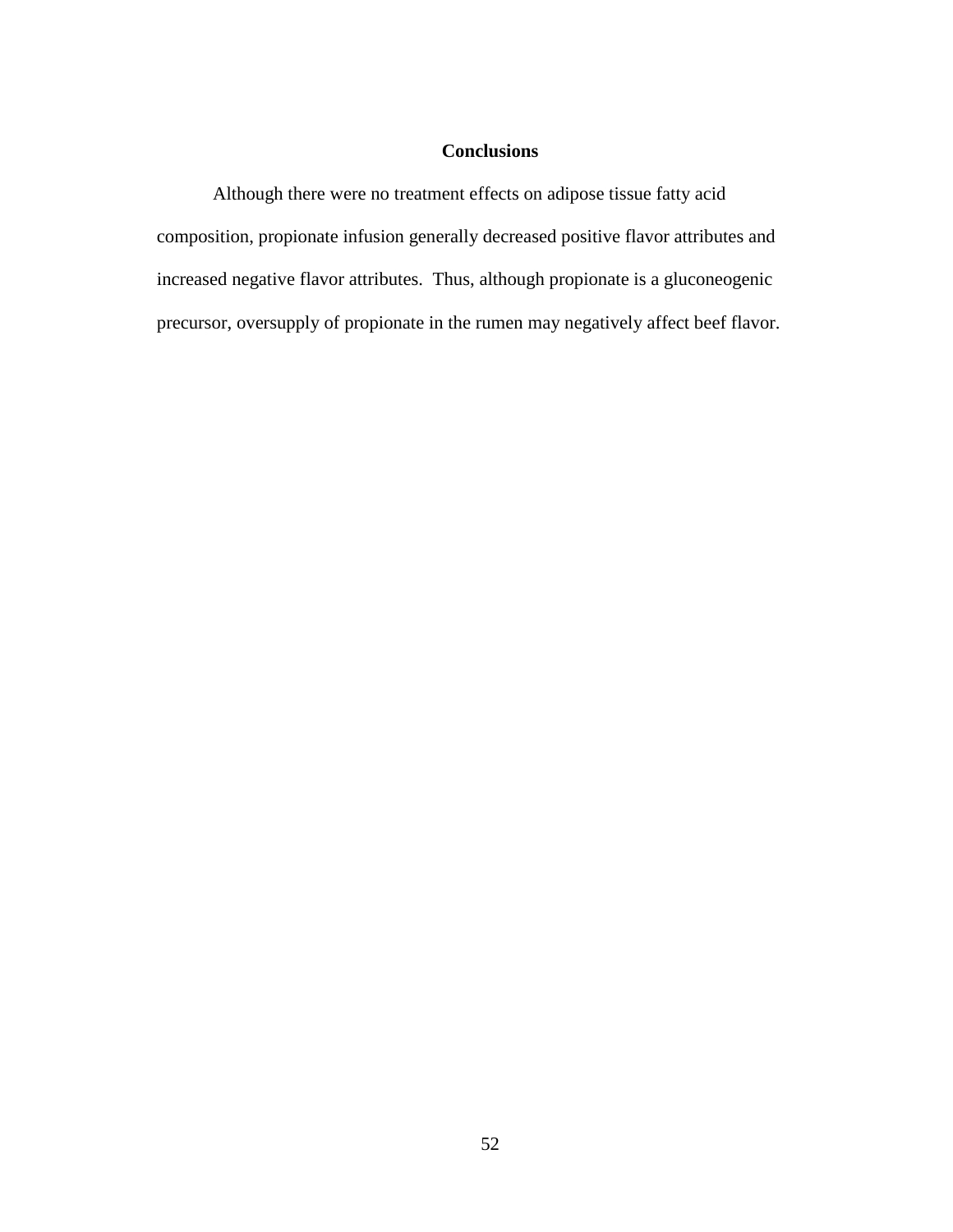## CHAPTER V

# GROUND BEEF PATTIES PREPARED FROM BRISKET, FLANK, AND PLATE HAVE UNIQUE FATTY ACID AND SENSORY CHARACTERISTICS<sup>\*</sup>

## **Introduction**

Approximately 40% of per capita beef consumption in the U.S.  $(30 \text{ kg/y})$  is consumed as ground beef, and low-income households consume more ground beef per capita than do high-income households (USDA, 2011). Furthermore, most of the ground beef available in retail outlets is relatively high in SFA and low in MUFA. Commercial ground beef in the U.S. contains fat with a MUFA:SFA ratio of 0.85–0.90, whereas ground beef from cattle fed high-grain diets has a MUFA:SFA greater than 1.10, and ground beef from grass-fed cattle has a MUFA:SFA ratio less than 0.75 (Gilmore et al., 2011; Turk and Smith, 2009).

We have demonstrated that fatty acid composition of ground beef can affect the concentration of high-density lipoprotein (HDL) cholesterol in men (Adams et al., 2010; Gilmore et al., 2011) and women (Gilmore et al., 2013). Ground beef from grass-fed steers that was high in SFA and trans-fatty acids decreased HDL cholesterol in mildly hypercholesterolemic men, whereas ground beef from grain-fed cattle naturally enriched with oleic acid returned HDL cholesterol concentrations to pre-intervention levels. Ground beef from grass-fed steers had no effect on HDL cholesterol concentrations in

 $\overline{a}$ 

<sup>\*</sup> Reprinted with permission from "Ground beef patties prepared from, brisket, flank and plate have unique fatty acid and sensory characteristics" Blackmon, T.L., R.K. Miller, C.R.., Kerth, and S.B., Smith, 2015. *Meat Sci*., 103, 46-53, Copyright 2015 by Elsevier Ltd.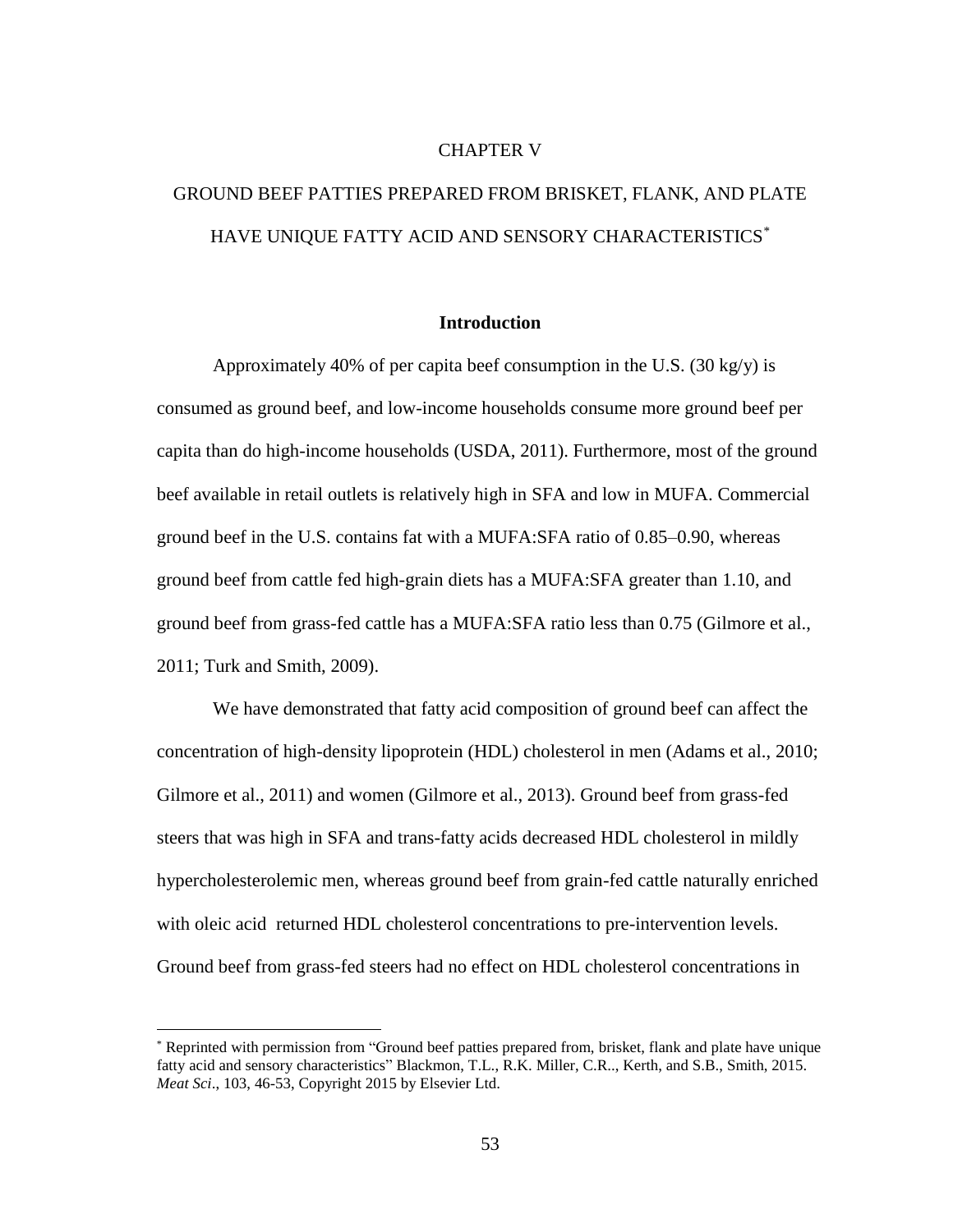normocholesterolemic men, whereas high-oleic acid ground beef from grain-fed cattle increased HDL cholesterol (Gilmore et al., 2011), although ground beef from the grassfed contained three times as much ALA as ground beef from grain-fed cattle (90 vs 30 mg per patty). Our most recent study (Gilmore et al., 2013) provided further support for increasing MUFA in ground beef; ground beef from Akaushi cattle (MUFA:SFA ratio = 1.43) increased HDL cholesterol concentrations in postmenopausal women, while there was no effect of chub pack ground beef (MUFA:SFA ratio = 0.86) on HDL cholesterol. These studies demonstrated that practical increases in MUFA in ground beef have positive effects on risk factors for cardiovascular disease, and are consistent with previous research that demonstrated the health benefits of replacing SFAs with MUFAs in the diet (e.g., Allman-Farinelli et al., 2005).

Though health concerns are important to consumers, they also want a product that is highly palatable. The concentration of oleic acid in beef is positively correlated with overall palatability (Waldman et al., 1968; Westerling and Hedrick, 1979). Baublits et al. (2009) reported that the concentration of MUFA (and specifically oleic acid) in beef was positively correlated with beef/brothy ( $r = 0.37$ ) and beef fat ( $r = 0.44$ ) flavors, indicating that as the concentration of oleic acid increases, so do beefy flavors. Therefore, increasing the MUFA:SFA ratio would increase the palatability as well as the healthfulness of beef and beef products.

In cattle, it has not been practical to increase oleic acid in beef by feeding higholeic oil or oil seeds (Chang et al., 1992; St. John et al., 1987), although fatty acid composition varies considerably across carcass fat depots and changes with animal age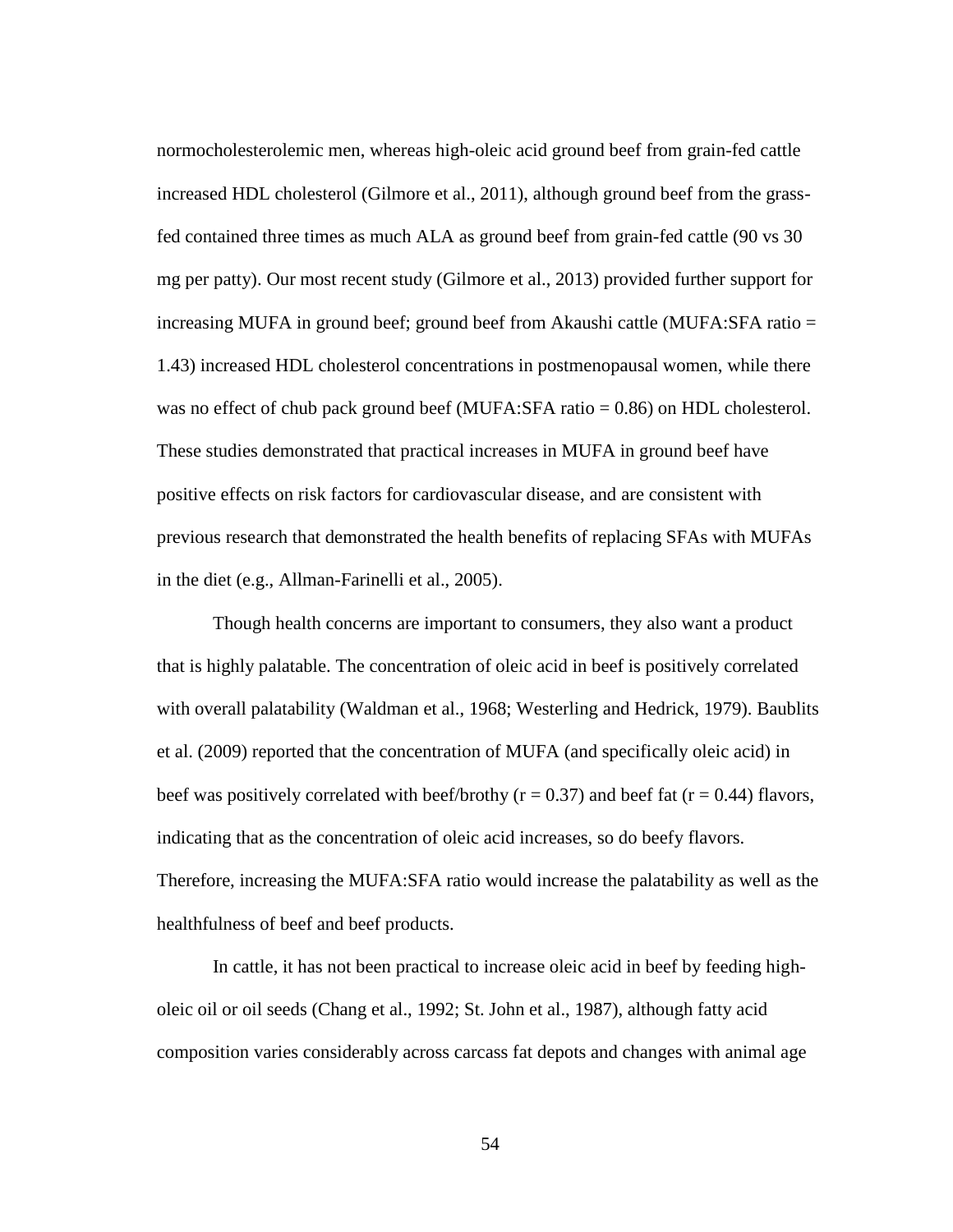(Smith et al., 2012; Turk and Smith, 2009). Adipose tissue overlying the brisket is unusually high in MUFA, especially oleic acid, and low in palmitic and stearic acid (Smith et al., 2012; Turk and Smith, 2009). The plate, which is typically used as raw materials for ground beef production, is intermediate in SFA content, whereas the flank has the highest proportions of SFA (Turk and Smith, 2009). Furthermore, the proportion of MUFA in SC adipose tissue overlying the brisket is high even in young cattle (Smith et al., 2012). For this reason, brisket fat trim can be taken at virtually any production age to produce ground beef consistently high in oleic acid. However, we do not know if the fatty acid compositions of the lean trims from the brisket, flank, and plate are similar to that of the overlying SC adipose tissues. The objective of this study was to determine the fatty acid composition, trained panel flavor descriptors, and lipid-derived and Maillardderived volatiles of ground beef patties produced from lean and fat trims of brisket, flank, and plate primals. Additionally, we tested the effects of fat level (10, 20, and 30%) on fatty acid and flavor attributes of ground beef. We hypothesized that individual primal lean and fat trims can be used to formulate ground beef with unique fatty acid and sensory characteristics.

## **Materials and Methods**

# *Sample collection*

The study was carried out as a randomized complete block design in a  $3 \times 3$ factorial arrangement. Four carcasses were selected and graded at random from carcasses being processed at Sam Kane Beef Processors Inc. at Corpus Christi, TX. The carcasses graded USDA Select and represented a variety of Bos taurus breed types and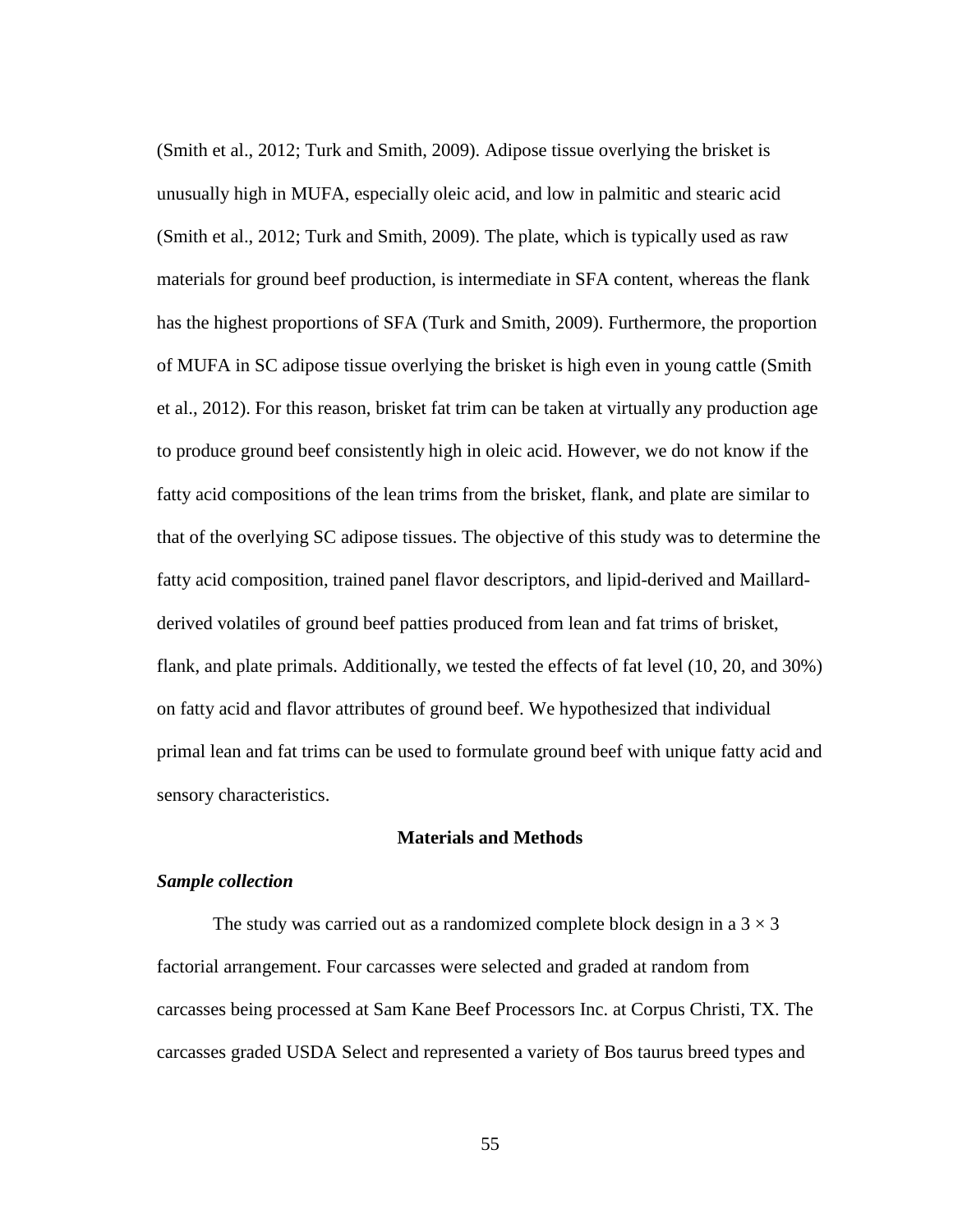backgrounds, produced at the Texas A&M University Research Center at McGregor. Primals were collected from both sides of the carcass and included the brisket, flank, and plate. After collection, carcasses were transported to Texas A&M University on ice, where they were frozen at -20°C.

## *Sample preparation*

The day before the separation of lean and fat trim, primals were tempered at 4°C. Lean and fat trims were separated by dissection, and the lipid content of each fat and lean trim was measured by gravimetric chloroform:methanol lipid extraction (Folch, Lees, & Stanley, 1957). Lean and fat trims were combined to contain 10, 20, or 30% total fat, coarse ground (1.27 cm), vacuum packaged and stored at -20°C. A final grind (0.32 cm) was performed and patties were formed into 136-g patties, vacuum packaged and stored at -20°C until further testing, typically less than 14 d after sample collection. The ground beef preparation was divided into 5 production days.

# *Lipid extraction/fatty acid composition*

Total lipids of raw patties were extracted by a modification of the method of Folch et al. (1957). One hundred milligrams of homogenized, fresh ground beef was extracted in chloroform:methanol (2:1, vol/vol) and FAME were prepared as described by Morrison and Smith (1964), modified to include an additional saponification step (Archibeque et al., 2005). The FAME were analyzed using a Varian gas chromatograph (model CP-3800 fixed with a CP-8200 auto sampler, Varian Inc., Walnut Creek, CA). Separation of FAME was accomplished on a fused silica capillary column CP-Sil88 [100  $m \times 0.25$  mm (i.d.)] (Chrompack Inc., Middleburg, The Netherlands), with hydrogen as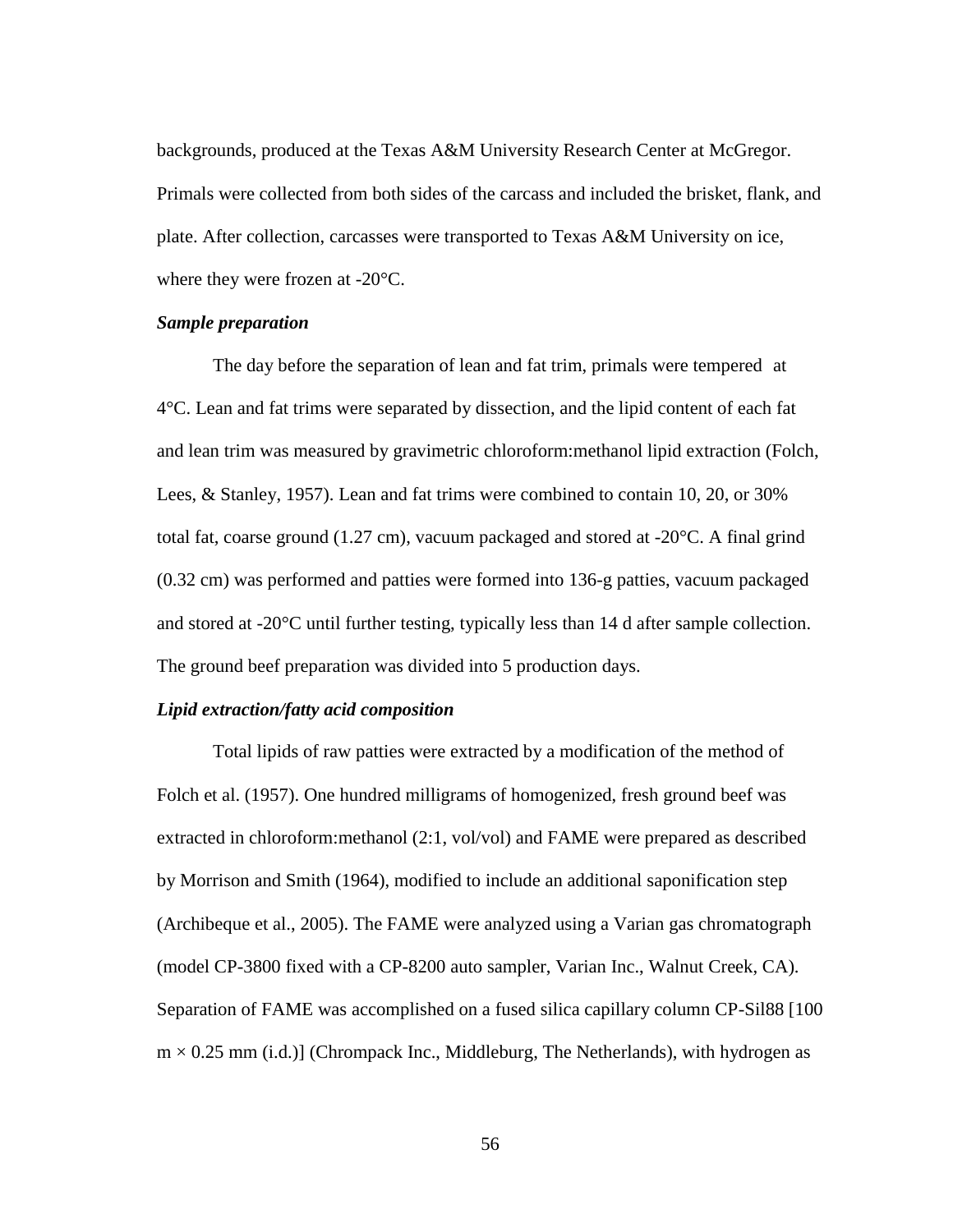the carrier gas (flow rate=35 mL/min) (split ratio 20:1). The initial oven temperature was 150 $\degree$ C; oven temperature was increased at 5 $\degree$ C/min to 220 $\degree$ C and held for 22 min. Total run time was 52 min. Injector and detector temperatures were at 270°C and 300°C, respectively. Individual fatty acids were identified using genuine external standard GLC-68D (Nu-Chek Prep, Inc., Elysian, MN). This method did not separate the 18:1*trans*-10 and 18:1*trans*-11 peaks in all samples, so these fatty acids were combined.

# *Slip points*

Melting points of the subcutaneous adipose tissue lipids were approximated by determining slip points (Smith et al., 1998). After heating to approximately  $45^{\circ}$ C, extracted lipids were drawn 1 cm into glass capillary tubes and frozen at -20°C. After freezing, the capillary tubes were suspended vertically in a chilled water bath with the portion of the tube containing the lipid submerged. The water bath was heated gradually and the temperature of the water was monitored with a glass thermometer (model 9095- 564, VWR International, Radnor, PA). Slip point is defined as the temperature at which the lipid began to move up into the capillary tube.

## *Trained sensory analysis*

Descriptive flavor analysis was conducted by a trained, 4-member descriptive panel for 4 consecutive days after 5 d of training. Panelist evaluated samples using a descriptive flavor analysis, using the Spectrum Universal intensity scale where 0=none and 15=extremely intense for each attribute (Adhikari et al., 2011; AMSA, 1995). Each panelist evaluated 36 different samples, each coming from a different source of primal and fat percentage. Samples were assigned randomly to a different order for each day of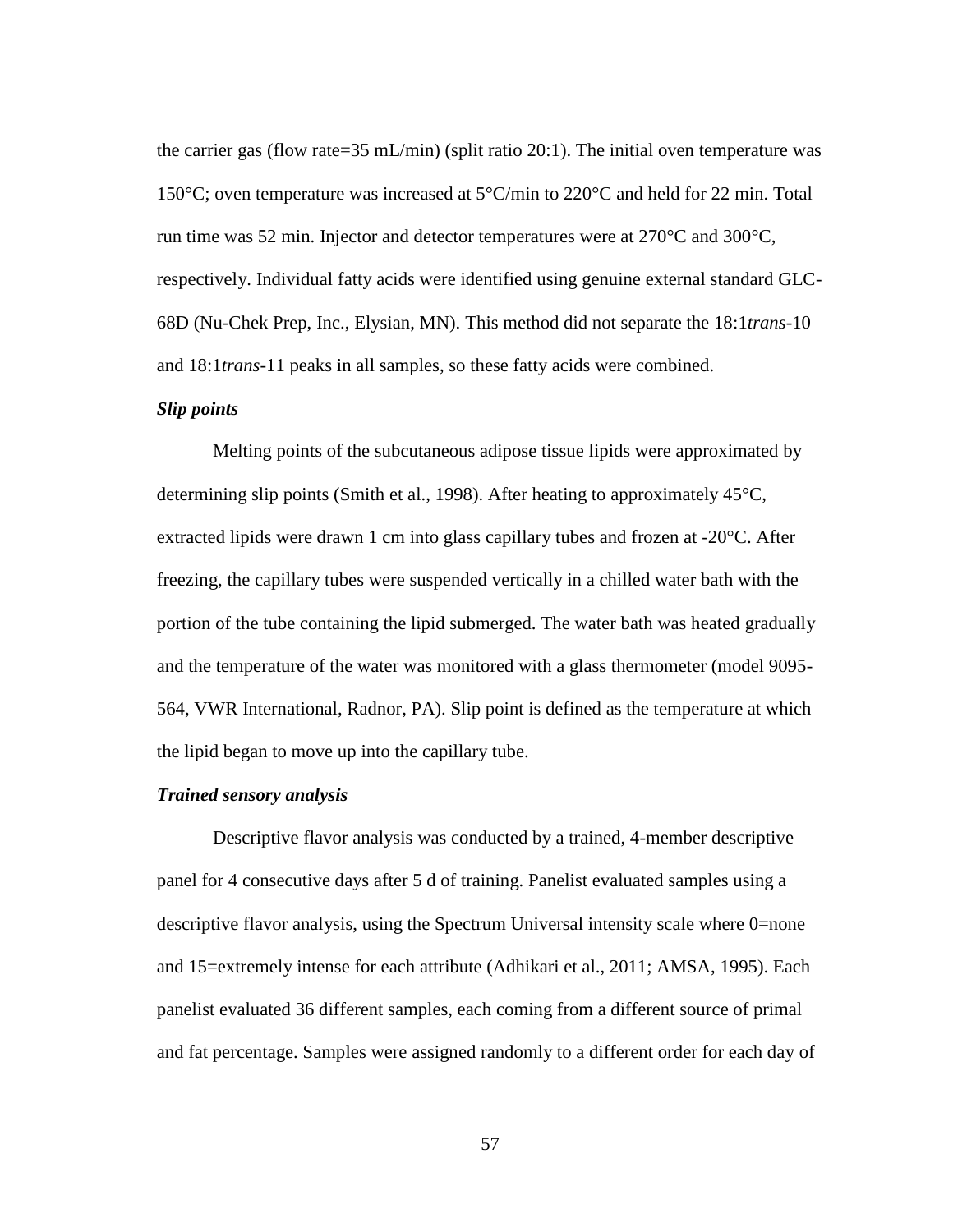sensory evaluation. Each sample was presented with a three-digit random code and placed in a small clear plastic serving cup. Panelists were seated in individual booths separated from the sample preparation area. Panelists were also given salt-free saltine crackers and double-distilled, deionized water as palate cleansers to be used prior to evaluation of each sample. The patties were thawed for 4 h in a cooler at 4°C on each day of the evaluation. Patties were cooked in electric skillets (Rival, Inc., Boca Raton, FL., Model CKRVSK11 Skillet) set at 204°C to an average internal temperature of 71°C. Internal temperatures were monitored by iron-constantan thermocouples (Omega Engineering, Stanford, CT) inserted into the geometric center of each patty and monitored using a digital thermometer (Omega Engineering, model HH501BT type T, Stamford, CT) with a type T thermocouple (Omega Engineering, model TMQSS). Once patties reached 71°C they were cut into eight individual pieces, providing two samples for each panelist. Samples were served a minimum of 4 min apart.

# *Gas chromatography with mass spectrometry*

Samples were thawed and cooked the same as described for consumer sensory analysis at the same time samples were prepared for sensory analysis. Once samples were cooked, they were placed in a glass jar (473 mL) with a Teflon piece under the metal lid and then placed in a water bath at 60°C, where the headspace was collected with a solid-phase micro-extraction (SPME) Portable Field Sampler (Supelco 504831, 75 μm Carboxen/polydimethylsiloxane, Sigma- Aldrich, St. Louis, Mo). Upon first receiving the SPME fibers, each fiber was conditioned for 1 h at  $280^{\circ}$ C in the GC injection port. The headspace above each meat sample in the glass jar was collected for 2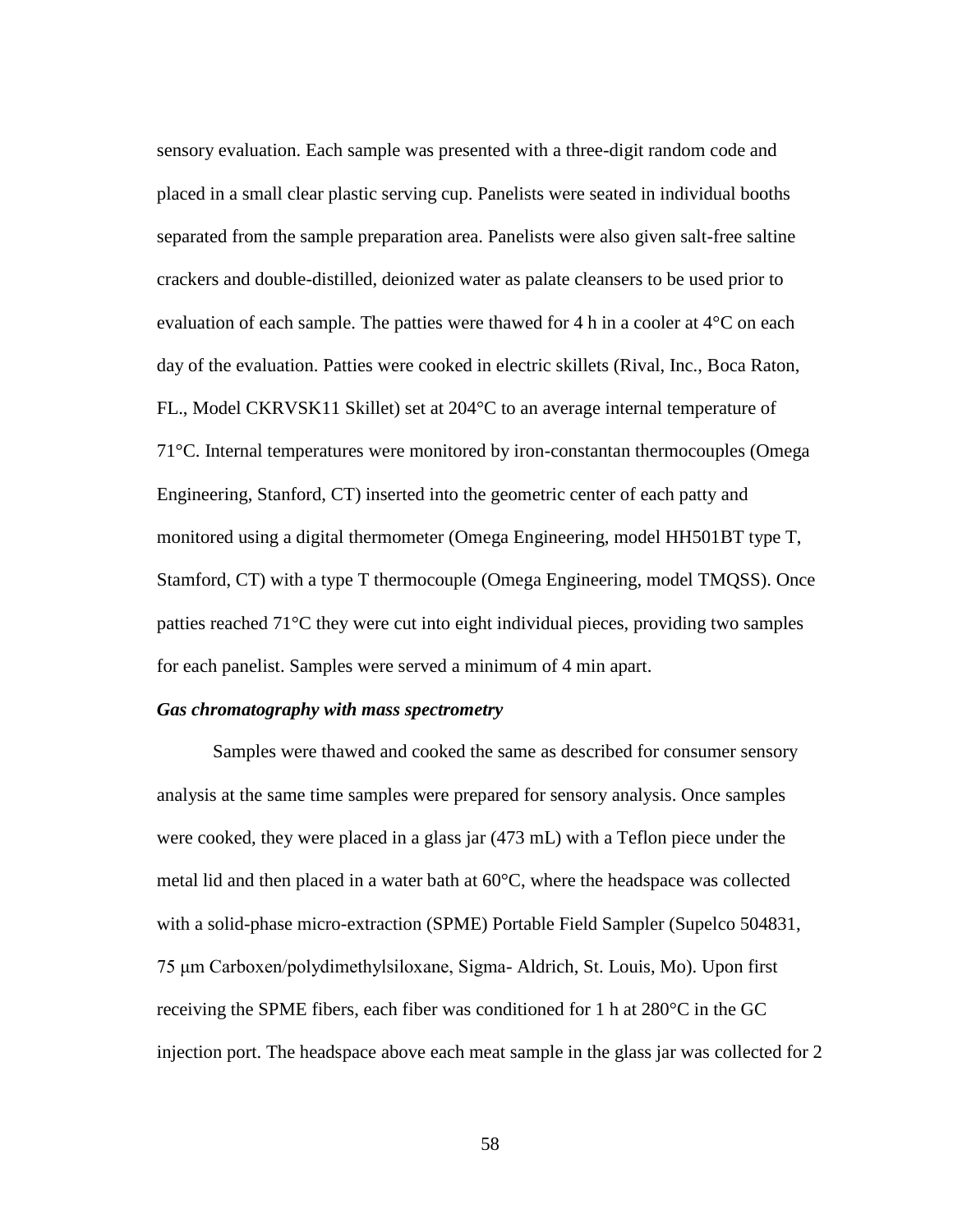h on the SPME. Upon completion of collection, the SPME was injected in the injection port, where the sample was desorbed at 280°C. The sample was loaded onto the multidimensional gas chromatograph into the first column (30m× 0.53mmID / BPX5 [5% phenyl-polysilphenylene-siloxane]  $\times$  0.5  $\mu$ m, SGE Analytical Sciences, Austin, TX), which is nonpolar and separates compounds based on boiling point. Through the first column, the temperature started at 40°C and increased at a rate of 7°C/min until reaching 260 °C. Upon passing through the first column, a program was designed to leave the heart-cut and cryo-trap open to forward the compounds to the second column (30 m  $\times$ 0.53 mm ID [BP20-polyethylene glycol]  $\times$  0.50 µm, SGE Analytical Sciences), which separates compounds due to polarity. The gas chromatography column was then split at a three-way valve with one column going to the mass spectrometer (Agilent Technologies 5975 series MSD, Santa Clara, CA) and one column going to each of the two sniff ports, which were heated to a temperature of 115°C, and fitted with glass nose pieces. The sniff ports and software for determining flavor and aroma are a part of the AromaTrax program (MicroAnalytics-Aromatrax, Round Rock, TX) (Harbison, 2012).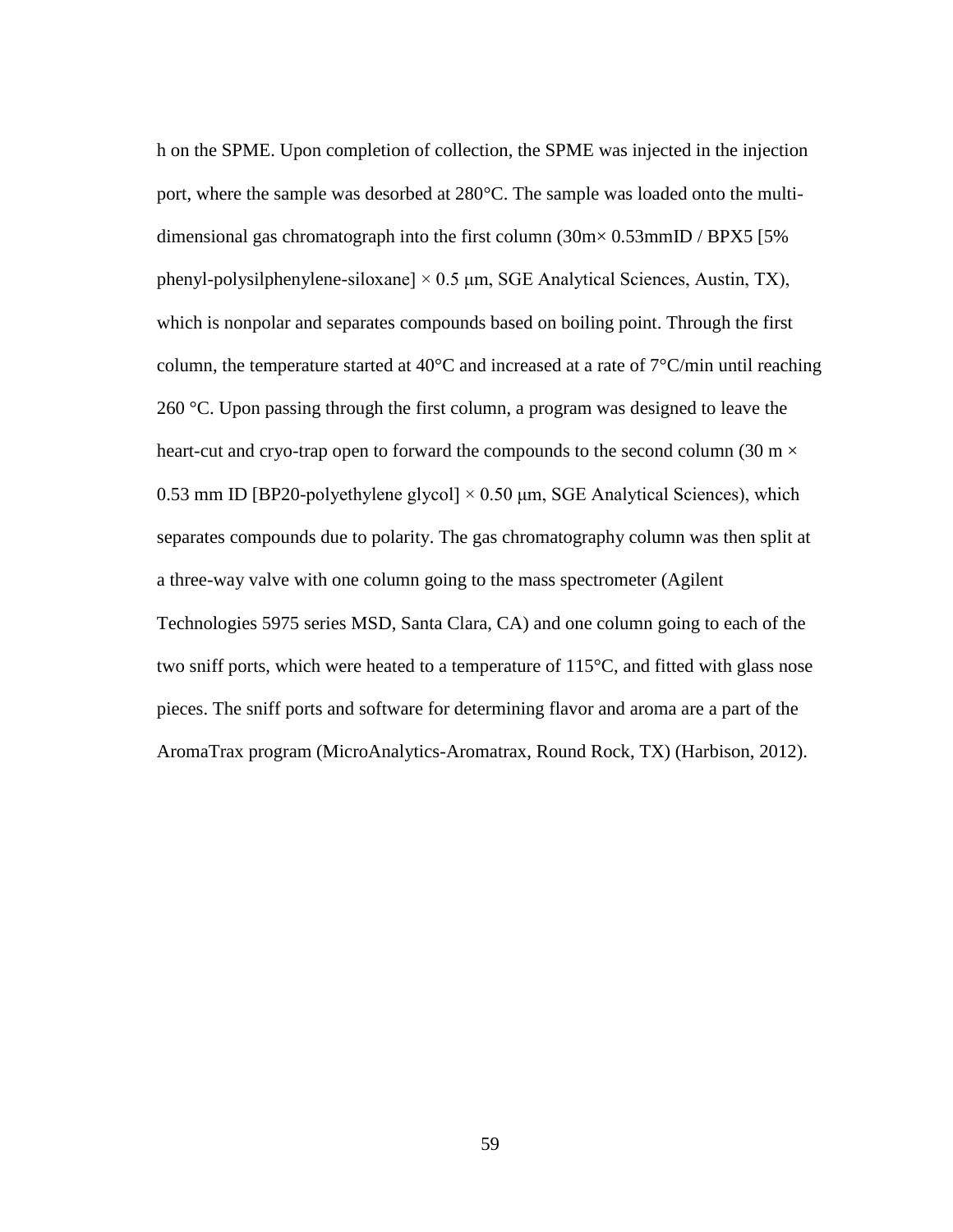# *Statistical analysis*

SAS Institute Inc., Cary, NC) with an alpha < 0.05. An initial analysis was conducted to examine the effects of panelist and panelist  $\times$  primal and fat level interaction to validate the sensory panel data. Panelists  $\times$  primal and fat level interactions were not significant  $(P > 0.05)$ . Therefore, sensory data were averaged across panelists within a sample in the final analysis, the main effects were primal, fat level; the model also tested the fat level  $\times$  primal interaction; these were analyzed as fixed effects. Sensory day and order served were defined as random effects. Least squares means were calculated and when significance was defined in the Analysis of Variance table, least squares means were separated using the pdiff function of SAS. The effects of primals and the fat level for lipid derived volatiles and Maillard derived volatiles were analyzed using JMP® Software (JMP®, Version 9.0.0, SAS Institute Inc., Cary, NC, 1989–2010). For fatty acid data, data were analyzed by single-factor analysis of variance by the Super Anova program (Abacus Concepts, Inc., Berkeley, CA), with primal and fat percentages as the main effects; the model also tested the primal  $\times$  fat percentage interaction. Means were separated by the Fisher's Protected LSD method contained in the same software program. Differences between means were considered significant at P  $< 0.05$ . For sensory data, data were analyzed using the GLM procedure of SAS (v9.3,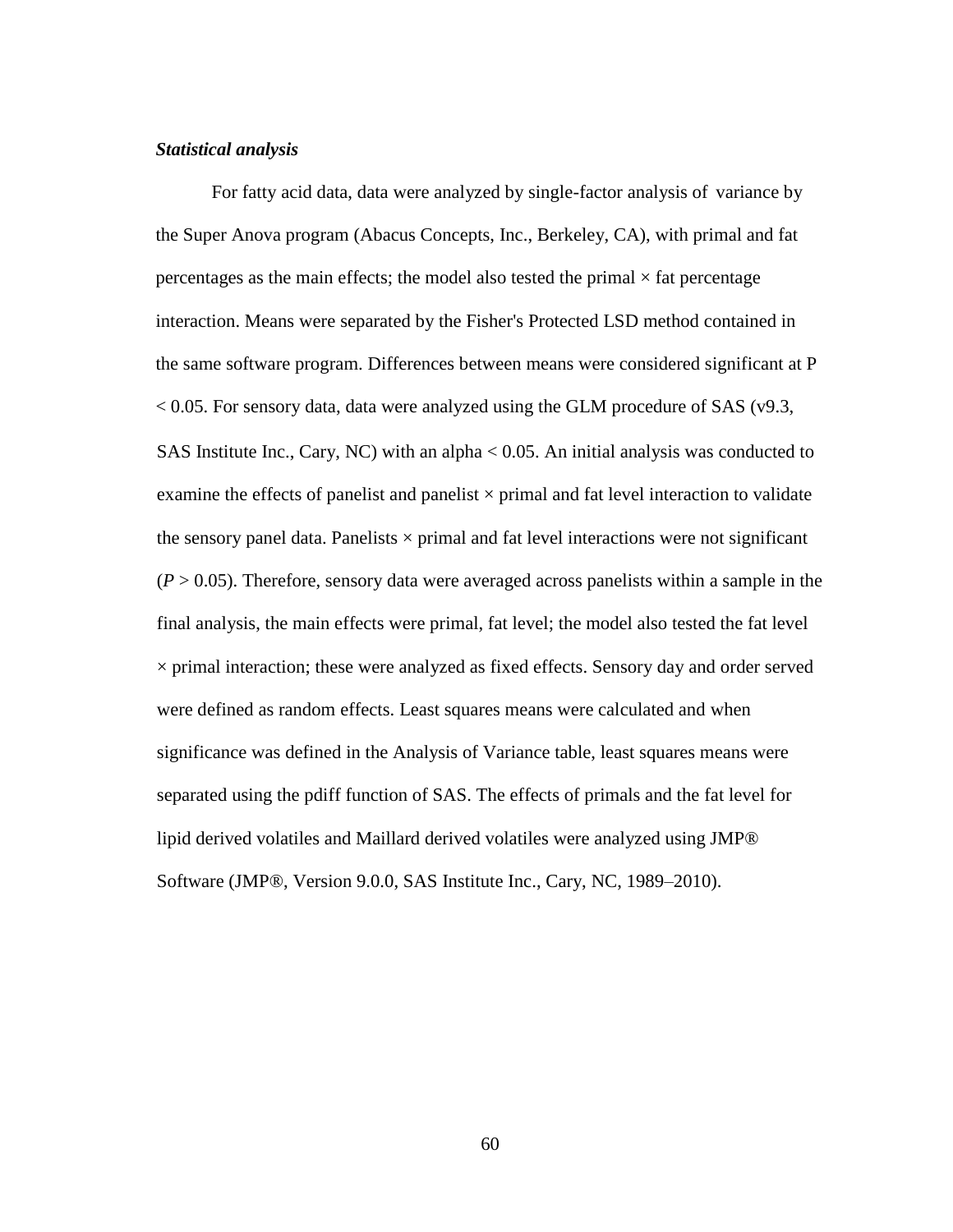## **Results**

## *Fatty acid composition of ground beef patties*

in plate fat trim. Lean trim contained a greater proportion of arachidonic acid and EPA than fat trim  $(P \le 0.04)$  (Table 8). There were several differences in fatty acid composition in the fat and lean trims from the brisket, flank and plate (Table 8). The proportion of oleic acid was greatest in brisket and least in flank trims ( $P = 0.02$ ); the plate was intermediate (data pooled across fat and lean trims). The brisket contained lesser proportions of palmitic acid and stearic acid than the flank or plate ( $P \leq 0.003$ ). The brisket and flank contained greater proportions of ALA than the plate, and the brisket and plate contained greater proportions of DHA than the flank. Primal  $\times$  fat trim interactions were observed for stearic acid and ALA ( $P \le 0.04$ ). Stearic acid was highest in the flank fat trim and lowest in the brisket fat and lean trims, whereas ALA was highest in brisket fat trim and lowest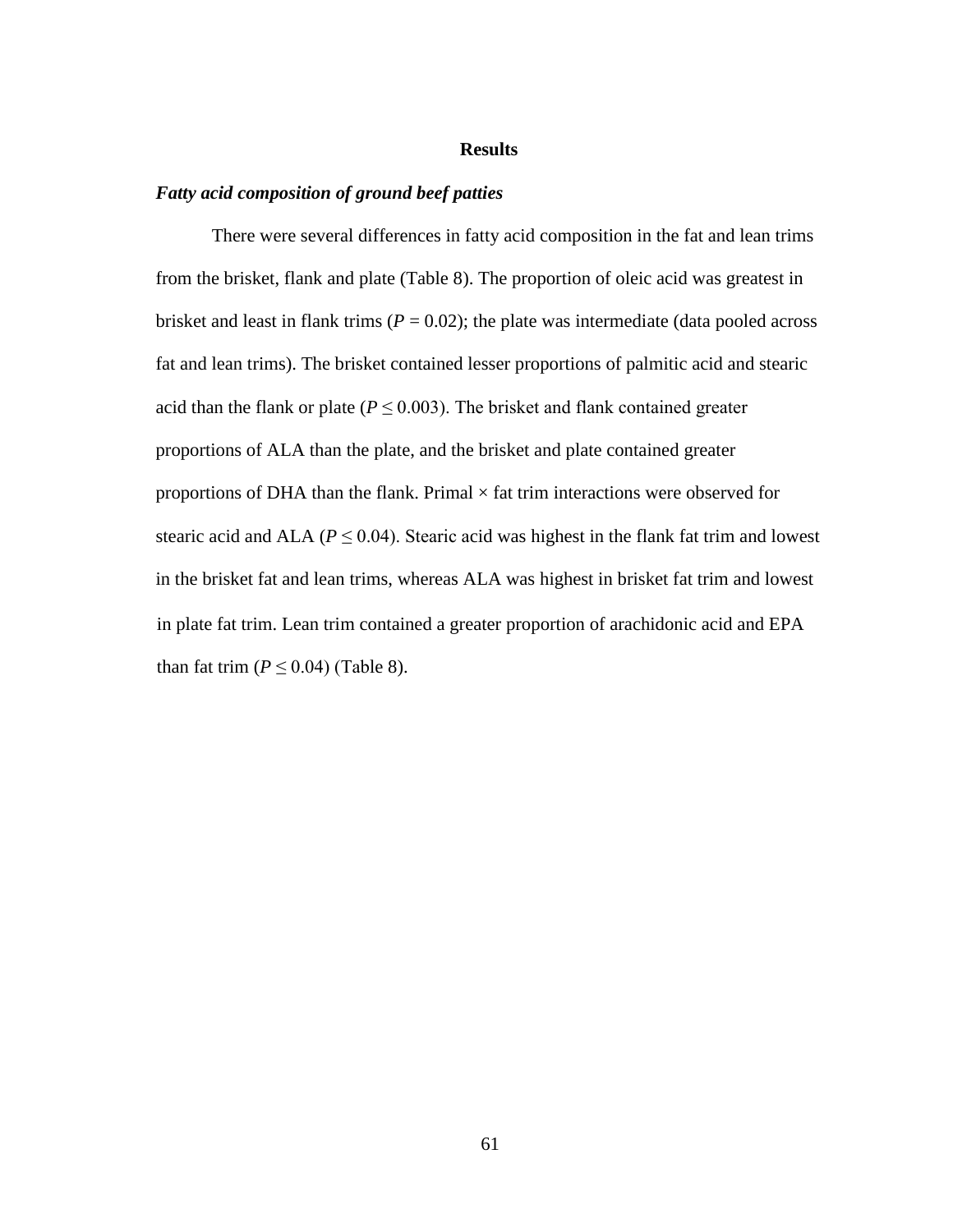|                                         | <b>Brisket</b><br>Flank |              |                | Plate       |                   |             | $P$ -values      |        |      |        |
|-----------------------------------------|-------------------------|--------------|----------------|-------------|-------------------|-------------|------------------|--------|------|--------|
|                                         | Fat                     | Lean         | Fat            | Lean        | Fat               | Lean        | SEM <sup>1</sup> | Primal | Trim | Primal |
|                                         |                         |              |                |             |                   |             |                  |        |      | X trim |
| Fatty acids $(g/100 g)$ of total lipid) |                         |              |                |             |                   |             |                  |        |      |        |
| 14:0                                    | 4.23                    | 3.78         | 4.11           | 4.36        | 4.36              | 3.89        | 0.10             | 0.76   | 0.10 | 0.76   |
| $14:1n-5$                               | 1.10                    | 1.02         | 0.95           | 2.98        | 1.03              | 0.81        | 0.36             | 0.46   | 0.45 | 0.39   |
| 16:0                                    | 25.1                    | 25.3         | 27.5           | 27.7        | 27.6              | 26.1        | 0.50             | 0.001  | 0.42 | 0.26   |
| $16:1n-7$                               | 3.74                    | 3.44         | 3.53           | 3.00        | 3.27              | 2.66        | 0.20             | 0.50   | 0.27 | 0.95   |
| 18:0                                    | $12.5^{\circ}$          | $12.4^\circ$ | $16.4^{\rm a}$ | $14.2^{ab}$ | $13.1^{b}$        | $14.7^{ab}$ | 0.40             | 0.003  | 0.76 | 0.05   |
| $18:1t10 + t11$                         | 3.49                    | 3.18         | 4.37           | 3.68        | 3.12              | 3.51        | 0.20             | 0.11   | 0.50 | 0.36   |
| $18:1n-9$                               | 39.1                    | 40.0         | 34.3           | 36.7        | 38.7              | 36.0        | 1.70             | 0.02   | 0.82 | 0.17   |
| $18:1n-7$                               | 0.71                    | 0.40         | 0.23           | 0.36        | 0.29              | 0.08        | 0.20             | 0.12   | 0.36 | 0.41   |
| $18:2n-6$                               | 2.64                    | 3.45         | 2.96           | 3.43        | 2.78              | 4.25        | 0.20             | 0.51   | 0.01 | 0.47   |
| $18:3n-3$                               | $0.22^a$                | $0.16^{ab}$  | $0.19^{ab}$    | $0.12^{bc}$ | 0.05 <sup>c</sup> | $0.13^{bc}$ | 0.02             | 0.02   | 0.45 | 0.04   |
| $20:4n-6$                               | 0.26                    | 0.39         | 0.08           | 0.28        | 0.32              | 0.53        | 0.10             | 0.08   | 0.04 | 0.89   |
| $20:5n-3$                               | 0.03                    | 0.22         | 0.01           | 0.06        | 0.05              | 0.11        | 0.01             | 0.12   | 0.01 | 0.18   |
| $22:6n-3$                               | 0.42                    | 0.27         | 0.01           | 0.03        | 0.09              | 0.04        | 0.08             | 0.04   | 0.51 | 0.17   |
| MUFA:SFA <sup>d</sup>                   | 1.07                    | 1.08         | 0.81           | 0.94        | 0.97              | 0.89        | 0.03             | 0.004  | 0.65 | 0.19   |

**Table 8. Fatty acid composition of lean and fat trim from the brisket, flank, and plate** 

<sup>1</sup>SEM, standard error of the mean. Data are means,  $n = 4$  for each primal and trim.<sup>abc</sup>Means in the same group (Primal or Trim) with common superscripts are not different  $(P > 0.05)$ .

<sup>d</sup>MUFA= total monounsaturated fatty acids  $(14:1n-5 + 16:1n-7 + 18:1n-9 + 18:1n-7 + 20:1n-9)$ . SFA= total saturated fatty acids  $(14:0 + 16:0 + 18:0 + 20:0)$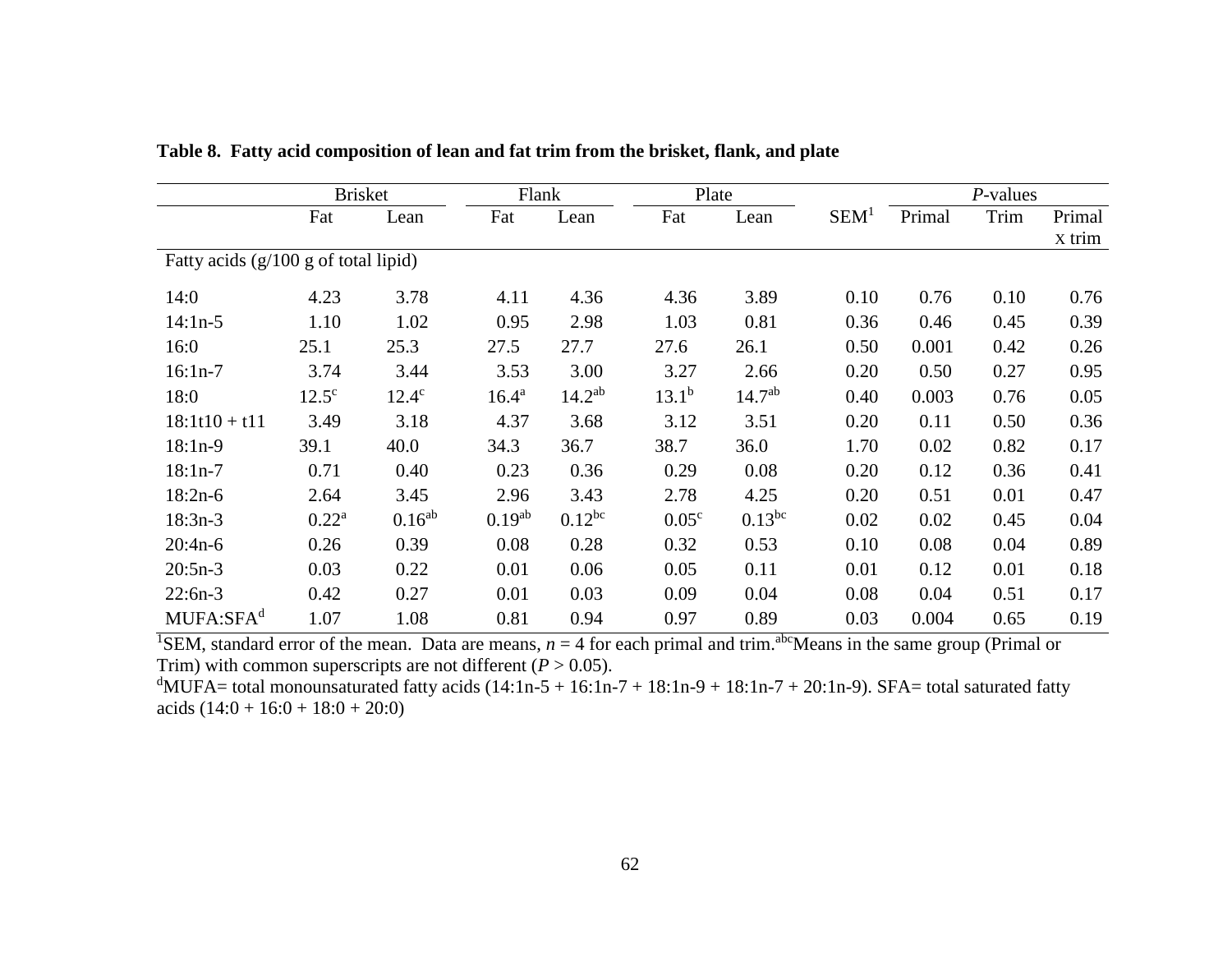Fat percentage had no effect on the proportion of fatty acids in ground beef patties formulated from the brisket, flank and plate ( $P \ge 0.13$ ; Table 9). Brisket ground beef contained higher proportions of palmitoleic acid and oleic acid (*P* < 0.001) and lesser proportions of palmitic acid and stearic acid ( $P \le 0.04$ ) than ground beef formulated from the flank or the plate. The MUFA:SFA ratio was highest for the brisket and lowest for the plate, but there was no difference in the n-6:n-3 ratio across primals or fat levels (Table 9).

#### *Slip points*

The mean slip point values for lipids from the brisket, flank, and plate were 33.7°C, 38.0°C and 34.9°C, respectively (Table 9). The slip point was highest for the flank and lowest for the brisket; the plate was intermediate and not different from either the brisket or the flank ( $P = 0.001$ ). Fat percentage had no effect on slip point ( $P = 0.41$ ).

#### *Trained panel sensory panel attributes*

Table 7 contains the definitions and reference standards for meat descriptive flavor aromatics and basic taste sensory attributes and their intensities. The brisket and plate had higher fat-like values than the flank ( $P = 0.006$ ), and the brisket had higher bloody/serumy values than the flank  $(P = 0.02)$  (Table 10). Although the descriptor scores were very low, the brisket patties also had higher green hay-like flavors than the flank ( $P \le 0.02$ ), but the brisket and plate were not different for these flavor descriptors. Fat level increased fat flavor values ( $P = 0.008$ ) and green hay-like flavor values ( $P =$ 0.01), which increased as fat level increased.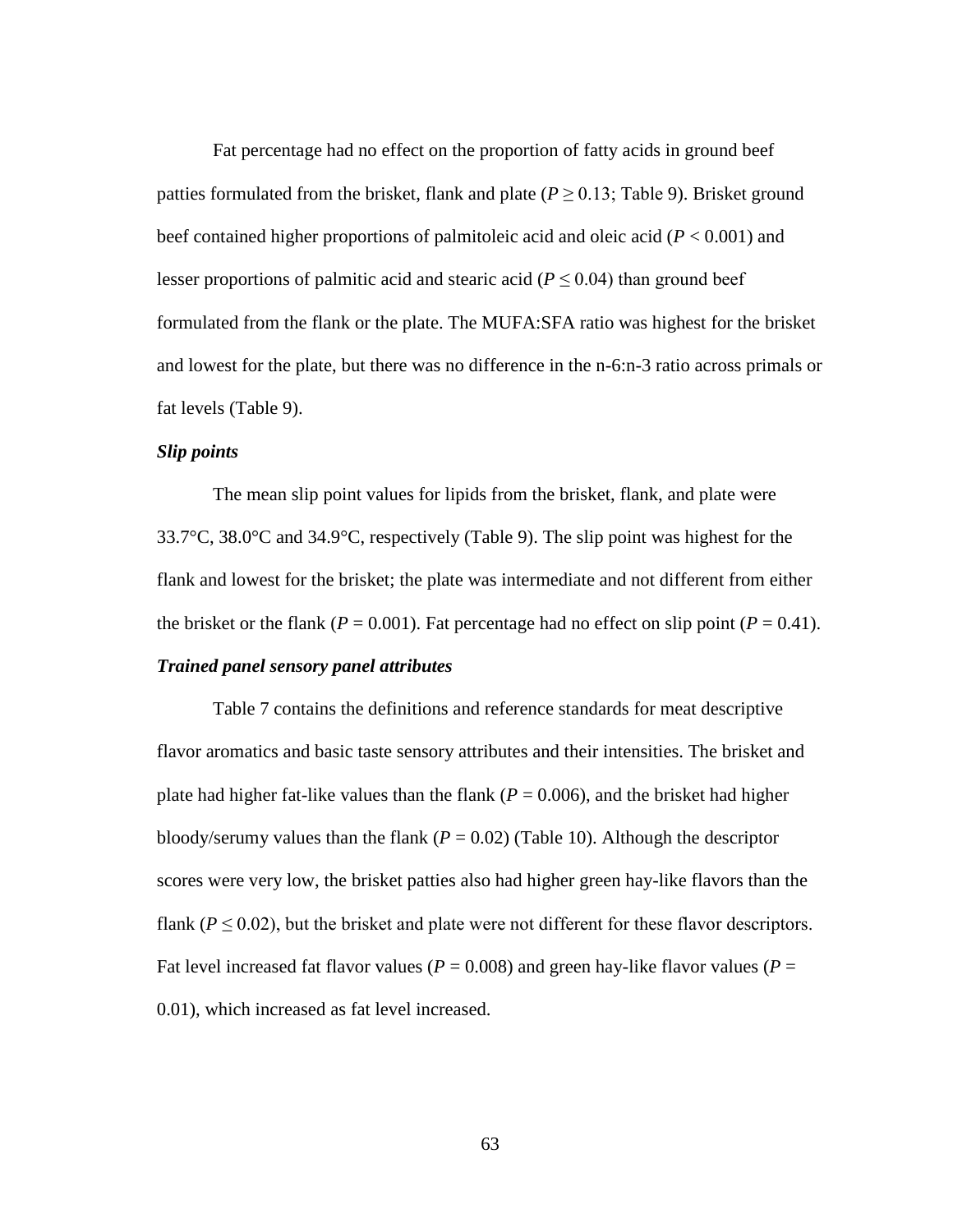|                                      | Primal            |                   |                    |      | Fat percent |      |                  | $P$ -values <sup>1</sup> |       |
|--------------------------------------|-------------------|-------------------|--------------------|------|-------------|------|------------------|--------------------------|-------|
|                                      | <b>Brisket</b>    | Flank             | Plate              | 10   | 20          | 30   | SEM <sup>2</sup> | Primal                   | Fat % |
| Fatty acids (g/100 g of total lipid) |                   |                   |                    |      |             |      |                  |                          |       |
| 14:0                                 | 3.43              | 3.63              | 3.61               | 3.48 | 3.55        | 3.64 | 0.08             | 0.54                     | 0.70  |
| $14:1n-5$                            | 0.77              | 0.56              | 0.68               | 0.67 | 0.74        | 0.60 | 0.04             | 0.14                     | 0.38  |
| 16:0                                 | $23.6^{b}$        | $25.1^a$          | $24.2^{ab}$        | 24.2 | 24.3        | 24.5 | 0.23             | 0.04                     | 0.80  |
| $16:1n-7$                            | $3.33^{a}$        | 2.46 <sup>c</sup> | 2.97 <sup>b</sup>  | 2.88 | 2.94        | 2.98 | 0.09             | 0.001                    | 0.93  |
| 18:0                                 | 14.2 <sup>c</sup> | $19.1^a$          | $16.4^{b}$         | 16.3 | 16.5        | 16.6 | 0.44             | 0.001                    | 0.65  |
| $18:1t10 + t11$                      | 4.65              | 4.63              | 4.42               | 4.47 | 4.57        | 4.66 | 0.21             | 0.89                     | 0.93  |
| $18:1n-9$                            | $39.4^a$          | $34.6^\circ$      | $37.1^{b}$         | 37.2 | 37.2        | 36.8 | 0.49             | 0.001                    | 0.66  |
| $18:1n-7$                            | 0.22              | 0.17              | 0.25               | 0.19 | 0.29        | 0.17 | 0.05             | 0.87                     | 0.62  |
| $18:2n-6$                            | 3.47              | 3.45              | 2.99               | 3.58 | 3.21        | 3.09 | 0.16             | 0.44                     | 0.48  |
| $18:3n-3$                            | 0.42              | 0.36              | 0.40               | 0.39 | 0.42        | 0.38 | 0.02             | 0.42                     | 0.69  |
| $20:4n-6$                            | 0.16              | 0.16              | 0.15               | 0.16 | 0.15        | 0.16 | 0.01             | 0.75                     | 0.88  |
| $20:5n-3$                            | 0.12              | 0.12              | 0.11               | 0.11 | 0.11        | 0.12 | 0.01             | 0.80                     | 0.85  |
| $22:6n-3$                            | 0.13              | 0.06              | 0.10               | 0.11 | 0.07        | 0.11 | 0.02             | 0.26                     | 0.50  |
| $MUFA:$ SFA $3$                      | 1.03 <sup>a</sup> | 0.77c             | 0.99 <sup>b</sup>  | 0.91 | 0.91        | 0.89 | 0.02             | 0.001                    | 0.64  |
| $n-6:n-3^4$                          | 5.49              | 6.68              | 5.20               | 6.21 | 5.73        | 5.32 | 0.27             | 0.09                     | 0.45  |
| Cooking loss                         | 30.3              | 34.4              | 33.1               | 30.0 | 32.9        | 34.9 | 1.01             | 0.24                     | 0.14  |
| Slip point                           | $33.7^{b}$        | $38.1^{a}$        | 34.9 <sup>ab</sup> | 34.9 | 36.1        | 35.4 | 0.47             | 0.001                    | 0.41  |

**Table 9. Fatty acid composition of raw ground beef patties formulated at three fat levels from the brisket, flank, and plate**

<sup>1</sup>Primal x Fat % interactions were not significant ( $P > 0.05$ ). <sup>abc</sup>Means in the same row with common superscripts are not different  $(P > 0.05)$ .

<sup>2</sup>SEM, standard error of the mean. Data are means,  $n = 12$ .

<sup>3</sup>MUFA= total monounsaturated fatty acids  $(14:1n-5 + 16:1n-7 + 18:1n-9 + 18:1n-7 + 20:1n-9)$ . SFA= total saturated fatty acids  $(14.0 + 16.0 + 18.0 + 20.0)$ .  $^{4}$ n-6:n-3 =  $(18.2n-6 + 20.4n-6)/(18.3n-3 + 20.5n-3 + 22.6n-3)$ .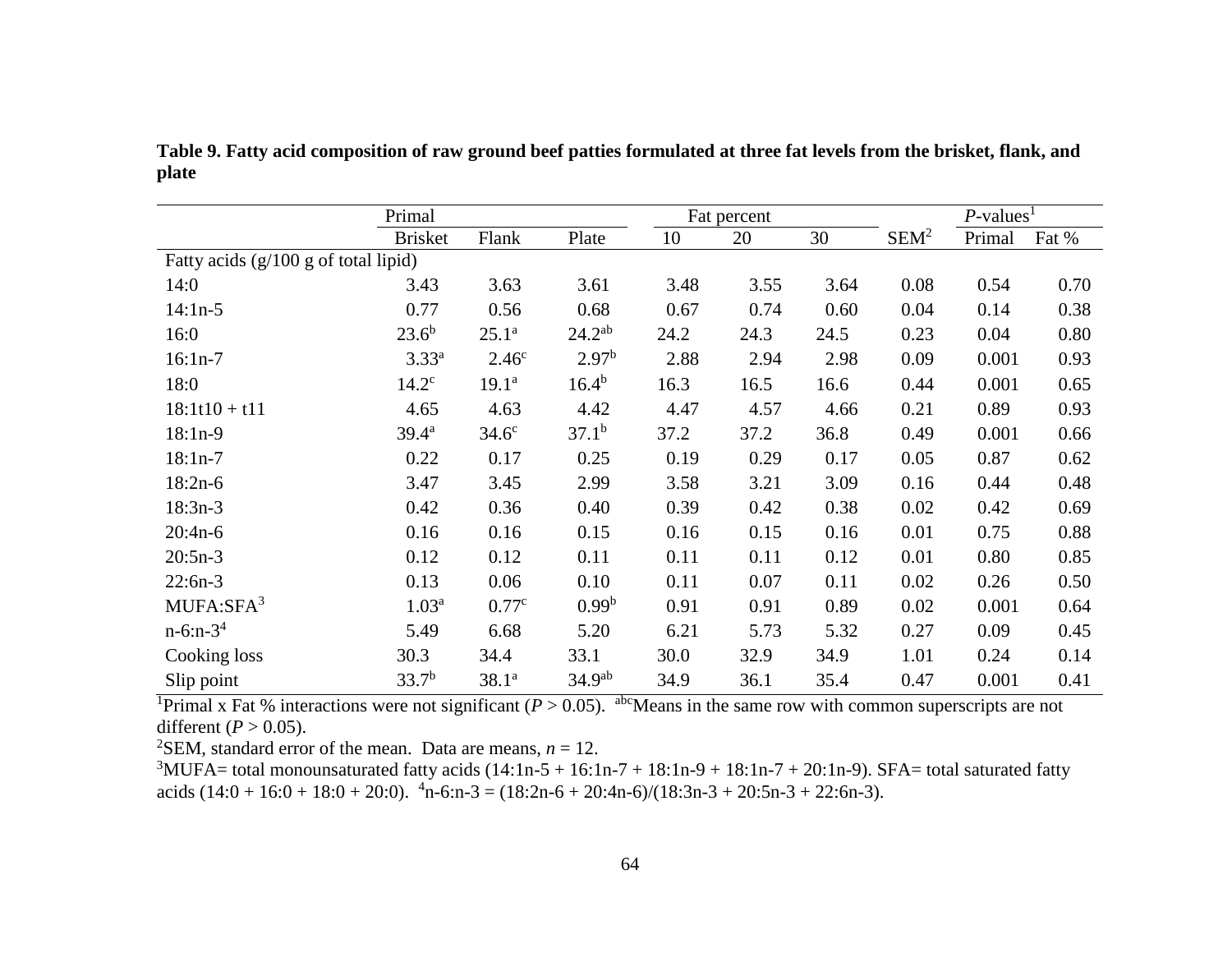|                    | Primal            |                   |                   |                   | <b>Fat Percent</b> |                   |                   | $P$ -values <sup>1</sup> |       |
|--------------------|-------------------|-------------------|-------------------|-------------------|--------------------|-------------------|-------------------|--------------------------|-------|
|                    | <b>Brisket</b>    | Flank             | Plate             | 10                | 20                 | 30                | RSME <sup>2</sup> | Primal                   | Fat % |
|                    |                   |                   |                   |                   |                    |                   |                   |                          |       |
| Beef identity      | 7.14              | 7.44              | 7.44              | 3.71              | 3.59               | 3.55              | 0.57              | 0.47                     | 0.43  |
| Brown/roasted      | 0.72              | 0.82              | 0.78              | 0.82              | 0.56               | 0.62              | 0.83              | 0.37                     | 0.70  |
| Bloody/serumy      | $1.84^{a}$        | $1.33^{b}$        | $1.55^{ab}$       | 1.65              | 1.58               | 1.49              | 0.35              | 0.02                     | 0.72  |
| Fat-like           | $3.53^{a}$        | 2.97 <sup>b</sup> | 3.64 <sup>a</sup> | 3.01 <sup>b</sup> | 3.37 <sup>b</sup>  | 3.77 <sup>a</sup> | 0.38              | 0.006                    | 0.008 |
| Metallic           | 2.06              | 1.85              | 2.02              | 1.99              | 1.95               | 1.99              | 0.33              | 0.40                     | 0.94  |
| Green hay-like     | 0.07 <sup>a</sup> | 0.01 <sup>b</sup> | $-0.01^{bc}$      | $-0.02^{\circ}$   | $0.04^b$           | $0.05^{ab}$       | 0.04              | 0.004                    | 0.01  |
| Umami              | 0.02              | 0.11              | 0.08              | 0.08              | 0.08               | 0.04              | 0.19              | 0.60                     | 0.90  |
| Overall sweet      | 0.38              | 0.64              | 0.51              | 0.46              | 0.54               | 0.53              | 0.26              | 0.13                     | 0.80  |
| Sweet              | 0.40              | 0.67              | 0.39              | 0.40              | 0.47               | 0.60              | 0.25              | 0.07                     | 0.35  |
| <b>Bitter</b>      | 1.59              | 1.36              | 1.47              | 1.44              | 1.28               | 1.71              | 0.39              | 0.47                     | 0.11  |
| Sour               | 2.06              | 1.49              | 2.06              | 1.96              | 1.69               | 1.96              | 0.52              | 0.06                     | 0.45  |
| Salty              | 1.29              | 1.38              | 1.42              | 1.33              | 1.43               | 1.34              | 0.24              | 0.56                     | 0.60  |
| Sour Aromatic      | 0.09              | 0.04              | 0.22              | 0.12              | 0.15               | 0.08              | 0.17              | 0.16                     | 0.75  |
| Heated Oil         | 0.12              | 0.20              | 0.11              | 0.07              | 0.23               | 0.14              | 0.23              | 0.70                     | 0.36  |
| Warmed-over Flavor | 0.11              | 0.04              | $-0.01$           | 0.09              | 0.03               | 0.03              | 0.13              | 0.20                     | 0.55  |
| Refrigerator_Stale | 0.15              | 0.25              | 0.03              | 0.19              | 0.09               | 0.16              | 0.21              | 0.20                     | 0.60  |
| Medicinal          | 0.10              | 0.21              | 0.02              | 0.04              | 0.19               | 0.11              | 0.15              | 0.09                     | 0.12  |
| <b>Burnt</b>       | 0.18              | $-0.01$           | 0.37              | 0.06              | 0.07               | 0.41              | 0.66              | 0.57                     | 0.53  |

**Table 10. Flavor descriptors and off-flavors in cooked ground beef patties formulated from the brisket, flank, and plate**

<sup>1</sup>Primal x fat % interactions were not significant ( $P > 0.05$ ). Data are means,  $n = 12$ . <sup>abc</sup>Least square means in the same row with common superscripts are not different  $(P > 0.05)$ .

 ${}^{2}$ RMSE = Root Mean Square Error.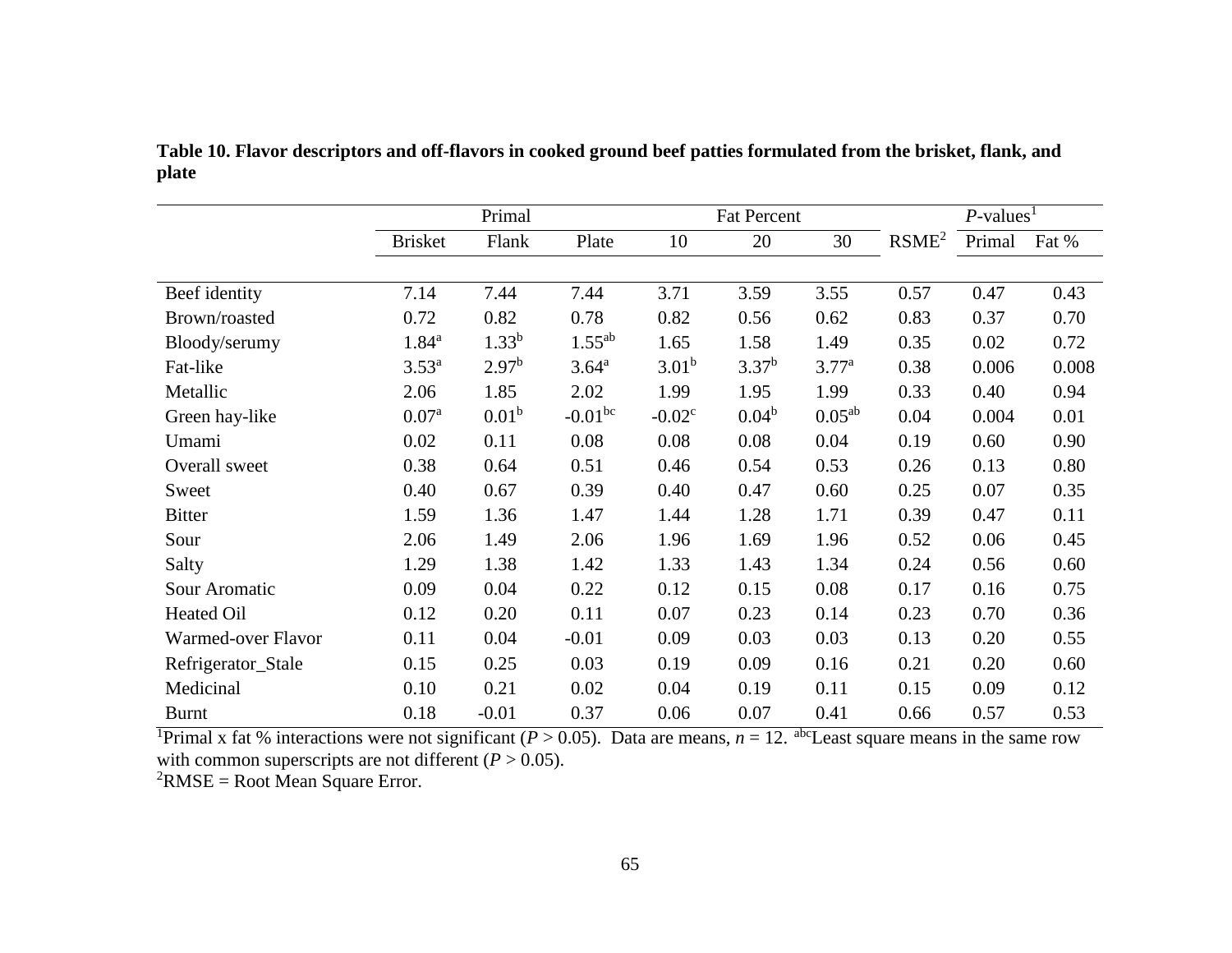# *Correlations among fatty acids, trained panel descriptive sensory panel flavor attributes, and slip points*

Beef identity increased as linoleic acid and arachidonic acid decreased  $(P < 0.05)$ (Table 11), and patties with higher proportions of arachidonic acid had higher values for bloody, metallic and sour flavors (*P* < 0.01). As myristoleic acid increased, salty flavor decreased, and myristic acid and myristoleic acid were moderately and positively correlated to metallic flavors ( $P < 0.05$ ). The proportion of palmitic acid was not correlated to any sensory panel flavor attributes, but palmitoleic acid was negatively related to umami, sweet, and salty flavors and positively related to sour flavors. As stearic acid increased, umami, overall sweet, sweet, and heated oil flavors increased and sour flavor decreased. Higher proportions of 18:1*trans*-10 plus 18:1*trans*-11 resulted in lower burnt flavors, and higher proportions of oleic acid resulted in lower heated oil and medicinal flavor attributes. Slip points were positively correlated with the proportions of palmitic acid and stearic acid and negatively correlated with oleic acid (Table 11).

#### *Lipid-derived volatiles*

Patties from the brisket had less 2-heptenal, decane, nonane, 2-octanone, dodecane, nonenal, heptanal, pentanal, octane, and octanal, but more butanoic (butyric) acid and 2-nonenal than those from the plate; flank patties were intermediate  $(P < 0.05)$ (Table 12). Patties with 20 or 30% fat generally had greater amounts of lipid-derived volatiles except for dodecane and nonenal (tallow, fatty). The 20% fat patties had higher amounts of nonane, octane, and octanal than the 10 or 30% fat patties ( $P \le 0.01$ ).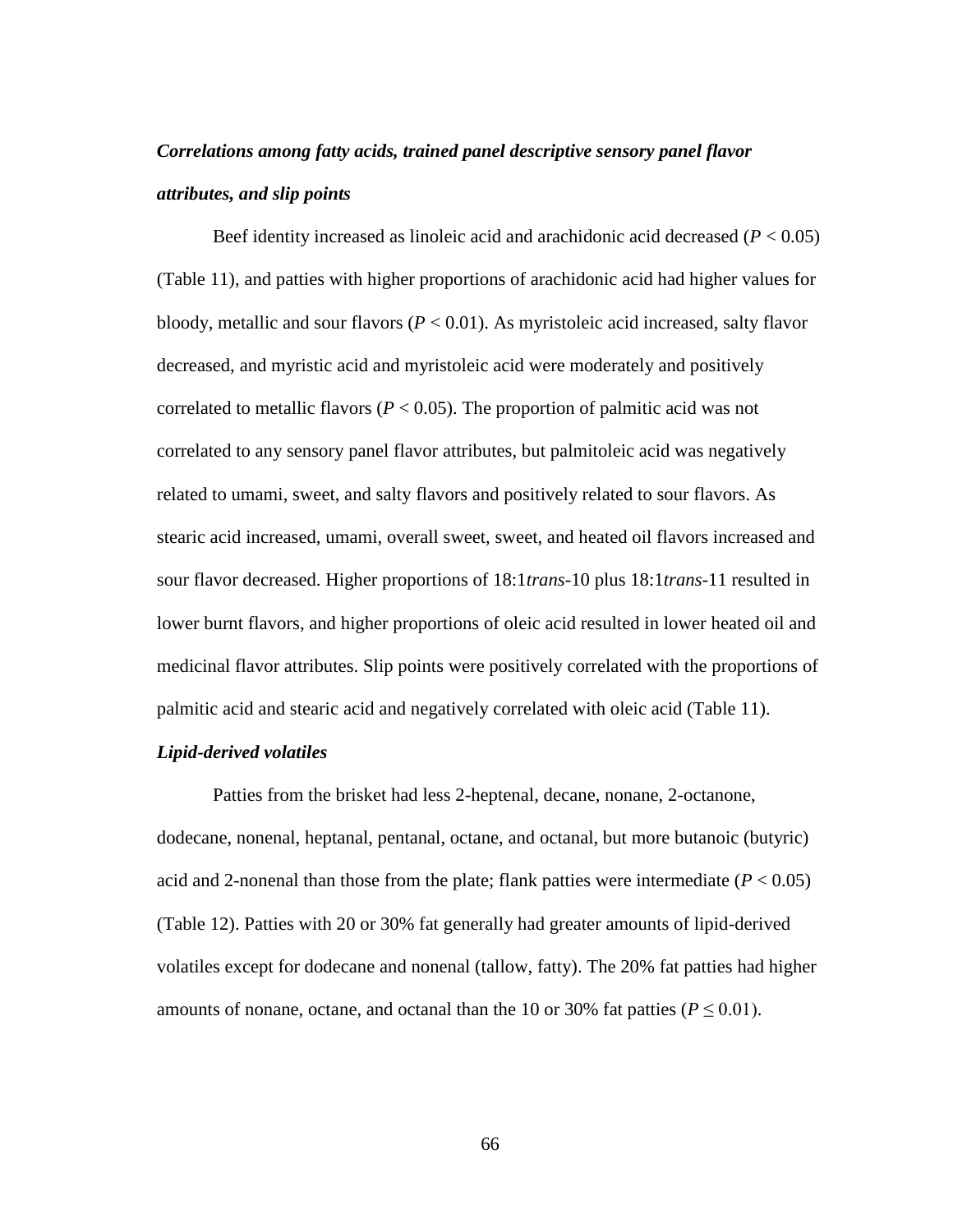|                           |         |           |         |            |           | Fatty acids  |            |           |                      |           |
|---------------------------|---------|-----------|---------|------------|-----------|--------------|------------|-----------|----------------------|-----------|
| Flavor descriptors        | 14:0    | $14:1n-5$ | 16:0    | $16:1n-7$  | 18:0      | $18:1$ trans | $18:1n-9$  | $18:1n-7$ | $18:2n-6$            | $20:4n-6$ |
| Beef                      | 0.04    | $-0.24$   | $-0.03$ | $-0.07$    | 0.20      | 0.08         | $-0.01$    | 0.09      | $-0.32$ <sup>*</sup> | $-0.38*$  |
| <b>Brown</b>              | 0.17    | $-0.04$   | 0.20    | 0.10       | $-0.01$   | $-0.10$      | 0.01       | $-0.09$   | $-0.29$              | $-0.05$   |
| <b>Bloody</b>             | $-0.07$ | 0.17      | $-0.02$ | $-0.08$    | $-0.07$   | $-0.10$      | $-0.07$    | $-0.03$   | 0.31                 | $0.38***$ |
| Fat                       | $-0.08$ | 0.05      | $-0.03$ | 0.07       | $-0.15$   | $-0.13$      | 0.05       | $-0.03$   | 0.01                 | 0.15      |
| Metallic                  | $0.35*$ | $0.36*$   | 0.24    | 0.13       | $-0.15$   | $-0.14$      | $-0.08$    | $-0.23$   | 0.08                 | $0.33***$ |
| Green Hay                 | $-0.17$ | $-0.01$   | $-0.22$ | 0.01       | $-0.09$   | 0.25         | 0.04       | 0.27      | 0.01                 | 0.10      |
| Umami                     | $-0.11$ | $-0.25$   | $-0.08$ | $-0.33*$   | $0.34*$   | $-0.04$      | $-0.27$    | $-0.08$   | 0.03                 | $-0.27$   |
| Osweet                    | $-0.04$ | $-0.10$   | 0.02    | $-0.20$    | $0.31*$   | 0.06         | $-0.14$    | $-0.25$   | $-0.11$              | $-0.24$   |
| Sweet                     | $-0.23$ | $-0.23$   | $-0.06$ | $-0.41***$ | $0.40**$  | $-0.02$      | $-0.26$    | $-0.13$   | 0.10                 | $-0.05$   |
| Sour                      | 0.27    | 0.28      | 0.02    | $0.32^*$   | $-0.35*$  | 0.08         | 0.13       | 0.01      | 0.01                 | $0.39***$ |
| Salty                     | $-0.23$ | $-0.35^*$ | 0.05    | $-0.33*$   | 0.28      | 0.09         | $-0.31$    | $-0.09$   | 0.27                 | 0.01      |
| <b>Bitter</b>             | $-0.01$ | 0.02      | $-0.01$ | 0.06       | $-0.15$   | $-0.10$      | 0.09       | $-0.01$   | 0.01                 | 0.25      |
| Sour A                    | 0.13    | $-0.01$   | $-0.05$ | 0.15       | $-0.14$   | $-0.03$      | 0.08       | $-0.22$   | $-0.09$              | $-0.16$   |
| Heated Oil                | 0.05    | $-0.05$   | 0.16    | $-0.30$    | $0.31*$   | 0.30         | $-0.36^*$  | $-0.06$   | $-0.05$              | 0.07      |
| <b>WOF</b>                | 0.01    | 0.18      | $-0.16$ | 0.24       | $-0.27$   | 0.05         | 0.23       | 0.14      | 0.15                 | 0.13      |
| Medicinal                 | 0.20    | $-0.09$   | 0.31    | $-0.29$    | 0.27      | 0.10         | $-0.45***$ | $-0.03$   | 0.06                 | 0.05      |
| <b>Burnt</b>              | $-0.09$ | 0.02      | 0.13    | 0.03       | $-0.06$   | $-0.41$ **   | $-0.07$    | 0.02      | 0.03                 | 0.19      |
| <b>Refrigerator Stale</b> | 0.09    | 0.12      | 0.09    | 0.02       | 0.14      | 0.20         | $-0.05$    | 0.03      | $-0.05$              | 0.04      |
| Slip points               | 0.19    | $-0.08$   | $0.36*$ | $-0.31$    | $0.53***$ | $-0.27$      | $-0.39*$   | 0.10      | $-0.30$              | $-0.18$   |

**Table 11. Simple correlations coefficients between fatty acid composition, trained descriptive sensory panel flavor attributes, and slip points**

 $*P < 0.05$ 

 $*$ *\*P*  $< 0.01$ 

\*\*\**P* < 0.001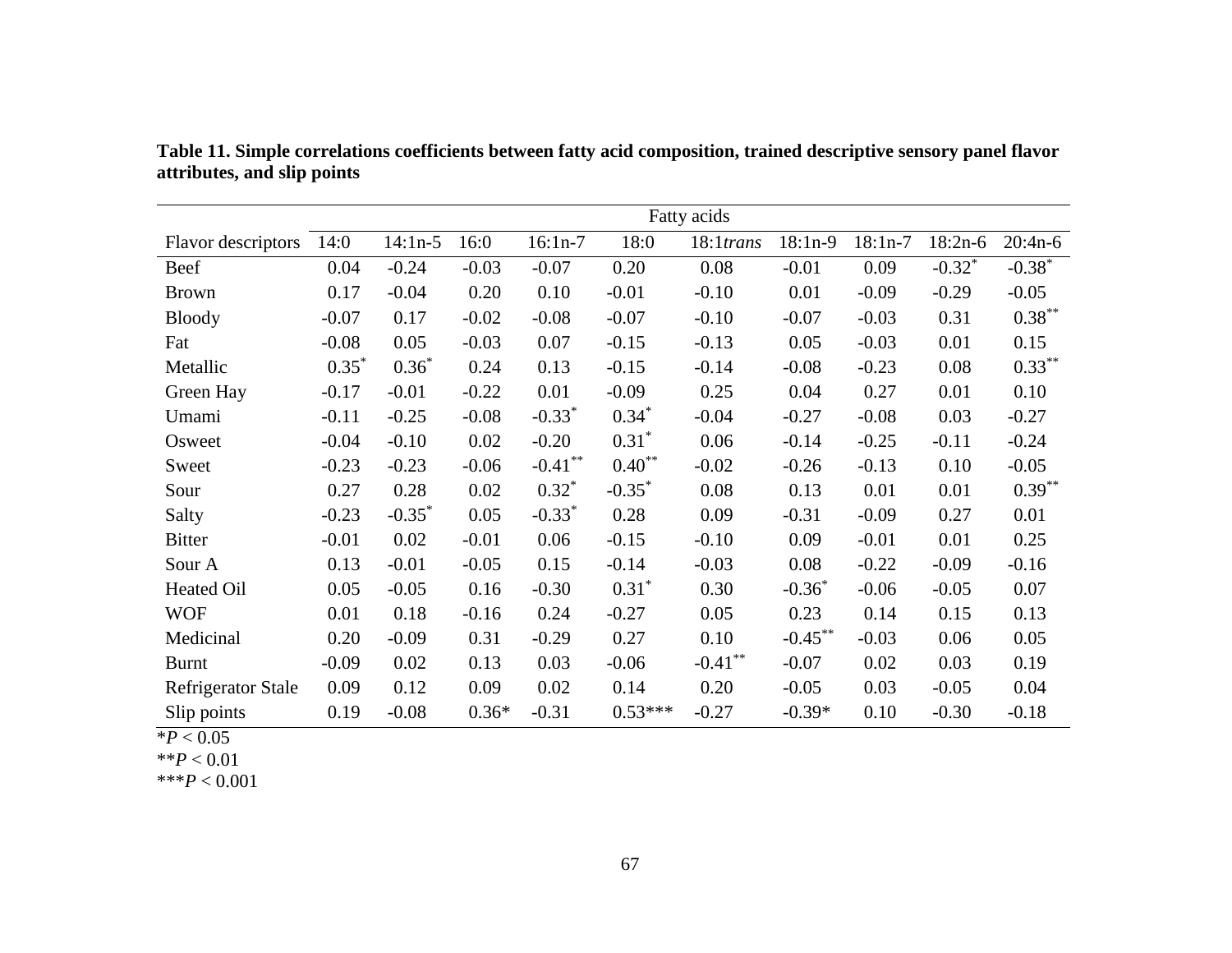|                               | Primal              |                         |                        |                      | <b>Fat Percent</b>   |                   |                   | $P$ -values <sup>1</sup> |       |
|-------------------------------|---------------------|-------------------------|------------------------|----------------------|----------------------|-------------------|-------------------|--------------------------|-------|
|                               | <b>Brisket</b>      | Flank                   | Plate                  | 10                   | 20                   | 30                | RSME <sup>2</sup> | Primal                   | Fat % |
| 2-Heptenal (soapy,            | 0 <sup>b</sup>      | $7,543^{\overline{ab}}$ | $20,910^a$             | 3,437                | 16,223               | 8,792             | 16,205            | 0.03                     | 0.25  |
| fatty, almond, fishy)         |                     |                         |                        |                      |                      |                   |                   |                          |       |
| Decane                        | 0 <sup>b</sup>      | 537 <sup>b</sup>        | $6,269^{\rm a}$        | 1,293                | 2,208                | 3,304             | 5,106             | 0.02                     | 0.68  |
| Nonane (sour, burnt,          | 0 <sup>c</sup>      | $2973^b$                | $6,999^{\rm a}$        | 339 <sup>b</sup>     | 8,407 <sup>a</sup>   | $1,225^{\rm b}$   | 2,342             | 0.001                    | 0.001 |
| cracker)                      |                     |                         |                        |                      |                      |                   |                   |                          |       |
| 2-Octanone (fruity,<br>musty) | 0 <sup>b</sup>      | 897a,b                  | $4,354^{\rm a}$        | 3,811                | 897                  | 541               | 3,763             | 0.04                     | 0.14  |
| Dodecane                      | $\overline{0}$      | $\boldsymbol{0}$        | 3,076                  | 2,316                | $\mathbf{0}$         | 759               | 3,146             | 0.06                     | 0.28  |
| Nonenal (tallow,              | $6,588^{b}$         | $24,027^{ab}$           | 49,214 <sup>a</sup>    | 27,852               | 26,536               | 25,440            | 33,891            | 0.04                     | 0.98  |
| fatty)                        |                     |                         |                        |                      |                      |                   |                   |                          |       |
| Butanoic acid                 | 144                 | 954                     | 124                    | 366                  | 378                  | 477               | 279               | 0.08                     | 0.95  |
| (putrid, vomit)               |                     |                         |                        |                      |                      |                   |                   |                          |       |
| 2-Nonenal                     | 40,088 <sup>a</sup> | $1,459^{\rm b}$         | 0 <sup>b</sup>         | 516                  | 4,379                | 36,652            | 35,668            | 0.04                     | 0.07  |
| (cardboard, paper)            |                     |                         |                        |                      |                      |                   |                   |                          |       |
| Heptanal (nutty,              | $48,857^b$          | 348,699 <sup>a</sup>    | $608,451$ <sup>a</sup> | 24,777               | 521,378              | 236,853           | 290,064           | 0.001                    | 0.08  |
| fatty, green)                 |                     |                         |                        |                      |                      |                   |                   |                          |       |
| 2-Octene                      | 2,912               | 30,043                  | 14,937                 | 7,575                | 13,038               | 27,279            | 24,579            | 0.08                     | 0.21  |
| Pentanal (almond,             | 52,873 <sup>b</sup> | 151,822 <sup>a</sup>    | $75,703^b$             | 58,414               | 135,802              | 86,182            | 68,880            | 0.01                     | 0.07  |
| malt, pungent, acrid)         |                     |                         |                        |                      |                      |                   |                   |                          |       |
| Octane (meaty)                | $69,044^b$          | $153,473^{a,b}$         | 237,684 <sup>a</sup>   | $102,345^{\rm b}$    | 235,892 <sup>a</sup> | $102,345^{\rm b}$ | 96,101            | 0.004                    | 0.01  |
| Octanal                       | $244,414^b$         | $455,150^{\circ}$       | 531,138 <sup>a</sup>   | 315,838 <sup>b</sup> | $561,526^a$          | $353,339^b$       | 157,458           | 0.002                    | 0.006 |
| (orange, soapy,               |                     |                         |                        |                      |                      |                   |                   |                          |       |
| lemon, green)                 |                     |                         |                        |                      |                      |                   |                   |                          |       |

**Table 12. Lipid-derived volatiles of cooked ground beef patties formulated from the brisket, flank, and plate<sup>3</sup>**

<sup>1</sup>Primal x fat% interactions were not significant ( $P > 0.05$ ). Data are means,  $n = 12$ . <sup>abc</sup>Least square means in the same row with common superscripts are not different  $(P > 0.05)$ .

 ${}^{2}$ RMSE = Root Mean Square Error  ${}^{3}$ Units are equivalent to total ion counts.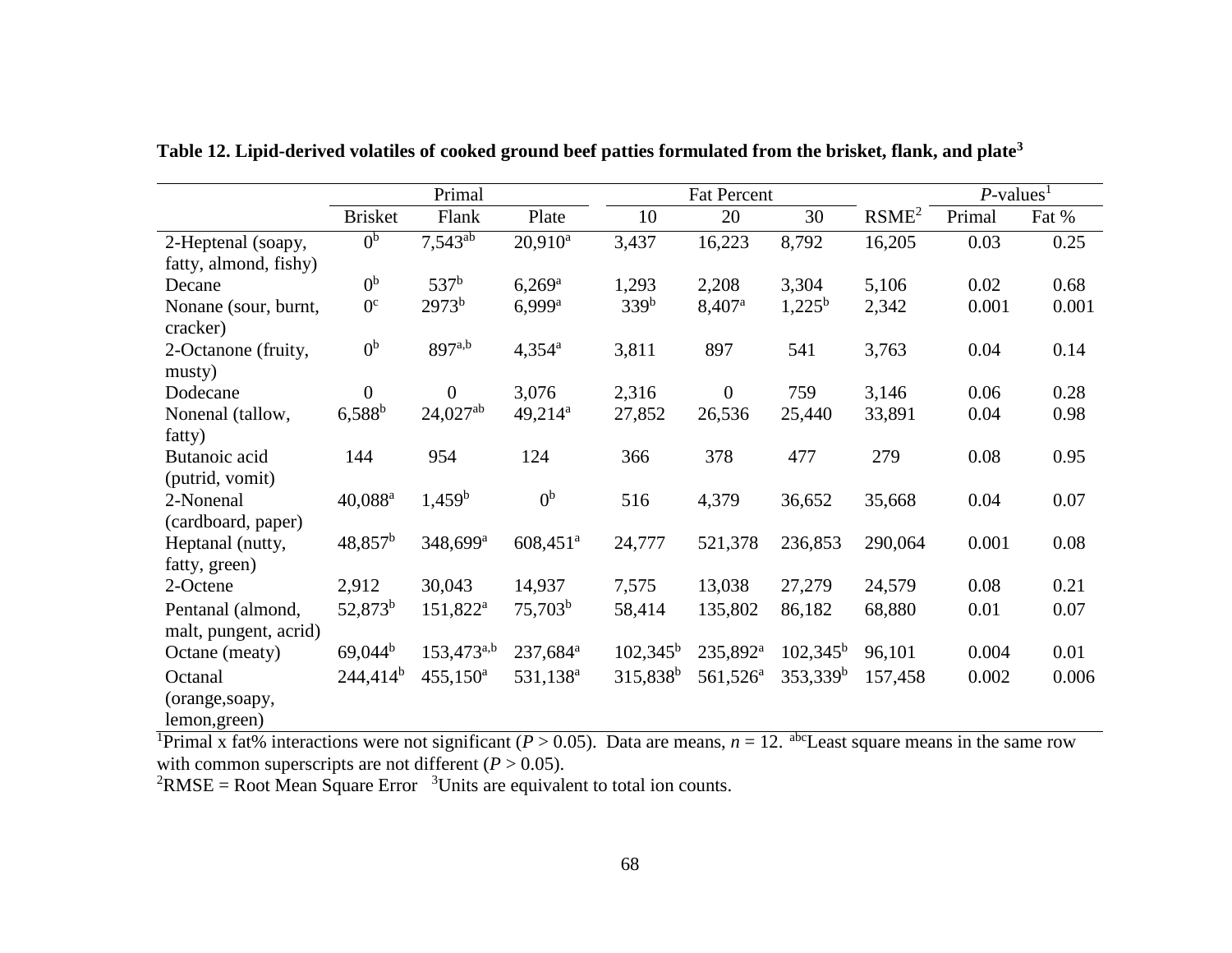|                                          | Primal             |                  |                     |                  | <b>Fat Percent</b>    |                  | $P$ -values <sup>1</sup> |        |      |
|------------------------------------------|--------------------|------------------|---------------------|------------------|-----------------------|------------------|--------------------------|--------|------|
|                                          | <b>Brisket</b>     | Flank            | Plate               | 10               | 20                    | 30               | RSME <sup>2</sup>        | Primal | Fat  |
|                                          |                    |                  |                     |                  |                       |                  |                          |        | $\%$ |
| Trimethyl pyrazine                       | 0 <sup>b</sup>     | $9,609^{ab}$     | 66,841 <sup>a</sup> | 0 <sup>b</sup>   | $7,6450$ <sup>a</sup> | 0 <sup>b</sup>   | 62,821                   | 0.05   | 0.02 |
| (nutty, roasted, smokey,                 |                    |                  |                     |                  |                       |                  |                          |        |      |
| burnt)                                   |                    |                  |                     |                  |                       |                  |                          |        |      |
| Butyl-cyclopentane                       | 0 <sup>b</sup>     | $724^{ab}$       | $4,250^{\rm a}$     | 0 <sup>b</sup>   | $4,363^{\rm a}$       | 612 <sup>b</sup> | 3,849                    | 0.05   | 0.05 |
| $1-$                                     | 0 <sup>b</sup>     | 717 <sup>a</sup> | 0 <sup>b</sup>      | 0 <sup>b</sup>   | 717 <sup>a</sup>      | 0 <sup>b</sup>   | 650                      | 0.04   | 0.04 |
| Butylpentyltrifluoromethane<br>sulfonate |                    |                  |                     |                  |                       |                  |                          |        |      |
| Hexamethyl-cyclotrisiloxane              | 987 <sup>b</sup>   | $5,151^{ab}$     | $10,519^a$          | $4,204^{ab}$     | $11,725^{\rm a}$      | 728 <sup>b</sup> | 7,843                    | 0.04   | 0.02 |
| Thiobis-methane                          | $1,609^{\rm a}$    | 0 <sup>b</sup>   | $414^{ab}$          | 1,100            | 923                   | $\overline{0}$   | 1,429                    | 0.05   | 0.21 |
| 2-Furancarboxaldehyde                    | 8,838 <sup>a</sup> | $1,349^b$        | $9,558^{\rm a}$     | 6,798            | 5,518                 | 7,428            | 7,313                    | 0.05   | 0.84 |
| (meaty, caramel)                         |                    |                  |                     |                  |                       |                  |                          |        |      |
| Benzene, methyl                          | $11,080^{\rm b}$   | $7,957^b$        | 34,489 <sup>a</sup> | $32,749^a$       | $17,290^{ab}$         | $3,488^b$        | 21,620                   | 0.03   | 0.02 |
| 1-(1H-pyrrol-2-yl)-Ethanone              | 39,046             | 13,646           | 21,370              | 38,391           | 22,275                | 13,396           | 26,545                   | 0.13   | 0.13 |
| Benzeneacetaldehyde                      | $65,336^b$         | 45,403<br>b      | $147,840^a$         | $121,161^a$      | $114,853^a$           | $22,564^b$       | 87,543                   | 0.04   | 0.03 |
| Benzene ethanol                          | 906.4              | 590              | 152                 | 633              | $\overline{0}$        | 1,016            | 1,173                    | 0.38   | 0.19 |
| 3-Hydroxy-2 butanone                     | 248,338            | 170,13           | 41,757              | 87,559           | 100,224               | 272,449          | 189,973                  | 0.07   | 0.08 |
| (buttery)                                |                    | 8                |                     |                  |                       |                  |                          |        |      |
| Trimethyl pyrazine                       | 0 <sup>b</sup>     | $9,609^{ab}$     | 66,841 <sup>a</sup> | $\boldsymbol{0}$ | $76,450$ <sup>a</sup> | 0 <sup>b</sup>   | 62,821                   | 0.05   | 0.02 |
| (nutty, roasted, smokey,                 |                    |                  |                     |                  |                       |                  |                          |        |      |
| burnt)                                   |                    |                  |                     |                  |                       |                  |                          |        |      |
| Butyl-cyclopentane                       | 0 <sup>b</sup>     | $724^{ab}$       | $4,250^{\rm a}$     | $\boldsymbol{0}$ | $4,363^a$             | 612 <sup>b</sup> | 3,849                    | 0.05   | 0.05 |

## **Table 13. Maillard-derived volatiles of cooked ground beef patties formulated from the brisket, flank, and plate<sup>3</sup>**

<sup>1</sup>Primal x fat % interactions were not significant ( $P > 0.05$ ). Data are means,  $n = 12$ . <sup>abc</sup>Least square means in the same row with common superscripts are not different  $(P > 0.05)$ .

 ${}^{2}$ RMSE = Root Mean Square Error. <sup>3</sup>Units are equivalent to total ion counts.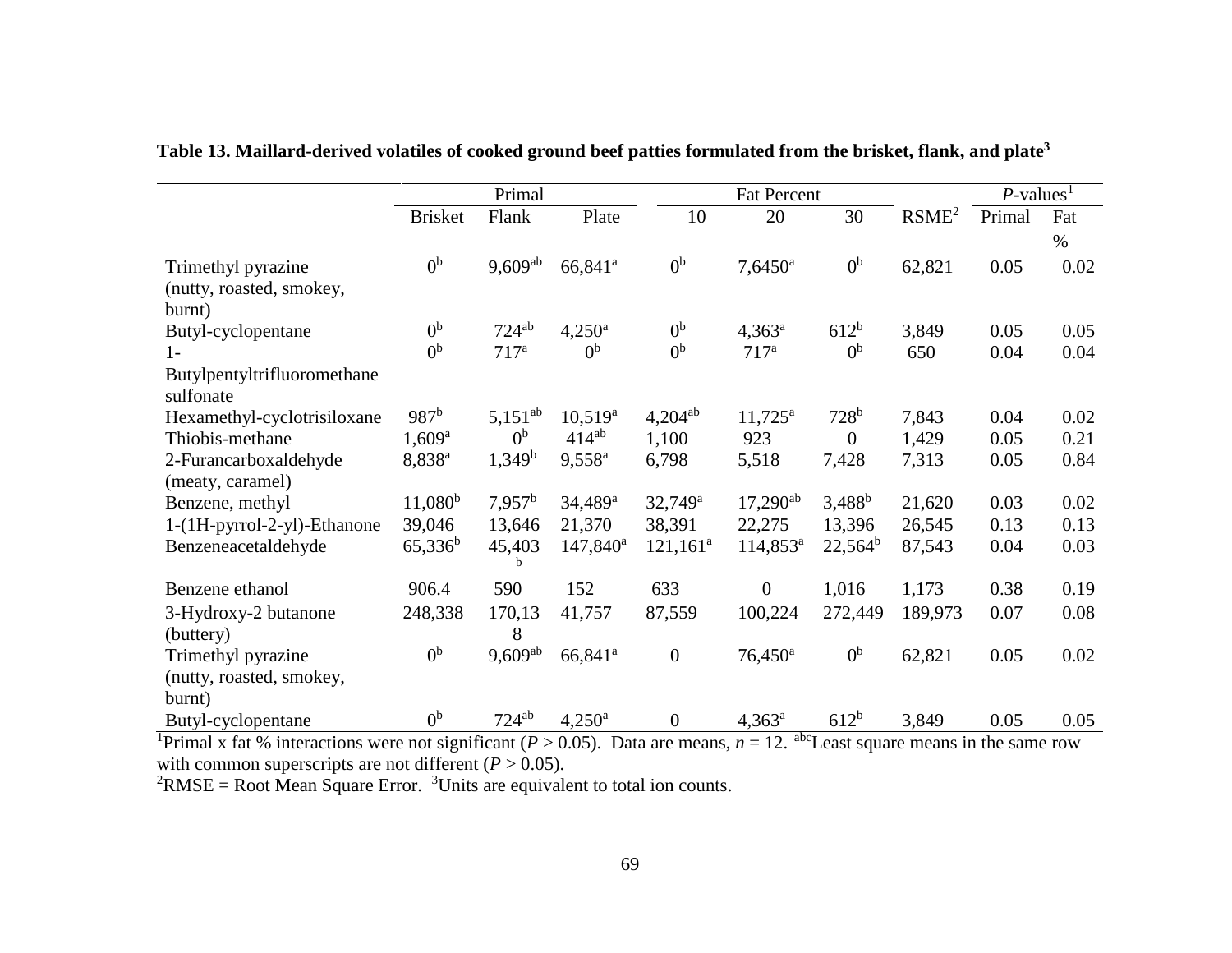#### *Maillard-derived volatiles*

Trimethyl pyrazine (an important nutty, roasted, smokey, burnt aroma), butylcyclopentane, and 1-butylpentyltrifluoromethanesulfonate were absent in samples from the brisket, and thiobis-methane was not present in flank patties, while each was present in the other beef patty types ( $P \le 0.05$ ) (Table 13). Brisket patties had higher amounts of 2-furancarboxaldehyde (a meaty, caramel aroma) than flank patties  $(P < 0.05)$ , whereas the plate patties generally contained more Maillard-derived volatiles than the other patty types.

#### **Discussion**

One finding of this study is that ground beef derived from each of the three primals had unique profiles of lipid-derived and Maillard-derived volatiles. Though water-soluble compounds are responsible for the "meaty" flavor, lipids produce the species-specific flavors (Koutsidis et al., 2008). When lipids undergo oxidation or Maillard reaction during cooking, the volatile compounds they produce contribute to create unique flavor profiles (Wood et al., 2004). In this study, MUFA were not associated with beef flavor attributes. This is in contrast to the findings of Melton et al. (1982), who demonstrated that palmitoleic acid and oleic acid were positively correlated and stearic acid negatively correlated with beef flavor attributes. Instead, in this study stearic acid was positively associated with umami, sweet, and heated oil attributes. Similar to Melton et al. (1982), linoleic acid and arachidonic acid were negatively correlated with cooked beef fat flavor. Overall, stearic acid was highly correlated with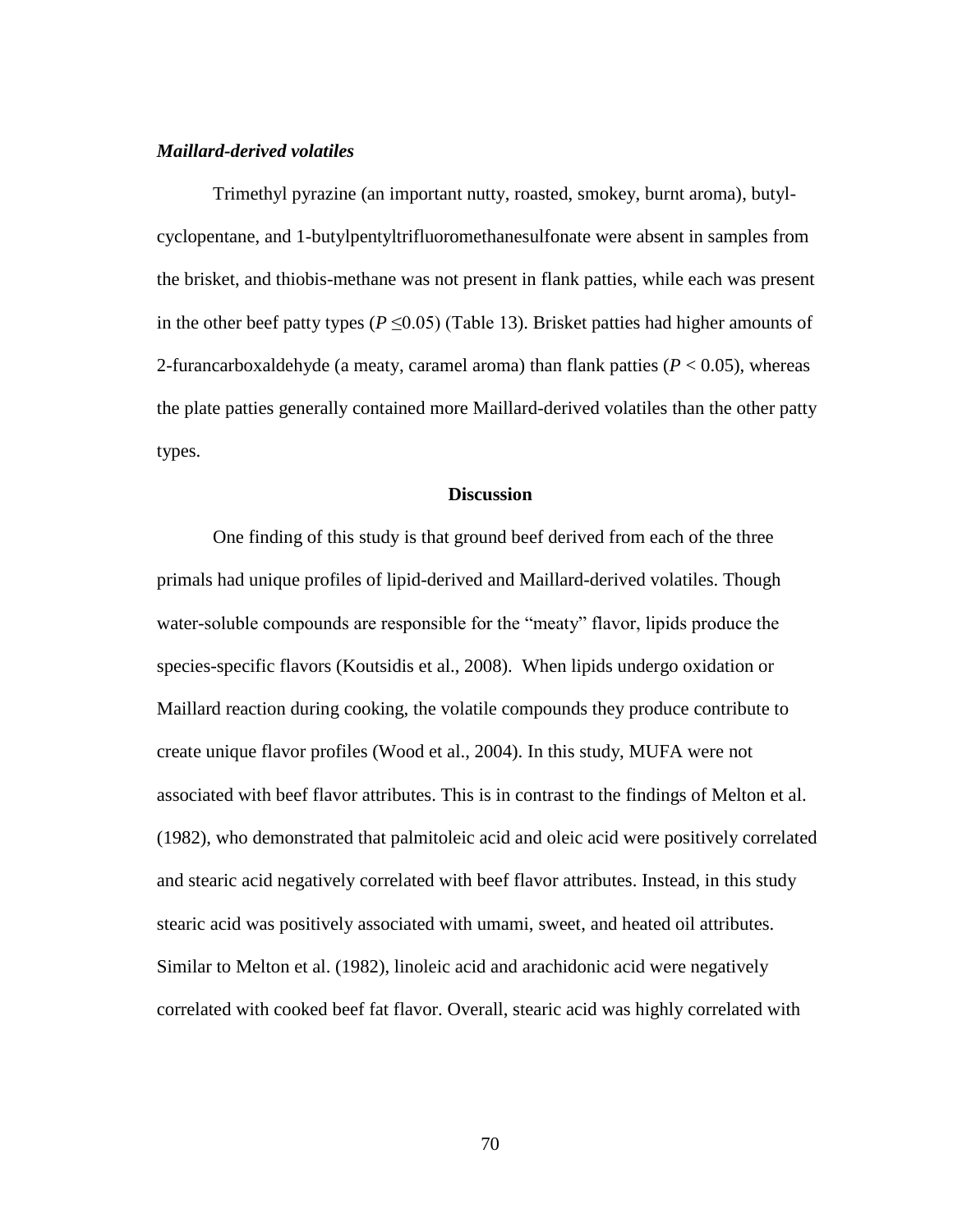beef flavors, contrary to our hypothesis that oleic acid would be positively correlated to cooked ground beef flavor attributes.

Aroma descriptors associated with each aromatic compound are reported based on previous research by others (see Calkins and Hodgen, 2007; Moon et al., 2006 for review). Aromas and flavors associated with beef are derived from a complex interaction of volatiles. Many of the individual compounds (e.g., butyric acid) by themselves may have an undesirable aroma but contribute significantly to the positive beef aroma. Many of the most important volatiles contain sulfur (rotten egg aroma) at high concentrations, but have meaty/brothy aromas at very low concentrations. Raw meat has very little flavor or aromas (Mottram, 1998). Aroma/flavor compounds are generated during the cooking process through the heating of the meat product and are generated through two general paths: thermal degradation of lipid and non-polar compounds; and Maillard reaction products. The latter are derived from the thermal reaction of amino acids with carbohydrates (mostly sugars, especially ribose, derived from the degradation of DNA/RNA) at higher temperatures and in the absence of water. In general, ground beef patties from the plate generated higher amounts of lipid-derived volatiles than those from the brisket. Brisket patties had greater 2-furancarboxaldehyde (a meaty, caramel aroma) and 2-nonenal (cardboard, paper), whereas patties from the plate generally had greater amounts of both lipid-derived and Maillard-derived volatiles.

Because of the direct relationship between lipids and the lipid-derived classification of volatiles, it was expected that the fat percentage in the ground beef would affect the amounts of lipid-derived volatiles. Mottram (1998) reported that the

71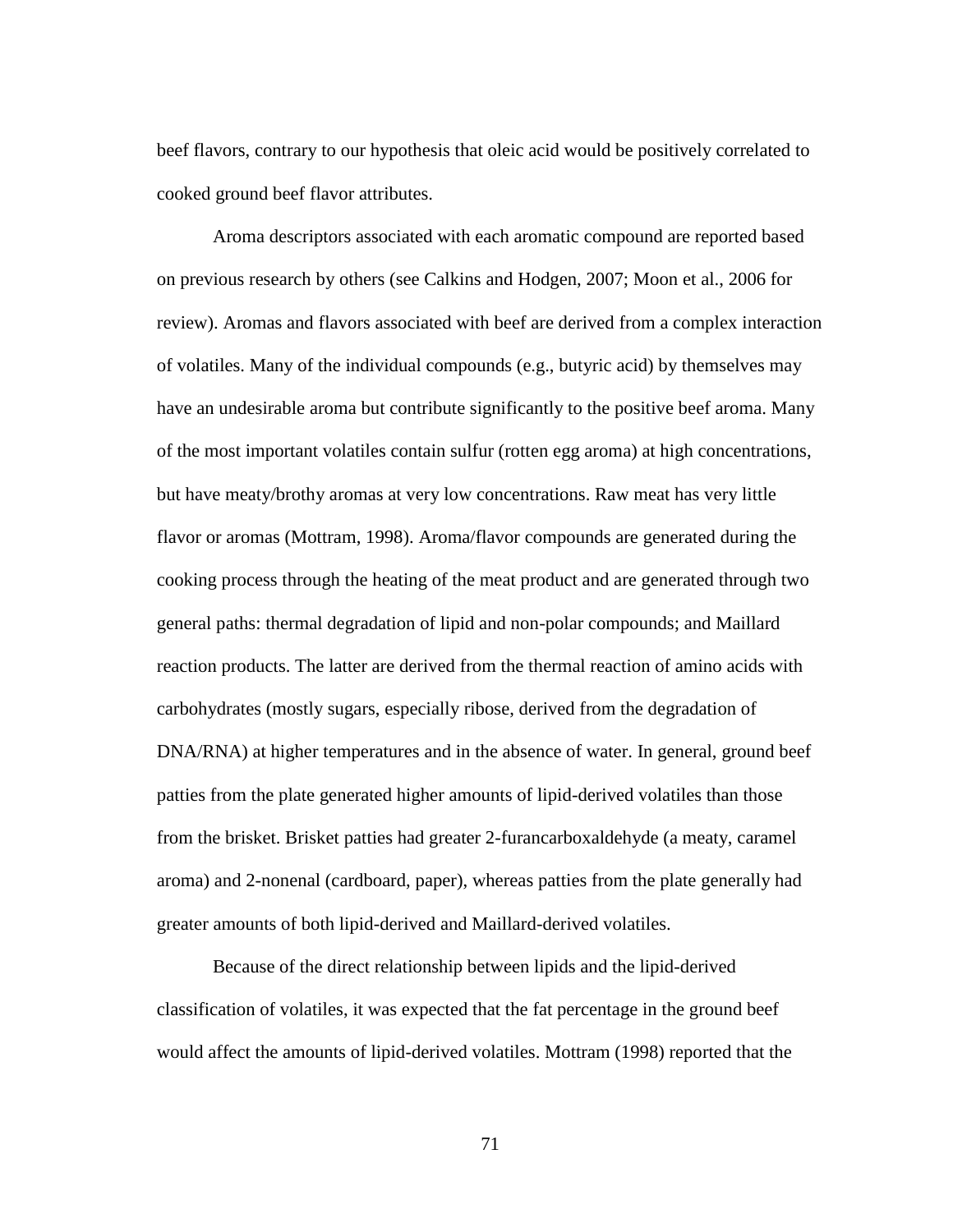amount and types of fat interfere with many of the chemical reactions that generate volatiles; while this is mostly recognized in Maillard products, it is plausible that higher concentrations of fat  $(> 20\%)$  block the formation of some of these lipid-derived volatiles. This phenomenon also can be seen in the impact of fat percentage on the Maillard products reported here; patties that contained the highest fat level also had the least volatiles in all but one of the detected Maillard compounds. This agrees with Mottram (1998) in that the formation of many of the Maillard products is retarded as the percentage fat in the meat increases, as it directly interferes with chemical reactions within the Maillard reaction.

We previously demonstrated that fat trim from the brisket contained a higher percentage of MUFA than fat trim from the flank and plate (Smith et al., 2012; Turk and Smith, 2009), and these results were confirmed in this study. Oleic acid is the most abundant fatty acid in ground beef produced from fat and lean trim of commercial beef cattle (reviewed in Adams et al., 2010; Turk and Smith, 2009). This is due to the high SCD activity present in adipose tissue and muscle of beef cattle (Archibeque et al., 2005; St. John et al., 1991). Stearoyl-CoA desaturase is responsible for the synthesis of MUFA from SFA in animal tissues and its activity is highly sensitive to dietary manipulation and animal age. In beef cattle fed grain-based diets, the concentration of MUFA (and especially oleic acid) increases with time on feed (Chung et al., 2006; Gilmore et al., 2011; Huerta-Leidenz et al., 1996; Smith et al., 2012), as SCD activity and gene expression increase with time fed a high-grain diet (Brooks et al., 2011; Chung et al., 2007). Slip point values differ between adipose tissue depot depending on the size and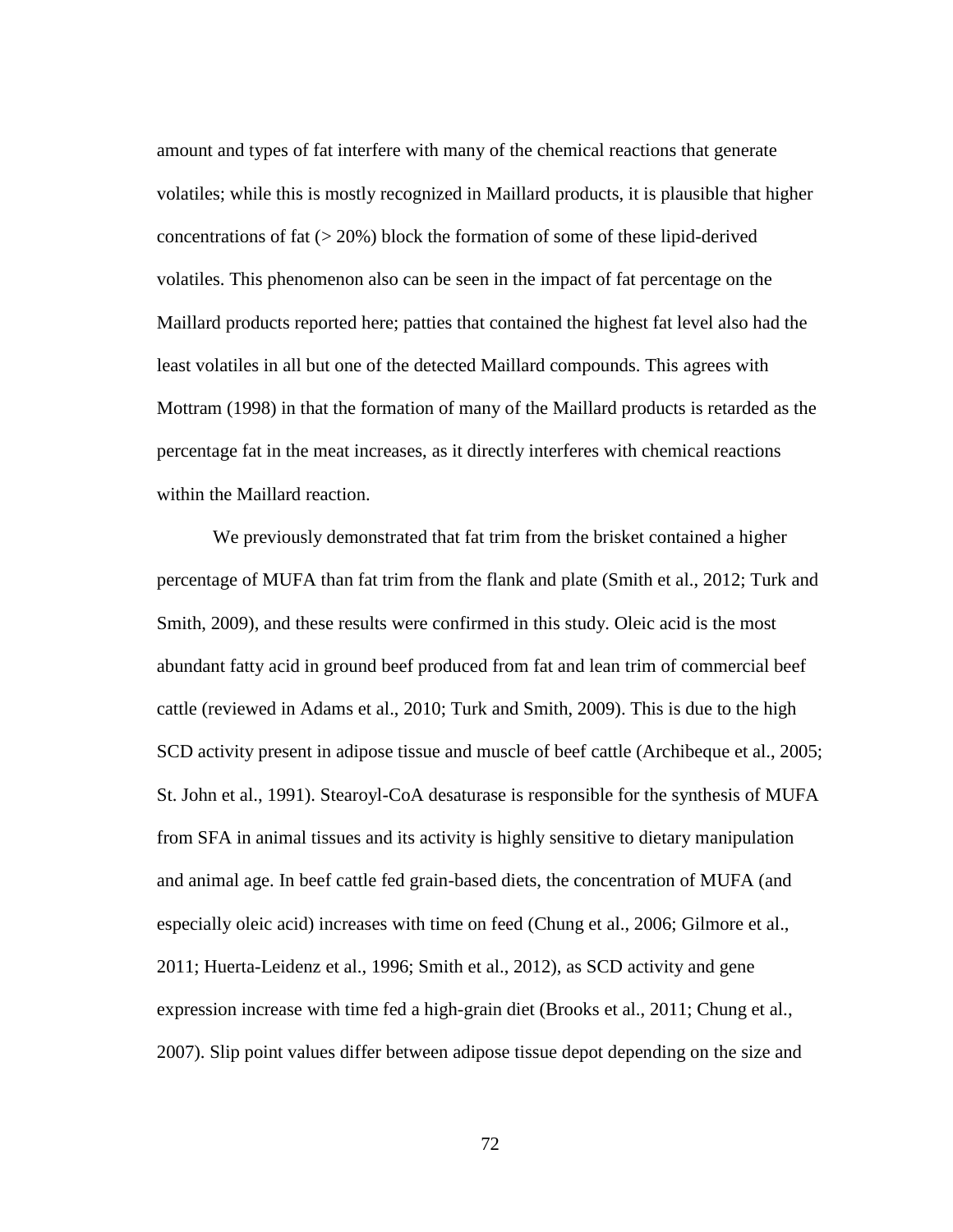extent of differentiation of adipocytes (i.e., larger adipocytes have higher concentrations of MUFA) (Smith et al., 2006). As the percentage of stearic acid decreases in adipose tissue, slip point also decreases due to the high melting point of stearic acid (approximately 70 °C) (Wood et al., 2004). The current study is consistent with earlier studies (Chung et al., 2006; Smith et al., 1998; Wood et al., 2004) that reported that the proportion of stearic acid in lipids has the greatest effect on lipid melting points.

The MUFA:SFA ratio of brisket fat trim was unusually low in the current study (1.07). In previous studies, we demonstrated that the MUFA:SFA ratio in brisket was greater than 1.4 at 9 mo of age, and increased to over 1.6 by 14 mo of age (Smith et al., 2012; Turk & Smith, 2009). Similarly, the MUFA:SFA ratios of the flank and plate were less than that reported previously (Smith et al., 2012; Turk and Smith, 2009). The primals used for the current study were obtained at random from a commercial abattoir, and graded USDA Select. We have demonstrated that the MUFA:SFA ratio increases with USDA Quality Grade (Brooks et al., 2011; Chung et al., 2006), and the low MUFA:SFA ratios observed in the current study in part can be explained by the lesser quality grades of these beef carcasses. However, the unusually low MUFA:SFA ratios also suggest that these cattle spent a limited amount of time on a grain-based diet; pasture feeding of cattle strongly depresses SCD activity and the concentration of MUFA in beef cattle (Brooks et al., 2011; Chung et al., 2006, 2007; Duckett et al., 2009; Gilmore et al., 2011; Leheska et al., 2008).

The MUFA:SFA ratios we observed across types of ground beef (0.77–1.03) were of sufficient magnitude to elicit different responses in risk factors for

73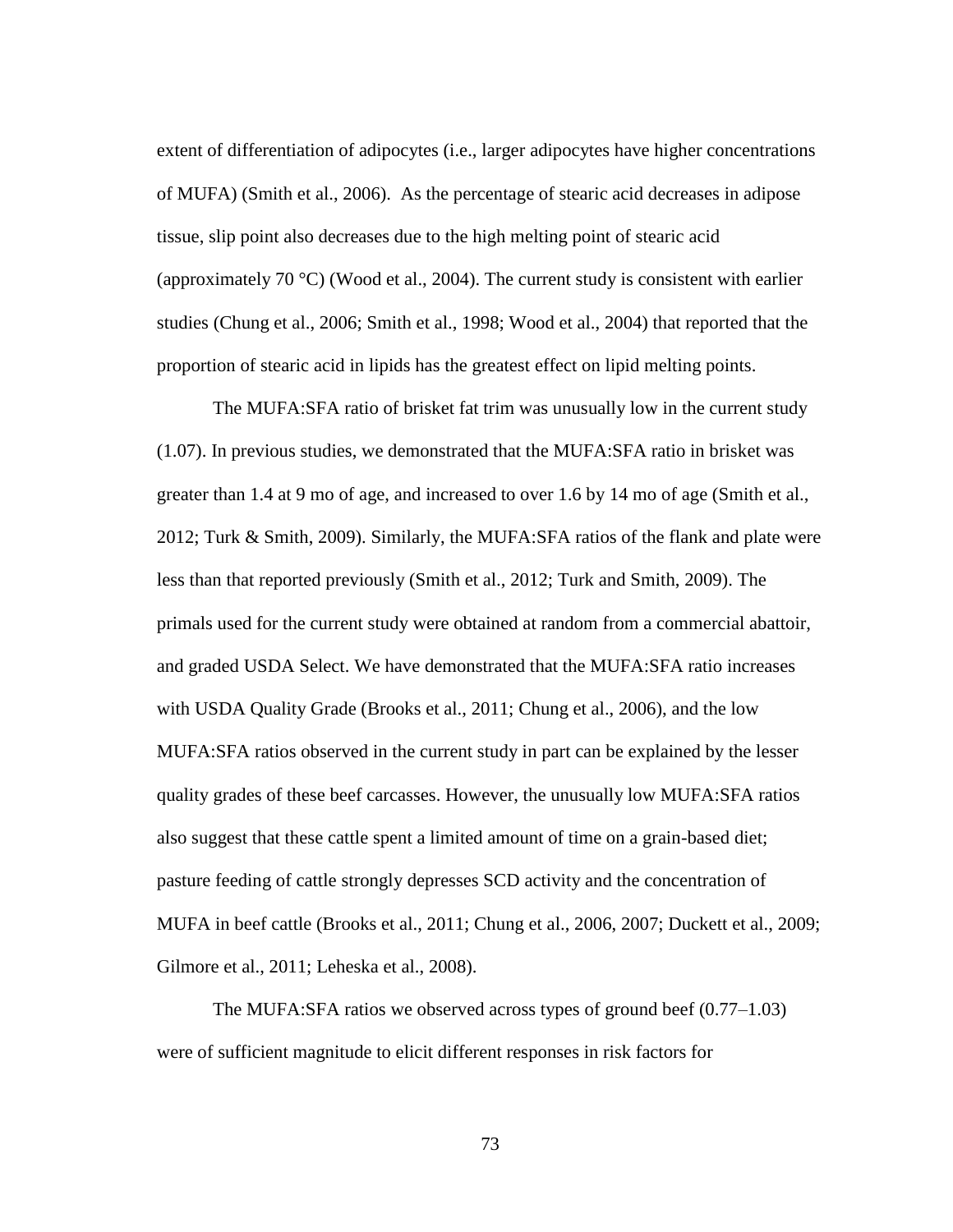cardiovascular disease. In normocholesterolemic men, consumption of low-MUFA ground beef produced from pasture fed cattle  $(MUFA:SFA = 0.71)$  had no effect on HDL-cholesterol concentrations, but consumption of high-MUFA ground beef from grain-fed cattle (MUFA:SFA = 1.10) significantly increased HDL-cholesterol concentrations (Gilmore et al., 2011). In that study, the ground beef patties contained 24% total fat, so ground beef from grass-fed and grain-fed cattle contained 10.1 and 13.3 g oleic per 114 g patty. In the current study, 10, 20, and 30% fat ground beef from the brisket would have contained an estimated 4.1, 9.0, and 13.4 g oleic acid per 114 g patty, so the amount of oleic acid in 30% fat brisket ground beef was similar to that in ground beef from grain-fed cattle used in our previous study.

The ground beef formulated in this study contained small but perhaps significant amounts of ALA. We estimate that 30% ground beef (regardless of primal source) would have contained 130mg ALA per 114 g patty. This is higher than we reported previously for 24% fat ground beef from grass-fed cattle (90 mg per 114-g patty). We do not know the background of these cattle, but the relatively high proportion of ALA suggests that they spent a significant amount of time consuming grasses before entering the feedlot. The Daily Reference Intake (RDI) for ALA (average for men and women, all ages) is 1.4 g/d (reviewed by Gebauer et al., 2006), so a ground beef patty from this study containing 30% total fat would provide approximately 9% of the RDI for ALA. Thus, ground beef formulated from the brisket not only contributes to dietary oleic acid intake, but also provides at least a portion of the RDI for ALA.

74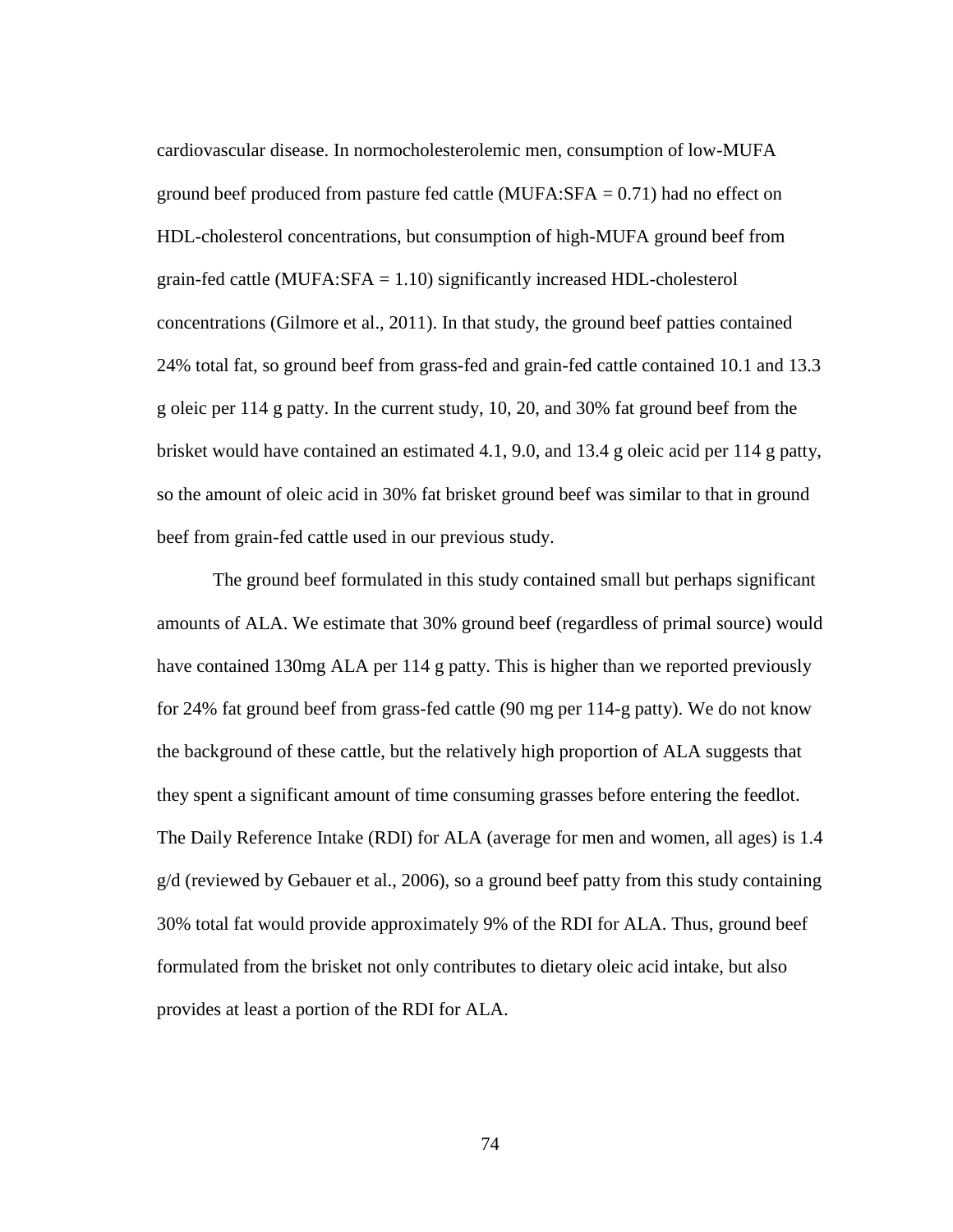#### **Conclusions**

The results from this study have demonstrated that ground beef produced from brisket, flank and plate had unique fatty acid and functional characteristics. Brisket had a higher fat-like flavor attribute than the flank, and also was lower in unpleasant headspace volatiles and highest in pleasant headspace volatiles. We conclude that these primals can be used to produce ground beef products with distinctive compositional and flavor attributes. Furthermore, the differences in fatty acid composition are sufficient to elicit different responses in risk factors for cardiovascular disease. The current study and our previous research with brisket adipose tissue (Smith et al., 2012; Turk and Smith, 2009) will provide the impetus for the industry to produce beef products that include brisket lean and/or brisket fat trim.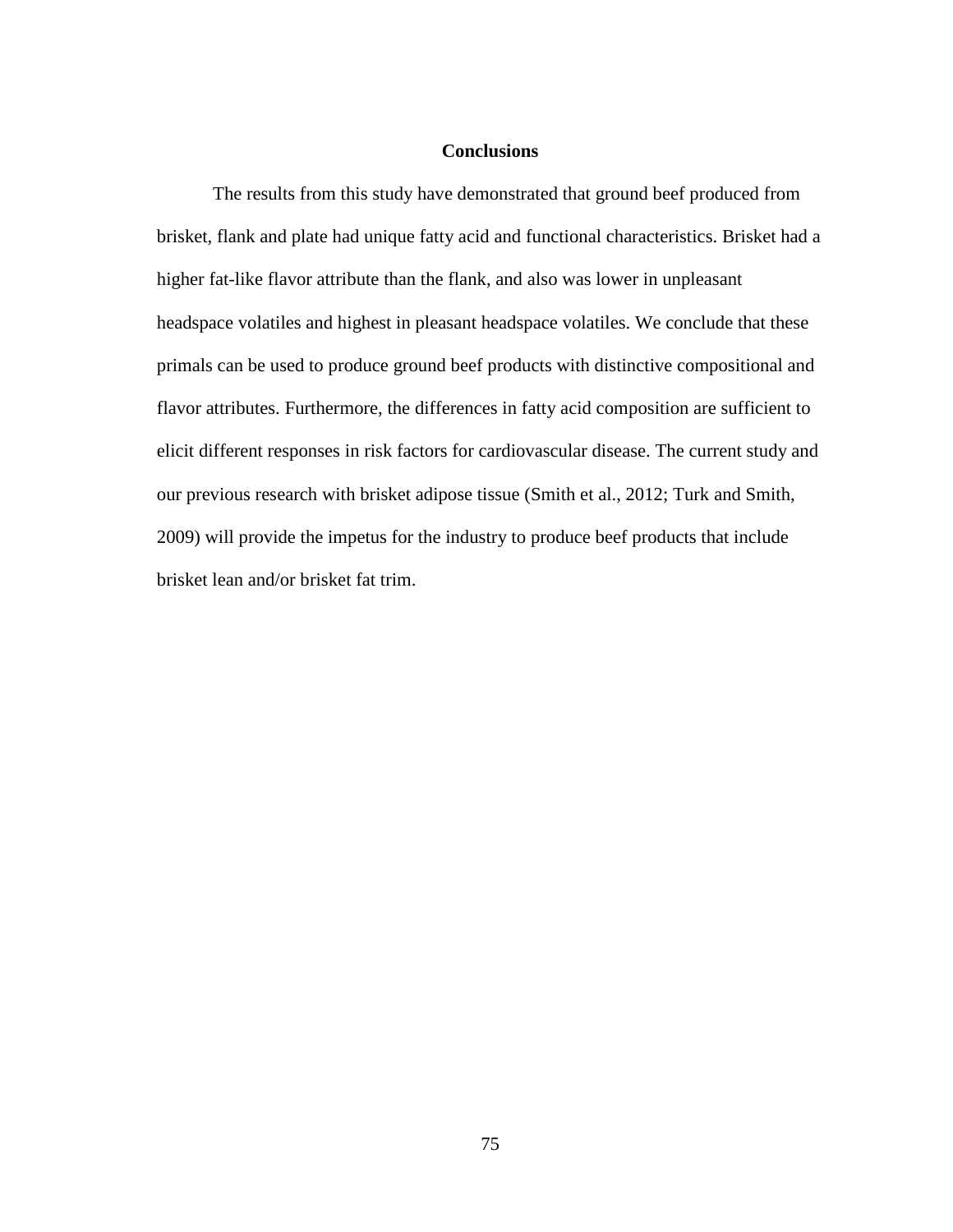# CHAPTER VI

## **SUMMARY**

We predicted that "glucogenic" diets, which provide more glucose for absorption from the small intestine would promote marbling development, hence juiciness, to a greater extent than propiogenic diets. High concentrate diets doubled glucose incorporation into fatty acids in subcutaneous adipose tissue as measured *in vitro*, but had no effect on acetate incorporation into fatty acids in intramuscular adipose tissue. Intramuscular adipose tissue uses glucose for a greater proportion of the carbon source for *de novo* fatty acid biosynthesis than SC adipose tissue.

Contrary to our hypothesis, marbling scores were not different among treatment groups, although the acetate-infused steers had the highest fat thickness and yield grades. The greater adiposity of the acetate-infused steers indicates that the increased availability of acetate for fatty acid synthesis was sufficient to promote greater carcass fatness than was seen with the other treatments. It also is possible that the excessive fatness of the acetate-infused steers caused the depression in *de novo* fatty acid synthesis.

The rate of acetate incorporation into fatty acids in subcutaneous adipose tissue of the acetate-infused steers was less than 25% of the rate in the other treatment groups. Also, propionate infusion, and not glucose infusion, caused the greatest rates of glyceride-fatty acid synthesis in intramuscular adipose tissue.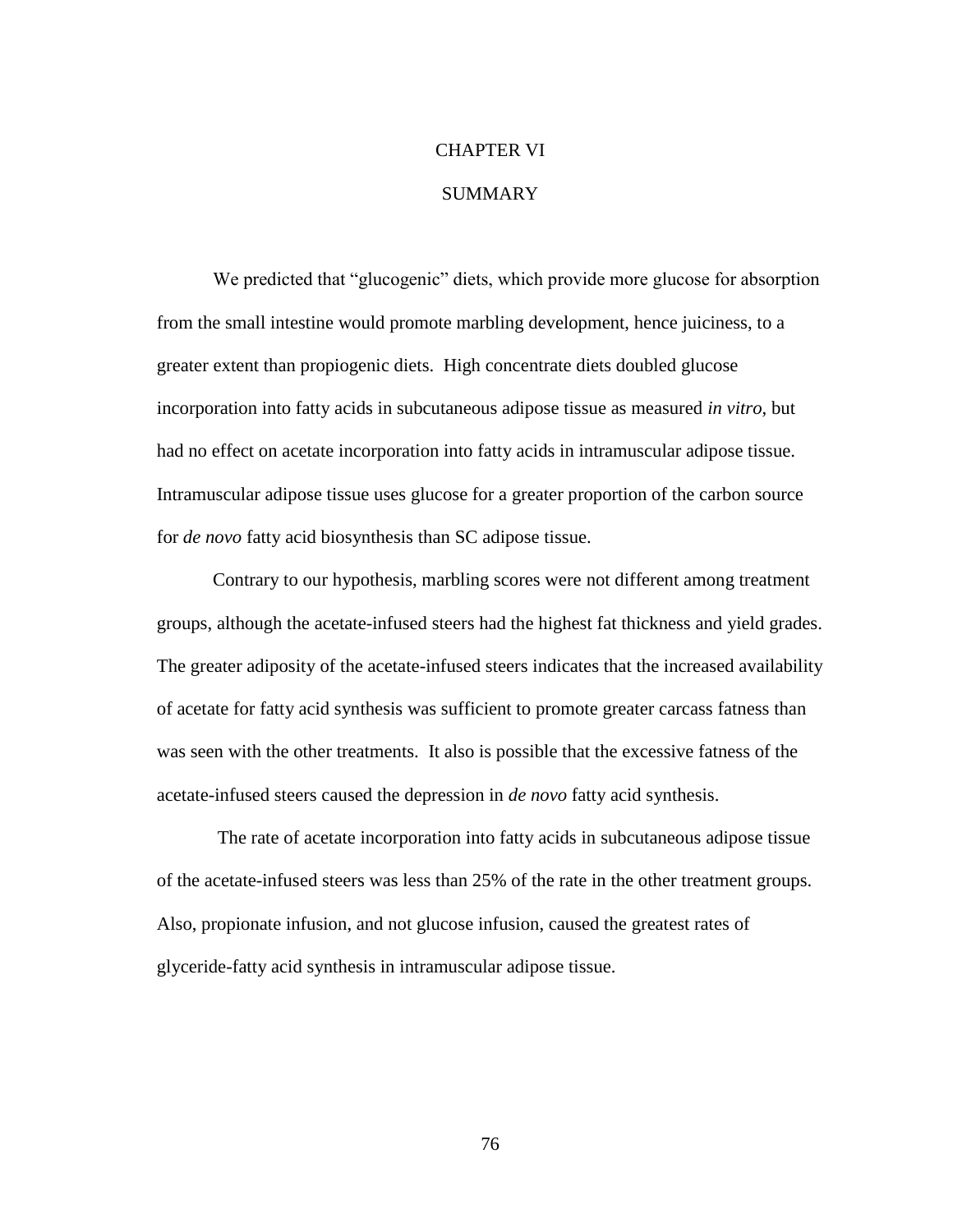Infusion of acetate elicited the highest taste panel juiciness and steaks from the acetate, abomasal glucose-infused, and ruminal glucose-infused steers were higher in the flavor attributes brown/roasted, fat-like, and overall sweet, and lower in bitter off-flavor, than steaks from the propionate-infused steers. This study demonstrated that propionate infusion decreased positive flavor attributes, even though propionate is a gluconeogenic precursor.

Though consumers want to enjoy a palatable meal, they are very health conscious. Ground beef from cattle fed high-grain diets has higher MUFA:SFA ratios than conventional ground beef. Practical increases in MUFA, especially oleic acid, have been shown to increase HDL cholesterol and other positive risk factors for cardiovascular disease. Though not practical to increase oleic acid in beef by feeding high-oleic oil, fatty acid composition varies considerably across carcass fat depots. The results from these studies have demonstrated that ground beef produced from brisket, flank and plate had unique fatty acid and functional characteristics and positive flavor characteristics.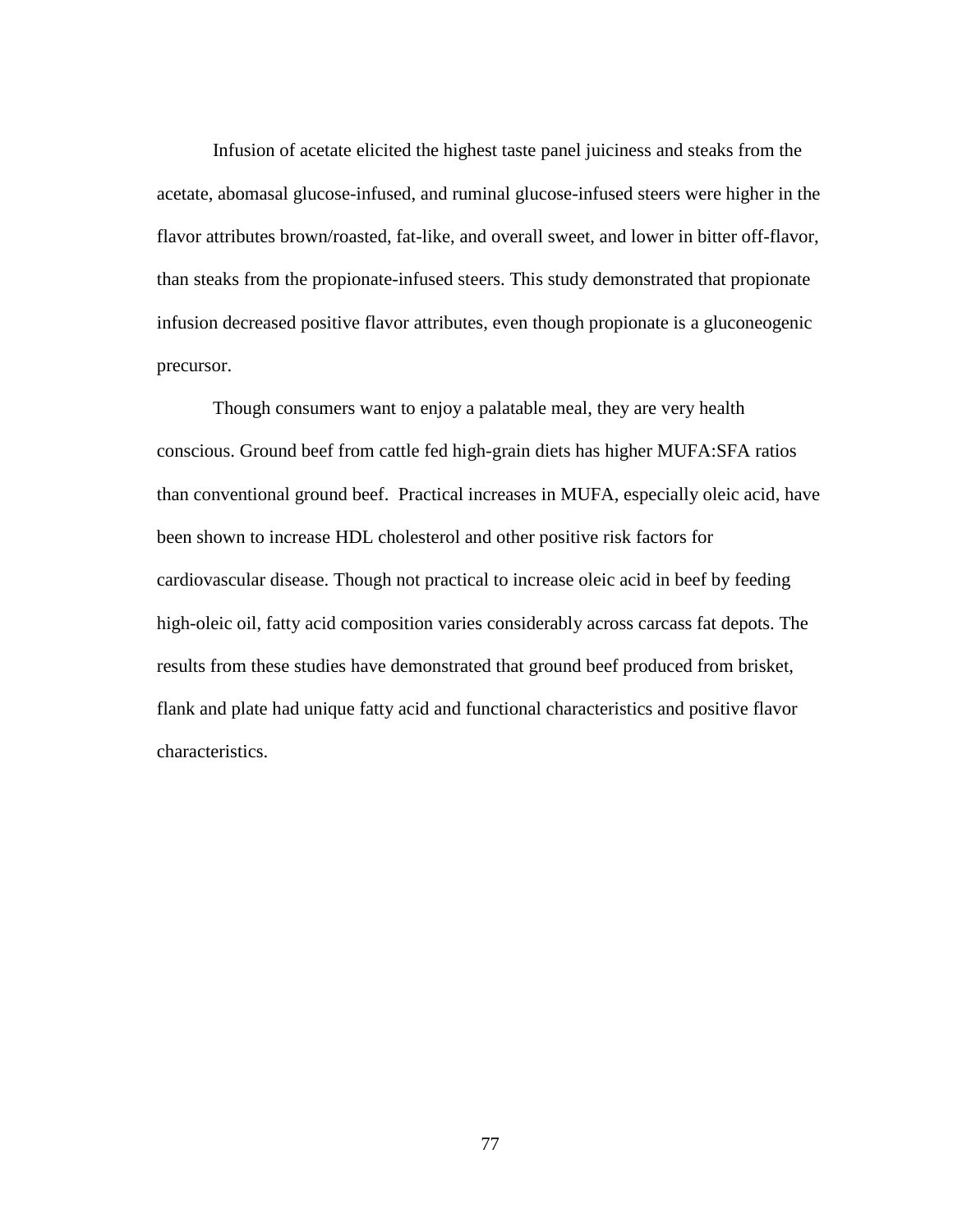#### REFERENCES

- Adams, T. H., R. L. Walzem, D. R. Smith, S. Tseng, and S. B. Smith. 2010. Hamburger high in total, saturated and *trans*-fatty acids decreases HDL cholesterol and LDL particle diameter, and increases plasma TAG, in mildly hypercholesterolemic men*.*  Brit. J. Nutr. 103: 91-98.
- Adhikari, K., , E. Chambers IV, R. Miller, L. Vazquez-Araujo, N. Bhumiratana, and C. Philips. 2011. Development of a lexicon for beef flavor in intact muscle. J. Sensory Stud. 26:413-420.
- Allman-Farinelli MA, K. Gomes, E.J. Favaloro, and P. Petocz. 2005. A diet rich in high-oleic acid sunflower oil favorably alters low-density lipoprotein cholesterol, triglycerides, and factor VII coagulant activity. J. Am. Dietetic Assoc. 105:1071- 1079.
- AMSA. 1995. Research Guidelines for Cookery, Sensory Evaluation, and Instrumental Measurements of Fresh Meat, National Livestock and Meat Board, Chicago, IL.
- Archibeque, S. L., D. K. Lunt, C. D. Gilbert, R. K. Tume, and S. B. Smith. 2005. Fatty acid indices of stearoyl-CoA desaturase do not reflect actual stearoyl-CoA desaturase enzyme activities in adipose tissues of beef steers finished with corn-, flaxseed-, or sorghum-based diets. J. Anim. Sci. 83:1153-1166.
- Baublits, R. T., F. W. Pohlman, A .H. Brown, Jr., Z. B. Johnson, D. C. Rule, D. O. Onks, C. M. Murrieta, C .J. Richards, B. A. Sandelin, H. D. Loveday, and R. B. Pugh. 2009. Correlations and prediction equations for fatty acids and sensory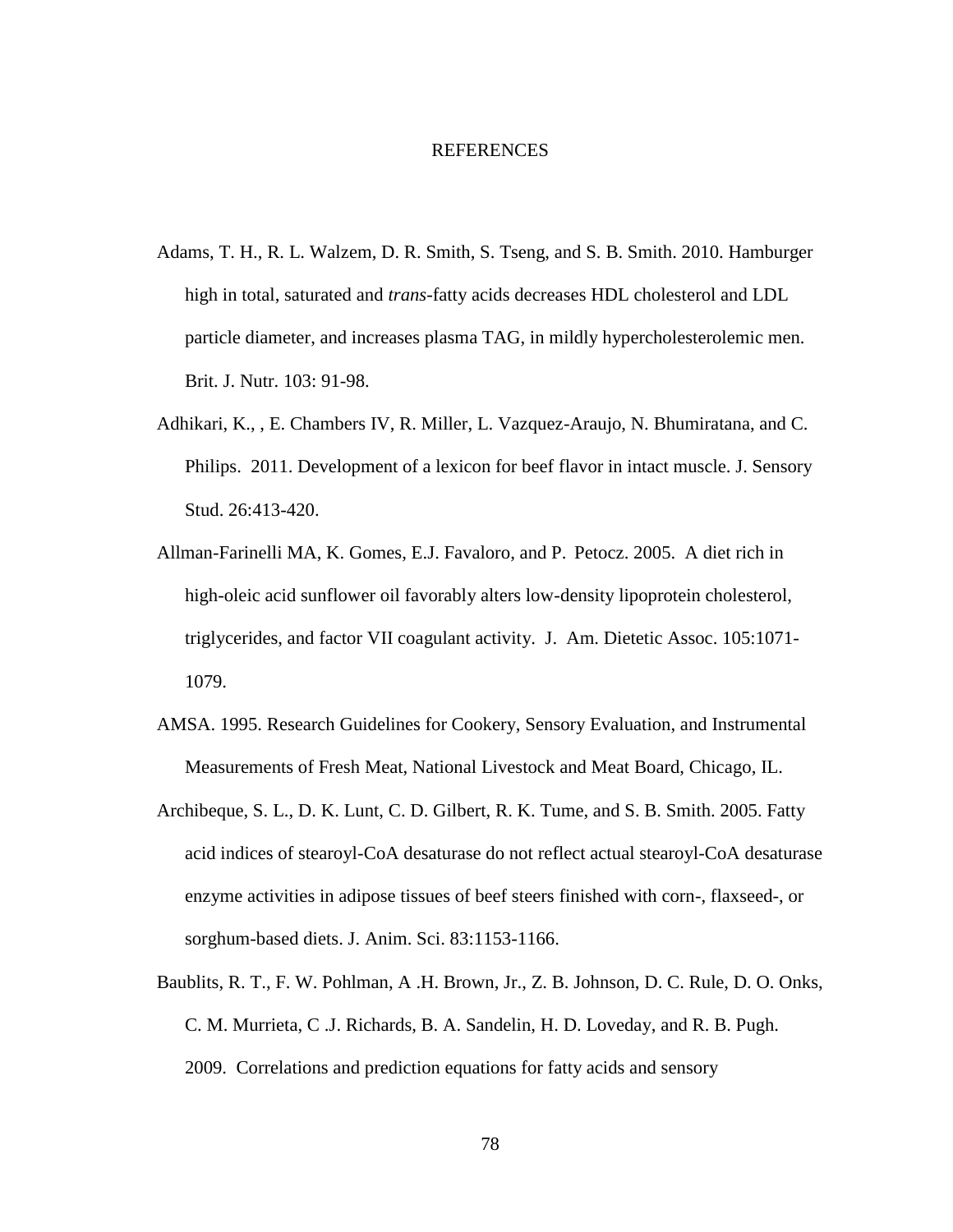characteristics of beef longissimus rib steaks from forage-fed cattle and retail USDA Choice and Select rib steaks. J. Muscle Foods. 20:1-17.

- Beef Retail. http://www.beefretail.org/GroundBeefCategoryBreakdown.aspx/ (accessed January 2011).
- Bergman, E. N. 1990. Energy contributions of volatile fatty acids from the gastrointestinal tract in various species. Physiol. Rev. 70: 567-590.
- Blackmon, T.L., , R.K. Miller, C.R.., Kerth, and S.B., Smith, 2015. Ground beef patties prepared from brisket, flank and plate have unique fatty acid and sensory characteristics. Meat Sci. 103: 46-53.
- Bourg, B. M. L. O. Tedeschi, T. A. Wickersham, and J. J. Tricarico. 2012. Effects of a slow-release urea product on performance, carcass characteristics, and nitrogen balance of steers fed steam-flaked corn. J. Anim. Sci. 90:3914-3923.
- Brooks, M. A., C. W. Choi, D. K. Lunt, R. K. Miller, C. B. Choi, and S. B. Smith. 2011a. Carcass and meat characteristics and M. longissimus thoracis histology of beef from calf-fed and yearling-fed Angus steers. Prof. Anim. Scientist 27:385-393.
- Brooks, M. A., C. W. Choi, D. K. Lunt, H. Kawachi, and S. B. Smith. 2011b. Subcutaneous and intramuscular adipose tissue stearoyl-coenzyme A desaturase gene expression and fatty acid composition in calf- and yearling-fed Angus steers. J. Anim. Sci. 89:2556-2570.
- Calkins, C. R., and J. M. Hodgen. 2007. A fresh look at meat flavor. Meat Science. 77:63-80.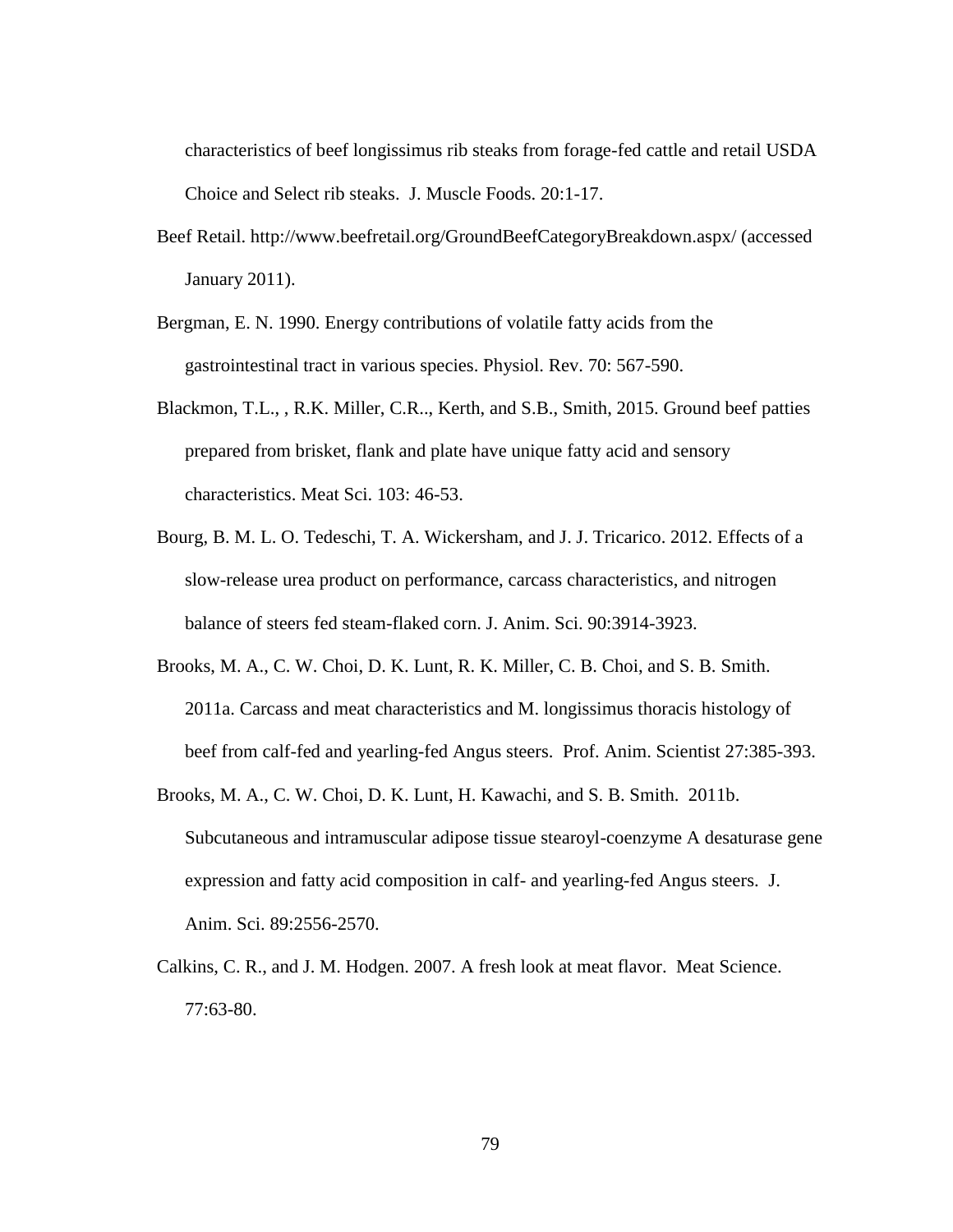- Chang, J. H. P., D. K. Lunt ,and S. B. Smith. 1992. Fatty acid composition and fatty acid elongase and stearoyl-CoA desaturase activities in tissues of steers fed high oleate sunflower seed. J. Nutr. 122:2074-2080.
- Chung, K. Y., D. K. Lunt, C. B. Choi, S. H. Chae, R. D. Rhoades, T. L. Adams, B. Booren, and S. B. Smith. 2006. Lipid characteristics of subcutaneous adipose tissue and M. longissimus thoracis of Angus and Wagyu steers fed to U.S. and Japanese endpoints. Meat Sci. 73:432–441.
- Chung, K. Y., H. Yano, H. Kawachi, S. B. Smith, and D. K. Lunt. 2007. Lipogenesis and stearoyl-CoA desaturase gene expression and enzyme activity in adipose tissue of short- and long-fed Angus and Wagyu steers fed corn- or hay-based diets. J. Anim.Sci. 85:380-387.
- Cianzio, D. S., D. G Topel, G. B. Whitehurst, D. C. Beitz, and H. L. Self. 1985. Adipose tissue growth and cellularity: Changes in bovine adipocyte size and number. J. Anim. Sci. 60:970-976.
- Corrigan, M. E., G. E. Erickson, T. J. Klopfenstein, M. K. Luebbe, K. J. Vander Pol, N. F. Meyer, C. D. Buckner, S. J. Vannes, and K. J. Hanford. 2009. Effect of corn processing method and corn wet distillers grains plus solubles inclusion level in finishing steers. J. Anim. Sci. 87:3351-3362.
- Cross, H. R., R. Moen, and M. S. Stanfield. 1978. Training and testing of judges for sensory analysis of meat quality. Food Technol. 32:48-54.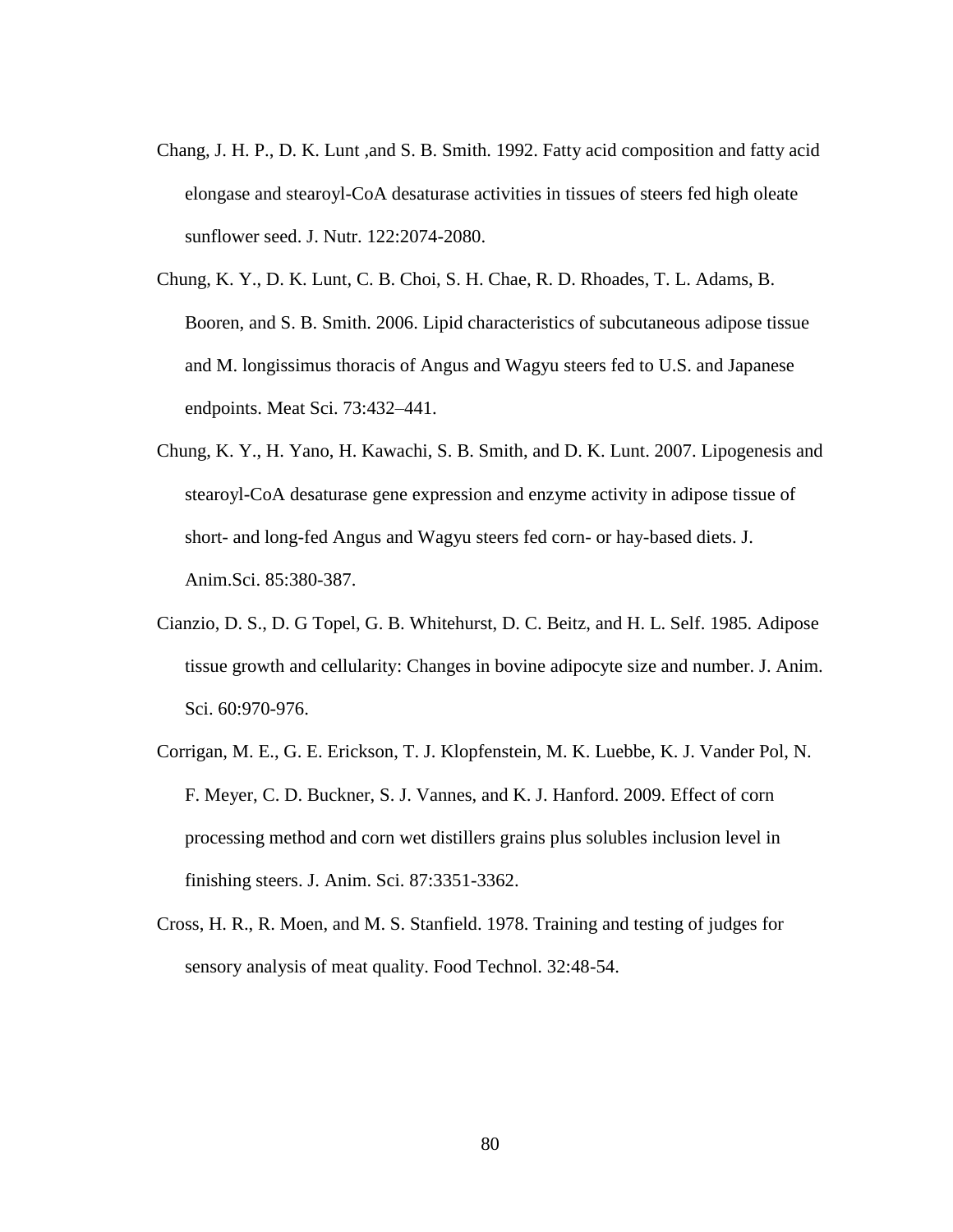- Duckett, S. K., S. L. Pratt, and E. Pravan. 2009. Corn oil or corn grain supplementation to steers grazing endophyte-free tall fescue. II. Effects on subcutaneous fatty acid content and lipogenic gene expression. J Anim. Sci.87:1120-1128.
- Ekeren, P. A., D. R. Smith, D. K. Lunt, and S. B. Smith. 1992. Ruminal biohydrogenation of fatty acids from high-oleate sunflower seeds. J. Anim. Sci. 70:257-2580.
- Elmore, J.S. and D.S., Mottram. 2000. Formation of 2 alkyl 2H thiapyrans and 2 alkylthiophenes in cooked beef and lamb. J. Agri. Food Chem. 48: 2420-2424.
- Feuz, D. M., W. J. Umberger, C. R. Calkins, and B. M. Sitz. 2004. U.S. Consumers' willingness to pay for flavor and tenderness in steaks as determined with an experimental auction. J. Agr. Resour. Econ. 29: 501-516.
- Flatt, J. P., and E. G. Ball. 1964. Studies on the metabolism of adipose tissue .XV An evaluation of the major pathways of glucose catabolism influenced by insulin and epinephrine. J. Biol. Chem. 239:675-681
- Fluharty, F. L., S. C., Loerch, T. B., Turner, S. J., Moeller, and G. D Lowe. 2000. Effects of weaning age and diet on growth and carcass characteristics in steers. J. Anim. Sci. 78: 1759-1767.
- Folch, J., M. Lees, and G. H. S. Stanley. 1957. A simple method for the isolation and purification of total lipides from animal tissues. J. Biol. Chem. 226:497-509.
- Gebauer, S.K., T.L. Psota, W.S. Harris, and P.M. Kris-Etherton. 2006. n−3 fatty acid dietary recommendations and food sources to achieve essentiality and cardiovascular benefits. Am. J. Clin. Nutr. 83: 1526S–1535S (Suppl.).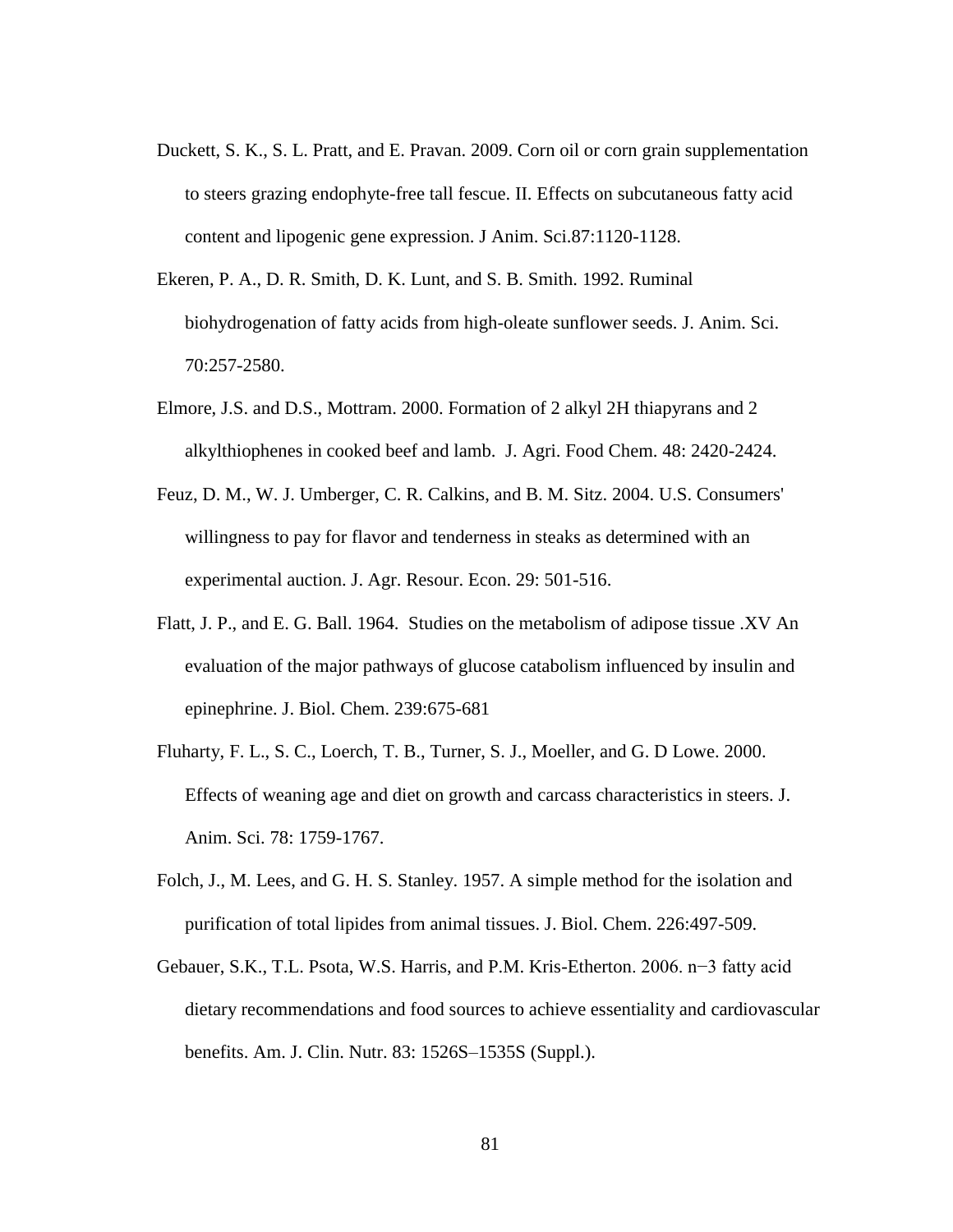- Gilmore, L. A., R.L., Walzem, .F. Crouse, D.R. Smith, T.H. Adams, V. Vaidyanathan, X. Cao, S.B. Smith. 2011. Consumption of high-oleic acid ground beef increases HDL-cholesterol concentration but both high- and low-oleic acid ground beef decrease HDL particle diameter in normocholesterolemic men. J. Nutr. 141:1188- 1194.
- Gilmore, L. A., S. F. Crouse, A. Carbuhn, J. Klooster, J. A. E. Calles, T. Meade, and S. B. Smith. 2013. Exercise attenuates the increase in plasma monounsaturated fatty acids and high-density lipoprotein but not high-density lipoprotein 2b cholesterol caused by high-oleic ground beef in women. Nutr. Res. 33:1003-1011
- Go, G., G. Wu, D. T. Silvey, S. Choi, X. Li, and S. B. Smith. 2012. Lipid metabolism in pigs fed supplemental conjugated linoleic acid and/or dietary arginine. Amino Acids 43:1713–1726.
- Gray, G. D., M. C., Moore, D. S., Hale, C. R, Kerth, D. B., Griffin, J. W., Savell, C. R., Raines, T. E., Lawrence, K. E., Belk, , D. R., Woerner, J. D., Tatum, D. L., VanOverbeke, G. G., Mafi, R. J., Delmore, S. D., Shackelford, D. A., King, T. L., Wheeler, L. R., Meadows, and M. E., O'Connor. 2012. National beef quality 65 audit–2011: Survey of instrument grading assessments of beef carcass characteristics. J. Anim.Sci. 90: 5152-5158.
- Harbison, A. 2012. Improving the Flavor of Ground Beef by Selecting Trimmings from Specific Locations. Master's thesis, Texas A&M University. Available from http://hdl.handle.net /1969.1/148067.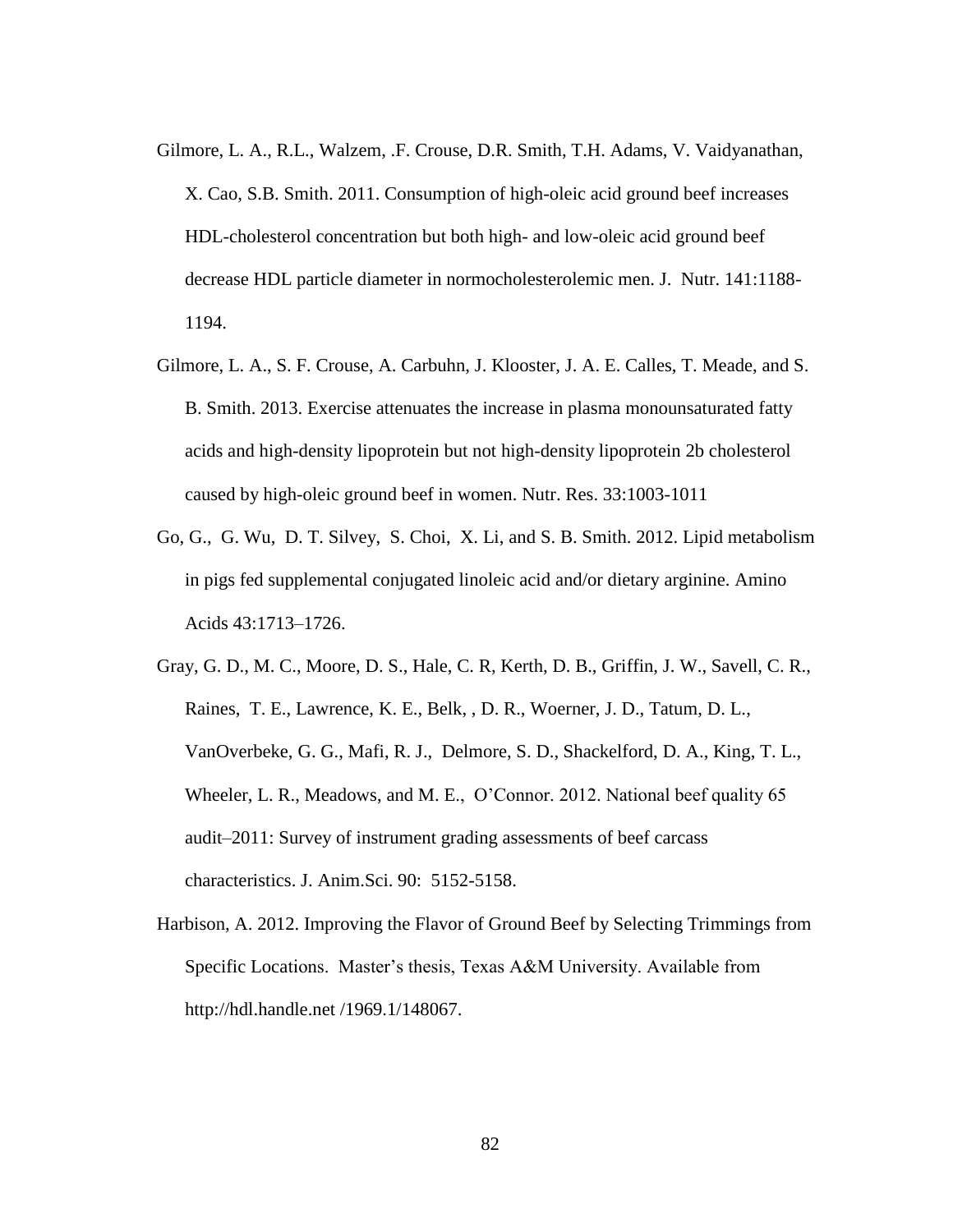- Herdt, T. H. 1988. Fatty liver in dairy cows. Vet. Clin. North Am. Food Anim. Pract. 4:269–287.
- Hood, R. L., and C. E. Allen. 1973. Cellularity of bovine adipose tissue. J. Lipid Res. 14:605-610.
- Huerta-Leidenz, N. O., H. R. Cross, J. W. Savell, D. K. Lunt, J. F. Baker, and S. B. Smith. 1996. Fatty acid composition of subcutaneous adipose tissue from male calves at different stages of growth. J. Anim. Sci. 74:1256-1264.
- Huntington, G. B. 1997. Starch utilization by ruminants: From basics to the bunk. J. Anim. Sci. 75:852-867.
- Huntington, G. B., D. L., Harmon, and C. J., Richards. 2006. Sites, rates, and limits of starch digestion and glucose metabolism in growing cattle. J. Anim. Sci. 86(E. Suppl.):E14-E24.
- Hurtaud, C., H. Rulquin, and R. Verite. 1998. Effects of graded duodenal infusions of glucose on yield and composition of milk from dairy cows. 1. Diets based on corn silage. J. Dairy Sci. 81:3239-3247.
- Khor, G. L., and N. M. Esa,. 2008. Trans fatty acids intake: Epidemiology and health implications. Trans Fatty Acids, Blackwell Publishing, Oxford, 25-45.
- Koutsidis, G., J.S. Elmore, M.J. Oruna-Concha, M.M. Campo, J.D. Wood, and D.S. Mottram. 2008. Water-soluble precursors of beef-flavour: I. Effect of diet and breed. Meat Science, 79:124-130.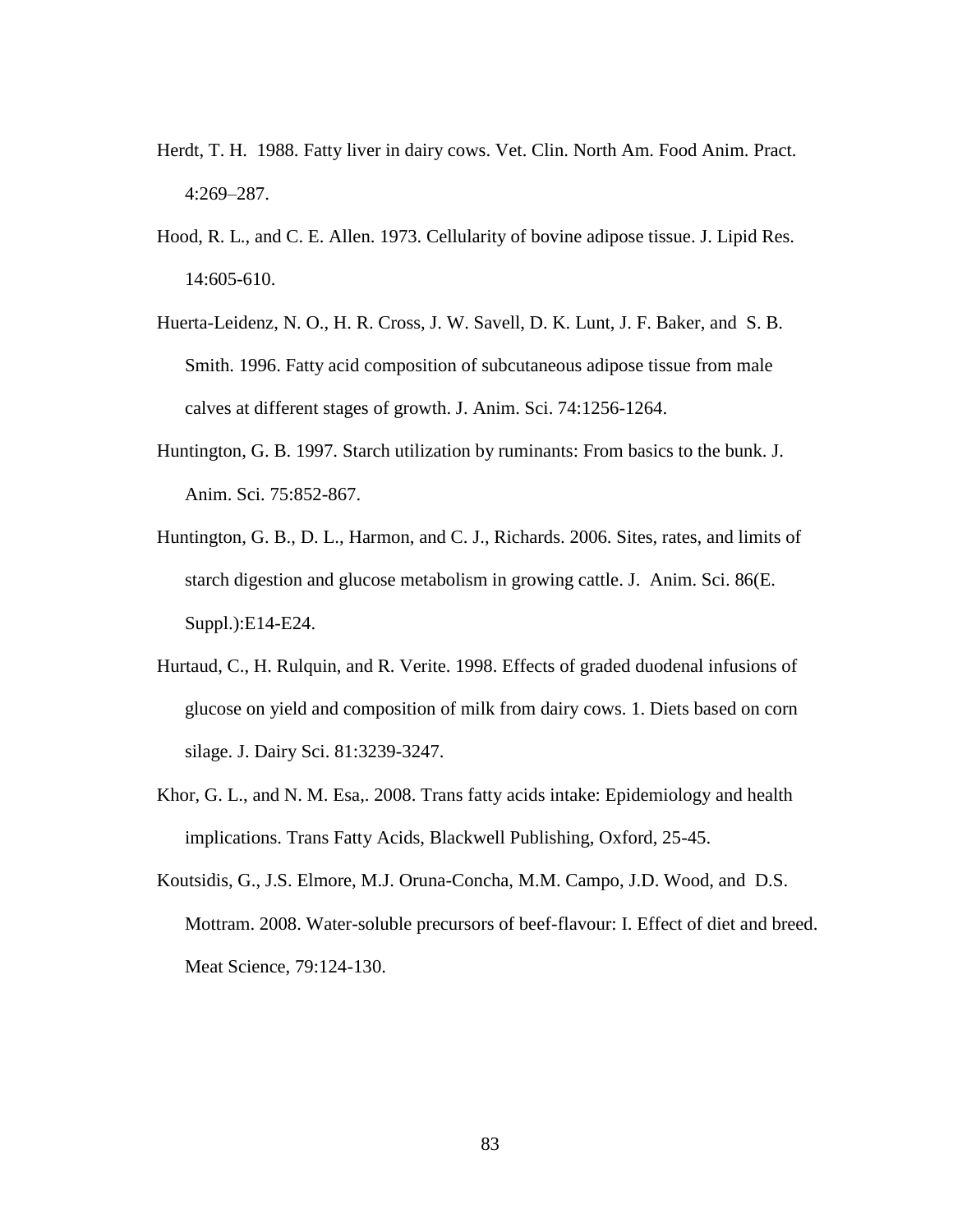- Lee, S. C., H. J. Lee, D. W. Kim, J. G. Park, and I. K. Han. 2000. Effects of carbon precursors and hormones on the lipogenesis and lipolysis of Hanwoo cattle adipose tissues. Asian-Austral. J. Anim. Sci. 13:300-306.
- Leheska, J. M., L. D. Thompson, J. C. Howe, E. Hentges, J. Boyce, J. C. Brooks, B. Shriver, L. Hoover, and M. F. Miller. 2008. Effects of conventional and grassfeeding systems on the nutrient composition of beef. J.Anim.Sci. 86:3575-3585.
- Lemosquet, S. E. Delamaire, H. Lapierre, J. W. Blum, and J. L. Peyraud. 2009. Effects of glucose, propionic acid, and nonessential amino acids on glucose metabolism and milk yield in Holstein dairy cows. J. Dairy Sci. 92:3244-3257.
- May, S. G., C. A. Sturdivant, D. K. Lunt, R. K. Miller, and S. B. Smith. 1993. Comparison of sensory characteristics and fatty acid composition between Wagyu crossbred and Angus steers. Meat Sci. 35:289-298.
- May, S. G., N. S. Burney, J. J. Wilson, J. W. Savell, A. D. Herring, D. K. Lunt, J. F. Baker, J. O. Sanders, and S. B. Smith. 1995. Lipogenic activity of intramuscular and subcutaneous adipose tissues from steers produced by different generations of Angus sires. J. Anim. Sci. 73:1310-1317.
- McAllister, T. A., H. D. Bae, G. A. Jones, and K. J. Cheng. 1994. Microbial attatchment and feed digestion in the rumen. J. Anim. Sci. 72:3004-3018.
- Melton, S.L., M. Amiri, G.W. Davis, and W.R. Backus. 1982. Flavor and chemical characteristics of ground beef from grass-, forage-grain and grain-finished steers. J. Anim. Sci. 55: 71-78.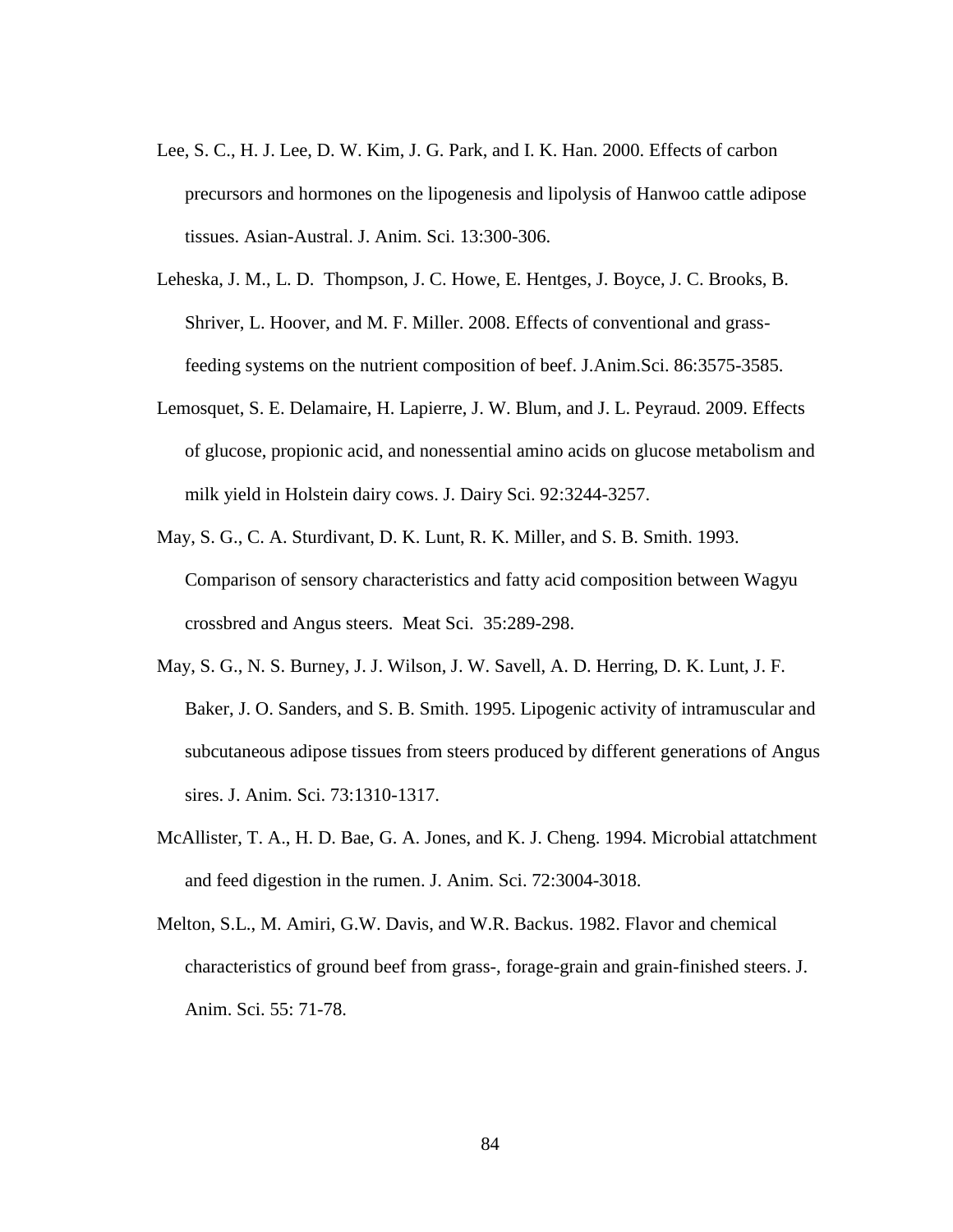- Meyer, J. H., R. Kromann, and W. N. Garrett. 1965. Digestion (influence of roughage preparation). Pages 262-271 in Physiology of digestion of the ruminant. R. W. Dougherty, ed. Butterworth Inc., Washington.
- Miller, M. F., H. R. Cross, D. K. Lunt, and S. B. Smith. 1991. Lipogenesis in acute and 48-hour cultures of bovine intramuscular and subcutaneous bovine adipose tissue explants. J. Anim. Sci. 69:162-170.
- Miller, R. K. 1994. Quality Characteristics. In: muscle foods, meat, poultry and seafood technology. Kinsman, DM, Kotula, AW, Breidenstein, BC, Eds. Chapman & Hall, New York, New York 10001
- Miller, R. K., and C. R. Kerth. 2012. Identification of compounds responsible for positive beef flavor. Final Report. National Beef Cattlemen's Association.
- Moon, S., M.A. Cliff, and E.C.Y. Li-Chan. 2006. Odour-active components of simulated beef flavor analyzed by solid phase microextraction and gas chromatography-mass spectrometry and –olfactory. J. Food Res. Int.39: 294-308.
- Morrison, W. R., and L. M. Smith. 1964. Preparation of fatty acid methyl esters and dimethylacetals from lipids with boron fluoride-methanol. J. Lipid Res. 5:600-608.
- Mottram, D.S. 1998. Flavor formation in meat and meat products: A review. J. Food Chem. 62: 415-424.
- Flowers, M. T., and J. M. Ntambi. 2009. Stearoyl-CoA desaturase and its relation to high-carbohydrate diets and obesity. BBA-Mol. Cell Biol. Lipids 1791: 85-91.
- Owens, F. N., and B. A. Gardner. 2000. A review of the impact of feedlot management and nutrition on carcass measurements of feedlot cattle. J. Anim. Sci. 77:1-18.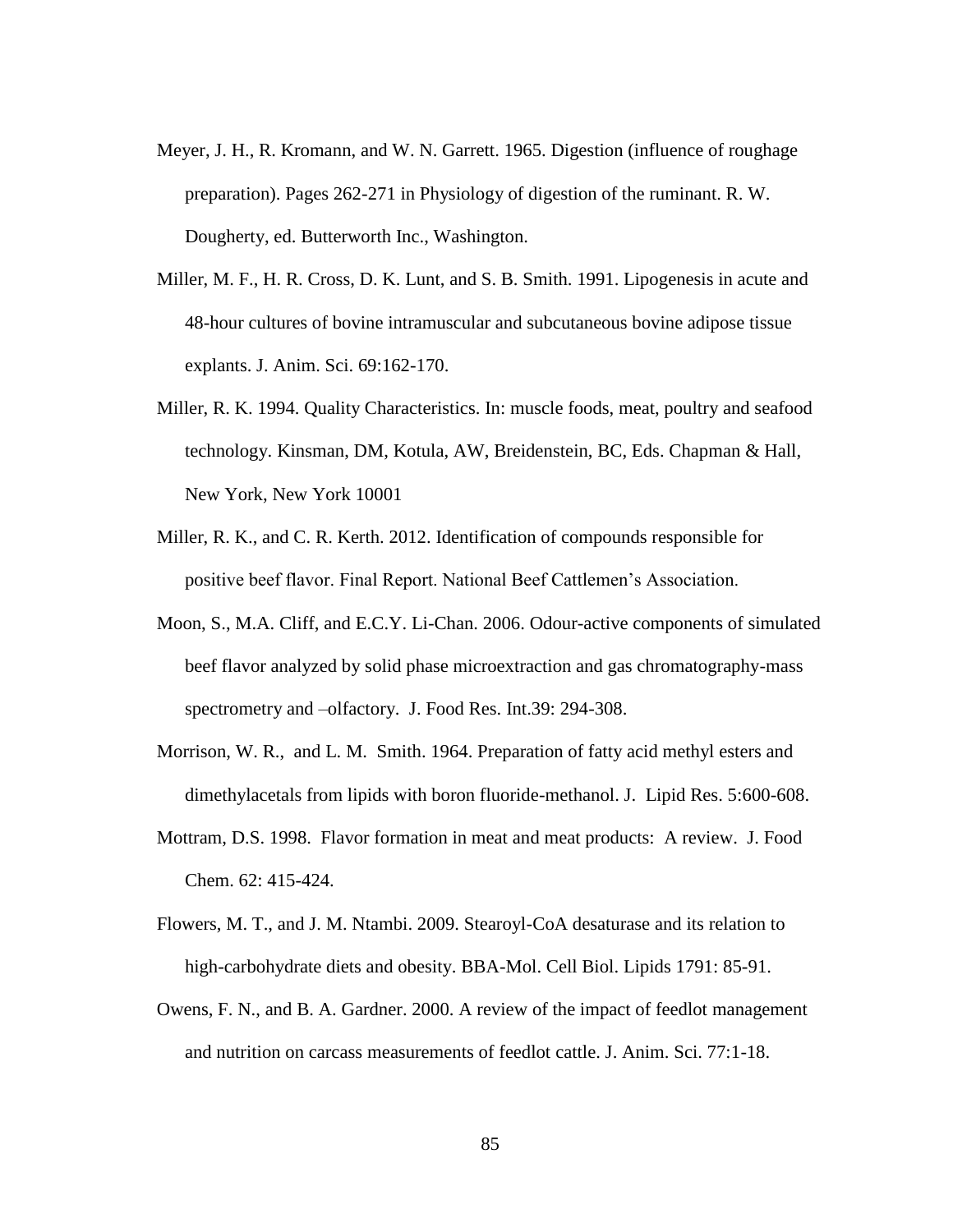- Palmquist, D. L., A. L. Lock, K. J. Shingfield, and D. E. Bauman. 2005. Biosynthesis of conjugated linoleic acid in ruminants and humans. Adv. Food Nutr. Res. 50:179- 217.
- Pethick, D. W., G. S. Harper, and V. H. Oddy. 2004. Growth, development and nutritional manipulation of marbling in cattle: A review. Aust. J. Exp. Agric. 44:705- 715.
- Prior, R. L. and R. A. Scott. 1980. Effects of intravenous infusions of glucose, lactate, propionate or acetate on the induction of lipogenesis in bovine adipose tissue. J. Nutr. 110:2011-2019.
- Rhoades, R. D., J. E. Sawyer, K. Y. Chung, M. L. Schell, D. K. Lunt, and S. B. Smith. 2007. Effect of dietary energy source on in vitro substrate utilization and insulin sensitivity of muscle and adipose tissue of Angus and Wagyu steers. J. Anim. Sci. 85:1719-1726.
- Rhoades, R. D., J. E. Sawyer, C. H. Ponce, D. K. Lunt, C. W. Choi, and S. B. Smith. 2009. Substrate utilization and dose response to insulin by subcutaneous adipose tissue of Angus steers fed corn- or hay-based diets. J. Anim. Sci. 87:2338-2345.
- Rooney, L. W. and R. L. Pflugfelder. 1986. Factors affecting starch digestibility with special emphasis on sorghum and corn. J. Anim. Sci. 63:1607-1623.
- Scollan, N., I., Richardson, A., Moloney, D., Dannenberger, J.F. Hocquette, and K., Nuernberg. 2006. Innovations in beef production systems that enhance the nutritional and health value of beef lipids and their relationship with meat quality. Meat Sci. 74: 17-33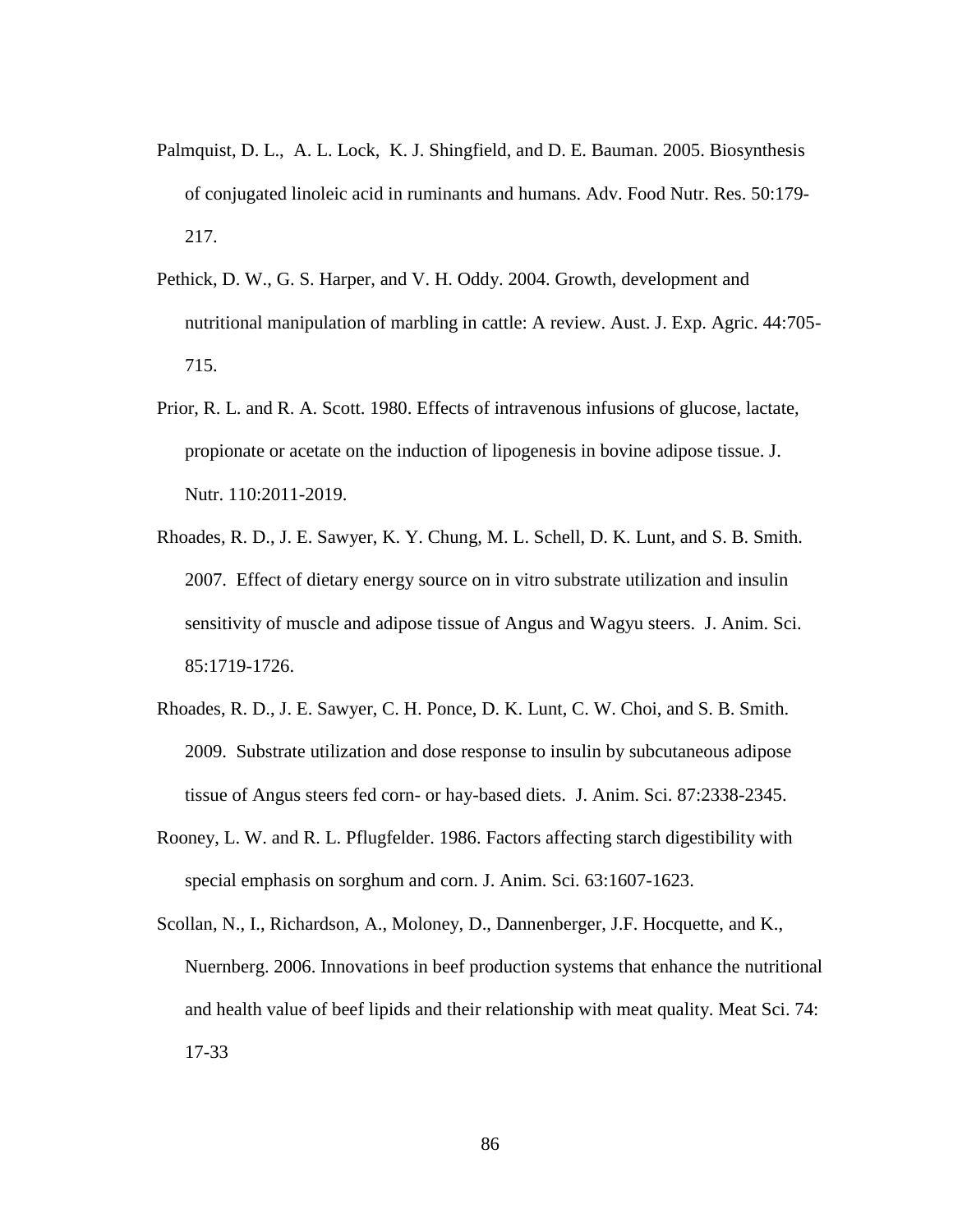- Shahidi, F. 1994. Flavor of meat and meat Products. Blackie Academic and Professional, Wester Cleddens Road, Bishopbriggs, Glasgow.
- Smith, S. B., and R. L. Prior. 1981. Evidence for a functional ATP-citrate lyase:NADPmalate dehydrogenase pathway in bovine adipose tissue: enzyme and metabolite levels. Arch. Biochem. Biophys. 211:192-201.
- Smith, S.B., and R. L. Prior. 1982. The effect of 3-mercaptopicolinic acid and substrate interactions on the incorporation of lipogenic precursors into glyceride-glycerol, glyceride-fatty acids and nonesterified fatty acids in bovine adipose tissue. Biochem. Biophys. Acta 712:365-373.
- Smith, G. C., J. W., Savell, H. R., Cross, and Z. L., Carpenter. 1983. The relationship of USDA quality grade to beef flavor. Food Technol. 37: 233-238.
- Smith, S. B., R. L. Prior, C. L. Ferrell, and H. J. Mersmann. 1984. Interrelationships among diet, age, fat deposition and lipid metabolism in growing steers. J. Nutr. 114:153-162.
- Smith, S. B. 1983. Contribution of the pentose cycle to lipogenesis in bovine adipose tissue. Arch. Biochem. Biophys. 221: 46-56.
- Smith, S. B., and J. D. Crouse. 1984. Relative contributions of acetate, lactate and glucose to lipogenesis in bovine intramuscular and subcutaneous adipose tissue. J. Nutr. 114:792-800.
- Smith, S. B., A. Yang, T. W. Larsen, R. K. and Tume. 1998. Positional analysis of triacylglycerols from bovine adipose tissue lipids varying in degree of unsaturation. Lipids 33:197-207.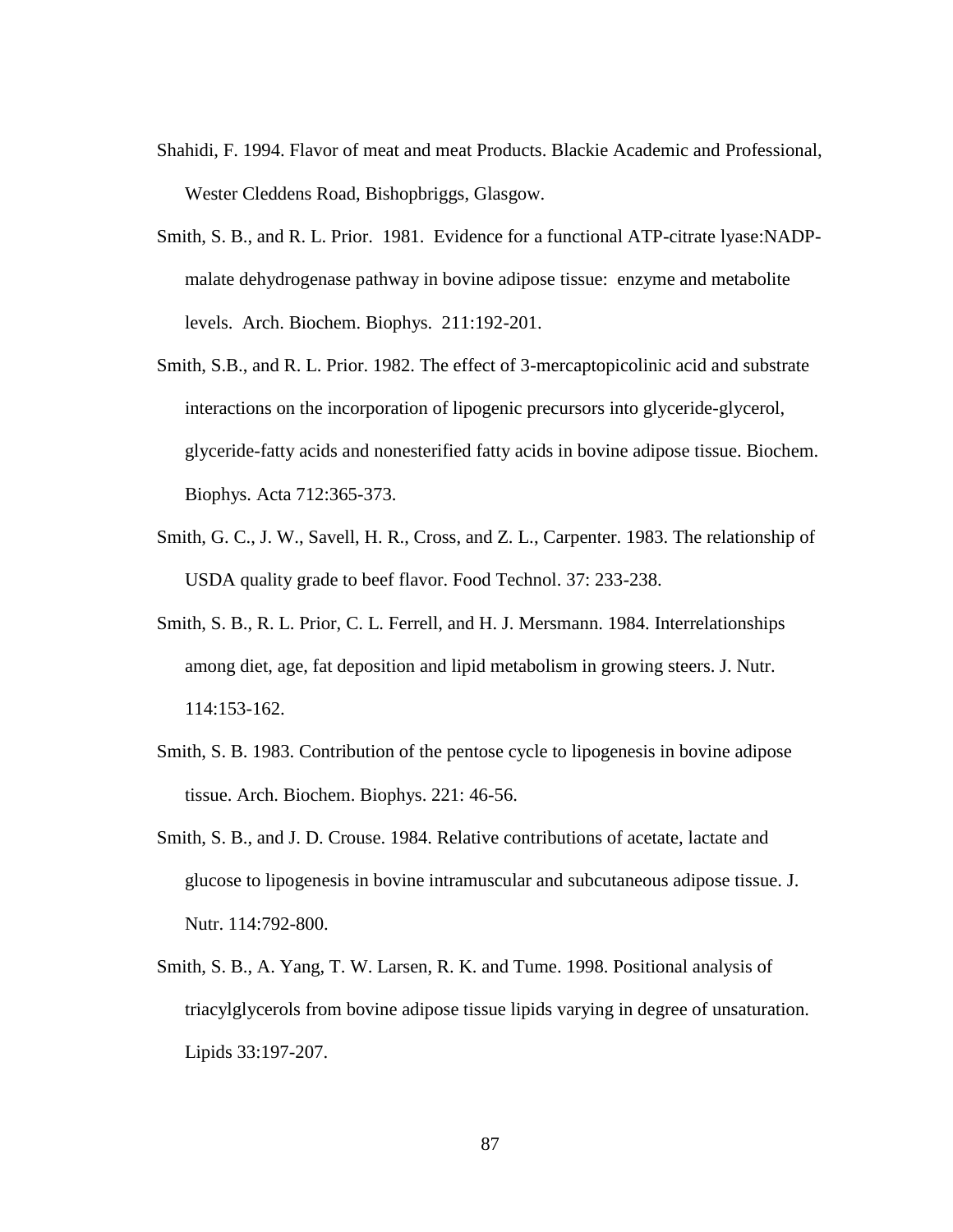- Smith, S. B., D. K. Lunt, K. Y. Chung, C. B. Choi, R. K. Tume, and M. Zembayashi, 2006. Adiposity, fatty acid composition, and delta-9 desaturase activity during growth in beef cattle. Anim. Sci. J. 77:478-486.
- Smith, S.B., C.A., Gill, D.K., Lunt, and M.A., Brooks, 2009. Regulation of fat and fatty acid composition in feed cattle. J. Anim. Sci. 22*:* 1225-1233
- Smith, S. B., G. W. Go, B. J. Johnson, K. Y. Chung, S. H. Choi, J. E. Sawyer, D. T. Silvey, L. A. Gilmore, G. Ghahramany, and K. H. Kim. 2012. Adipogenic gene expression and fatty acid composition in subcutaneous adipose tissue depots of Angus steers between 9 and 16 months of age. J. Anim. Sci. 90:2505-2514.
- Spector, A. A., and M .A. Yorek. 19845 Membrane lipid composition and cellular function. J. Lipid Res. 26:1015-1035.
- St. John, L. C., C. R. Young, D. A. Knabe, G. T. Schelling, S. M. Grundy, and S. B. Smith. 1987. Fatty acid profiles and sensory and carcass traits of tissues from steers and swine fed an elevated monounsaturated fat diet. J. Anim. Sci. 64:1441-1447.
- St. John, L. C., D. K. Lunt, and S. B. Smith. 1991. Fatty acid elongation and desaturation enzyme activities of bovine liver and subcutaneous adipose tissue microsomes. J. Anim. Sci.69:1064-1073.
- Turk, S. N., and S. B. Smith. 2009. Carcass fatty acid mapping. Meat Sci. 81:658-663.
- USDA. 1997. United States Standards for Grades of Carcass Beef, AMS, USDA, Washington, DC.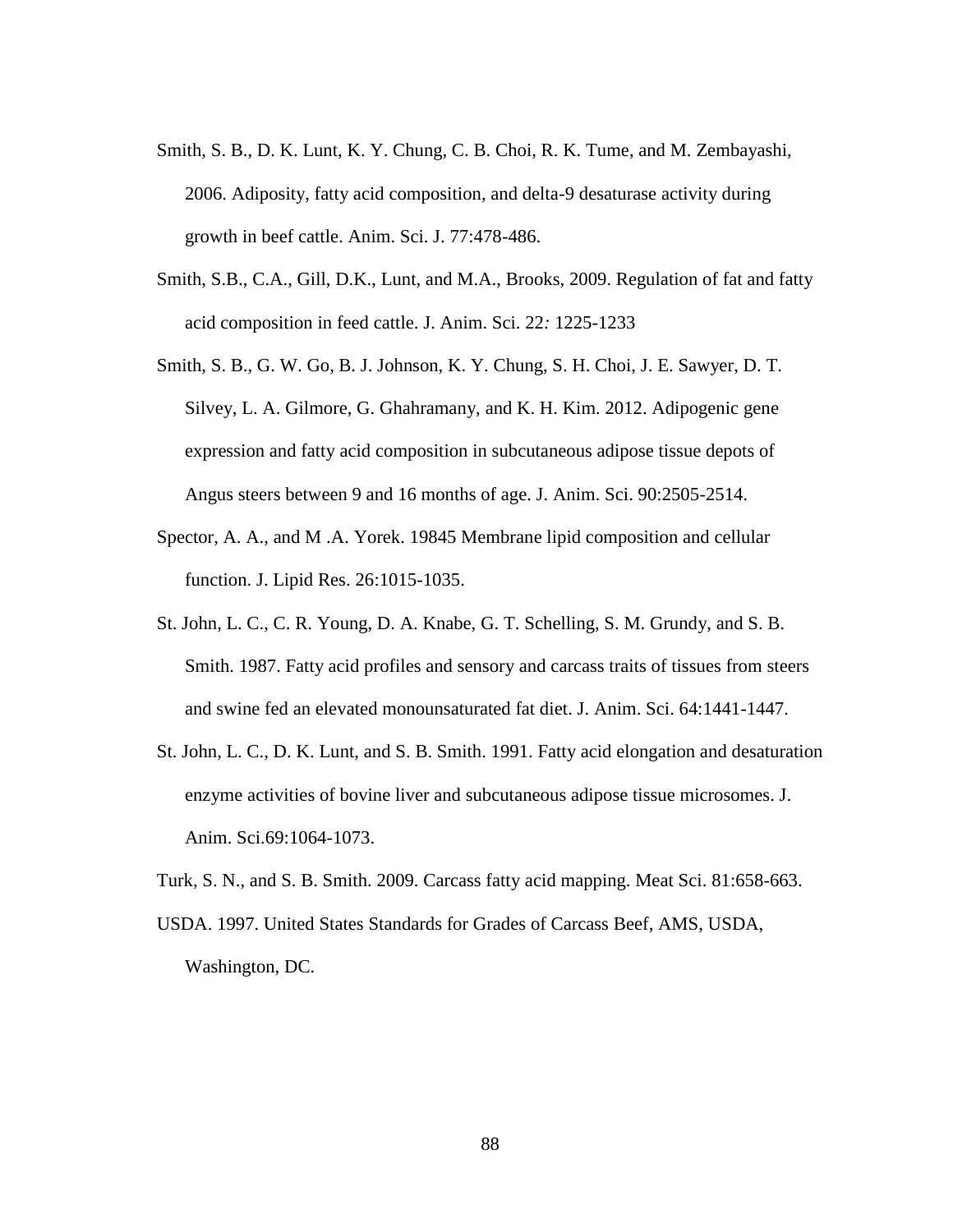- United States Department of Agriculture. 2011. Factors affecting U.S. beef consumption. Available at: [www.ers.usda.gov/publications/ldp/Oct05/ldpm13502.pdf.](http://www.ers.usda.gov/publications/ldp/Oct05/ldpm13502.pdf) (Accessed December 2011).
- Vernon, R. G. 1980. Lipid metabolism in the adipose tissue of ruminant animals. Prog. Lipid Res. 19: 23-106.
- Waldman, R. C., G. G. Suess, and V. H. Brungardt. 1968. Fatty acids of certain bovine tissue and their association with growth, carcass and palatability traits. J. Anim. Sci. 27:632-635.
- Wasserman, A. E. 1979. Chemical basis for meat flavor: A review. J. Food Sci. 44: 5-11.
- Westerling, D. B., and H. B. Hedrick. 1979. Fatty acid composition of bovine lipids as influenced by diet, sex and anatomical location and relationship to sensory characteristics. J. Anim. Sci. 48:1343-1348.
- Wood, J. D., G. R. Nute, R. I. Richardson, F. M. Whittington, O. Southwood, G. Plastow, R. Mansbridge, N. da Costa, and K. C. Chang. 2004. Effect of breed, diet and muscle on fat deposition and eating quality in pigs. Meat Sci. 67:651–667.
- Wood, J. D., R. I. Richardson, G. R. Nute, A. V. Fisher, M. M. Campo, E. Kasapidou, P. R. Sheard, and M. Enser. 2004. Effects of fatty acids on meat quality: A review. Meat Sci. 66:21-32.
- Wood, J. D., M. Enser, A. V. Fisher, G. R. Nute, P. R. Sheard, R. I. Richardson, S. I. Hughes, and F. M. Whittington. 2008. Fat deposition, fatty acid composition and meat quality: A review. Meat Sci. 78:343–358.